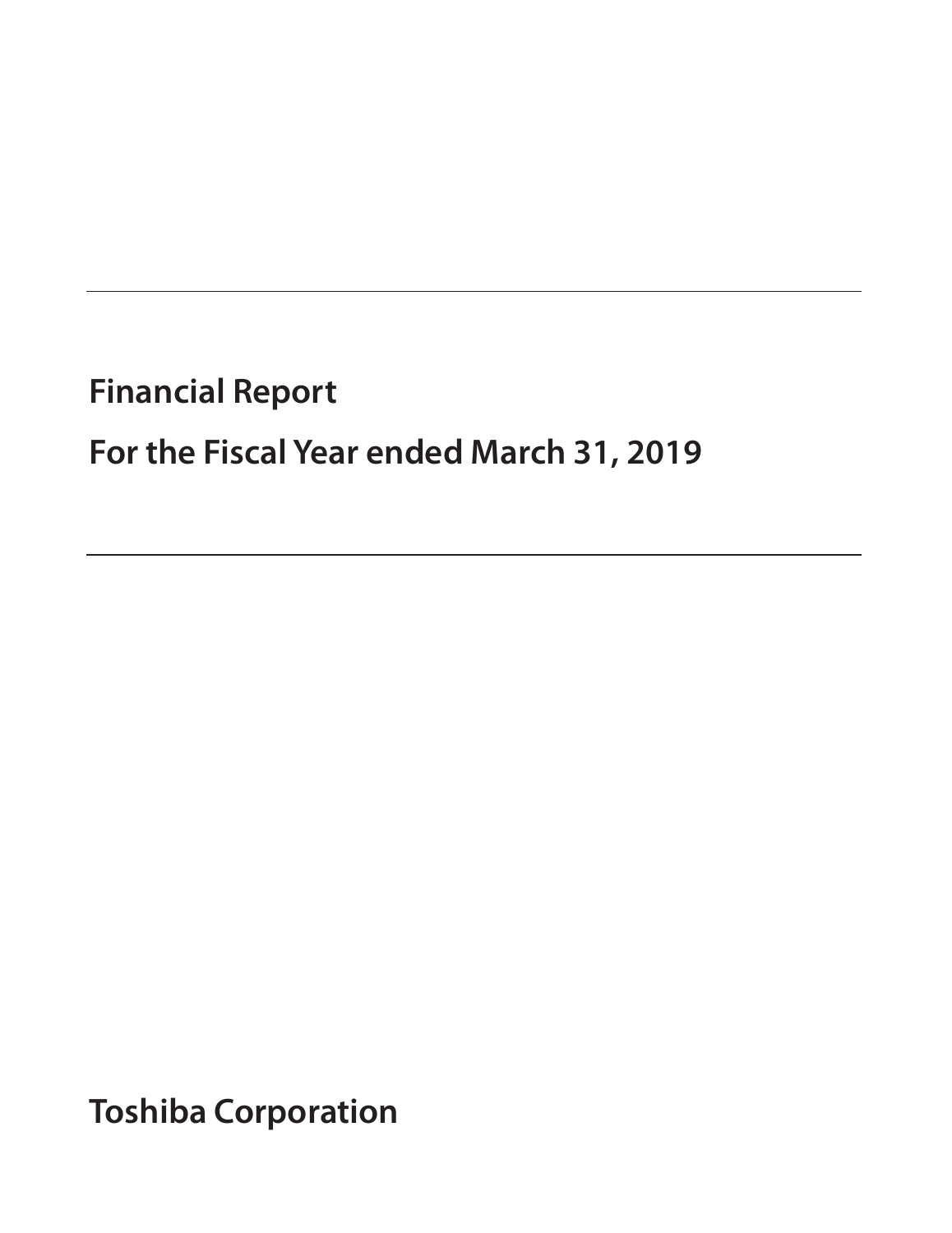# **FIVE-YEAR SUMMARY**

| Toshiba Corporation and Consolidated Subsidiaries<br>The Fiscal Years ended March 31                 |   |            |               |           |   | Millions of yen,<br>except per share amounts and ratio |   |            |   |            |
|------------------------------------------------------------------------------------------------------|---|------------|---------------|-----------|---|--------------------------------------------------------|---|------------|---|------------|
|                                                                                                      |   | 2019       |               | 2018      |   | 2017                                                   |   | 2016       |   | 2015       |
| Net sales (Note 6)                                                                                   | ¥ | 3,693,539  | $\frac{1}{2}$ | 3,947,596 | ¥ | 4.043.736                                              | ¥ | 4,346,485  | ¥ | 4,851,060  |
| Operating income (loss) (Note 7)                                                                     |   | 35,447     |               | 86,184    |   | 96,537                                                 |   | (581, 376) |   | (72, 496)  |
| Income (loss) from continuing operations, before income<br>taxes and noncontrolling interests        |   | 10,909     |               | 82,378    |   | 44.945                                                 |   | (499, 439) |   | (122, 333) |
| Net income (loss) attributable to shareholders<br>of the Company                                     |   | 1,013,256  |               | 804,011   |   | (965, 663)                                             |   | (460,013)  |   | (37,825)   |
| Comprehensive income (loss) attributable to shareholders<br>of the Company                           |   | 1,083,664  |               | 819,189   |   | (844,585)                                              |   | (752, 518) |   | 90,638     |
| Equity attributable to shareholders of the Company                                                   |   | 1,456,659  |               | 783,135   |   | (552, 947)                                             |   | 328,874    |   | 1,083,996  |
| Total equity (Note 8)                                                                                |   | 1,699,045  |               | 1,010,734 |   | (275, 704)                                             |   | 672,258    |   | 1,565,357  |
| Total assets                                                                                         |   | 4.297.344  |               | 4.458.211 |   | 4,269,513                                              |   | 5,433,341  |   | 6,334,778  |
| Per share of common stock: (Yen) (Notes 9 and 12)                                                    |   | 2,691.21   |               | 1,201.78  |   | (1,306.03)                                             |   | 776.74     |   | 2,560.09   |
| Earnings (loss) per share attributable to shareholders of the<br>Company (Yen) (Notes 10, 11 and 12) |   |            |               |           |   |                                                        |   |            |   |            |
| -Basic                                                                                               |   | 1,641.85   |               | 1,628.88  |   | (2,280.76)                                             |   | (1,086.45) |   | (89.33)    |
| -Diluted                                                                                             |   |            |               |           |   |                                                        |   |            |   |            |
| Shareholders' equity ratio (%) (Note 9)                                                              |   | 33.9       |               | 17.6      |   | (13.0)                                                 |   | 6.1        |   | 17.1       |
| Return on equity ratio (%) (Notes 9 and 13)                                                          |   | 90.5       |               | 698.6     |   |                                                        |   | (65.1)     |   | (3.6)      |
| Price-to-earnings ratio (PER) (Note 14)                                                              |   | 2.15       |               | 1.89      |   |                                                        |   |            |   |            |
| Net cash provided by (used in) operating activities                                                  |   | 124,855    |               | 37,367    |   | 134.163                                                |   | (1,230)    |   | 330.442    |
| Net cash provided by (used in) investing activities                                                  |   | 1,305,434  |               | (146,713) |   | (178,929)                                              |   | 653,442    |   | (190, 130) |
| Net cash provided by (used in) financing activities                                                  |   | (645, 018) |               | (63, 613) |   | (204, 220)                                             |   | 135,747    |   | (125,795)  |
| Cash, cash equivalents and restricted cash the end of the fiscal year                                |   | 1,335,520  |               | 548,657   |   | 723,231                                                |   | 975,529    |   | 185,721    |
| Number of employees (Note 15)                                                                        |   | 128.697    |               | 141,256   |   | 153.492                                                |   | 187.809    |   | 198,741    |

Notes: 1) The Group's Consolidated Financial Statements are based on US Generally Accepted Accounting Principles.

("250) 2) The Memory business (including its SSD business, but excluding its image sensor business) was classified as discontinued operations in accordance with Accounting Standards Codification ("ASC")<br>No.205-20 "Presenta results of the Memory business were reported as discontinued operations for the first two months of the fiscal year ended March 31,2019, and the results of the rest of the year were accounted for using the equity method.

3) The Westinghouse Group's Nuclear Power business was classified as discontinued operations in accordance with ASC 205-20 in the fiscal year ended March 31, 2017. Results of the prior years have been revised to reflect these changes.

4) The Healthcare Systems & Services segment and Home Appliances business were classified as discontinued operations in accordance with ASC 205-20 in the fiscal year ended March 31, 2016. Results of the prior years have been revised to reflect these changes.

5) The Group adopted Accounting Standards Updates ("ASU") No. 2016-15 "Statement of Cash Flows Classification of Certain Cash Receipts and Cash Payments (a consensus of the FASB Emerging Issues Task Force)", ASU No. 2016-18 "Statement of Cash Flows Restricted Cash (a consensus of the FASB Emerging Issues Task Force)" and ASU No. 2017-07 "Compensation Retirement Benefits Improving the Presentation of Net Periodic Pension Cost and Net Periodic Postretirement Benefit Cost" effective from the first quarter of the fiscal year ended March 31, 2019. Results of the prior years have been revised to reflect these changes, except for ASU 2017-07, which was not reflected before the fiscal year ended March 31,2016. 6) Consumption tax is not included in the Net sales.

7) Operating income (loss) is derived by deducting the cost of sales, selling, general and administrative expenses and impairment loss on goodwill from net sales. This result is regularly reviewed to support decision-making in allocation of resources and to assess performance. Certain expenses such as restructuring charges and legal settlement costs are not charged to operating income (loss).

8) Total equity is the sum of Equity attributable to shareholders of the Company and Equity attributable to noncontrolling interests.

9) The calculation of "Per share of common stock", "Shareholders' equity ratio" and "Return on equity ratio" is based on Equity attributable to shareholders of the Company in the consolidated balance sheets. 10) Basic earnings (loss) per share attributable to shareholders of the Company ("EPS") is computed based on the weighted-average number of shares of common stock outstanding during each

period.

 Diluted EPS assumes the dilution that could occur if convertible bonds were converted or stock acquisition rights were exercised to issue common stock, unless their inclusion would have an antidilutive effect.

11) Diluted net earnings per share attributable to shareholders of the Company has been omitted because the Company did not have potential common stock that were outstanding. 12) The proposal to consolidate every 10 shares of the Company into 1 share on October 1, 2018 as the effective date was approved at the Ordinary General Meeting of Shareholders for 179th Fiscal Year, which was held on June 27, 2018.

Accordingly, the Company consolidated the shares at 10 for 1 effective as of October 1, 2018.

The results of the prior fiscal years have been revised to reflect these changes.

13) Return on equity ratio for the years ended on March 31, 2017 has been omitted because the average equity attributable to shareholders of the Company during the period is less than zero.

14) Price-to-earnings ratio ("PER") for the years ended on March 31, 2017, 2016 and 2015 have been omitted because of Net loss attributable to shareholders of the Company.

15) The number of employees are the sum of the workers who are expected to work or have worked over a year between the regular employees and fixed-term employees.

 2. Management's Discussion and Analysis 13. Consolidated Balance Sheets 15. Consolidated Statements of Operations 16. Consolidated Statements of Comprehensive Income 17. Consolidated Statements of Equity

19. Consolidated Statements of Cash Flows 21. Notes to Consolidated Financial Statements

82. Independent Auditor's Report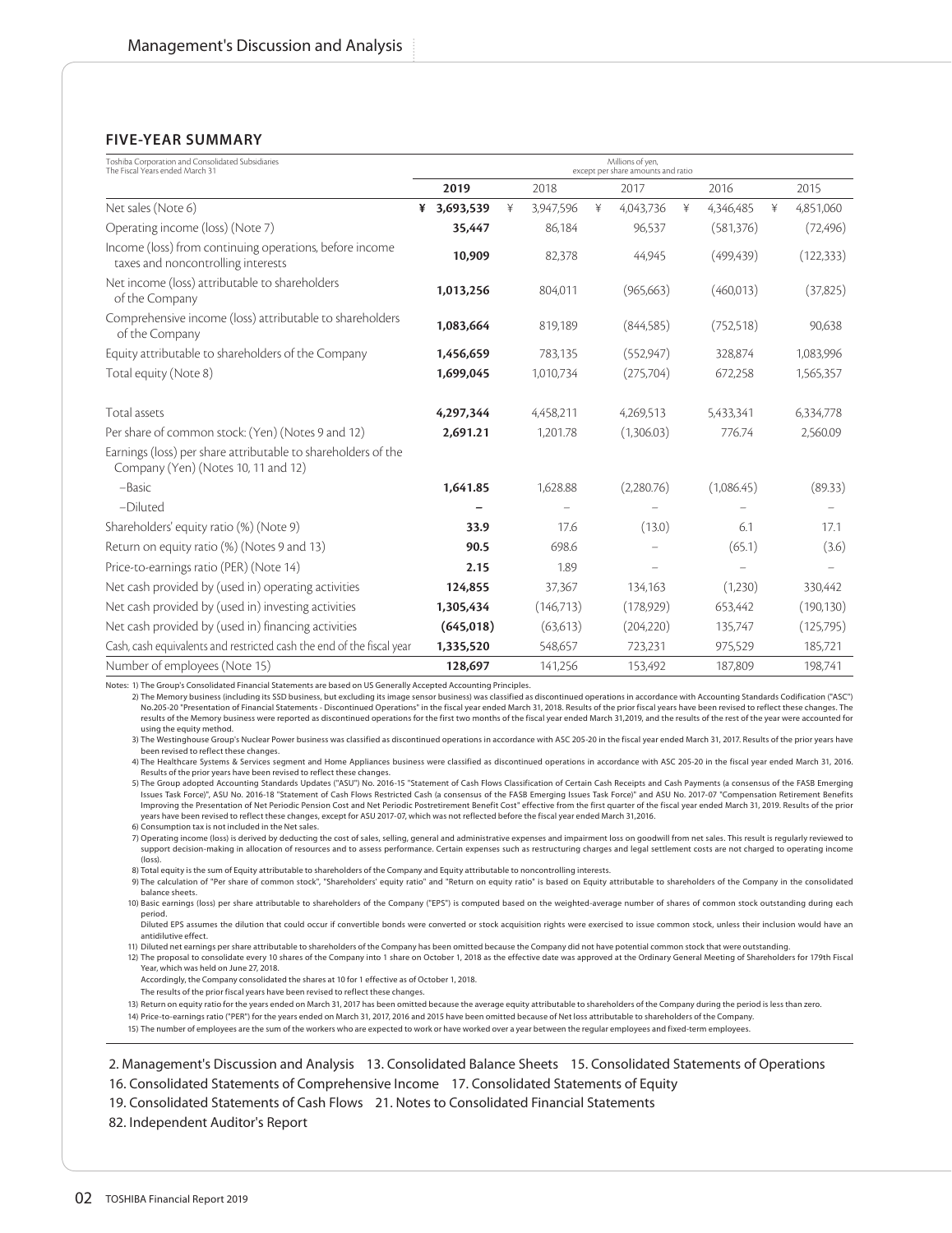# **SCOPE OF CONSOLIDATION**

As of the fiscal year ended March 31, 2019, Toshiba Group ("the Group") comprised of Toshiba Corporation ("the Company") and 350 consolidated subsidiaries and operated businesses primarily related to six segments, which are Energy Systems & Solutions, Infrastructure Systems & Solutions, Retail & Printing Solutions, Storage & Electronic Devices Solutions, Industrial ICT Solutions and Others, and its products extend a wide variety of applications. 120 affiliates were accounted for by the equity method as of the fiscal year ended March 31, 2019.

## **RESULTS OF OPERATIONS**

#### **(1) Overview of Consolidated Results**

## **Year Ended March 31**

|                                                                                               | Millions of yen |         |
|-----------------------------------------------------------------------------------------------|-----------------|---------|
|                                                                                               | 2019            | Change* |
| Net sales                                                                                     | 3,693.5         | (254.1) |
| Operating income (loss)                                                                       | 35.4            | (50.8)  |
| Income (loss) from continuing operations, before income<br>taxes and noncontrolling interests | 10.9            | (71.5)  |
| Net income (loss) attributable to shareholders of the Company                                 | 1,013.3         | 209.3   |
|                                                                                               |                 |         |

(\* Change from the previous fiscal year)

During FY2018 (April 2018-March 2019), growth was generally solid in the US, but less certain elsewhere. Growth has clearly slowed in the Eurozone since autumn. In the UK, growth slowed due to the uncertainties surrounding Brexit. In China, domestic demand growth eased in respect to consumption and investment in capital goods, and as a result of trade frictions with the US, import and export growth has slowed since autumn 2018, causing negative growth year over year by the end of CY2018, prompting the government to implement measures such as partially easing monetary policy and tax reductions. In Japan, the overall economy moved towards a slower recovery compared to FY2017 due to weakened exports since autumn, mainly to China, although consumer spending patterns have improved and capital investment is trending upward.

In FY2019 (April 2019-March 2020), the global economy is expected to continue to grow at a slow pace, reflecting monetary policy measures in Western countries, and the positive effect of economic measures in China. Forecasts for the Japanese economy indicate a continued moderate recovery supported by financial and other measures, although a consumption tax increase is scheduled for October 2019.

In these circumstances, the Group achieved a healthier financial condition by closing the sale of the Memory business, advancing structural reforms that included finalizing the sale of the PC business and decided to withdraw from a nuclear power construction project in the UK. The "Toshiba Next Plan" was introduced as a five-year transformation plan for Toshiba Group, aimed at making it one of the world's leading cyber-physical systems (CPS) technology companies. The plan establishes the direction and measures that will transform the Group's business to realize future growth, and provides solid foundations for building the new Toshiba under its new brand identity. Toshiba also decided to strengthen shareholder returns by repurchasing up to 700.0 billion yen of its own shares.

In these conditions, Toshiba Group's net sales decreased by 254.1 billion yen to 3,693.5 billion yen. Although Infrastructure Systems & Solutions and Storage & Electronic Devices Solutions recorded higher sales, Energy Systems & Solutions saw lower sales, primarily due to the deconsolidation of Landis+Gyr and lower sales in Thermal & Hydro Power Systems and Transmission & Distribution Systems. Industrial ICT Solutions also saw lower sales, as did Others, due to the deconsolidation of the PC business. Operating income was 35.4 billion yen, a decrease of 50.8 billion yen, 17.9 billion yen of which was attributable to the FY2018 scaling back of emergency measures in place in FY2017, including partial restoration of bonus payments in FY2018. While Industrial ICT Solutions reported higher operating income and Others also reported improving operating income due to the deconsolidation of the PC business, Energy Systems & Solutions, Infrastructure Systems & Solutions, Storage & Electronic Devices Solutions and Retail & Printing Solutions all saw decreases. Income (loss) from continuing operations, before income taxes and noncontrolling interests decreased by 71.5 billion yen to 10.9 billion yen, mainly due to lower operating income, and also reflecting the impact of the gain on the sale of Landis+Gyr recorded in non-operating income in FY2017. Net income (loss) attributable to shareholders of the Company was 1,013.3 billion yen, an increase of 209.3 billion yen, inclusive of profit from completion of the sale of the Memory business.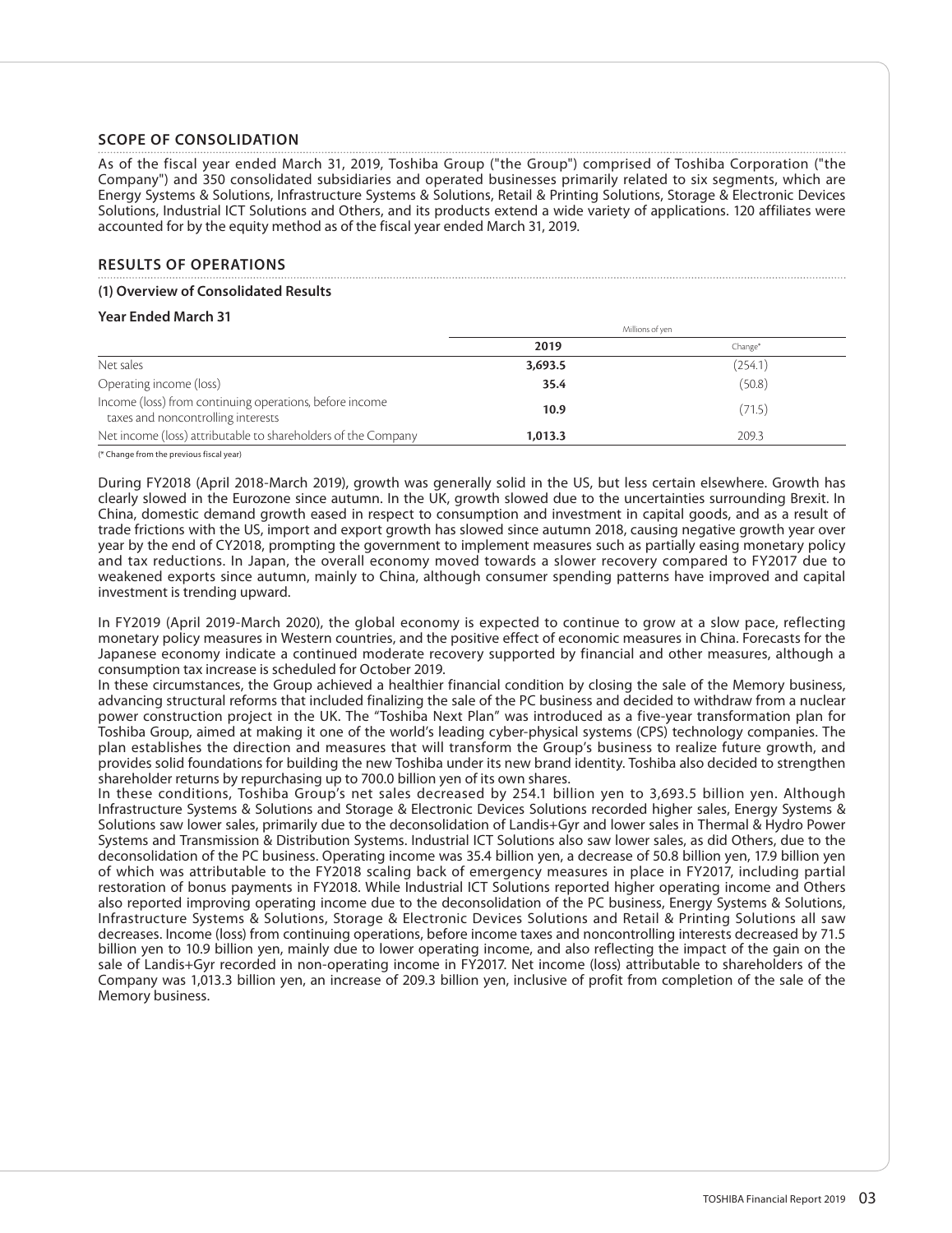# Consolidated Results by Segment are as follows:

|                                        |         |           | Millions of yen          |                         |         |
|----------------------------------------|---------|-----------|--------------------------|-------------------------|---------|
|                                        |         | Net Sales |                          | Operating Income (Loss) |         |
|                                        |         | Change*   |                          |                         | Change* |
| Energy Systems & Solutions             | 652.7   | (188.4)   | (22)%                    | (24.0)                  | (14.3)  |
| Infrastructure Systems & Solutions     | 1.291.9 | $+45.1$   | $+4%$                    | 39.9                    | (8.1)   |
| Retail & Printing Solutions            | 485.4   | (37.4)    | (7)%                     | 20.2                    | (6.8)   |
| Storage & Electronic Devices Solutions | 900.9   | $+21.3$   | $+2\%$                   | 11.4                    | (35.9)  |
| Industrial ICT Solutions               | 253.1   | (5.8)     | (2)%                     | 8.1                     | $+6.8$  |
| Others                                 | 420.4   | (108.8)   | (21)%                    | (25.0)                  | $+6.6$  |
| Eliminations                           | (310.9) | $+19.9$   | $\overline{\phantom{0}}$ | 4.8                     | $+0.9$  |
| Total                                  | 3,693.5 | (254.1)   | (6)%                     | 35.4                    | (50.8)  |

(\* Change from the previous fiscal year ended March 31, 2018)

# **1) Energy Systems & Solutions:**

The Energy Systems & Solutions segment saw lower sales of 652.7 billion yen, 188.4 billion yen decrease from the previous year. Although Nuclear Power Systems recorded higher sales, Thermal & Hydro Power Systems and Transmission & Distribution Systems recorded lower sales, and Landis+Gyr was deconsolidated.

The segment as a whole recorded operating loss of 24.0 billion yen, a decrease from the previous year by 14.3 billion yen. Although Nuclear Power Systems achieved an increase in operating income and Thermal & Hydro Power Systems saw improvement, Landis+Gyr was deconsolidated and Transmission & Distribution Systems saw deterioration.

#### **2) Infrastructure Systems & Solutions:**

The Infrastructure Systems & Solutions segment saw higher sales of 1,291.9 billion yen, 45.1 billion yen increase from the previous year, as Public Infrastructure, Building and Facilities and Railways and Industrial Systems saw increased sales.

The segment as a whole saw lower operating income of 39.9 billion yen, 8.1 billion yen decrease from the previous year. Public Infrastructure saw an increase in operating income, however, Building and Facilities and Railways and Industrial Systems saw lower operating income.

# **3) Retail & Printing Solutions:**

Retail & Printing Solutions saw lower sales of 485.4 billion yen, a 37.4 billion yen decrease from the previous year, as a result of both the Printing and the Retail businesses having generated lower sales, the latter due to a decrease in largescale contracts in the domestic market.

The segment as a whole saw a decrease in operating income of 20.2 billion yen, 6.8 billion yen decrease from the previous year. Overseas retail business saw an increase; however, the Retail business as a whole and the Printing business saw decreases in operating income.

#### **4) Storage & Electronic Devices Solutions:**

The Storage & Electronic Devices Solutions segment saw higher sales of 900.9 billion yen, 21.3 billion yen increase from the previous year. Although Semiconductors saw decreased sales, HDDs & Others saw increased sales.

The segment as a whole saw lower operating income of 11.4 billion yen, 35.9 billion yen decrease from the previous year, as each business saw lower operating income.

#### **5) Industrial ICT Solutions:**

The Industrial ICT Solutions segment saw decreased sales of 253.1 billion yen, 5.8 billion yen decrease from the previous year, on effects of selling affiliate companies engaged in sales of IT solutions, and despite higher sales in system projects for the government and the manufacturing industry, and increased sales at affiliate companies.

The segment as a whole saw higher operating income of 8.1 billion yen, 6.8 billion yen increase from the previous year, largely due to higher income from domestic system projects and effects of reductions in fixed costs as a result of structural reforms.

# **6) Others:**

The Others segment saw lower sales of 420.4 billion yen, 108.8 billion yen decrease from the previous year, and an operating loss of 25.0 billion yen, increase of 6.6 billion yen from the previous year, as the transfer of the PC business was completed on October 1, 2018, resulting in the deconsolidation of the business in the third quarter of FY2018.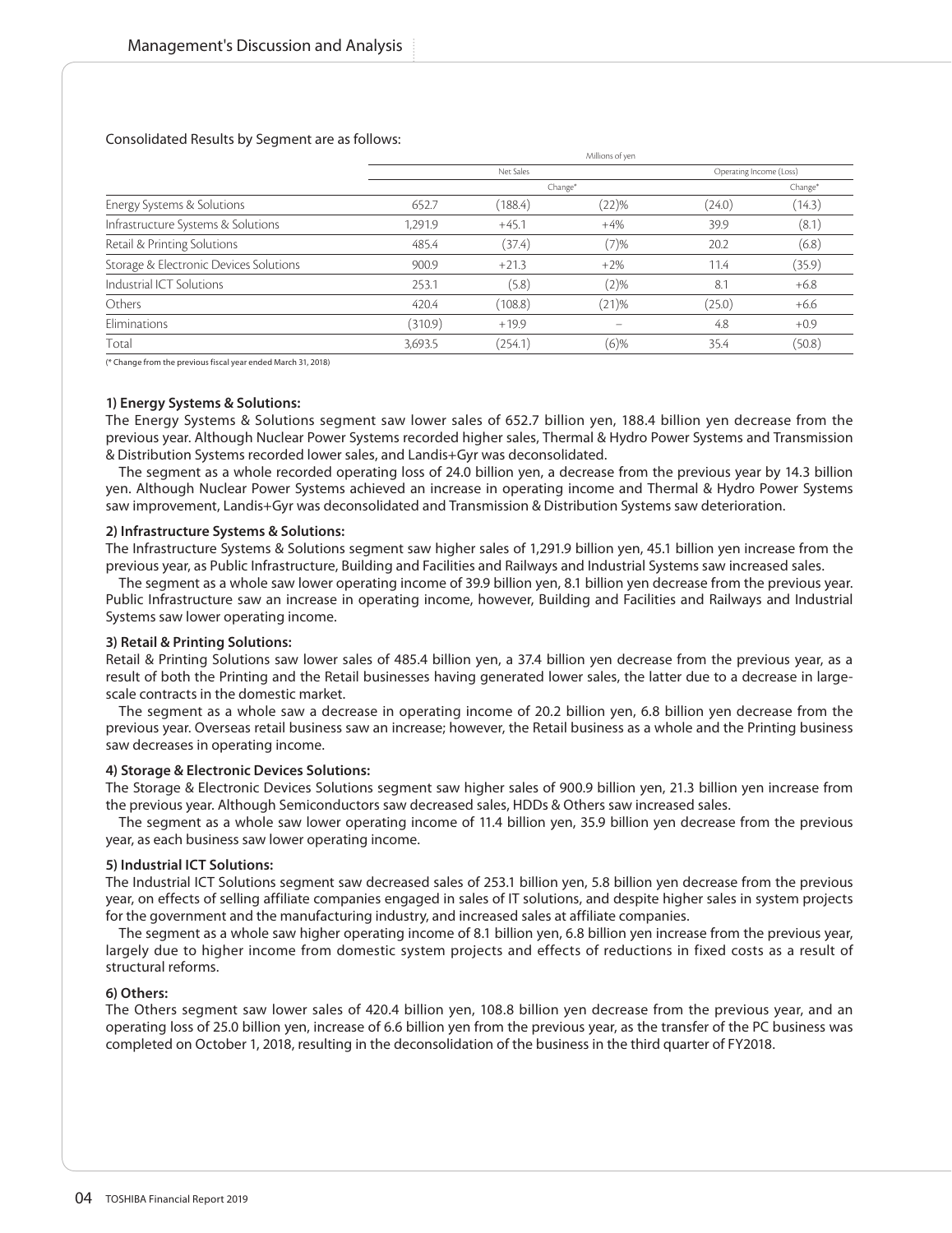# **Note:**

- Toshiba's consolidated financial statements are based on US generally accepted accounting principles ("GAAP") pursuant to the provisions of Article 120-3 of the Ordinance on Accounting of Companies. Operating income (loss) is derived by deducting the cost of sales and selling, general and administrative expenses, and impairment loss on goodwill from net sales. This result is regularly reviewed to support decision-making in allocations of resources and to assess performance. Legal settlement costs etc. are not included in it.
- The Healthcare Systems & Services segment, the Home Appliances business, the Nuclear Power Generation business in Westinghouse Group, and the Memory business are classified as discontinued operations in accordance with ASC 205- 20 "Presentation of Financial Statements - Discontinued Operations". The results of these businesses have been excluded from net sales, operating income (loss), and income (loss) from continuing operations, before income taxes and noncontrolling interests. Net income of the Group is calculated by reflecting results of these businesses to income (loss) from continuing operations, before income taxes and noncontrolling interests. In addition, these businesses are also classified as discontinued operations for the Group's consolidated balance sheets and are indicated separately.

## **DIVIDEND**

The Company will continue to consider strategic investments to increase medium-to long-term corporate business value and aims to increase its dividend and to secure a planned average consolidated dividend payout ratio of approximately 30%. The Company will enhance profit distribution to shareholders through repurchase of its own shares, according to the situation.(Note).

The financial position of the Company improved primarily due to the transfer of shares of Toshiba Memory Corporation, completed on June 1, 2018. A preliminary settlement was made with September 30, 2018 as the preliminary settlement date, and the Company was able to confirm a distributable amount sufficient to carry out return to shareholders. With regard to distribution of dividends, taking into consideration the above-mentioned policy on return to shareholders and the fact that no dividend has been paid for a considerable time, a special dividend of 20 yen per share was paid and the Company made the decision to pay 10 yen per share at the end of the fiscal period. As a result, the total full year dividend will be 30 yen per share.

In November 8, 2018, the Company also decided to acquire treasury stock up to 700.0 billion yen in the period from November 9, 2018 to November 8, 2019.

(Note) For the time being, equity method profit and loss for Toshiba Memory Holdings Corporation is excluded from this policy.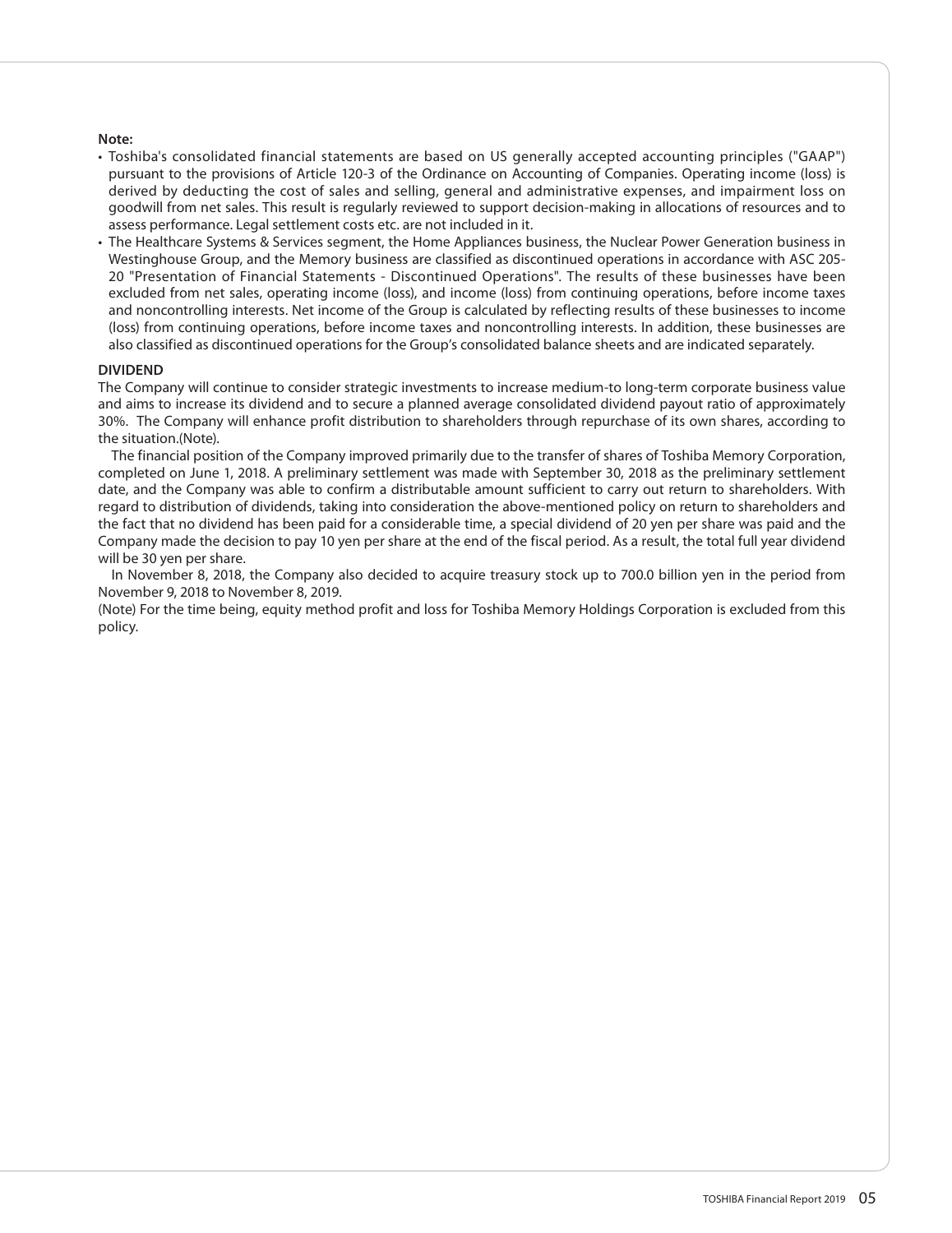# **CAPITAL EXPENDITURES**

# **CAPITAL EXPENDITURE OVERVIEW**

# **(1) Overview**

Under the Toshiba Next Plan announced on November 8, 2018, the Group's policy is to accelerate investment for medium- to long-term organic growth. Capital expenditures for the current fiscal year increased by 63.4 billion yen from the previous fiscal year to 148.9 billion yen (on an order basis). Toshiba Memory Corporation is not included in these figures.

Major capital expenditures by segment are as shown below. In Energy Systems & Solutions, the Group invested in strengthening its renewable energy generation business. In Infrastructure Systems & Solutions, the Group invested in strengthening its production system for SCiB™ rechargeable batteries. In Storage & Electronic Devices Solutions, the Group invested in increasing production capacity aimed at expanding demand for power devices.

| <b>Business Segment</b>                | Capital expenditures<br>(billions of yen) (Note 1) |
|----------------------------------------|----------------------------------------------------|
| Energy Systems & Solutions             | 31.5                                               |
| Infrastructure Systems & Solutions     | 65.4                                               |
| Retail & Printing Solutions            | 7.6                                                |
| Storage & Electronic Devices Solutions | 27.2                                               |
| Industrial ICT Solutions               | 2.1                                                |
| Others                                 | 15.1                                               |
| Total                                  | 148.9                                              |

Notes: 1) Calculated based on orders and includes intangible assets.

#### **(2) Primary Capital expenditures**

|                              | Segment                                   | Outline                                                                                                                                                                                                                                                                                                                     |
|------------------------------|-------------------------------------------|-----------------------------------------------------------------------------------------------------------------------------------------------------------------------------------------------------------------------------------------------------------------------------------------------------------------------------|
| Completed during<br>the term | Storage & Electronic<br>Devices Solutions | • Interior fittings for manufacturing building and manufacturing facilities for power device<br>(Kaga Toshiba Electronics Corporation)                                                                                                                                                                                      |
| Ordered during<br>the term   | Energy Systems &<br>Solutions             | • New construction of biomass power plant to strengthen the renewable energy generation business<br>(SIGMA POWER Ariake Corporation)                                                                                                                                                                                        |
|                              | Infrastructure<br>Systems & Solutions     | • Manufacturing building and manufacturing facilities, etc. for rechargeable battery<br>(Toshiba Infrastructure Systems & Solutions Corporation)<br>• Construction of new technology center<br>(Toshiba Carrier Corporation)<br>• Construction of new base building<br>(Toshiba Carrier Air Conditioning (China) Co., Ltd.) |
|                              | Storage & Electronic<br>Devices Solutions | • Power device manufacturing equipment<br>(Kaga Toshiba Electronics Corporation)                                                                                                                                                                                                                                            |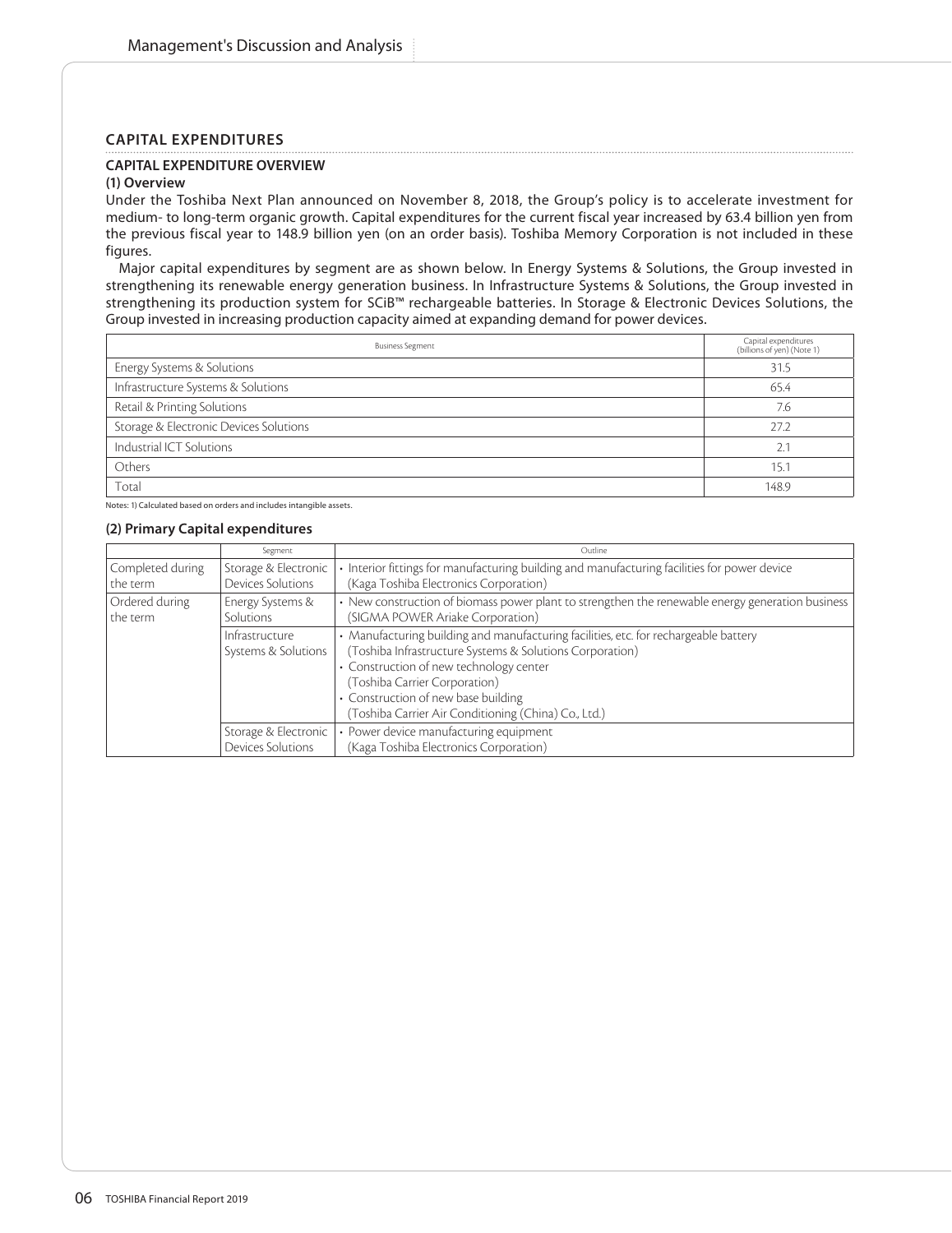# **Shares and Stock Acquisition Rights of the Company** Associated and Associated As of March 31, 2019

**(1) Total Number of Authorized Shares: 1,000,000,000**

(Note) In October 2018, the Articles of Incorporation were changed in accordance with the share consolidation, bringing the total number of authorized shares to 1.0 billion.

# **(2) Total Number of Issued Shares: 544,000,000**

(Note) 1. As a result of the issuance of new shares in August 2018 for the purpose of granting restricted stock compensation, the number of shares increased by 250,310.

2. As a result of the share consolidation of 10 shares into 1 share in October 2018, the number of shares decreased by 5,868,861,603.

3. As a result of the cancellation of treasury stock in December 2018, the number of shares decreased by 66,095,733.

4. As a result of the cancellation of treasury stock in March 2019, the number of shares decreased by 42,000,000.

#### **(3) Total Number of Shareholders: 270,570**

# **(4) Principal Shareholders**

| Name of Shareholder                                         | Number of shares<br>(in thousands) | Shareholding ratio<br>(percentage) |
|-------------------------------------------------------------|------------------------------------|------------------------------------|
| GOLDMAN, SACHS & CO. REG                                    | 54.713                             | 10.1                               |
| SMP PARTNERS (CAYMAN) LIMITED AS TRUSTEE OF ECM MASTER FUND | 32,000                             | 5.9                                |
| <b>GOLDMAN SACHS INTERNATIONAL</b>                          | 22.024                             | 4.1                                |
| CHINOOK HOLDINGS LTD                                        | 21,192                             | 3.9                                |
| KING STREET CAPITAL MASTER FUND, LTD                        | 13.703                             | 2.5                                |
| The Dai-ichi Life Insurance Company, Limited                | 11.516                             | 2.1                                |
| Nippon Life Insurance Company                               | 11.035                             | 2.0                                |
| STATE STREET BANK WEST CLIENT- TREATY 505234                | 10.155                             | 1.9                                |
| Toshiba Employees Shareholding Association                  | 10.064                             | 1.9                                |
| <b>KSS TRADING I LTD</b>                                    | 9,567                              | 1.8                                |

(Notes) 1. For the purpose of calculation of shareholding ratio in the above table of principal shareholders, treasury shares are excluded from total number of issued shares (denominator).

2. The change report on large-volume holdings offered for public inspection on June 1, 2018 notes that, as of June 1, 2018, Farallon Capital Management L.L.C. and CHINOOK HOLDINGS LTD jointly hold 350,398 thousand shares (ratio of stock certificates, etc. held: 5.37%) as shown below. As the Company cannot confirm the beneficial ownership or number of shares held by Farallon Capital Management L.L.C. as of the end of the current fiscal year, Farallon Capital Management L.L.C. is not included in the above table. The number of shares referred to in this note is the number of shares prior to share consolidation in October 2018.

| Name of company                     | Number of stock certificates, etc. held<br>(in thousands) | Ratio of stock certificates, etc. held<br>(percentage) |
|-------------------------------------|-----------------------------------------------------------|--------------------------------------------------------|
| Farallon Capital Management, L.L.C. | 138.475                                                   |                                                        |
| CHINOOK HOLDINGS LTD                | 211.923                                                   | 3.25                                                   |
| Total                               | 350.398                                                   | 5.37                                                   |

3. The change report on large-volume holdings offered for public inspection on December 19, 2018 notes that Effissimo Capital Management Pte Ltd. held 73,718 thousand shares as of December 14, 2018 (ratio of stock certificates, etc. held: 11.30%). However, as the Company was unable to confirm the beneficial ownership or number of shares held at the end of the current fiscal year, Effissimo Capital Management Pte Ltd. is not included in the above table.

4. The report on large-volume holdings offered for public inspection on March 12, 2019 notes that King Street Capital Management, L.P. held 31,694 thousand shares as of March 8, 2019 (ratio of stock certificates, etc. held: 5.41%). However, as the Company was unable to confirm the beneficial ownership or number of shares held at the end of the current fiscal year, King Street Capital Management, L.P. is not included in the above table.

#### **(5) Shareholding Ratio by Category :**

|                            | Status of share (100 shares per share unit) |                           |        |                           |                              |        |                 |           |                                            |
|----------------------------|---------------------------------------------|---------------------------|--------|---------------------------|------------------------------|--------|-----------------|-----------|--------------------------------------------|
| Category                   | Government and I<br>local public            | Financial<br>Securities   |        | Other entities            | Overseas entities and others |        | Individuals and | Total     | Status of share<br>below the share<br>unit |
|                            | entities                                    | institutions<br>companies |        | Other than<br>individuals | Individuals                  | others |                 |           |                                            |
| The number of shareholders |                                             | 48                        | 46     | 1.606                     | 731                          | 290    | 225.196         | 227.918   | $\overline{\phantom{a}}$                   |
| Shares (Share unit)        |                                             | 549.578                   | 84.494 | 91.686                    | 3,784,900                    | 1.731  | 910.503         | 5,422,893 | 1,710,700                                  |
| Ratio of share unit        | 0.00                                        | 10.13                     | 1.56   | 1.69                      | 69.79                        | 0.03   | 16.79           | 100.00    |                                            |

(Note) 1. The number of treasury stock of 2,735,038 are described in 27,350 share units in "Individuals and the other" and in 38 shares in "Status of share below the share unit" 2. 23 share units registered by the name of Japan Securities Depository Center, Incorporated are included in "Individuals and other" above.

**(6) Stock Acquisition Rights:**

There is no relevant item.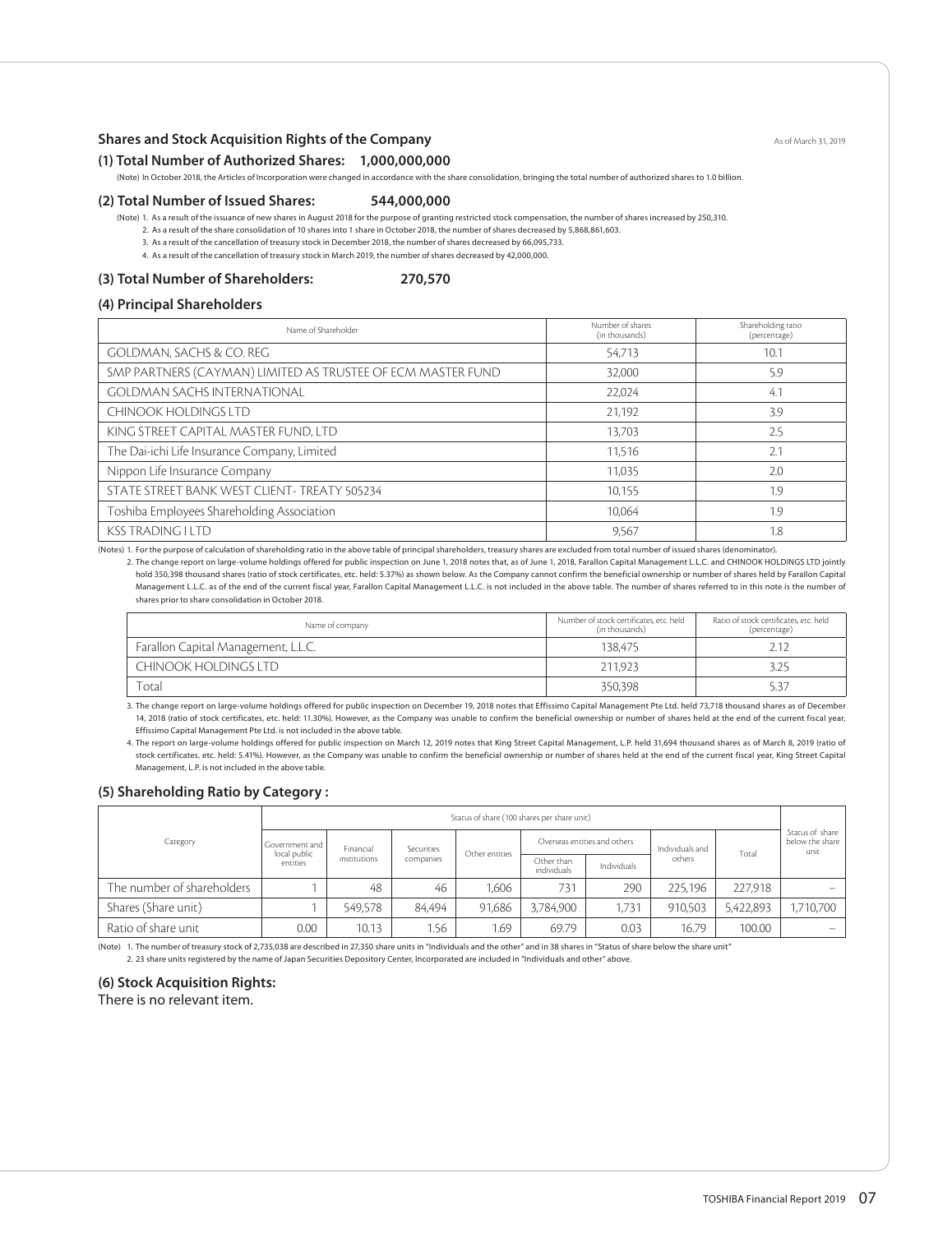# **Outline of Main Group Companies** Associated and the Main State Associated and Associated 31, 2019

| Segment                                   | Name of Company                                                 | Paid in Capital                              | Voting Rights Ratio<br>(Percentage) | Main Business                                                                                                                                                  | Location               |
|-------------------------------------------|-----------------------------------------------------------------|----------------------------------------------|-------------------------------------|----------------------------------------------------------------------------------------------------------------------------------------------------------------|------------------------|
|                                           | Toshiba Energy<br>Systems & Solutions<br>Corporation            | 56.500<br>(Millions of yen)                  | 100.0                               | Development,<br>manufacturing, sale, and<br>service of products and<br>systems relating to the<br>energy business                                              | Kawasaki               |
| Energy Systems &<br>Solutions             | Toshiba Plant<br>Systems & Services<br>Corporation              | 11.876<br>(Millions of yen)                  | 51.5                                | Engineering, construction,<br>trial operation, alignment,<br>maintenance, and service<br>of power systems and<br>social infrastructure &<br>industrial systems | Yokohama               |
| Infrastructure<br>Systems & Solutions     | Toshiba<br>Infrastructure<br>Systems & Solutions<br>Corporation | 10.000<br>(Millions of yen)                  | 100.0                               | Development,<br>manufacturing, sale, and<br>service of products and<br>systems relating to the<br>social infrastructure<br>business                            | Kawasaki               |
| Retail & Printing<br>Solutions            | Toshiba TEC<br>Corporation                                      | 39.970<br>(Millions of yen)                  | 52.7                                | Development, design,<br>manufacturing, sale, and<br>maintenance of retail<br>information systems and<br>office equipment                                       | Shinagawa-ku,<br>Tokyo |
| Storage & Electronic<br>Devices Solutions | Toshiba Electronic<br>Devices & Storage<br>Corporation          | 10.000<br>(Millions of yen)                  | 100.0                               | Development,<br>manufacturing, sale, and<br>related businesses of<br>discrete semiconductors,<br>system LSIs, HDDs, and<br>related products                    | Minato-ku.<br>Tokyo    |
| Industrial ICT<br>Solutions               | Toshiba Digital<br>Solutions<br>Corporation                     | 23,500<br>(Millions of yen)                  | 100.0                               | Consultation,<br>development, sale,<br>maintenance, and<br>operation and<br>management of IT-related<br>solutions                                              | Kawasaki               |
|                                           | Toshiba America.<br>Inc.                                        | 1.884<br>(US dollars)                        | 100.0                               | Holding company and<br>operating company in the<br>North America                                                                                               | US                     |
| Others                                    | Toshiba(China) Co.,<br>Ltd.                                     | 249.362<br>(Thousands of CNY)                | 100.0                               | Operating company in the<br>China                                                                                                                              | China                  |
|                                           | Toshiba of Europe<br>Limited                                    | 13,522<br>(Thousands of pounds sterling)     | 100.0                               | Operating company in the<br>Europe, Middle East and<br>Africa                                                                                                  | UK                     |
|                                           | Toshiba Asia Pacific<br>Pte. Ltd.                               | 6,784<br>(Thousands of Singapore<br>dollars) | 100.0                               | Operating company in the<br>Asia-Pacific                                                                                                                       | Singapore              |

(Notes) 1. The Company has 350 consolidated subsidiaries (including the companies listed above) in accordance with US GAAP, and 120 affiliated companies accounted for by the equity method. 2. As the Company sold 80.1 % of the issued shares of Toshiba Client Solutions Co., Ltd. in October 2018, said company was removed from the main consolidated subsidiaries.

4. In April 2019, the Company incorporated in the battery business of Toshiba Infrastructure Systems & Solutions Company, and the shares of Toshiba Elevator and Building Systems Corporation, Toshiba Lighting & Technology Corporation, and Toshiba Carrier Corporation, which are sub-subsidiaries of Toshiba Infrastructure Systems & Solutions Corporation, through a company split, and newly established the Building Solutions segment, which includes the businesses of the three succeeded companies. Also in FY2019, the Company changed the segment name of the Storage & Electronic Device Solutions to Electronic Device & Storage Solutions and the segment name of the Industrial ICT Solutions division to Digital Solutions.

5. Voting rights ratio includes those which are held indirectly.

<sup>3.</sup> With the sale of all shares of the former Toshiba Memory Corporation in June 2018, the former Toshiba Memory Corporation is no longer a wholly owned subsidiary. At the same time, the Company reinvested in K.K. Pangea, which was the parent company of Toshiba Memory Corporation, thereby K.K Pangea and the former Toshiba Memory Corporation became affiliates accounted for by the equity method. Subsequently, K.K. Pangea and the former Toshiba Memory Corporation implemented an absorption-type merger in August 2018 in which K.K. Pangea was the surviving company and the former Toshiba Memory Corporation was the absorbed company. At the same time, K.K. Pangea changed its name to Toshiba Memory Corporation. Due to the acquisition of shares in Toshiba Memory Holdings Corporation established in March 2019 through a share transfer that makes Toshiba Memory Corporation the wholly owned subsidiary resulting from the share transfer, Toshiba Memory Holdings Corporation became an affiliate accounted for by the equity method of the Company.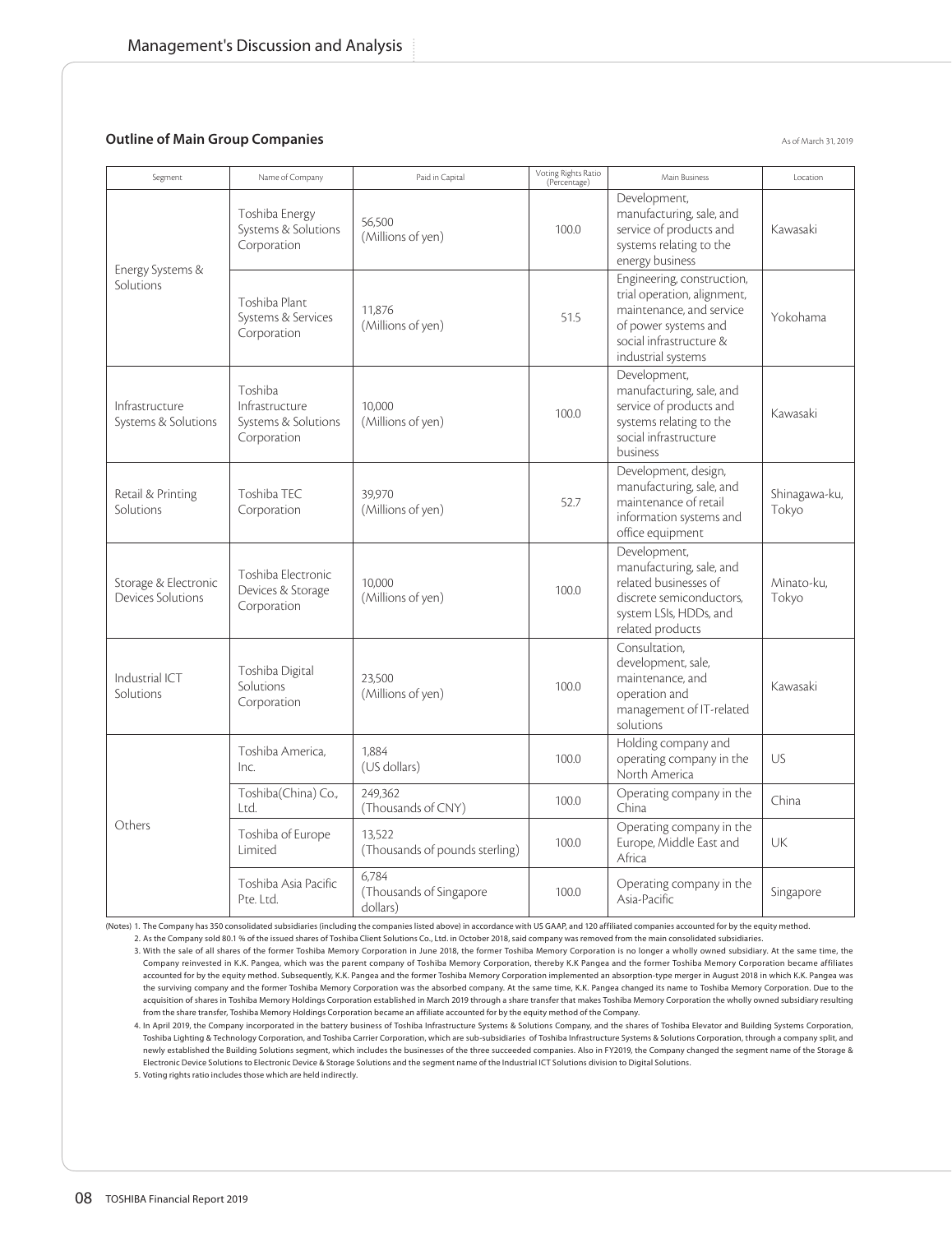The plans described below are identified by the Group based on information available to the Group as of June 25, 2019 and involved inherent uncertainties, and, therefore, the actual results may differ.

# **Management Policies of the Toshiba Group Moving Forward (Issues to be Addressed)**

#### ◎ **Toshiba Next Plan**

In November 2018, the Company formulated the Toshiba Next Plan, the overall business plan that aims to transform Toshiba for the upcoming five years. The details of the plan are as follows:

# **1. Overview and Vision**

The Group aims to become one of the world's leading cyber-physical systems ("CPS") (Note 1) technology companies by combining the knowledge and capabilities accumulated over years of experience in a wide range of businesses, from infrastructure to electronic devices, with its strengths in information processing, digital and AI technologies. To reach this goal, the Group has developed the Toshiba Next Plan to establish the direction and measures that will transform its business to realize future growth, including five-year numerical targets.

The Group intends to continue contributing to the development of society by providing services and solutions that can help to solve issues facing the world today.

(Note 1) CPS means the system to collect data from the physical world to be analyzed and processed using digital technology. CPS create value through a constant feedback loop between the cyber and physical worlds.

# **2. Outline of the Toshiba Next Plan**

# **(1) Targets and Four Reforms**

The basic objective of the Toshiba Next Plan is to enhance shareholder value by maximizing enterprise value and generating value for its customers, business partners and employees. For this purpose, the Group will implement measures to improve core earning power, and will also secure investments for growth. At the end of fiscal year 2021, the Group aims to generate sales of 3.7 trillion yen and ROS of over 6%. By the end of fiscal year 2023, we are targeting to raise sales to 4 trillion yen and ROS to the 10%.By the end of the plan's five-year timeframe, we are working to maximize corporate value and expand TSR (Note 2) through profitable growth.

The Group will deploy four reforms to improve core earning power. Through structural reform, the Group will exit nonfocus businesses, withdrawing from the liquid natural gas (LNG) Agreement and the nuclear power plant business in the UK. The Group is also working to optimize its work force, reorganize its production bases and reduce the number of subsidiaries. To reform procurement, the Group will apply various measures to lower its cost rate. Reforms of sales activities will improve overall efficiency while strengthening the sales force. Measures are also now in place to strengthen evaluations of project order acceptance. In process reform, investments will be made to renew IT infrastructure and to change numerous processes throughout the Group toward improving operational efficiencies.

Additionally, the Group has planned capital expenditure of approximately 810 billion yen and R&D investments of approximately 930 billion yen to grow new businesses, improve profit margins and generate future cash flows.

(Note 2) TSR stands for Total Shareholders Return, and refers to the overall yield and return on an investment, including capital gain and dividends, received by shareholders.

## **(2) Business Portfolio and Action Plans**

The Group will thoroughly manage its business portfolio by checking the competitiveness of each business and their markets. In businesses where expansion is anticipated, the Company will cultivate organic growth with appropriate investments. Action plans are in place to improve margins in currently low performing businesses. Progress will be monitored regularly and firmly.

# **(3) Policy on Shareholder Returns**

The Company's Board of Directors resolved matters concerning the repurchase of the Company shares of up to 700 billion yen. Within the five years of the Toshiba Next Plan, the Company will aim to increase its dividend and to secure a planned average consolidated dividend payout rate of approximately 30% (Note 3). The Company will enhance profit distribution to shareholders through repurchases of its own shares, according to the situation.

(Note 3) For the time being, equity in earnings or losses of Toshiba Memory Holdings Corporaiton is excluded from The Company's policy on shareholder returns.

#### **(4) Development of New Growth Fields**

The Company sees opportunities in changes in the environment brought about by destructive innovation amid such mega-trends as growing urban infrastructure needs, expanding mobility of people and goods, automation through advanced technological development, expanding advanced medical technologies, and the shift to renewable energy. We aim to grow new businesses by bringing together the Group's unique technologies and resources and investing the management resources for growth. In lithium-ion rechargeable batteries, the Group will promote growth in markets where the SCiB™ can demonstrate its distinctive features. In power electronics, the Group will leverage its strengths in device technology, and will secure a competitive advantage with differentiated products in the mobility and industrial system markets. In precision medicine, the Group will use leading edge technologies in the life-science field to achieve very early cancer detection and optimized individual treatment.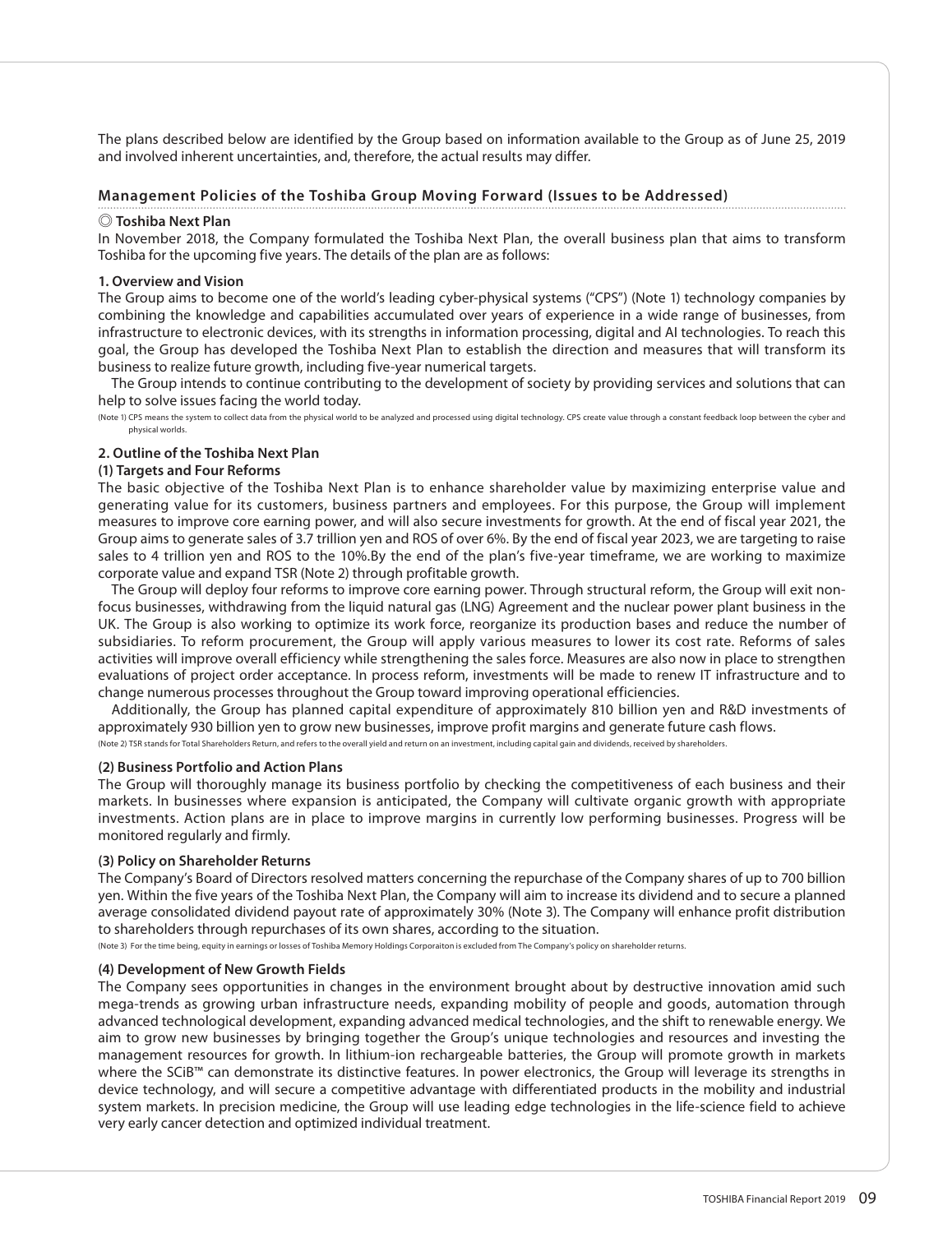# **(5) The Group's Digital Transformation**

As the digital revolution is increasingly felt throughout society, the Group will transform itself by promoting cultural change throughout the organization in order to adopt to digitization. The Company will build a standardized IoT architecture that defines the basic design and design philosophy of hardware, operating systems (OS), networks, and applications software. By doing so, we aim to bring together Toshiba's demonstrated knowledge in diverse business fields and to make this open and broadly available as we target growth as a CPS technology company.

# **(6) Establishing the Structure for Execution**

To revitalize the venture spirit that is an integral part of Toshiba's DNA, the Company will introduce an initiative to incubate entrepreneurship. Furthermore, to accelerate its digital transformation, The Company will take measures to develop internal talent while proactively seeking to hire new talent from outside.

The organizational structure will be changed to strengthen business operations and secure faster decision making through simplification that consolidates business units and removes layers within the corporate hierarchy. Internal control functions will be reinforced by widening the expanding the scope of internal auditing. In order to ensure executive compensation is in line with shareholder's interests and that effective incentives are in place to maximize long term enterprise value. The Company has decided to change its executive officer compensation system. The majority of performance linked compensation will be paid in restricted stock.

# ◎ **Implementation of the Toshiba Next Plan**

# **I. Monitoring Business**

The status of businesses targeted for monitoring in the Toshiba Next Plan is as follows.

# **1. System LSI business**

Although we reduced development expenses by streamlining our product areas, we were affected by declines in sales volume stemming from the deterioration of the Chinese market. In the future, we will limit logic LSI projects based on profitability, and will further narrow our focus to analog and microcomputer fields applying our strengths in automotive digital and motor control technologies. In addition, we will reduce fixed costs by implementing early retirement programs, continuing special measures targeting management level employee, and optimizing research expenses and manufacturing and sales fixed costs.

# **2. Thermal power business**

Due to internationally accelerated efforts to prevent emissions of greenhouse gases, investment in coal-fired power has been restrained and investment has shifted to renewable energy, and as a result, the number of new thermal power projects has declined. In response to the current environment, we have been strengthening our services and solutions business, reforming the layout of manufacturing facilities, and optimizing the allocation of personnel.

# **3. Industrial motors**

Changes in material prices and foreign exchange rates caused by global economic developments and the trade policies of different countries have affected production costs and profitability. In response, we have reviewed our equipment lineup and raised prices for low-margin equipment. We have also implemented measures to optimize personnel and production systems.

# **4. Mobile HDD**

We recognize that the market size of the Mobile HDDs will contract. In response, we are working to stabilize earnings by accelerating automated production and by ensuring production capacity matches projected demand. Amid the accelerating shift toward Nearline HDDs for data centers, we are also developing near-line HDDs and working to secure product certification from customers.

# **II. Implementation of the Early Retirement Incentive Program**

As part of efforts to optimize the work force in the context of reforming production under the Toshiba Next Plan, at Toshiba Energy Systems & Solutions Corporation, Toshiba Digital Solutions Corporation, and some of their subsidiaries have accepted early retirement programs offered by the companies.

And on May 2019, Toshiba Device and Storage Corporation has decided to accept the early retirement programs.

# ◎ **Removal of grace period pertaining to delisting due to confirmation that the liabilities in excess of assets have been cleared**

At the end of fiscal year 2016, the Company was informed by Tokyo Stock Exchange, Inc. and Nagoya Stock Exchange, Inc. that its stock had been designated as a "a security on alert" subject to a grace period pertaining to delisting due to liabilities in excess of assets. In fiscal year 2017, however, the Company increased capital through a third-party allotment and sold assets relating to Westinghouse Electric Company. As a result, shareholders' equity improved and at the end of fiscal year 2017 liabilities in excess of assets were eliminated. Consequently, the two stock exchanges in June 2018 removed Toshiba's stock from the grace period pertaining to delisting.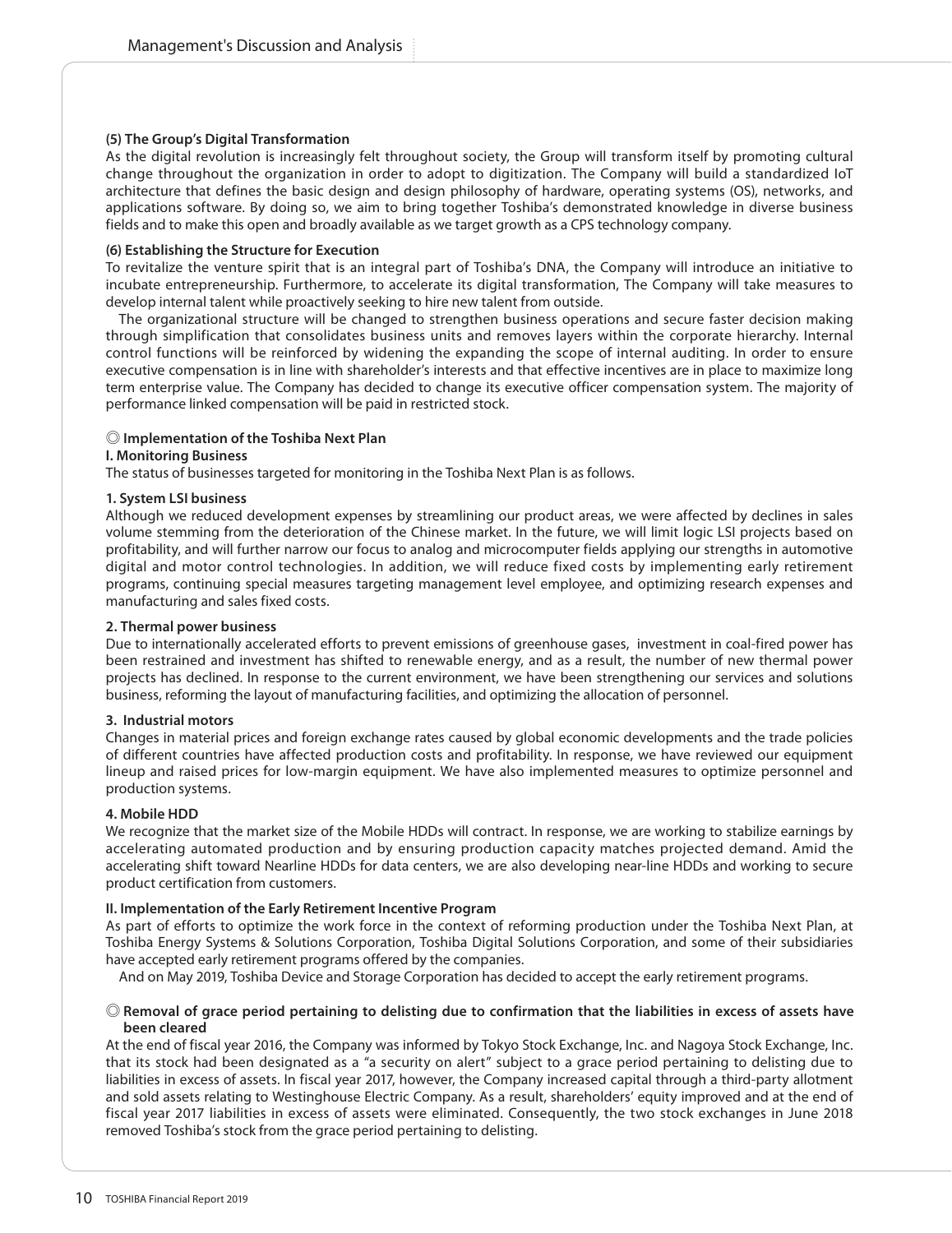## ◎ **Reduction of the amount of Common Stock, etc.**

The Company, with an effective date of July 31, 2018, transferred the entire amount of capital legal reserves of 299,999,997,000 yen and reduced common stock of 499,999,997,000 yen by 299,999,997,000 yen, transferring the entire amount to other capital surplus. At the same time, 758,687,345,174 yen was reclassified as retained earnings brought forward. By this means, the Company funded the deficit in retained earnings brought forward in the Company's standalone balance sheet.

#### ◎ **The agreement related to LNG in the US**

The Group resolved to sell for the agreement related to LNG in the US (the "agreement") to Total Gas & Power Asia Private Limited ("Total"), the Singaporean arm of Total S.A., the French major energy company. On May 31, 2019, the Group entered into a share transfer agreement (the "Transfer") with Total to transfer all of the issued shares of Toshiba America LNG Corporation ("TAL"), a consolidated subsidiary of the Group.

With the intent of selling LNG to customers in Japan and overseas, the Group has been preparing for the start of a liquefaction service in 2020 by executing series of agreements required for the agreement related to LNG in the US (the "LNG agreement"), including signing a 20-year liquefaction tolling agreement with FLNG Liquefaction 3, LLC ("FLIQ3"), a US LNG service provider, (the "Liquefaction Agreement") in 2013, followed by a pipeline capacity agreement (the "LNG Related Agreement"), and the transfer of those rights to TAL, which was established in 2017. In parallel, Toshiba Energy Systems & Solutions Corporation ("ESS"), which is responsible for the LNG agreement, entered into an agreement with TAL to receive the entire LNG capacity produced by TAL, through the Liquefaction Agreement and has subsequently promoted negotiations with multiple potential customers for LNG, in order to sell the entire annual capacity of 2.2 million tons of LNG, the volume that TAL has the right to liquefy.

The LNG Related Agreement is based on the premise that TAL will utilize the liquefaction capacity of FLIQ3 and pipeline capacity for the stipulated annual amount for 20 years, and that TAL has an obligation to pay fixed amounts for services and operations to FLIQ3 and the pipeline company, regardless of whether or not it sells LNG to customers through ESS. The Company provides a parent company guarantee for TAL in respect of its obligations under the liquefaction contract with FLIQ3.

On November 8, 2018, the Group entered into an agreement with China's ENN Ecological Holdings Co., Ltd. ("ENN") to transfer all of the issued shares of TAL to ENN, and also agreed that all contracts related to the LNG agreement entered into by the Group, including trading agreements between the Group and customers would either be transferred to ENN and its affiliates or canceled upon the completion of the share transfer agreement. However, the Group decided to terminate the agreement on April 17, 2019 and at the same time, the Group decided to restart the bidding process to transfer the LNG agreement to a third party.

On examining multiple proposals from potential buyers, the Group selected Total. The decision was made on the basis of the maximization of the Group's corporate value, and from the comprehensive perspectives of overall clarity, minimization of loss, and securing a full release from further risk of loss related to the LNG agreement.

Upon the completion of all the necessary procedures required for closing, including obtaining FLIQ3's approval , the Group will transfer to Total all outstanding shares of TAL held by Toshiba America Inc., a wholly owned subsidiary in the US, at a price of US\$15 million (approx. 1.7 billion yen).

ESS will also transfer to Total its agreement with TAL requiring it to receive the entire amount of LNG, securing full dismissal of the responsibility to receive LNG from TAL under that agreement. In return, ESS will pay a one-time payment of US\$815 million (approx. 91.2 billion yen) to Total. LNG sales contracts that ESS has concluded to date will be transferred to Total, with the agreement of the customers. The economic value of these contracts is reflected in the one-time payment. The Total agreement also provides that Total will provide a substitute guarantee over the obligations of TAL under the Liquefaction Agreement with FLIQ3. Upon approval by FLIQ3, Toshiba will be released from its guarantee over TAL. Once all of these transactions are concluded, TAL will be deconsolidated from the Group. In addition, ESS will be fully relieved from all obligations based on the contracts between the Group companies in relation to the LNG agreement and the Group will complete its full withdrawal from the LNG agreement.

With the conclusion of the Transfer, the Group anticipates that losses due to one-time payment and related expenses will be approximately 93.0 billion yen (US\$ 838 million), and it plans to recognize this amount in the fiscal year 2019.

#### ◎ **Toshiba Memory Corporation**

In June 2018, the Company transferred all shares of the former Toshiba Memory Corporation to K.K. Pangea and re-invested 350.5 billion yen in K.K. Pangea, becoming an affiliate of Toshiba Corporation accounting for under the equity method .Thereafter, in August 2018, K.K. Pangea carried out an absorption-style merger with the former Toshiba Memory Corporation with K.K. Pangea as the surviving company and the former Toshiba Memory Corporation as the absorbed company, and Pangea changed its name to Toshiba Memory Corporation. It also implemented a sole-share transfer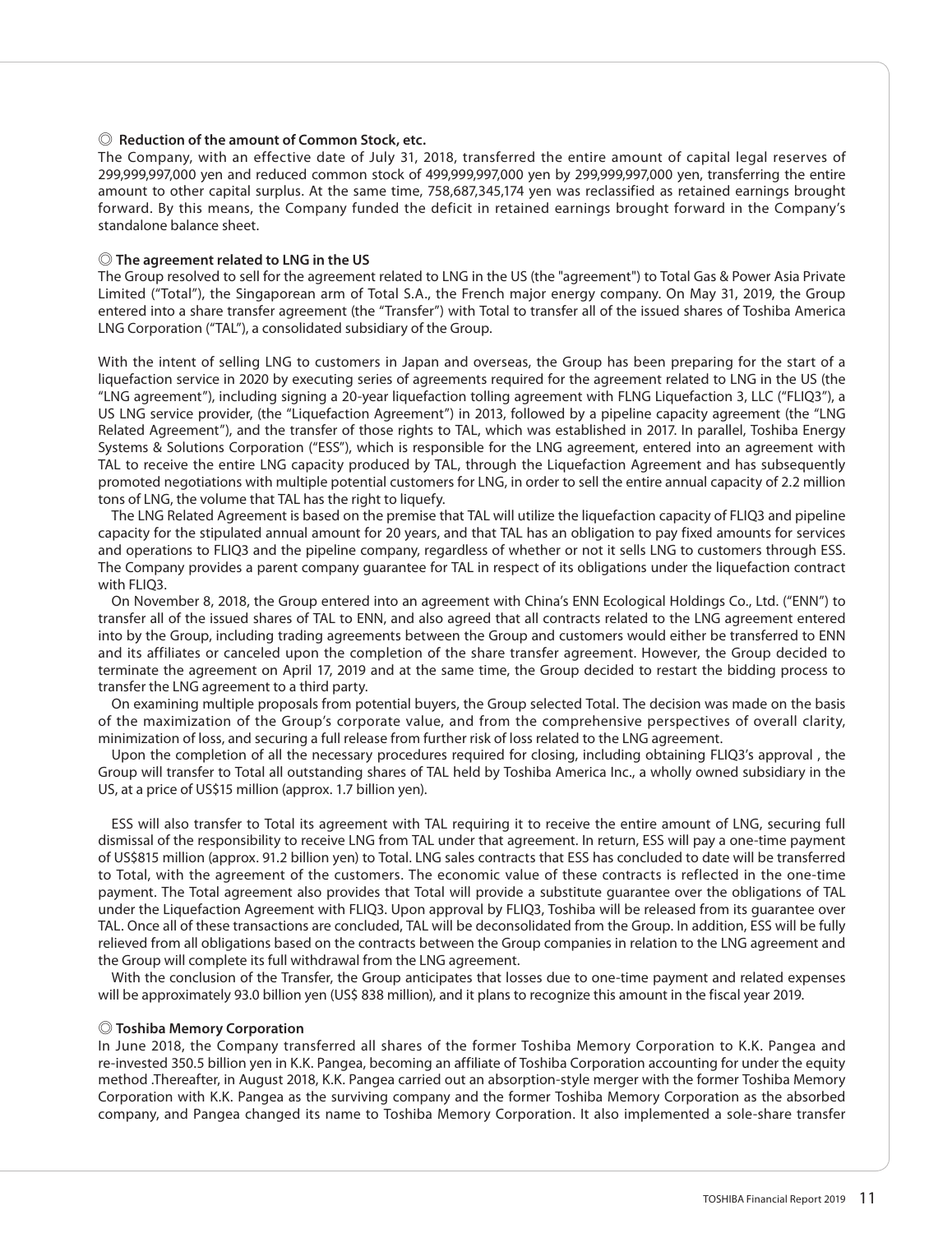making Toshiba Memory Corporation the wholly-owned subsidiary in the share transfer and establishing Toshiba Memory Holdings Corporation as the parent company on March 1, 2019, and Toshiba Memory Holdings Corporaiton was accounted for under the equity method

The Company plans to continue to hold the shares it owns in Toshiba Memory Holdings Corporation for the foreseeable future as a stable shareholder, cooperating to realize the new listing of the shares in accordance with the shareholder agreement concluded.

# ◎ **Shareholders Returns**

In November 2018, while securing the necessary resources to implement the Toshiba Next Plan, including investment in growth fields, etc., for the portion of the significant amount of capital gains recorded with the completion of the transfer of the shares in former Toshiba Memory Corporation with no immediate plans for use, to secure ample room for growth investment in the future, and in consideration of maintaining a sound shareholders' equity ratio based on the nature of the business, the Company decided that returning an amount of those capital gains that would not impact the risk tolerance to our shareholders and would lead to enhanced ROE (return on equity). After further considering the cost of capital, we determined that a shareholder return would be appropriate from the standpoint of further enhancing shareholder value, resolving to acquire up to 700.0 billion yen at treasury stock, from November 9, 2018 through November 8, 2019. The Company confirmed that it had a sufficient distributable amount to implement shareholder returns according to the temporary financial statements after temporarily closing its accounts on September 30, 2018. Because of this and considering that it has not paid a dividend for a considerable time, in February 2019, the Company decided to pay a special dividend of 20 yen per share recorded in the shareholder registry as of December 31, 2018, and to pay a year-end dividend of 10 yen per share in order to distribute the surplus. The total full year dividend will be 30 yen per share.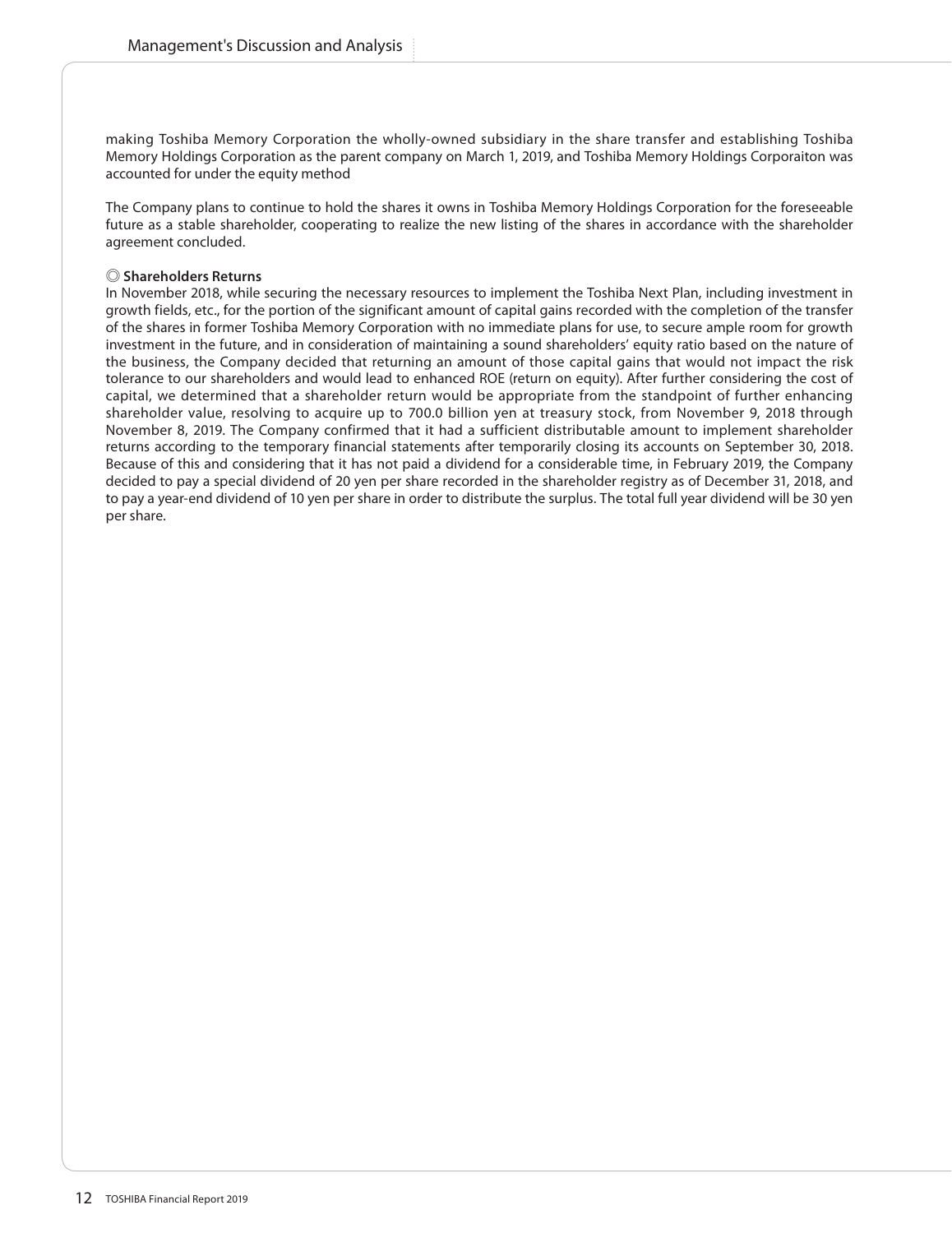#### Toshiba Corporation and Consolidated Subsidiaries As at March 31, 2019 and 2018

|                                                                                                                                                                                                                     | Millions of yen            | Thousands of<br>US dollars<br>(Note 1) |                                |
|---------------------------------------------------------------------------------------------------------------------------------------------------------------------------------------------------------------------|----------------------------|----------------------------------------|--------------------------------|
| Assets                                                                                                                                                                                                              | 2019                       | 2018                                   | 2019                           |
| <b>Current assets:</b>                                                                                                                                                                                              |                            |                                        |                                |
| Cash and cash equivalents                                                                                                                                                                                           | $* 1,335,520$              | ¥<br>500,820                           | \$12,031,712                   |
| Notes, accounts receivable and contract assets (Notes 6 and 12):                                                                                                                                                    |                            |                                        |                                |
| Notes receivable                                                                                                                                                                                                    | 79,072                     | 50,255                                 | 712,360                        |
| Accounts receivable and contract assets                                                                                                                                                                             | 955,649                    | 940,315                                | 8,609,450                      |
| Allowance for doubtful notes, accounts receivable and contract assets                                                                                                                                               | (19, 466)                  | (22, 424)                              | (175, 369)                     |
| Inventories (Note 7)                                                                                                                                                                                                | 468,878                    | 469.767                                | 4,224,126                      |
| Other receivables (Note 6)                                                                                                                                                                                          | 82,944                     | 163,706                                | 747,243                        |
| Prepaid expenses and other current assets (Notes 4 and 20)                                                                                                                                                          | 131,261                    | 180,176                                | 1,182,532                      |
| Current assets of discontinued operations (Note 3)                                                                                                                                                                  |                            | 1,296,481                              |                                |
| Total current assets                                                                                                                                                                                                | 3,033,858                  | 3,579,096                              | 27,332,054                     |
| Long-term receivables and investments:<br>Long-term receivables (Notes 6 and 12)<br>Investments in and advances to affiliates (Notes 3, 5 and 8)<br>Marketable securities and other investments (Notes 4, 5 and 10) | 8,603<br>501,052<br>85.965 | 7,862<br>148,120<br>89.858             | 77,505<br>4,513,982<br>774,459 |
| Total long-term receivables and investments                                                                                                                                                                         | 595,620                    | 245,840                                | 5,365,946                      |
| <b>Property, plant and equipment</b> (Notes 4, 16, and 21):<br>Land<br><b>Buildings</b>                                                                                                                             | 42,442<br>642,613          | 42,079<br>629,742                      | 382,360<br>5,789,306           |
| Machinery and equipment                                                                                                                                                                                             | 1,243,888                  | 1,232,282                              | 11,206,199                     |
| Construction in progress                                                                                                                                                                                            | 28,939                     | 18,984                                 | 260,712                        |
|                                                                                                                                                                                                                     | 1,957,882                  | 1,923,087                              | 17,638,577                     |
| Accumulated depreciation                                                                                                                                                                                            | (1,572,162)                | (1,557,452)                            | (14, 163, 622)                 |
| Total property, plant and equipment                                                                                                                                                                                 | 385,720                    | 365,635                                | 3,474,955                      |
| Other assets:<br>Goodwill and other intangible assets (Notes 4, 9 and 16)                                                                                                                                           | 116,595                    | 126.510                                | 1,050,405                      |
| Deferred tax assets (Note 17)                                                                                                                                                                                       | 99,003                     | 76.326                                 | 891,919                        |
| Other assets (Notes 3,4 and 20)                                                                                                                                                                                     | 66,548                     | 64,804                                 | 599,532                        |
| Total other assets                                                                                                                                                                                                  | 282,146                    | 267,640                                | 2,541,856                      |
| Total assets                                                                                                                                                                                                        | ¥ 4,297,344                | 4,458,211<br>¥                         | \$38,714,811                   |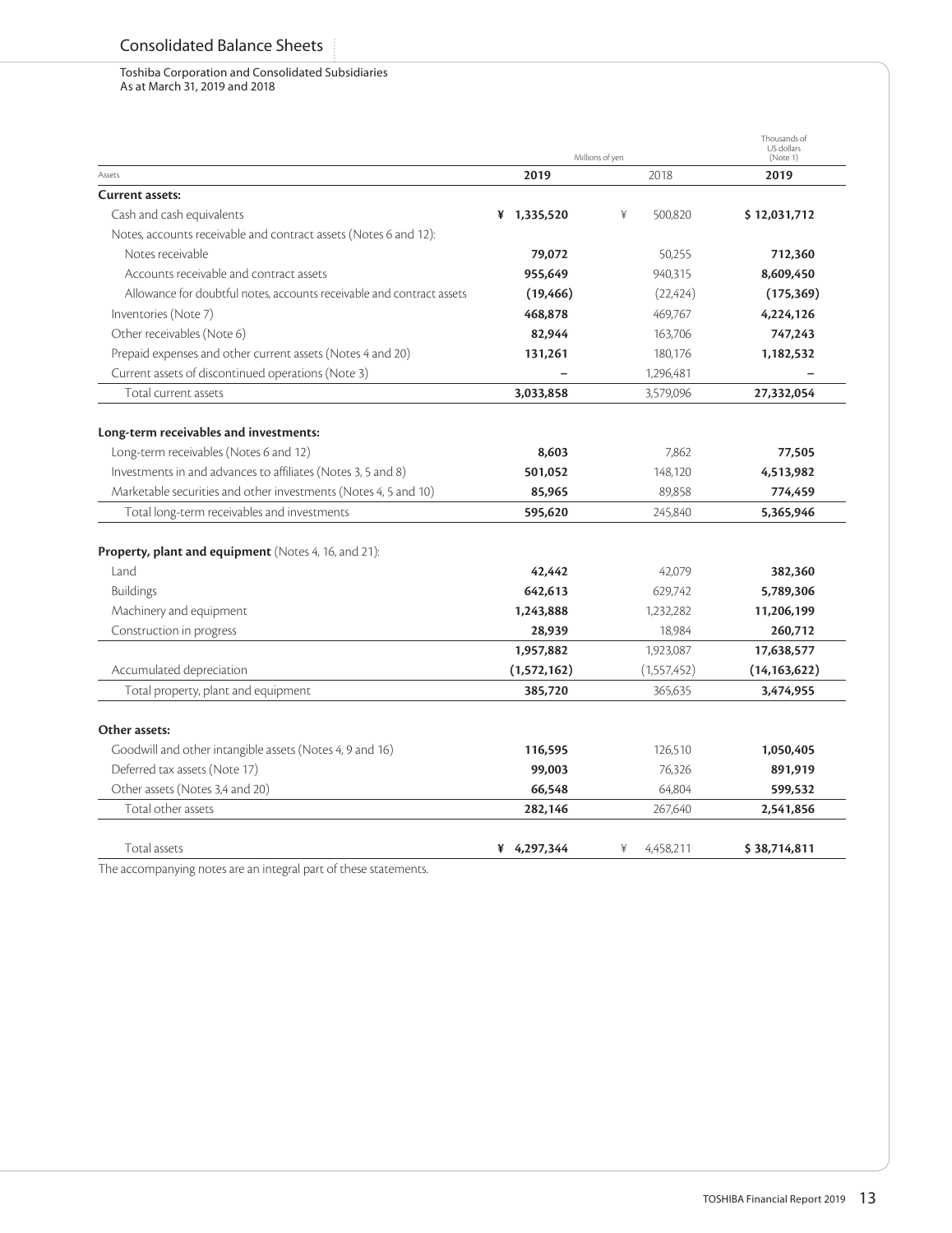# Consolidated Balance Sheets

## Toshiba Corporation and Consolidated Subsidiaries As at March 31, 2019 and 2018

|                                                                              |   | Millions of yen | Thousands of<br>US dollars<br>(Note 1) |            |                         |
|------------------------------------------------------------------------------|---|-----------------|----------------------------------------|------------|-------------------------|
| Liabilities and equity                                                       |   | 2019            | 2019                                   |            |                         |
| <b>Current liabilities:</b>                                                  |   |                 |                                        |            |                         |
| Short-term borrowings (Notes 10 and 20)                                      | ¥ | 26,991          | ¥                                      | 89,891     | \$<br>243,162           |
| Current portion of long-term debt (Notes 10 and 20)                          |   | 330,753         |                                        | 211,667    | 2,979,757               |
| Notes and accounts payable                                                   |   | 660,792         |                                        | 684,687    | 5,953,081               |
| Other payables and accrued expenses (Notes 24 and 26)                        |   | 297,334         |                                        | 303,568    | 2,678,685               |
| Accrued income and other taxes (Note 17)                                     |   | 49.422          |                                        | 54,270     | 445,243                 |
| Advance payments received (Note 12)                                          |   | 301,450         |                                        | 288,720    | 2,715,766               |
| Other current liabilities (Notes 3, 4, 12, 20, 23 and 24)                    |   | 211,677         |                                        | 448,529    | 1,907,000               |
| Current liabilities of discontinued operations (Note 3)                      |   |                 |                                        | 349,608    |                         |
| Total current liabilities                                                    |   | 1,878,419       |                                        | 2,430,940  | 16,922,694              |
| Long-term liabilities:                                                       |   |                 |                                        |            |                         |
| Long-term debt (Notes 10 and 20)                                             |   | 76,935          |                                        | 390,860    | 693,108                 |
| Accrued pension and severance costs (Note 11)                                |   | 434,487         |                                        | 443,092    | 3,914,297               |
| Deferred tax liabilities (Note 17)                                           |   | 57,515          |                                        | 55,782     | 518,153                 |
| Other liabilities (Notes 4, 17, 20, 23, 24, 26 and 27)                       |   | 150,943         |                                        | 126,803    | 1,359,847               |
| Total long-term liabilities                                                  |   | 719,880         |                                        | 1,016,537  | 6,485,405               |
| <b>Total liabilities</b>                                                     |   | ¥ 2,598,299     | ¥                                      | 3,447,477  | \$23,408,099            |
| <b>Equity attributable to shareholders of the Company</b> (Note 18):         |   |                 |                                        |            |                         |
| Common stock:                                                                |   |                 |                                        |            |                         |
| Authorized-1,000,000,000 shares issued:<br>2019-544,000,000 shares           |   |                 |                                        |            |                         |
| 2018-652,070,702 shares                                                      | ¥ | 200,044         | ¥                                      | 499,999    | 1,802,198<br>S.         |
| Additional paid-in capital                                                   |   |                 |                                        | 357.153    |                         |
| Retained earnings (accumulated deficit) (Note 2)                             |   | 1,528,463       |                                        | 223,615    | 13,769,937              |
| Accumulated other comprehensive loss (Note 2)                                |   | (262, 311)      |                                        | (295, 572) | (2,363,162)             |
| Treasury stock, at cost:                                                     |   |                 |                                        |            |                         |
|                                                                              |   | (9,537)         |                                        |            | (85, 919)               |
| 2019-2,735,038 shares                                                        |   |                 |                                        |            |                         |
| 2018-424.847 shares                                                          |   |                 |                                        | (2,060)    |                         |
|                                                                              |   | 1,456,659       |                                        | 783,135    |                         |
| Total equity attributable to shareholders of the Company                     |   | 242,386         |                                        | 227,599    | 13,123,054<br>2,183,658 |
| Equity attributable to noncontrolling interests                              |   | ¥ 1,699,045     | ¥                                      | 1,010,734  | \$15,306,712            |
| Total equity<br>Commitments and contingent liabilities (Notes 22, 23 and 24) |   |                 |                                        |            |                         |

The accompanying notes are an integral part of these statements.

On October 10, 2018, Toshiba executed a share consolidation in a ratio of 10 shares to 1. Accordingly, the total number of authorized shares, the shares issued, and treasury shares are assumed to have been consolidated at the beginning of the previous fiscal year.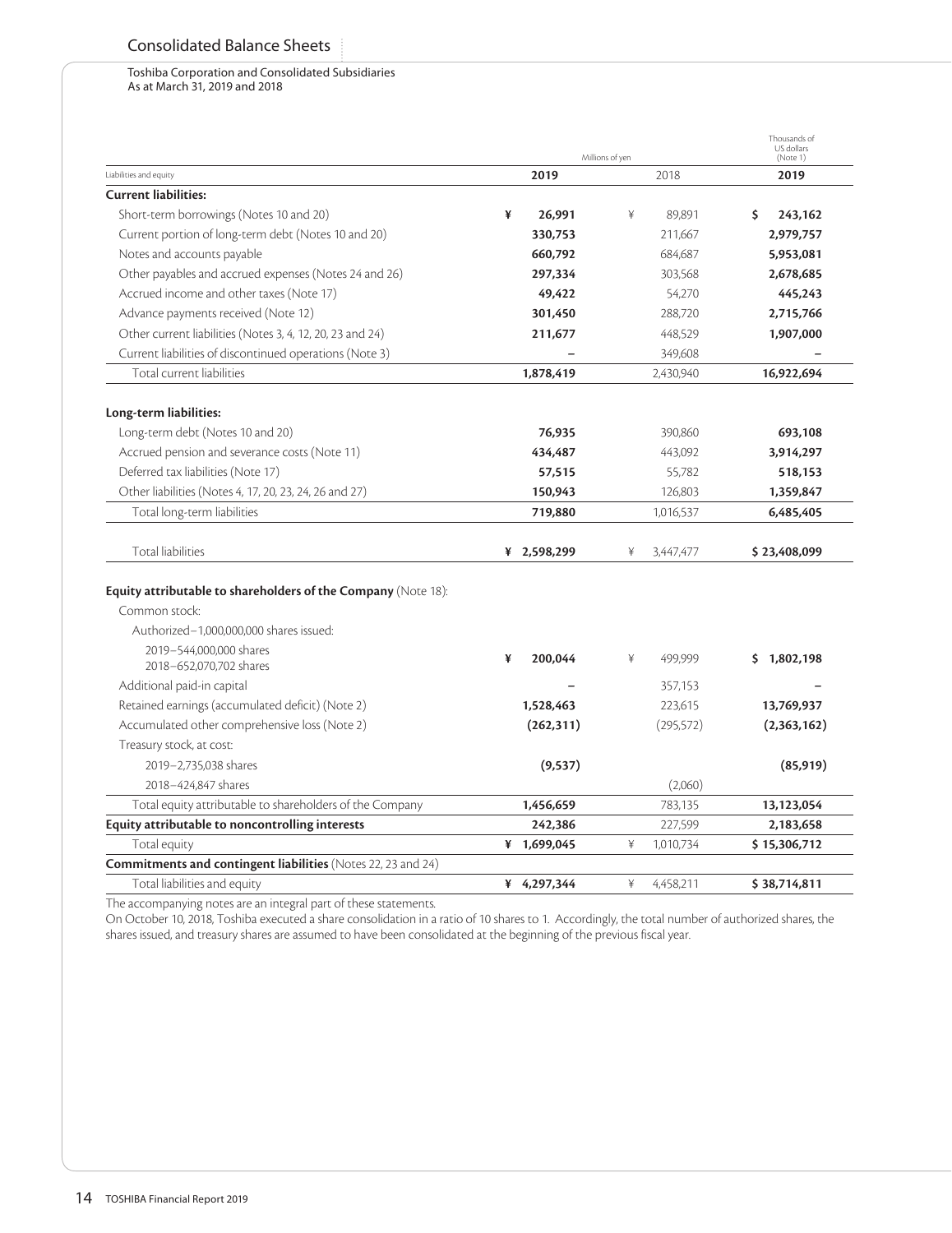Toshiba Corporation and Consolidated Subsidiaries For the fiscal years ended March 31, 2019 and 2018

|                                                                              | Millions of yen | Thousands of<br>US dollars<br>(Note 1) |                        |
|------------------------------------------------------------------------------|-----------------|----------------------------------------|------------------------|
|                                                                              | 2019            | 2018                                   | 2019                   |
| Sales and other income:                                                      |                 |                                        |                        |
| Net sales                                                                    | ¥ 3,693,539     | 3,947,596<br>¥                         | \$33,275,126           |
| Interest and dividend income                                                 | 6,249           | 7,799                                  | 56,297                 |
| Equity in earnings of affiliates (Notes 3 and 8)                             | 12,901          | 10,250                                 | 116,225                |
| Other income (Notes 4, 5, 15 and 20)                                         | 49,487          | 184,599                                | 445,829                |
|                                                                              | 3,762,176       | 4,150,244                              | 33,893,477             |
| Costs and expenses:                                                          |                 |                                        |                        |
| Cost of sales (Notes 4, 9, 13, 16, 21, 25 and 26)                            | 2,783,564       | 2,983,039                              | 25,077,153             |
| Selling, general and administrative expenses (Notes 9, 13, 14, 25 and 26)    | 864,690         | 878,373                                | 7,790,000              |
| Impairment loss on goodwill (Notes 4 and 9)                                  | 9,838           |                                        | 88,631                 |
| Interest expenses                                                            | 10,563          | 29,364                                 | 95,162                 |
| Other expenses (Notes 4, 5, 6, 15, 20, and 24)                               | 82,612          | 177,090                                | 744,252                |
|                                                                              | 3,751,267       | 4,067,866                              | 33,795,198             |
|                                                                              |                 |                                        |                        |
| Income from continuing operations,                                           |                 |                                        |                        |
| before income taxes and noncontrolling interests                             | 10,909          | 82,378                                 | 98,279                 |
|                                                                              |                 |                                        |                        |
| <b>Income taxes</b> (Note 17):                                               |                 |                                        |                        |
| Current                                                                      | 30,793          | (21,709)                               | 277,414                |
| Deferred                                                                     | (15, 241)       | (40,229)                               | (137, 306)             |
|                                                                              | 15,552          | (61,938)                               | 140,108                |
| Income (loss) from continuing operations,<br>before noncontrolling interests | (4, 643)        | 144,316                                | (41,829)               |
| Income from discontinued operations,                                         |                 |                                        |                        |
| <b>before noncontrolling interests</b> (Notes 3 and 20)                      | 1,040,240       | 696,068                                | 9,371,532              |
| Net income before noncontrolling interests                                   | 1,035,597       | 840,384                                | 9,329,703              |
| Less: Net income attributable                                                |                 |                                        |                        |
| to noncontrolling interests                                                  | 22,341          | 36.373                                 | 201,271                |
|                                                                              |                 |                                        |                        |
| Net income attributable to shareholders of the Company                       | ¥ 1,013,256     | ¥<br>804,011                           | \$9,128,432            |
| Per Share Data                                                               |                 |                                        |                        |
|                                                                              |                 | Yen                                    | US dollars<br>(Note 1) |
| Basic net earnings per share attributable                                    |                 |                                        |                        |
| to shareholders of the Company (Note 19)                                     |                 |                                        |                        |
| Earnings (loss) from continuing operations                                   | (43.72)<br>¥    | 217.30<br>¥                            | (0.39)<br>\$           |
| Earnings from discontinued operations                                        | 1,685.57<br>¥   | 1,411.58<br>¥                          | \$<br>15.18            |
| Net earnings                                                                 | 1,641.85<br>¥   | 1,628.88<br>¥                          | \$<br>14.79            |
|                                                                              |                 |                                        |                        |
| Cash dividends per share                                                     | 30.00<br>¥      | ¥                                      | \$<br>0.27             |
| otos aro an intogral part of those statom                                    |                 |                                        |                        |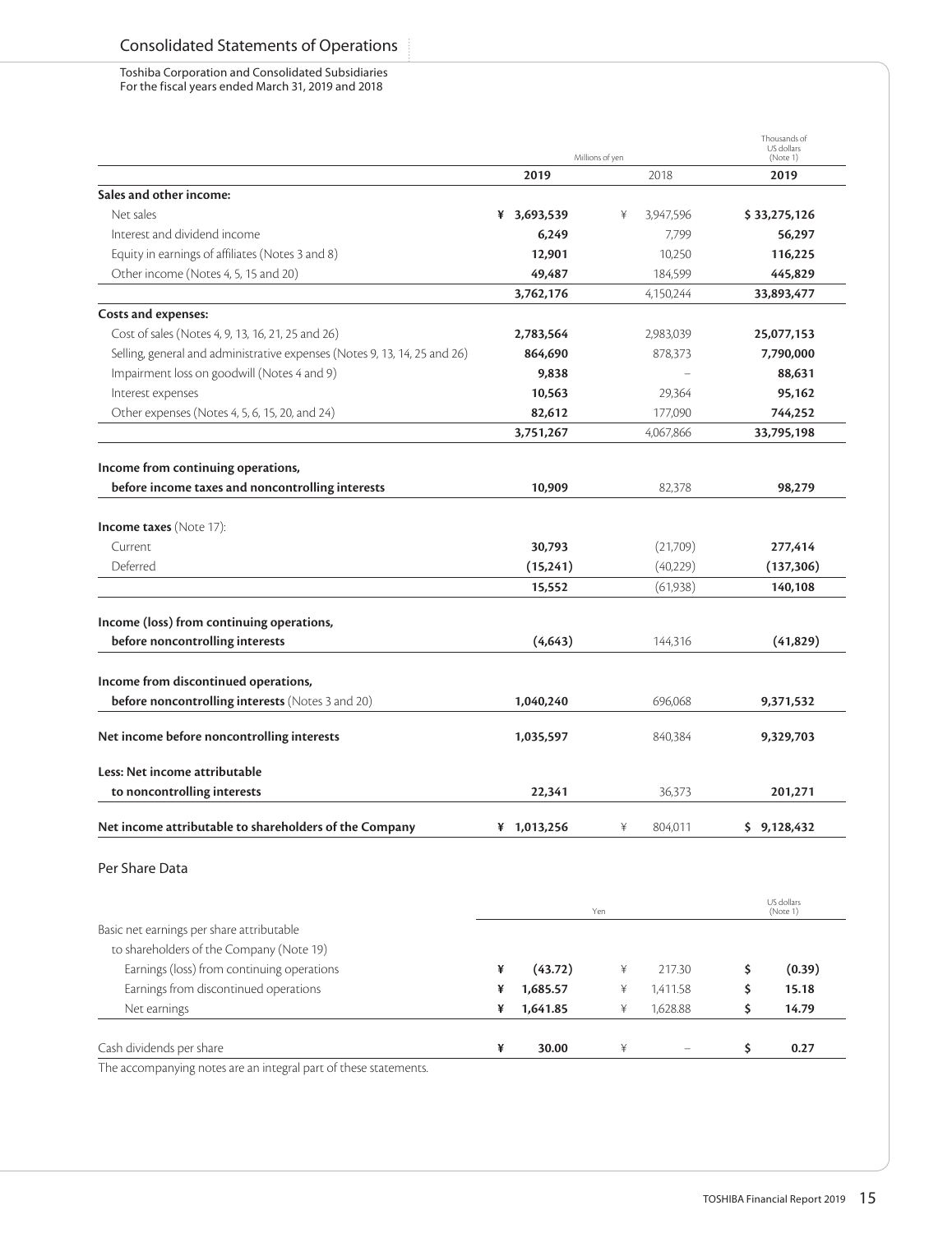Toshiba Corporation and Consolidated Subsidiaries For the fiscal years ended March 31, 2019 and 2018

|                                                                     |                | Millions of yen | Thousands of<br>US dollars<br>(Note 1) |
|---------------------------------------------------------------------|----------------|-----------------|----------------------------------------|
|                                                                     | 2019           | 2018            | 2019                                   |
| Net income before noncontrolling interests                          | $* 1,035,597$  | ¥<br>840,384    | \$9,329,703                            |
| <b>Other comprehensive income (loss), net of tax (Note 18)</b>      |                |                 |                                        |
| Net unrealized gains and losses on securities (Note 2 and 5)        | 40             | 12,928          | 360                                    |
| Foreign currency translation adjustments                            | 62,172         | (39,210)        | 560,109                                |
| Pension liability adjustments (Note 11)                             | 5,043          | 29,799          | 45,432                                 |
| Net unrealized gains and losses on derivative instruments (Note 20) | 999            | 1,512           | 9,000                                  |
| Total other comprehensive income                                    | 68,254         | 5,029           | 614,901                                |
| Comprehensive income before noncontrolling interests                | 1,103,851      | 845,413         | 9,944,604                              |
| Less:Comprehensive income attributable                              |                |                 |                                        |
| to noncontrolling interests                                         | 20,187         | 26,224          | 181,865                                |
| Comprehensive income attributable                                   |                |                 |                                        |
| to shareholders of the Company                                      | 1,083,664<br>¥ | 819,189<br>¥    | 9,762,739<br>S.                        |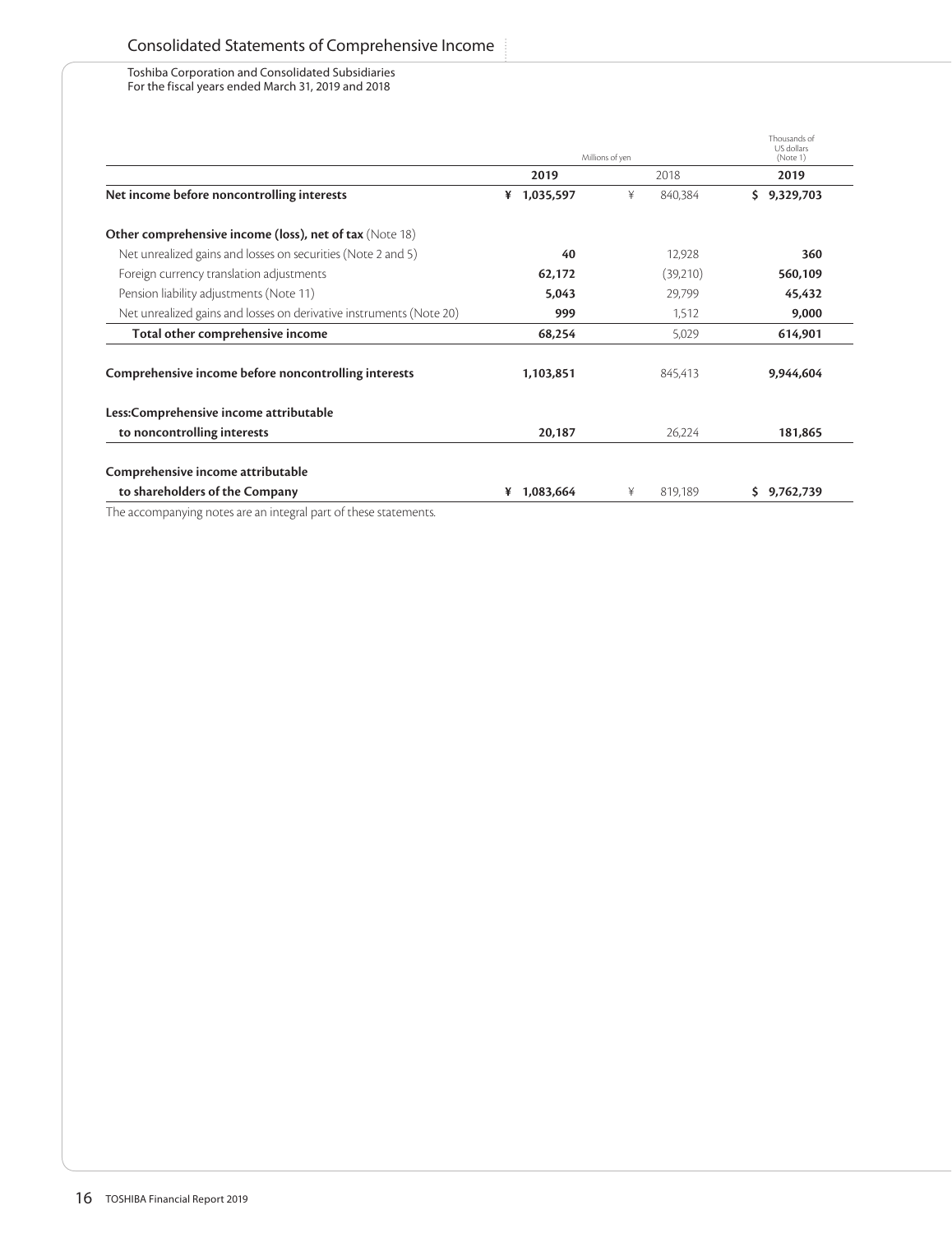# Consolidated Statements of Equity

Toshiba Corporation and Consolidated Subsidiaries For the fiscal years ended March 31, 2019 and 2018

|                                                                                                     |   |                 |                               |                                                  | Millions of yen                                    |                   |                                                                   |                                                           |                    |
|-----------------------------------------------------------------------------------------------------|---|-----------------|-------------------------------|--------------------------------------------------|----------------------------------------------------|-------------------|-------------------------------------------------------------------|-----------------------------------------------------------|--------------------|
|                                                                                                     |   | Common<br>stock | Additional<br>paid-in capital | Retained<br>earnings<br>(accumulated<br>deficit) | Accumulated<br>other<br>comprehen-<br>sive<br>loss | Treasury<br>stock | Equity<br>attributable<br>to<br>shareholders<br>of<br>the Company | Equity<br>attributable to<br>non controlling<br>interests | Total<br>equity    |
| Balance at March 31, 2017                                                                           | ¥ | 200,000 ¥       | 140,144 ¥                     | $(580,396)$ ¥                                    | $(310,750)$ ¥                                      | (1,945) ¥         | $(552, 947)$ ¥                                                    | 277,243 ¥                                                 | (275, 704)         |
| Issuance of new shares (Note 18)                                                                    |   | 299,999         | 279,687                       |                                                  |                                                    |                   | 579,686                                                           |                                                           | 579,686            |
| Change in ownership for<br>noncontrolling interests and<br>others<br>Dividends attributable to      |   |                 | (62, 678)                     |                                                  |                                                    |                   | (62, 678)                                                         | (64,886)                                                  | (127, 564)         |
| noncontrolling interests<br>Comprehensive income:                                                   |   |                 |                               |                                                  |                                                    |                   |                                                                   | (10,982)                                                  | (10,982)           |
| Net income                                                                                          |   |                 |                               | 804,011                                          |                                                    |                   | 804,011                                                           | 36,373                                                    | 840,384            |
| Other comprehensive income<br>(loss), net of tax (Note 18):                                         |   |                 |                               |                                                  |                                                    |                   |                                                                   |                                                           |                    |
| Net unrealized gains and losses on<br>securities (Note 5)                                           |   |                 |                               |                                                  | 12,610                                             |                   | 12,610                                                            | 318                                                       | 12,928             |
| Foreign currency translation<br>adjustments                                                         |   |                 |                               |                                                  | (27,046)                                           |                   | (27,046)                                                          | (12, 164)                                                 | (39,210)           |
| Pension liability adjustments<br>(Note 11)                                                          |   |                 |                               |                                                  | 28.128                                             |                   | 28.128                                                            | 1,671                                                     | 29,799             |
| Net unrealized gains and losses on<br>derivative instruments (Note 20)                              |   |                 |                               |                                                  | 1,486                                              |                   | 1,486                                                             | 26                                                        | 1,512              |
| Total comprehensive income                                                                          |   |                 |                               |                                                  |                                                    |                   | 819,189                                                           | 26,224                                                    | 845,413            |
| Purchase and disposal of treasury                                                                   |   |                 |                               |                                                  |                                                    |                   |                                                                   |                                                           |                    |
| stock, net, at cost<br>Balance at March 31, 2018                                                    |   | 499,999         | 357,153                       | 223.615                                          | (295, 572)                                         | (115)<br>(2,060)  | (115)<br>783.135                                                  | 227,599                                                   | (115)<br>1,010,734 |
| Cumulative effect of application of<br>ASU 2014-09 (Note 2)                                         |   |                 |                               | 3,822                                            |                                                    |                   | 3,822                                                             | 481                                                       | 4,303              |
| Cumulative effect of application of<br>ASU 2016-01 (Note 2)                                         |   |                 |                               | 37,147                                           | (37, 147)                                          |                   |                                                                   |                                                           |                    |
| Cumulative effect of application of<br>ASU 2016-16 (Note 2)                                         |   |                 |                               | (3, 273)                                         |                                                    |                   | (3, 273)                                                          | (979)                                                     | (4,252)            |
| Transfer to additional paid-in capital<br>from common stock (Note 18)                               |   | (299, 999)      | 299,999                       |                                                  |                                                    |                   |                                                                   |                                                           |                    |
| Transfer to retained earnings<br>(accumulated deficit) from<br>additional paid-in capital (Note 18) |   |                 | (657, 794)                    | 657,794                                          |                                                    |                   |                                                                   |                                                           |                    |
| Change in ownership for<br>noncontrolling interests and                                             |   |                 |                               |                                                  |                                                    |                   |                                                                   |                                                           |                    |
| others                                                                                              |   | 44              | 642                           |                                                  |                                                    |                   | 686                                                               | 4,829                                                     | 5,515              |
| Dividends attributable to<br>shareholders of the Company                                            |   |                 |                               | (11, 448)                                        |                                                    |                   | (11, 448)                                                         |                                                           | (11, 448)          |
| Dividends attributable to<br>noncontrolling interests                                               |   |                 |                               |                                                  |                                                    |                   |                                                                   | (9, 731)                                                  | (9,731)            |
| Comprehensive income:<br>Net income                                                                 |   |                 |                               | 1,013,256                                        |                                                    |                   | 1,013,256                                                         | 22,341                                                    | 1,035,597          |
| Other comprehensive income<br>(loss), net of tax (Note 18):                                         |   |                 |                               |                                                  |                                                    |                   |                                                                   |                                                           |                    |
| Net unrealized gains and losses on<br>securities (Note 5)                                           |   |                 |                               |                                                  | 20                                                 |                   | 20                                                                | 20                                                        | 40                 |
| Foreign currency translation<br>adjustments                                                         |   |                 |                               |                                                  | 62,429                                             |                   | 62,429                                                            | (257)                                                     | 62,172             |
| Pension liability adjustments<br>(Note 11)                                                          |   |                 |                               |                                                  | 7,102                                              |                   | 7,102                                                             | (2,059)                                                   | 5,043              |
| Net unrealized gains and losses on<br>derivative instruments (Note 20)                              |   |                 |                               |                                                  | 857                                                |                   | 857                                                               | 142                                                       | 999                |
| Total comprehensive income                                                                          |   |                 |                               |                                                  |                                                    |                   | 1,083,664                                                         | 20,187                                                    | 1,103,851          |
| Purchase, disposal and retirement of<br>treasury stock, net, at cost                                |   |                 |                               | (392, 450)                                       |                                                    | (7, 477)          | (399, 927)                                                        |                                                           | (399, 927)         |
| Balance at March 31, 2019                                                                           |   | ¥ 200,044 ¥     |                               | $-$ ¥1,528,463 ¥ (262,311) ¥                     |                                                    |                   | (9,537) ¥1,456,659 ¥ 242,386 ¥1,699,045                           |                                                           |                    |
|                                                                                                     |   |                 |                               |                                                  |                                                    |                   |                                                                   |                                                           |                    |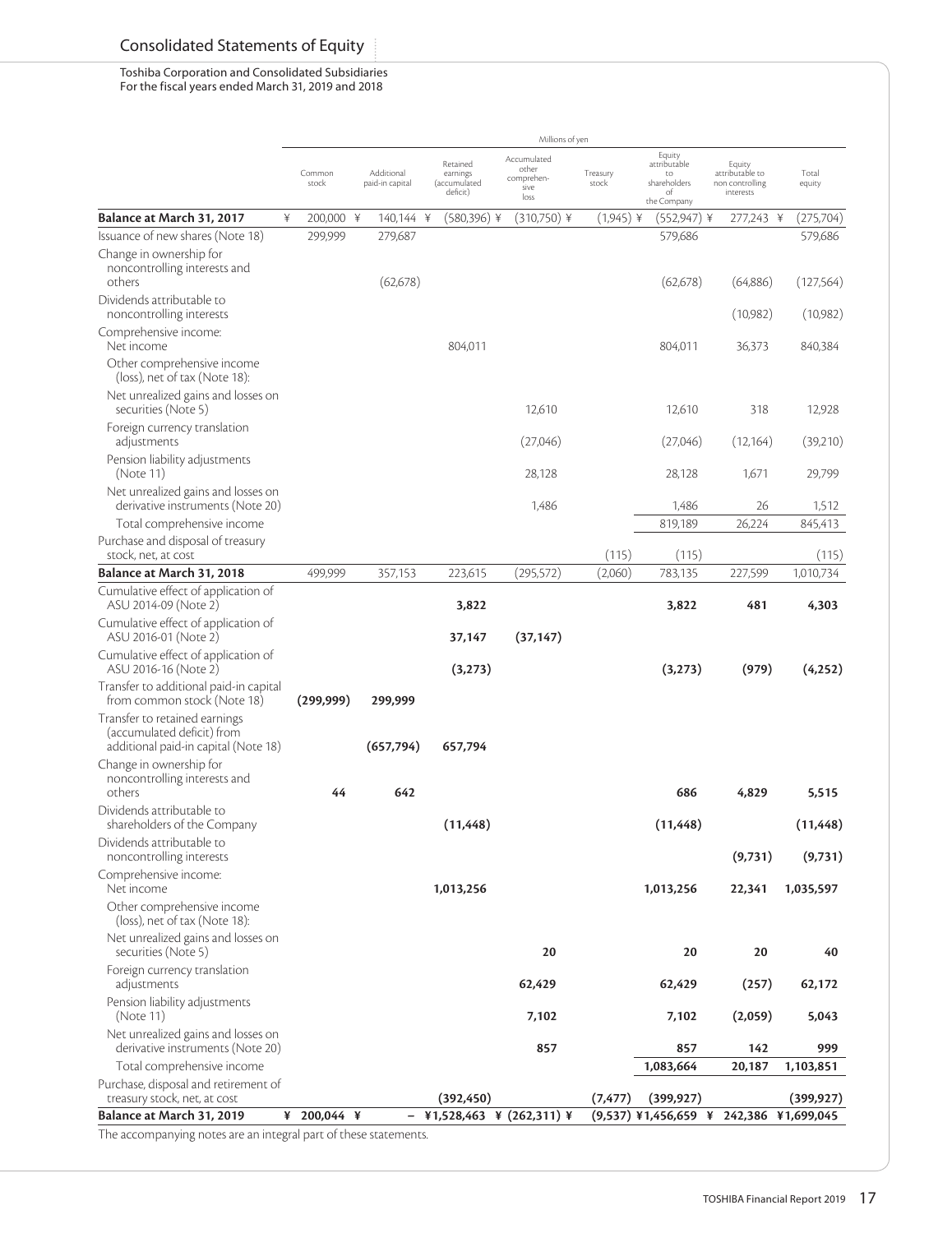# Consolidated Statements of Equity

Toshiba Corporation and Consolidated Subsidiaries For the fiscal years ended March 31, 2019 and 2018

|                                                                                                     |                 |     |                               |    |                                                  |                      | Thousands of US dollars (Note 1)                   |                   |                                                                   |   |                                                           |                 |
|-----------------------------------------------------------------------------------------------------|-----------------|-----|-------------------------------|----|--------------------------------------------------|----------------------|----------------------------------------------------|-------------------|-------------------------------------------------------------------|---|-----------------------------------------------------------|-----------------|
|                                                                                                     | Common<br>stock |     | Additional<br>paid-in capital |    | Retained<br>earnings<br>(accumulated<br>deficit) |                      | Accumulated<br>other<br>comprehen-<br>sive<br>loss | Treasury<br>stock | Equity<br>attributable<br>to<br>shareholders<br>of<br>the Company |   | Equity<br>attributable to<br>non controlling<br>interests | Total<br>equity |
| Balance at March 31, 2018                                                                           | Ŝ.<br>4,504,495 |     | Ŝ<br>3,217,595                | -S | 2,014,550                                        | $\boldsymbol{\zeta}$ | $(2,662,811)$ \$                                   | $(18,559)$ \$     | 7,055,270                                                         | S | 2,050,442 \$                                              | 9,105,712       |
| Cumulative effect of application of<br>ASU 2014-09 (Note 2)                                         |                 |     |                               |    | 34,432                                           |                      |                                                    |                   | 34,432                                                            |   | 4,334                                                     | 38,766          |
| Cumulative effect of application of<br>ASU 2016-01 (Note 2)                                         |                 |     |                               |    | 334,657                                          |                      | (334, 657)                                         |                   |                                                                   |   |                                                           |                 |
| Cumulative effect of application of<br>ASU 2016-16 (Note 2)                                         |                 |     |                               |    | (29, 486)                                        |                      |                                                    |                   | (29, 486)                                                         |   | (8,820)                                                   | (38, 306)       |
| Transfer to additional paid-in capital<br>from common stock (Note 18)                               | (2,702,693)     |     | 2,702,693                     |    |                                                  |                      |                                                    |                   |                                                                   |   |                                                           |                 |
| Transfer to retained earnings<br>(accumulated deficit) from<br>additional paid-in capital (Note 18) |                 |     | (5,926,072)                   |    | 5,926,072                                        |                      |                                                    |                   |                                                                   |   |                                                           |                 |
| Change in ownership for<br>noncontrolling interests and<br>others                                   |                 | 396 | 5,784                         |    |                                                  |                      |                                                    |                   | 6,180                                                             |   | 43,504                                                    | 49,684          |
| Dividends attributable to<br>shareholders of the Company                                            |                 |     |                               |    | (103, 135)                                       |                      |                                                    |                   | (103, 135)                                                        |   |                                                           | (103, 135)      |
| Dividends attributable to<br>noncontrolling interests                                               |                 |     |                               |    |                                                  |                      |                                                    |                   |                                                                   |   | (87, 667)                                                 | (87, 667)       |
| Comprehensive income:<br>Net income                                                                 |                 |     |                               |    | 9,128,433                                        |                      |                                                    |                   | 9,128,433                                                         |   | 201,270                                                   | 9,329,703       |
| Other comprehensive income<br>(loss), net of tax (Note 18):                                         |                 |     |                               |    |                                                  |                      |                                                    |                   |                                                                   |   |                                                           |                 |
| Net unrealized gains and losses on<br>securities (Note 5)                                           |                 |     |                               |    |                                                  |                      | 180                                                |                   | 180                                                               |   | 180                                                       | 360             |
| Foreign currency translation<br>adjustments                                                         |                 |     |                               |    |                                                  |                      | 562,423                                            |                   | 562,423                                                           |   | (2,315)                                                   | 560,108         |
| Pension liability adjustments<br>(Note 11)                                                          |                 |     |                               |    |                                                  |                      | 63,982                                             |                   | 63,982                                                            |   | (18, 549)                                                 | 45,433          |
| Net unrealized gains and losses on<br>derivative instruments (Note 20)                              |                 |     |                               |    |                                                  |                      | 7,721                                              |                   | 7,721                                                             |   | 1,279                                                     | 9,000           |
| Total comprehensive income                                                                          |                 |     |                               |    |                                                  |                      |                                                    |                   | 9,762,739                                                         |   | 181,865                                                   | 9,944,604       |
| Purchase, disposal and retirement of<br>treasury stock, net, at cost                                |                 |     |                               |    | (3,535,586)                                      |                      |                                                    | (67, 360)         | (3,602,946)                                                       |   |                                                           | (3,602,946)     |
| Balance at March 31, 2019                                                                           | $$1,802,198$ \$ |     | -                             |    |                                                  |                      | $$13,769,937 \$ (2,363,162) $$                     |                   | $(85,919)$ \$13,123,054 \$ 2,183,658 \$15,306,712                 |   |                                                           |                 |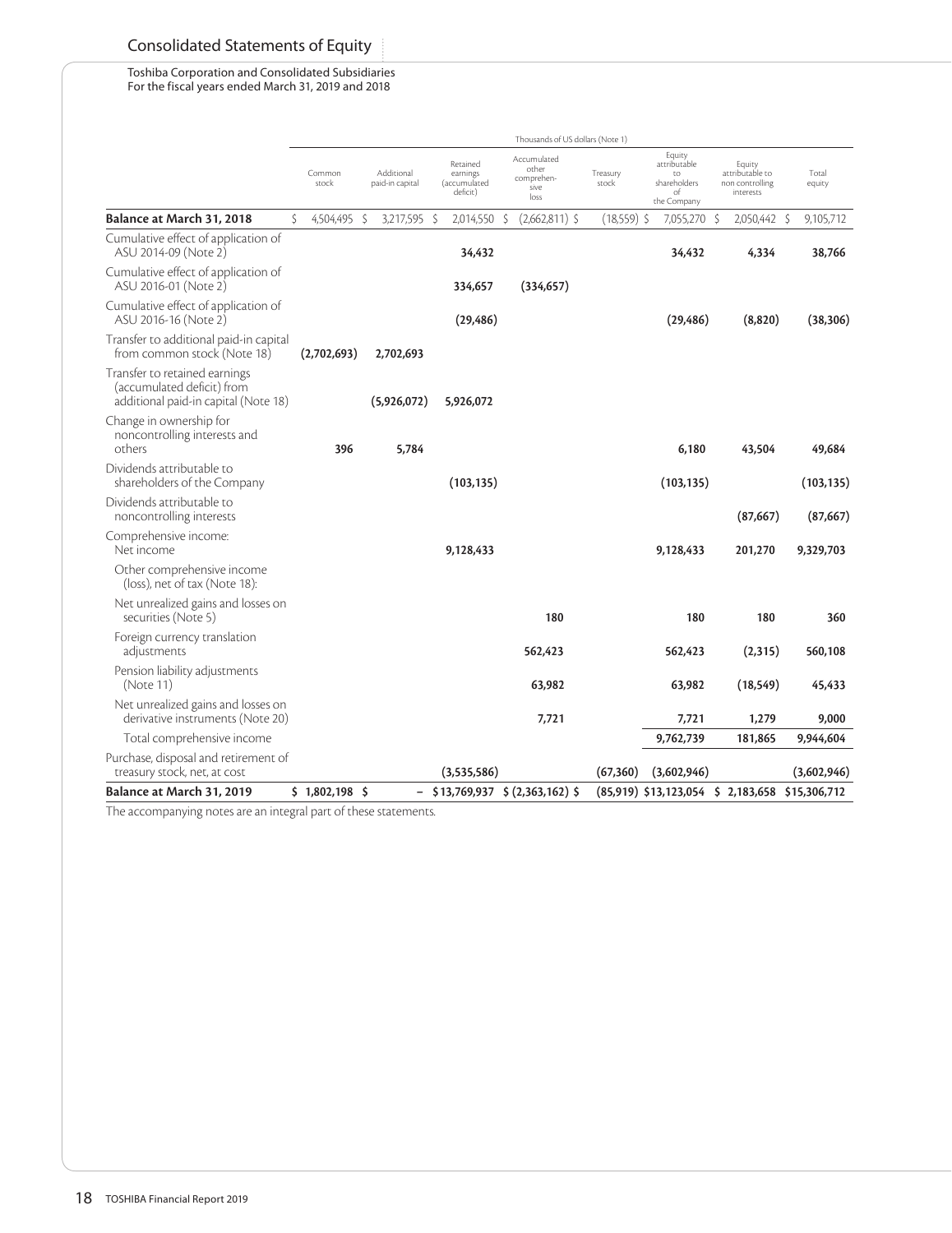# Consolidated Statements of Cash Flows

Toshiba Corporation and Consolidated Subsidiaries For the fiscal years ended March 31, 2019 and 2018

|                                                                                                                             |             | Millions of yen | Thousands of<br>US dollars<br>(Note 1) |
|-----------------------------------------------------------------------------------------------------------------------------|-------------|-----------------|----------------------------------------|
|                                                                                                                             | 2019        | 2018            | 2019                                   |
| Cash flows from operating activities                                                                                        |             |                 |                                        |
| Net income before noncontrolling interests                                                                                  | ¥ 1,035,597 | ¥<br>840,384    | \$9,329,703                            |
| Adjustments to reconcile net income (loss) before noncontrolling<br>interests to net cash provided by operating activities: |             |                 |                                        |
| Depreciation and amortization                                                                                               | 78,518      | 118,070         | 707,369                                |
| Provisions for pension and severance costs, less payments                                                                   | (13,031)    | 9,016           | (117, 396)                             |
| Deferred income taxes                                                                                                       | (12, 641)   | (99, 776)       | (113, 883)                             |
| Equity in earning of affiliates, net of dividends                                                                           | (6,608)     | (8,167)         | (59, 531)                              |
| (Gain) loss from sales, disposal and impairment of property, plant and<br>equipment and intangible assets, net              | 23,276      | (2,597)         | 209,693                                |
| Gain from sales and impairment of securities, net                                                                           | (936, 386)  | (51,501)        | (8,435,910)                            |
| Changes in operating assets and liabilities:                                                                                |             |                 |                                        |
| Increase in notes, accounts receivable and contract assets                                                                  | (41, 935)   | (74, 367)       | (377, 793)                             |
| Increase in inventories                                                                                                     | (65, 899)   | (30, 156)       | (593, 685)                             |
| Increase (decrease) in notes and accounts payable, trade                                                                    | (10, 396)   | 31,256          | (93, 657)                              |
| Increase (decrease) in accrued income and other taxes                                                                       | (14, 111)   | 1,691           | (127, 126)                             |
| Increase (decrease) in advance payments received                                                                            | 7,241       | (17,085)        | 65,234                                 |
| Others                                                                                                                      | 81,230      | (679, 401)      | 731,802                                |
| Net cash provided by operating activities                                                                                   | 124,855     | 37,367          | 1,124,820                              |
| Cash flows from investing activities                                                                                        |             |                 |                                        |
| Proceeds from sale of property, plant and equipment and intangible assets                                                   | 4,749       | 25,811          | 42,784                                 |
| Proceeds from sale of securities                                                                                            | 1,637       | 2,759           | 14,747                                 |
| Acquisition of property, plant and equipment                                                                                | (122, 555)  | (179,027)       | (1, 104, 099)                          |
| Acquisition of intangible assets                                                                                            | (15,682)    | (20,881)        | (141, 279)                             |
| Purchase of securities                                                                                                      | (1, 913)    | (16,737)        | (17, 234)                              |
| Increase in investments in affiliates                                                                                       | (30, 381)   | (117,214)       | (273, 703)                             |
| Proceeds from sale of Landis+Gyr Group AG stock                                                                             |             | 149,728         |                                        |
| Proceeds from sale of Toshiba Memory Corporation stock                                                                      | 1,458,289   |                 | 13,137,739                             |
| Others                                                                                                                      | 11,290      | 8,848           | 101,712                                |
| Net cash provided by (used in) investing activities                                                                         | 1,305,434   | (146,713)       | 11,760,667                             |
| Cash flows from financing activities                                                                                        |             |                 |                                        |
| Proceeds from long-term debt                                                                                                | 4,605       | 2,826           | 41,486                                 |
| Repayment of long-term debt                                                                                                 | (198, 906)  | (256, 333)      | (1,791,946)                            |
| Decrease in short-term borrowings, net                                                                                      | (63,047)    | (239,271)       | (567, 991)                             |
| Proceeds from stock offering                                                                                                |             | 573,447         |                                        |
| Dividends paid                                                                                                              | (22, 249)   | (10,940)        | (200, 441)                             |
| Purchase of treasury stock, net                                                                                             | (399, 924)  | (115)           | (3,602,919)                            |
| Others                                                                                                                      | 34,503      | (133, 227)      | 310,838                                |
| Net cash used in financing activities                                                                                       | (645, 018)  | (63, 613)       | (5,810,973)                            |
| Effect of exchange rate changes on cash, cash equivalents and<br>restricted cash                                            | 1,592       | (1,615)         | 14,342                                 |
| Net increase (decrease) in cash, cash equivalents and restricted cash                                                       | 786,863     | (174, 574)      | 7,088,856                              |
| Cash, cash equivalents and restricted cash at the beginning of the<br>fiscal year                                           | 548,657     | 723,231         | 4,942,856                              |
| Cash, cash equivalents and restricted cash at the end of the fiscal<br>year                                                 | 1,335,520   | 548,657         | 12,031,712                             |
| Less: Cash, cash equivalents and restricted cash of discontinued<br>operations at the end of the fiscal year                |             | 32,299          |                                        |
|                                                                                                                             | ¥ 1,335,520 | ¥<br>516,358    | \$12,031,712                           |
| Cash, cash equivalents and restricted cash of continuing operations<br>at the end of the fiscal year                        |             |                 |                                        |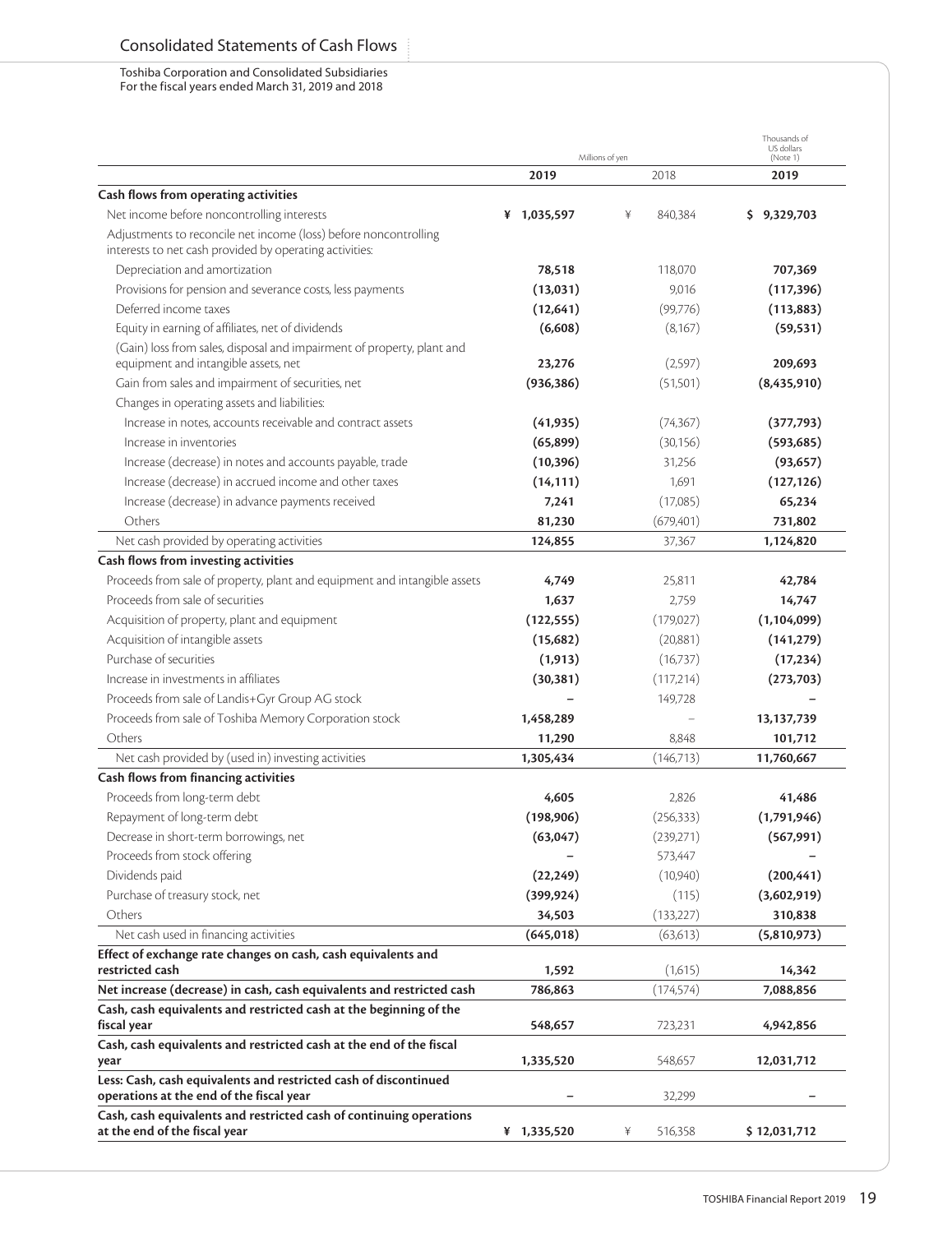# Consolidated Statements of Cash Flows

#### Toshiba Corporation and Consolidated Subsidiaries For the fiscal years ended March 31, 2019 and 2018

Cash, cash equivalents and restricted cash of continuing operations at the end of the fiscal year are included in the following accounts in the consolidated balance sheets.

| Cash and cash equivalents                                                                                                                                                                                                            | $* 1.335.520$            | 500.820 | \$12,031,712             |
|--------------------------------------------------------------------------------------------------------------------------------------------------------------------------------------------------------------------------------------|--------------------------|---------|--------------------------|
| Restricted cash included in other assets                                                                                                                                                                                             | $\overline{\phantom{0}}$ | 15.538  | $\overline{\phantom{0}}$ |
| Cash, cash equivalents and restricted cash                                                                                                                                                                                           |                          |         |                          |
| of continuing operations at the end of the fiscal year                                                                                                                                                                               | $* 1.335.520$            | 516.358 | \$12,031,712             |
| $\mathsf{F}$ at $\mathsf{f}$ and the contract of the contract of the contract of the contract of the contract of the contract of the contract of the contract of the contract of the contract of the contract of the contract of the |                          |         |                          |

For the fiscal year ended March 31, 2018, restricted cash of ¥15,538 million is cash collateral for guarantees on third party lease contracts.

## **Supplemental disclosure of cash flow information**

|                                                       | Millions of ven | Thousands of<br>US dollars |            |
|-------------------------------------------------------|-----------------|----------------------------|------------|
|                                                       | 2019            | 2018                       | 2019       |
| Cash paid during the fiscal year:                     |                 |                            |            |
| Interest                                              | ¥<br>10,383     | 23,375<br>¥                | 93,541     |
| Income taxes                                          | 70.263          | 104.845                    | 633,000    |
| Sale of Landis+Gyr Group AG stock:                    |                 |                            |            |
| Assets transferred (net of cash and cash equivalents) |                 | 290.311                    |            |
| Liabilities relinguished                              |                 | 94,566                     |            |
| Sale of Toshiba Memory Corporation stock:             |                 |                            |            |
| Assets transferred (net of cash and cash equivalents) | 1,372,076       |                            | 12,361,045 |
| Liabilities relinguished                              | 538,760         |                            | 4,853,694  |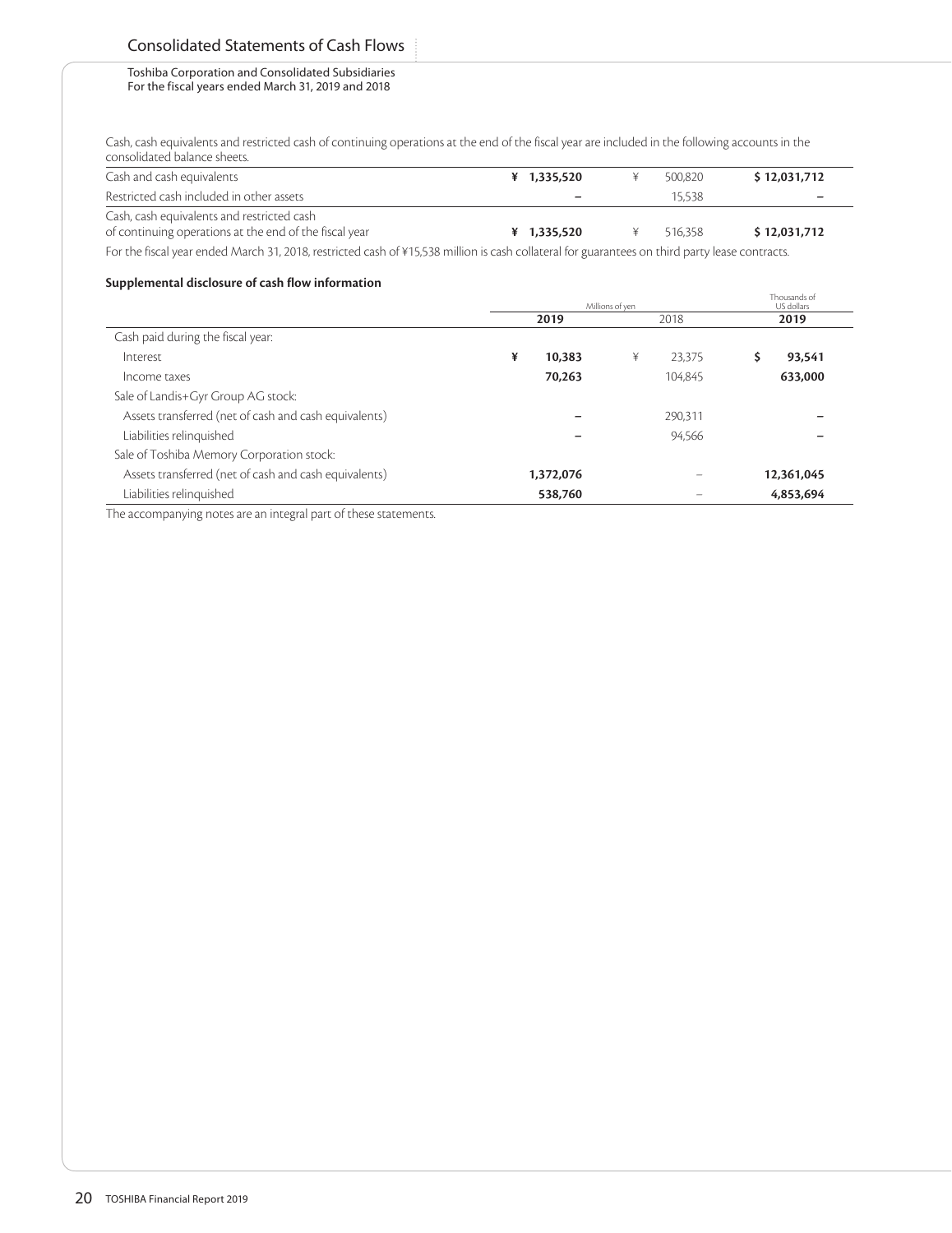# **1. PRINCIPLES AND PROCEDURES OF ACCOUNTING TREATMENT, AND PRESENTATION METHOD OF CONSOLIDATED FINANCIAL STATEMENTS**

The accompanying consolidated financial statements are presented in accordance with accounting principles generally accepted in the United States of America ("US GAAP").

The Group issued American Depository Receipts in February 1962, and European Depository Receipts in February 1970. By doing so, the Group prepared and disclosed consolidated financial statements based on the terminology, forms and preparation methods required in connection with offering and placement of American Depository Receipts ("US GAAP Consolidated Financial Statements"). For this reason, the Group submitted an "Application for approval pursuant to handling guideline No. 86 for the Regulations of Consolidated Financial Statements" to the Minister of Finance on March 22, 1978, and obtained approval under the Ministry of Finance Certificate No. 494 on March 31 of the same year. Since then, the Group has prepared and disclosed US GAAP Consolidated Financial Statements.

The Group had been registered with the US Securities and Exchange Commission since the issuance of American Depositary Receipts in February 1962; however, it is no longer registered after the expiration of the deposit contract in November 1978.

Significant differences between the accounting principles and the presentation methods adopted by the Group for the consolidated financial statements compared to the ones in Japan, are described as follows:

As used in the notes accompanying the consolidated financial statements, "the Company" represents Toshiba Corporation and "the Group" represents Toshiba Corporation and its consolidated subsidiaries, unless the context otherwise requires.

# 1) Format of consolidated statements of operations

Consolidated statements of operations are prepared in a single-step income statement, under which profit or loss is presented by deducting total costs and expenses from total sales and other income.

## 2) Consolidation of variable interest entities

In accordance with Accounting Standards Codification ("ASC") No.810 "Consolidation" ("ASC No.810"), the consolidated financial statements include the accounts of the variable interest entities ("VIEs") for which the Group is the primary beneficiary as described in Note 28.

#### 3) Goodwill and other intangible assets

In accordance with ASC No.350 "Intangibles – Goodwill and Other", the Group does not amortize goodwill and other intangible assets with indefinite useful lives but tests it for impairment at least annually.

#### 4) Allowance for compensated absences

In accordance with ASC No.710 "Compensation-General", the Group accrues a liability for amounts to be paid as a result of employees' rights to compensated absences.

#### 5) Accrued pension and severance costs

Accrued pension and severance costs are recorded in accordance with ASC No.715 "Compensation-Retirement Benefits". Settlements and curtailments of retirement benefit plans and the transfer to the Japanese government of the substitutional portion of employee pension are also accounted in accordance with this ASC.

# 6) Discontinued operations

In accordance with ASC No.205-20 "Presentation of Financial Statements - Discontinued Operations", the financial position and the results of operations relating to discontinued operations are presented separately in the consolidated balance sheets and consolidated statements of operations as those of discontinued operations. Refer to Note 3 for the presentation of discontinued operations. In addition, the related balances in the notes to financial statements of the previous fiscal year are reclassified to reflect these changes.

#### 7) Income tax expenses or benefits

In accordance with ASC No. 740-20 "Intra-period Tax Allocation", the Group allocates total income tax expenses or benefits to different components of comprehensive income and shareholders' equity. Refer to Note 17 for the presentation of income taxes.

# 8) The amount of expenses for newly issued shares

The amount of expenses for newly issued shares after considering the tax effect is deducted from Additional paid-in capital.

#### 9) Equity securities

In accordance with ASC No. 321 "Investments-Equity Securities", equity securities are measured at fair value and the changes are recognized in net income.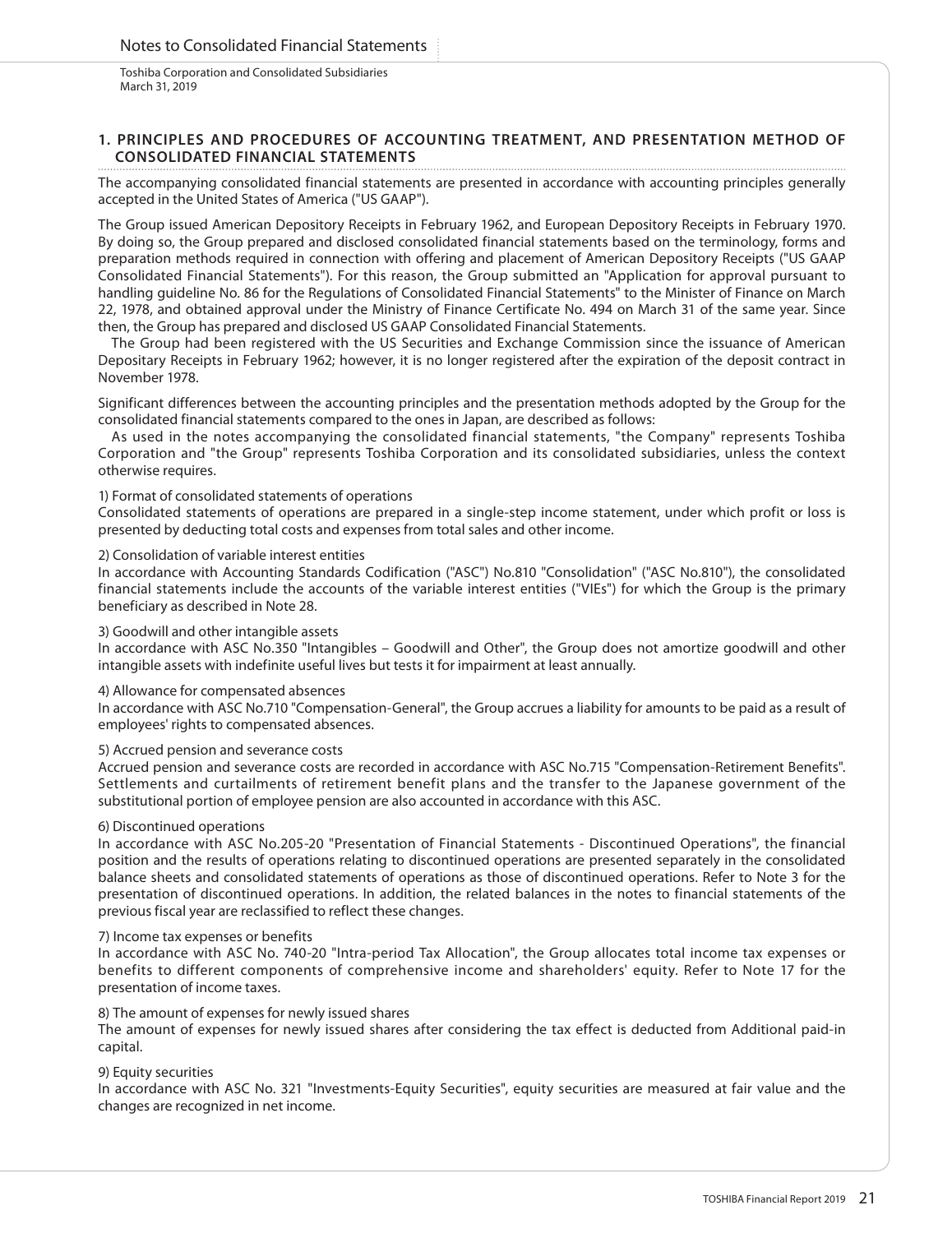# **US DOLLAR AMOUNTS**

US dollar amounts are included solely for convenience of readers. These translations should not be construed as a representation that the yen could be converted into US dollars at this rate or any other rates. The amounts shown in US dollars are not intended to be computed in accordance with generally accepted accounting principles in the United States for the translation of foreign currency amounts. The rate of ¥111=US \$1, the approximate current rate of exchange at March 31, 2019, has been used throughout for the purpose of presentation of the US dollar amounts in the accompanying consolidated financial statements.

# **2. SUMMARY OF SIGNIFICANT ACCOUNTING POLICIES**

# **1) BASIS OF CONSOLIDATION AND INVESTMENTS IN AFFILIATES**

The consolidated financial statements include the accounts of the Company, its majority-owned subsidiaries and VIEs for which the Group is the primary beneficiary in accordance with the ASC No.810. All significant intra-entity transactions and account balances are eliminated on consolidation.

Investments in affiliates over which the Group has the ability to exercise significant influence are accounted for under the equity method of accounting. Net income (loss) attributable to shareholders of the Company includes its equity in net income (loss) of such affiliates after elimination of unrealized intra-entity gains. The proportionate share of the income or loss of the companies accounted for under the equity method is recognized from the most recent available financial statements.

# **2) USE OF ESTIMATES**

The preparation of the consolidated financial statements in conformity with US GAAP requires management to make estimates and assumptions that affect the reported amounts of assets and liabilities, disclosure of contingent assets and liabilities at the date of the consolidated financial statements and the reported amounts of revenues and expenses during the reporting periods. The Group has identified significant areas where it believes assumptions and estimates are particularly critical to the consolidated financial statements. These are the determination of impairment of long-lived tangible and intangible assets and goodwill, recoverability of receivables, realization of deferred tax assets, uncertain tax positions, pension accounting measurement, revenue recognition and other valuation allowances and reserves including contingencies for litigations. Actual results could differ from those estimates.

# **3) CASH EQUIVALENTS**

All highly liquid investments with original maturities of 3 months or less at the date of purchase are considered to be cash equivalents.

# **4) FOREIGN CURRENCY TRANSLATION**

The assets and liabilities of foreign consolidated subsidiaries and affiliates that operate in a local currency environment are translated into Japanese yen at applicable current exchange rates at the end of the fiscal year. Income and expense items are translated at average exchange rates prevailing during the fiscal year. The effects of these translation adjustments are included in accumulated other comprehensive income (loss) and reported as a component of equity. Exchange gains and losses resulting from foreign currency transactions and translation of assets and liabilities denominated in foreign currencies are included in other income or other expenses in the consolidated statements of operations.

# **5) ALLOWANCE FOR DOUBTFUL NOTES AND ACCOUNTS RECEIVABLE**

An allowance for doubtful notes and accounts receivable is recorded based on a combination of the write-off history, aging analysis and an evaluation of any specific known troubled accounts. When all collection efforts are exhausted including legal recourse, the accounts or portions thereof are deemed to be uncollectible are charged against the allowance.

# **6) MARKETABLE SECURITIES AND OTHER INVESTMENTS**

Marketable securities contain both debt securities and equity securities. The Group classifies debt securities as availablefor-sale which are measured at fair value, with unrealized gains and losses included in accumulated other comprehensive income (loss), net of tax. Equity securities are measured at fair value, with changes recorded as net income (loss).The Group elects to measure an equity security that does not have a readily determinable fair value under the cost method minus impairment, if any, and recognizes positive or negative changes resulting from observable price changes in orderly transactions for the identical or a similar investment of the same issuer. Realized gains or losses on the sale of securities are based on the average cost of a particular security held at the time of sale.

Other investments without quoted market prices are stated at cost.

Decreases in the fair value of equity securities measured at cost are evaluated qualitatively for indicators of impairment. Any resulting impairments are recorded as a loss for the estimated decline in fair value. In addition, debt securities and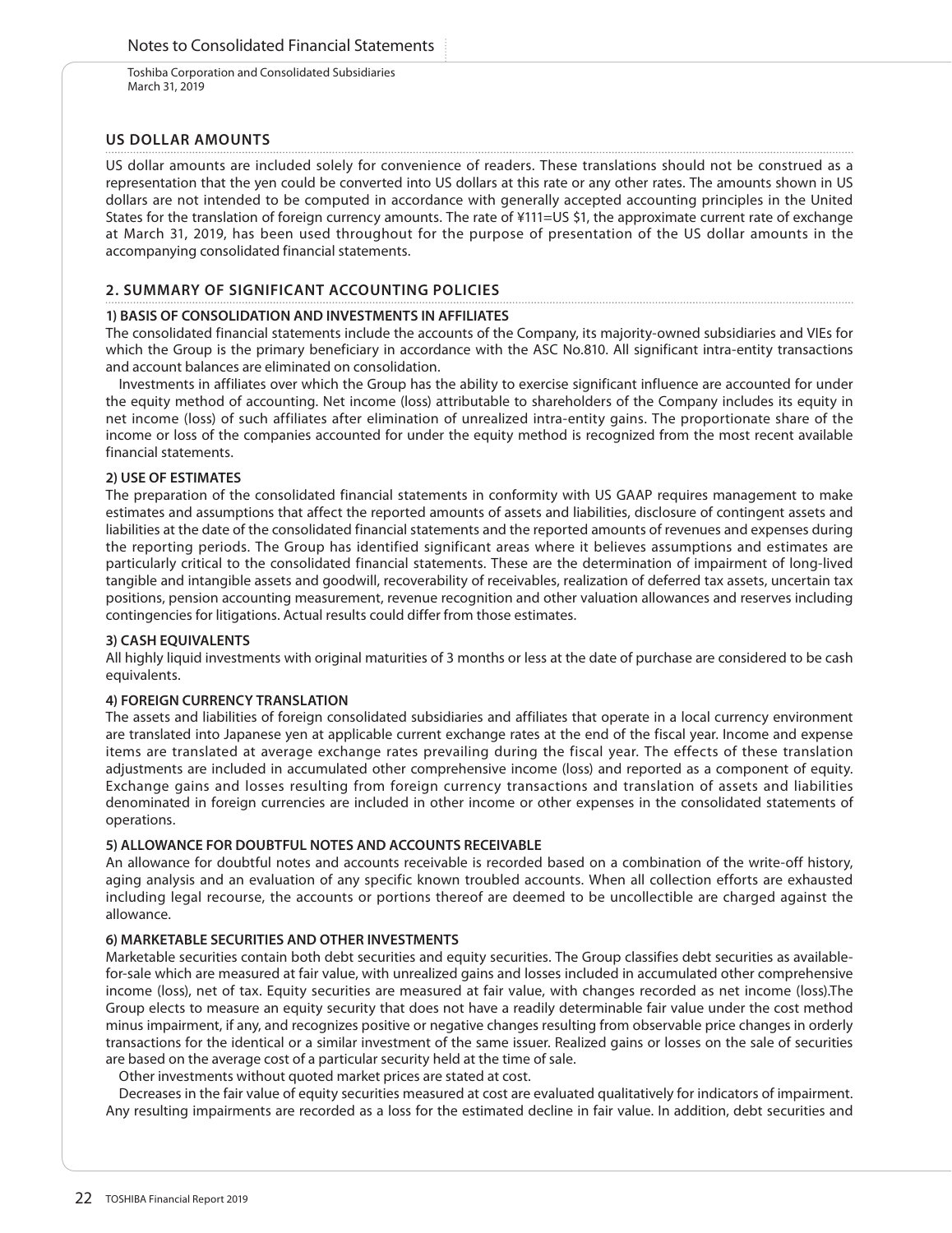other investments are regularly reviewed for other-than-temporary impairments in the carrying amount based on criteria that include the length of time and the extent to which the market value has been less than cost, the financial condition and near-term prospects of the issuer and the Group's intent and ability to retain marketable securities and investment securities for a period of time sufficient to allow for any anticipated recovery in market value. When such a decline exists, the Group recognizes an impairment loss to the extent of such decline.

# **7) INVENTORIES**

Raw materials, finished products and work in process for products are stated at the lower of cost or net realizable value, cost being determined primarily by the average cost method. Finished products and work in process for contract items are stated at the lower of cost or estimated realizable value, cost being determined by accumulated production costs.

Certain inventory held by the Group is designated for long-term contracts and is included in current assets in accordance with the operating cycle for construction-type contracts.

#### **8) PROPERTY, PLANT AND EQUIPMENT**

Property, plant and equipment, including significant renewals and additions, are carried at cost. Depreciation for property, plant and equipment is computed primarily by the straight-line method.

The estimated useful lives of buildings are 3 to 60 years, and those of machinery and equipment are 2 to 20 years. Maintenance and repairs, including minor renewals and betterments, are expensed as incurred.

## **9) IMPAIRMENT OF LONG-LIVED ASSETS**

Long-lived assets, other than goodwill and intangible assets with indefinite useful lives, are evaluated for impairment using an estimate of undiscounted cash flows whenever events or changes in circumstances indicate that the carrying amount of such asset may not be recoverable. If the estimate of undiscounted cash flow is less than the carrying amount of the asset, an impairment loss is recorded based on the fair value of the asset. Fair value is determined by using the anticipated cash flows discounted at a rate commensurate with the risk involved. For assets held for sale, an impairment loss is further increased by costs to sell. Long-lived assets to be disposed of other than by means of sale, are considered to be held and used until disposed of.

# **10) GOODWILL AND OTHER INTANGIBLE ASSETS**

Goodwill and intangible assets with indefinite useful lives are not amortized, but instead are tested for impairment at least annually. Goodwill is assigned to reporting units. If the carrying amount of a reporting unit exceeds its fair value, the implied fair value of goodwill is calculated. If the carrying amount of reporting units' goodwill exceeds the implied fair value of that goodwill, an impairment loss shall be recognized to the amount equal to that excess on the condition that it should not exceed the total amount of goodwill allocated to that reporting unit. The annual goodwill measurement date is generally January 1 for each reporting unit. In addition to the annual impairment test, an impairment test is performed if any situation that indicates a decline in enterprise fair value (for example, an adverse change in the business climate, etc.) arises.

Intangible assets with finite useful lives, consist primarily of core and current technology and software, are amortized using the straight-line method over their respective contractual periods or estimated useful lives.

#### **11) ENVIRONMENTAL LIABILITIES**

Liabilities for environmental remediation and other environmental costs are accrued when environmental assessments or remedial efforts are probable and the costs can be reasonably estimated, based on current law and existing technologies. Such liabilities are subsequently adjusted as further information develops or circumstances change. Costs of future obligations are not discounted to their present values.

# **12) INCOME TAXES**

The provision for income taxes is computed based on the income (loss) from continuing operations, before income taxes and noncontrolling interests included in the consolidated statements of operations. Deferred income taxes are recorded to reflect the expected future tax consequences of temporary differences between the tax basis of assets and liabilities and their reported amounts in the financial statements, and are measured by applying currently enacted tax laws. The effect on deferred tax assets and liabilities of a change in tax rates is recognized in income in the period that a law regarding the change is enacted. Valuation allowances are recorded to reduce deferred tax assets when it is more likely than not that a tax benefit will not be realized.

The Group recognizes the financial statement effects of tax positions when they are more likely than not, based on the technical merits, that the tax positions will be sustained upon examination by the tax authorities. Benefits from tax positions that meet the more-likely-than-not recognition threshold are measured at the largest amount of benefit that is greater than 50% likely of being realized upon settlement.

#### **13) ACCRUED PENSION AND SEVERANCE COSTS**

The Group have various retirement benefit plans covering substantially all employees. Prior service costs resulting from amendments to the plans are amortized over the average remaining service period of the employees that are expected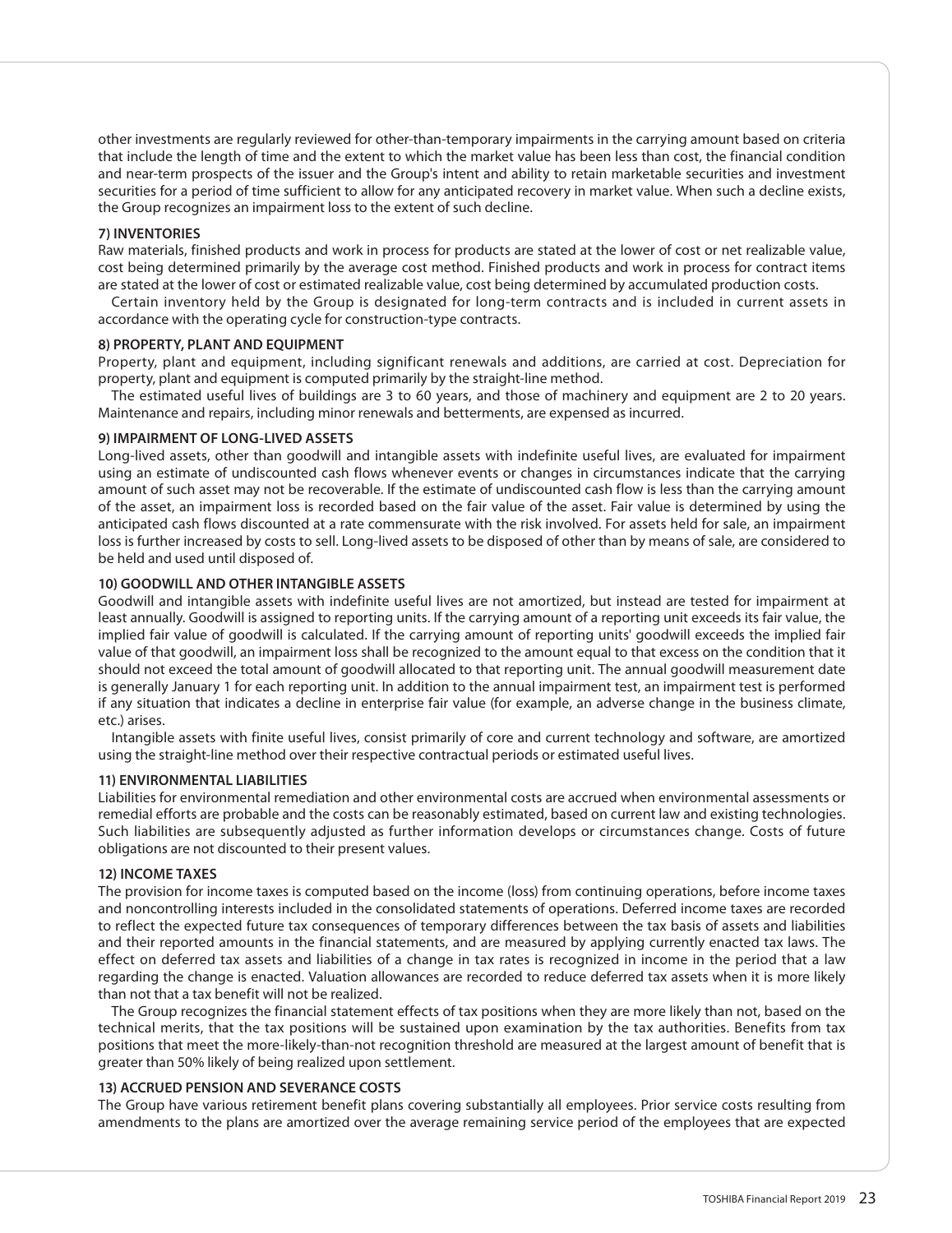to receive the benefits. Unrecognized actuarial gains and losses that exceed 10% of the greater of the projected benefit obligation or the fair value of plan assets are also amortized over the average remaining service period of the employees expected to receive the benefits.

# **14) NET EARNINGS (LOSS) PER SHARE ATTRIBUTABLE TO SHAREHOLDERS OF THE COMPANY**

Basic net earnings (loss) per share attributable to shareholders of the Company ("EPS") are computed based on the weighted-average number of shares of common stock outstanding during each period.

#### **15) REVENUE RECOGNITION**

The Group adopted Accounting Standard Update (ASU) No. 2014-09 "Revenue from Contracts with Customers" effective from the first quarter of fiscal year ended March 31, 2019.

The key goods and services of the Group include mass-produced standard products (e.g., semiconductors, multifunction peripherals, and Point of Sale (POS) systems), made-to-order products under a construction-type or productiontype contract with specifications unique to a customer (e.g., nuclear power generation systems, thermal power generation systems, and building & facility solutions) and services, such as maintenance services.

The Group recognizes revenue when (or as) the promised goods or services are transferred to customers, which occurs when (or as) the customers obtain control of the promised goods or services.

The revenue is calculated by deducting expected rebates from the promised consideration under the agreement with a customer.

## **16) PROVISION FOR CONTRACT LOSSES**

A provision for contract losses is recorded in its entirety when the loss first becomes evident.

## **17) SHIPPING AND HANDLING COSTS**

The Group includes shipping and handling costs, which totaled ¥40,042 million (\$360,739 thousand) and ¥42,746 million for the fiscal years ended March 31, 2019 and 2018 respectively, in selling, general and administrative expenses.

# **18) DERIVATIVE FINANCIAL INSTRUMENTS**

The Group uses a variety of derivative financial instruments, which include forward exchange contracts, interest rate swap agreements, currency swap agreements and currency options for the purpose of currency exchange rate and interest rate risk management. The Group's policies prohibit holding or issuing derivative financial instruments for speculative or trading purposes. Refer to Note 20 for descriptions of these financial instruments.

The Group recognizes all derivative financial instruments, such as forward exchange contracts, interest rate swap agreements, currency swap agreements and currency options in the consolidated financial statements at fair value. Changes in the fair value of derivative financial instruments are either recognized periodically in income or in equity as a component of accumulated other comprehensive income (loss) depending on whether the derivative financial instruments qualify for hedge accounting, and if so, whether they qualify as a fair value hedge or a cash flow hedge. Changes in fair value of derivative financial instruments accounted for as fair value hedges are recorded in income along with the portion of the change in the fair value of the hedged item that relates to the hedged risk. Changes in fair value of derivative financial instruments accounted for as cash flow hedges, to the extent they are effective as a hedge, are recorded in accumulated other comprehensive income (loss), net of tax. Changes in the fair value of derivative financial instruments not qualifying as a hedge are reported in income.

The Group utilizes forward exchange contracts and foreign-currency-denominated debt in order to hedge the risk of fluctuation of exchange rate on the investments in foreign subsidiaries. The income or loss on the hedging derivative or non derivative instrument in a hedge of a net investment in foreign subsidiaries is reported in other comprehensive income as a part of foreign currency translation adjustment to the extent it is effective as a hedge. The amounts of the hedge whose effectiveness cannot be recognized are recorded in income (loss). When all or partial investments in foreign subsidiaries are sold or when an entity is liquidated, the hedge amounts are recorded in income (loss).

# **19) SALES OF RECEIVABLES**

The Group has transferred certain trade notes and accounts receivable under several securitization programs. When a transfer of financial assets is eligible to be accounted for as a sale under ASC No.860 "Transfers and Servicing" ("ASC No.860"), these securitization transactions are accounted for as a sale and the receivables sold under these facilities are excluded from the accompanying consolidated balance sheets.

#### **20) ASSET RETIREMENT OBLIGATIONS**

The Group records asset retirement obligations at fair value in the period incurred. The fair value of the liability is added to the carrying amount of the associated asset. This additional carrying amount is then depreciated over the life of the asset. The liability increases due to the passage of time based on the time value of money until the obligation is settled. Subsequent to the initial recognition, the liability is adjusted for any revisions to the expected amount of the retirement obligation, and for accretion of the liability due to the passage of time.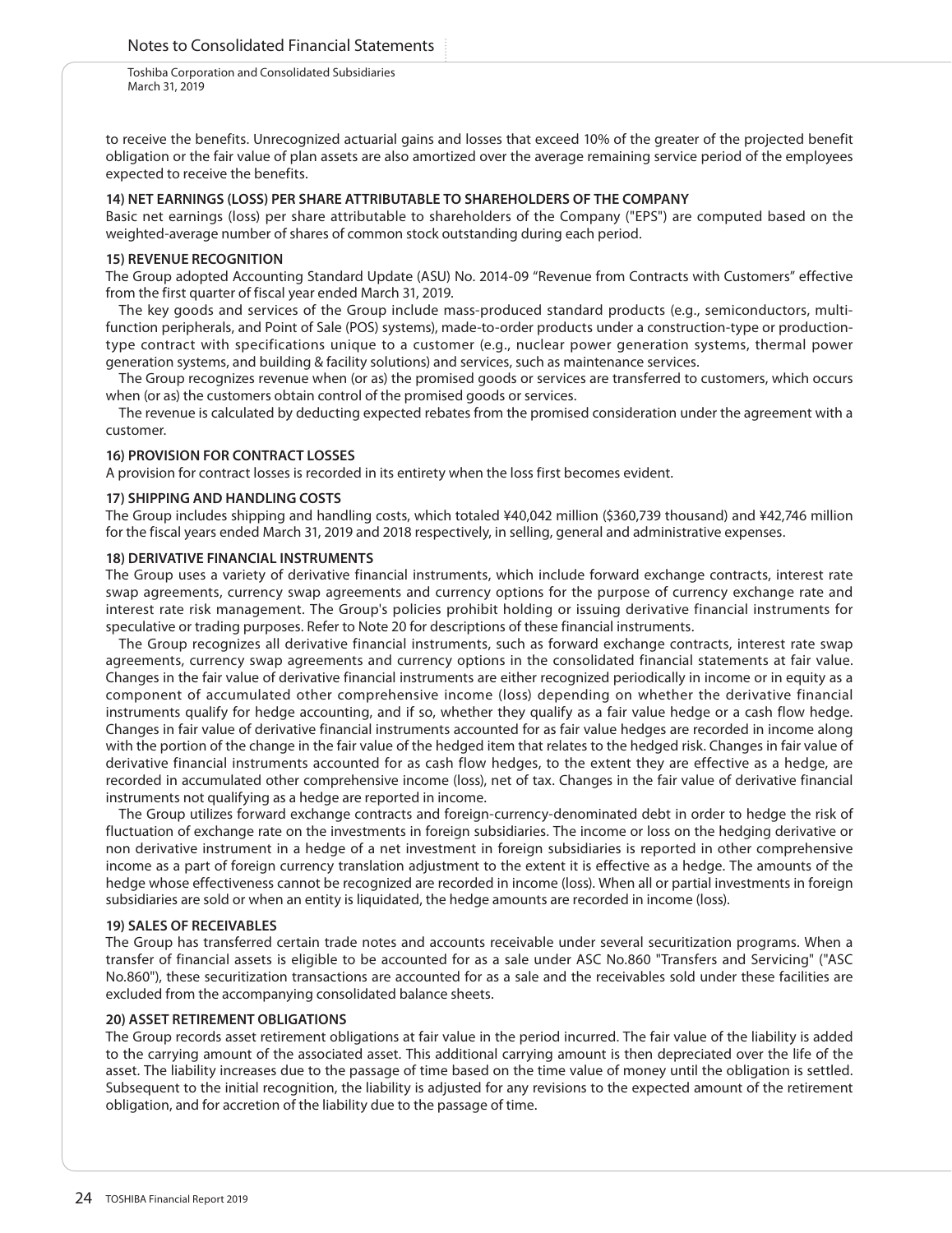# **21) ADOPTION OF NEW ACCOUNTING STANDARDS**

In May 2014, Financial Accounting Standard Board (FASB) issued ASU No. 2014-09 "Revenue from Contracts with Customers." ASU No. 2014-09 supersedes all previous revenue recognition requirements and affects any entity that either enters into contracts with customers for transfers of goods or services, or enters into contracts for transfers of nonfinancial assets, unless those contracts are within the scope of other standards. Under ASU No. 2014-09, an entity should apply the five-step approach to recognizing revenue. ASU No. 2014-09 also requires an entity to disclose its contracts with customers; the significant judgments, and changes in judgments, made in applying the new standard to those contracts; and the qualitative and quantitative information about assets recognized from the costs of obtaining or fulfilling a contract with a customer. The Group adopted ASU No. 2014-09 effective from the first quarter, beginning April 1, 2018, and applied the modified retrospective method to contracts that were not completed as of the date of adoption. In association with the adoption of ASU No.2014-09, the Group had been analyzing the details of its contracts. As a result, the Group changed its revenue recognition for certain transactions from at the point of completion to a fixed term based on the transfer of control of goods or services. In addition, the Group modified the separation of performance obligations and the allocation of transaction prices for transactions whose revenue had been deferred due to the absence of vendorspecific objective evidence of the fair value of goods or services transferred for allocating transaction prices. While the adoption of ASU No. 2014-09 partially affected the Group's revenue recognition, especially with regard to the transactions above, the Group assessed the impact on the consolidated financial statements as immaterial.

The Group adopted ASU No. 2016-01 "Financial Instruments Overall Recognition and Measurement of Financial Assets and Financial Liabilities" effective from the first quarter, beginning April 1, 2018. ASU No. 2016-01 made revisions concerning the recognition, measurement, presentation and disclosure of financial instruments, and the amendments in this update require equity investments excluding investments in consolidated subsidiaries and affiliated companies to be measured at fair value, with changes in fair value recognized in net income (loss). As a result of adopting this standard, a cumulative-effect adjustment to retained earnings of 37,147 million yen was recognized as the after-tax unrealized gains of available-for-sale equity securities previously recognized in accumulated other comprehensive income at the beginning of the fiscal year.

The Group adopted ASU No. 2016-16 "Income Taxes Intra-Entity Transfers of Assets Other Than Inventory" effective from the first quarter, beginning April 1, 2018. This ASU requires recognition of the income tax consequences of an intra-entity transfer of assets other than inventory when the transfer occurs. Prior to the adoption of this ASU, US GAAP prohibited the recognition of income tax consequences for asset transfers, other than inventory, until the asset was sold to a third party. ASU No. 2016-16 requires an entity to recognize the cumulated adjustment amount to opening retained earnings at the beginning of the fiscal year on a modified retrospective basis, and the Group assessed the impact of the adoption on the consolidated financial statements as immaterial.

The Group adopted ASU No. 2016-18 "Statement of Cash Flows Restricted Cash (a consensus of the FASB Emerging Issues Task Force)" effective from the first quarter, beginning April 1, 2018. This ASU requires an entity to report restricted cash and cash equivalents in cash and cash equivalents in the consolidated cash flow statement. As a result of adopting this standard, cash, cash equivalents and restricted cash in the consolidated cash flow statements for the fiscal years ended March 31, 2019 and 2018 indicate cash and cash equivalents including restricted cash.

The Group adopted ASU No. 2017-07 "Compensation Retirement Benefits Improving the Presentation of Net Periodic Pension Cost and Net Periodic Postretirement Benefit Cost" effective from the first quarter, beginning April 1, 2018. This ASU requires an entity to separate the service component from other components of the net benefit cost, and to recognize it with other employee compensation costs in the income statement. Other components of the net benefit cost are recognized separately, such as in other income (expense). As a result of adopting this standard, 1,923 million yen (\$17,324 thousand) from cost of sales and 2,699 million yen (\$24,315 thousand) from selling, general and administrative expenses were reclassified to other expenses for the fiscal year ended March 31, 2019 and 3,801 million yen from cost of sales and 18,313 million yen from selling, general and administrative cost were reclassified to other expenses for the fiscal year ended March 31, 2018.

The Group adopted ASU No. 2016-15 "Statement of Cash Flows Classification of Certain Cash Receipts and Cash Payments (a consensus of the FASB Emerging Issues Task Force)" effective from the first quarter, beginning April 1, 2018. This ASU adds or clarifies guidance on the classification of certain cash receipts and payments in the statement of cash flows. As a result of adopting this standard, 4,274 million yen of cash flows from operating activities was reclassified to cash flows from investing activities in the consolidated cash flow statement for the fiscal year ended March 31, 2018.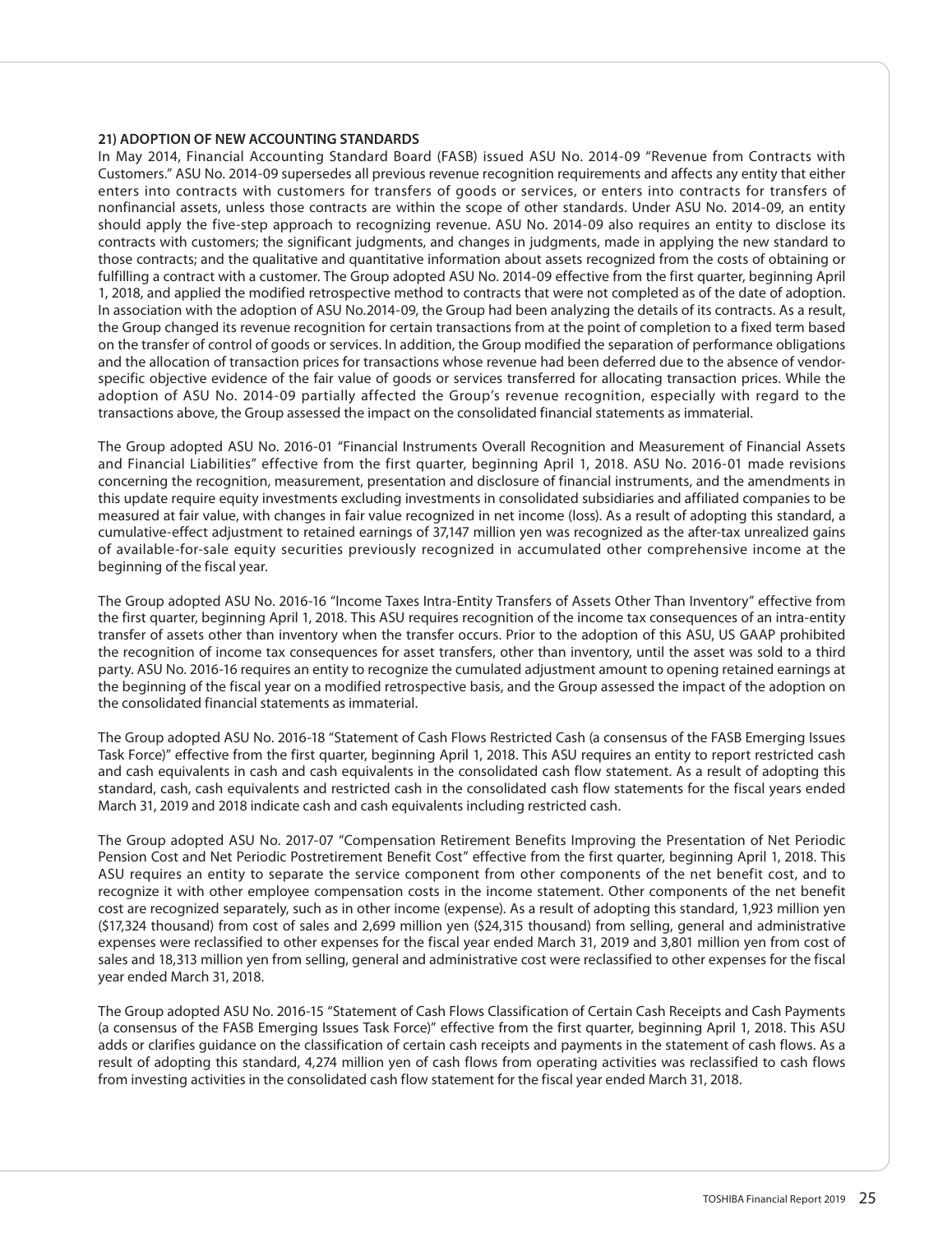# **22) RECENT PRONOUNCEMENTS**

In February 2016, the FASB issued ASU No. 2016-02 "Leases". ASU No. 2016-02 requires lessees to recognize right-of-use assets and lease liabilities in the consolidated balance sheets, with some exceptions, related to their lease agreements that are classified as operating leases.

The Group will adopt ASU No. 2016-02 effective from the first quarter, beginning April 1, 2019, and will recognize the cumulative effect of initial application as an adjustment to the opening balance of retained earnings. In applying ASU No. 2016-02, for contracts that have expired or still effective as of the initial application date, the Group will adopt a series of practical expedients that allows an entity to not need to reassess, whether a lease contract contains a lease, an existing lease classification and the capitalization of any initial direct costs. The Group also will elect to apply the short-term lease exemption.

As a result, right-of-use assets and lease liabilities in the consolidated balance sheets will increase by ¥174,005 million (\$1,567,613 thousand) and ¥176,825 million (\$1,593,018 thousand), respectively. The Group has assessed the impact on the opening balance of retained earnings, other items within profit or loss , and the consolidated statement of cash flows as immaterial.

# **23) RECLASSIFICATIONS**

Certain reclassifications to the prior year's consolidated financial statements and related footnote amounts have been made to conform to the presentation for the current year.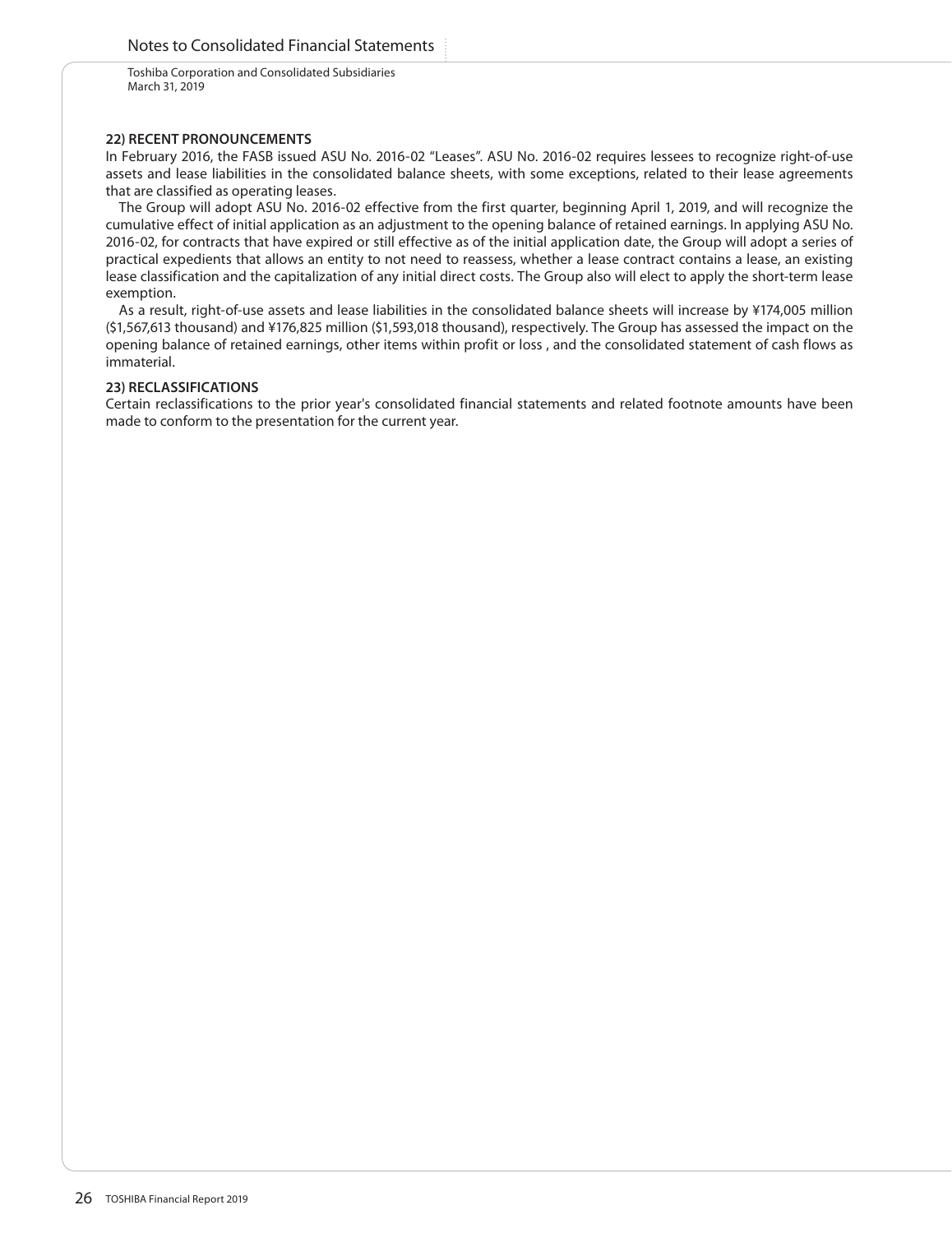# **3. DISCONTINUED OPERATIONS**

#### Westinghouse Group's Nuclear Power business

In the March 29, 2017 press release titled "Notice on Chapter 11 Filing by Westinghouse Electric Company and its Group Entities," the Company announced that Westinghouse Electric Company ("WEC"), WEC's US subsidiaries and affiliates, and Toshiba Nuclear Energy Holdings (UK) Limited, a holding company for Westinghouse Group operating companies outside the US (collectively, the "Filing Companies" or "WEC Group"), all of which were previously reported in the Energy Systems & Solutions segment, have resolved and then filed for a voluntary petition under Chapter 11 of the US Bankruptcy Code on March 29, 2017 (US time) with the Bankruptcy Court of New York. In addition, with the commencement of the filing, WEC Group was deconsolidated from the Group as WEC Group is no longer under the control of the Company.

The aforementioned Chapter 11 filing by the Filing Companies would meet the Group's objective to eliminate risks in the overseas nuclear power business related to AP1000 and corresponds to the disposal of a major business line and represents a strategic shift that will have a major effect on the Group's business operation and financial results.

Consequently, pursuant to ASC No.205-20, the results of operations of the component that was disposed of are presented separately in the consolidated statements of operations as those of discontinued operations.

The results of operations of the relevant component that was disposed of, reclassified as discontinued operations, are as follows.

Assets and liabilities of the component that was disposed of presented in the consolidated balance sheets as of March 31, 2019 and 2018 are immaterial.

## Results of operations

|                                                                                                        |             | Thousands of<br>US dollars                                                                                                                                                   |               |
|--------------------------------------------------------------------------------------------------------|-------------|------------------------------------------------------------------------------------------------------------------------------------------------------------------------------|---------------|
| The Fiscal Year ended March 31                                                                         | 2019        | Millions of yen<br>2018<br>40,301<br>¥<br>272,925<br>¥<br>40,301<br>272,925<br>(2,219)<br>16,789<br>(2,219)<br>16,789<br>42,520<br>256,136<br>(29, 188)<br>13,332<br>256,136 | 2019          |
| Sales and other income                                                                                 |             |                                                                                                                                                                              | \$<br>363,072 |
| Net sales                                                                                              |             |                                                                                                                                                                              |               |
| Other income                                                                                           |             |                                                                                                                                                                              | 363,072       |
| Costs and expenses                                                                                     |             |                                                                                                                                                                              | (19,991)      |
| Cost of sales                                                                                          |             |                                                                                                                                                                              |               |
| Selling, general and administrative expenses                                                           |             |                                                                                                                                                                              | (19,991)      |
| Other expenses                                                                                         |             |                                                                                                                                                                              |               |
| Income from discontinued operations,<br>before income taxes and noncontrolling interests               |             |                                                                                                                                                                              | 383,063       |
| Loss on sale of shares of discontinued operations, before<br>income taxes and noncontrolling interests |             |                                                                                                                                                                              | (262, 955)    |
| Income taxes                                                                                           |             |                                                                                                                                                                              |               |
| Income from discontinued operations,<br>before noncontrolling interests                                |             |                                                                                                                                                                              | 120,108       |
| Less: Net income (loss) from discontinued operations<br>attributable to noncontrolling interests       |             |                                                                                                                                                                              |               |
| Net income from discontinued operations<br>attributable to shareholders of the Company                 | ¥<br>13,332 | ¥<br>256,136                                                                                                                                                                 | 120,108<br>\$ |

Notes: For the fiscal year ended March 31, 2018, other income principally represents the gain on the sale of claims including the subrogated right (right to assert claims) and includes reversals of provisions for losses on guarantees or for loan losses due mainly to the completion of construction work for which the Company provided parent company guarantees. Other expenses principally represents the loss on the valuation of the shares of the WEC Group, which the Company additionally acquired in conjunction with the exercise of put options by Kazatomprom, a minority shareholder of WEC, and includes the allowance for doubtful notes and accounts for claims on the WEC Group that was recorded by the Company in connection with letter of credit commissions. For the fiscal year ended March 31, 2019, Selling, general and administrative expenses is the reversal of allowance for doubtful notes and accounts receivable due mainly to the collection of a portion

of operating receivables from the WEC Group.

 The Company and the owners of a project in Georgia, US, for the construction of two nuclear power plants with Westinghouse AP1000 reactors reached an agreement that sets the limit of the Company's parent company guarantee obligation at US\$3,680 million (412.6 billion yen) ("maximum limit"), and that specifies that payments to Southern Company, the parent company of Georgia Power Company, are to be made in installments during the period from October 2017 to January 2021. This agreement was signed in the United States on June 9, 2017. In addition, the Company and the owners of a project in South Carolina, US, for the construction of two nuclear power plants with Westinghouse AP1000 reactors reached an agreement that sets the limit of the Company's parent company guarantee obligation at US\$2,168 million (244.8 billion yen) ("maximum limit"). The agreement, which was signed in the US on July 27, 2017, also specifies that payments to SCANA Corporation, the parent company of South Carolina Electric & Gas Company, are to be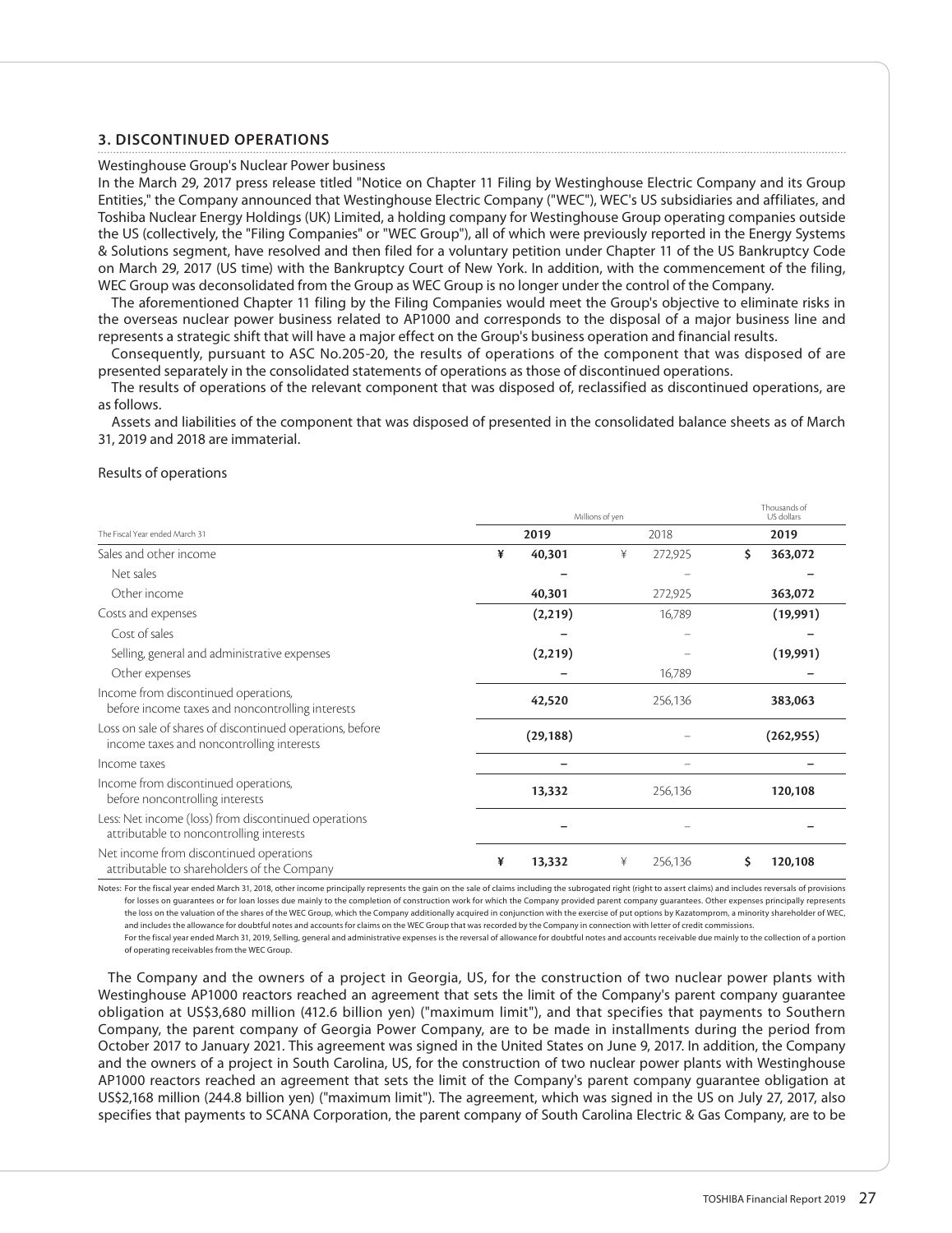made in installments during the period from October 2017 to September 2022. The maximum limit of the Company's guarantees for all four nuclear power reactors of the US nuclear power construction projects have been definitively determined, and the Company has now eliminated the risk of additional payment related to its parent company guarantee. These agreements specify that the agreed maximum limit shall not be subject to any subsequent increase or to any further claims against the Company, even in the event of future increases in construction costs.

Moreover, the Company reached an agreement with Georgia Power in its role as agent for the owners of the project, for the Company to make a payment of US\$3,225 million (361.4 billion yen) as the remaining outstanding amount, following an earlier payment of US\$455 million (51.2 billion yen) from the maximum limit of US\$3,680 million (412.6 billion yen), of the Company's guarantee obligation. The payment was completed on December 14, 2017 with funds gained through third-party allotment. In addition, the Company also entered into an agreement with South Carolina Electric & Gas Company and Santee Cooper, and subsequently with Citigroup, now the holder of the rights to the claim of parent company guarantee payment after purchasing them from the two owners of the project, that determined to pay in full amount of the remaining outstanding balance of the Company's parent company guarantee obligations of which the maximum limit was set at US\$2,168 million (244.8 billion yen). On January 12, 2018, the Company made a payment to Citigroup in the amount of US\$1,860.5 million (210.2 billion yen). This constituted the outstanding amount of the parent company guarantee obligation reflecting the previously paid amount of US\$247.5 million (27.9 billion yen), adjusted to deduct US\$60 million (6.7 billion yen) related to the mechanic's lien, a guarantee of payment to builders, contractors and construction firms for their work. In addition, by settling the aforementioned obligations to creditors, the Company obtained the right to pursue claims against WEC for the amount paid by the Company. The Company entered into agreements for the transfer of claims, including the subrogated right (reimbursement right) and WEC-related shares with Nucleus Acquisition LLC, a consortium controlled by US firm, the Baupost Group, L.L.C., Brookfield Business Partners LP ("Brookfield"), and Brookfield WEC Holdings LLC ("BWH"), a corporation controlled by other affiliates of Brookfield. The transfer of the claims was completed on January 23, 2018. With regard to shares in Toshiba Nuclear Energy Holdings (US) Inc. ("TNEH (US)"), the transfer was completed on April 6, 2018 (US time), and with regard to shares in Toshiba Nuclear Energy Holdings (UK) Limited ("TNEH (UK)"), the transfer was completed on July 31, 2018 (US time). The sale price of both transactions was US\$1 (106 yen). Upon completion of the sale of TNEH(US) shares, TNEH(US) was deconsolidated from the Group in the first quarter of fiscal year ended March 31, 2019, and 35.1 billion yen (\$316.0 million) was recorded as loss on sale, mainly due to foreign currency translation adjustment. Meanwhile, TNEH (UK) had already been deconsolidated from the Group since the commencement of WEC Group reorganization proceedings in the previous fiscal year. As a result, no loss arose from the transfer of shares in the second quarter of fiscal year ended March 31, 2019.

The Company also entered into an agreement on January 17, 2018 (US time) to sell its entire interest in LC Collateral SPV LLC, a consolidated subsidiary of the Company established as a fund manager responsible for such functions as providing collateral to financial institutions with which WEC has had transactions, to LC SPV ACQUISITION LLC (US company) from the viewpoint of eliminating uncertainty in realizing a future return of collateral provided and lack of clarity in the timing of the return, and the sale of the entire interest was completed on April 2, 2018 (US time). The sale price for the interest was US\$100 million (10.6 billion yen), and 5.9 billion yen (\$53.0 million) was recorded as gain on sale related to the sale of the interest in the first quarter of fiscal year ended March 31, 2019. As a result of the completion of the acquisition of WEC Group by affiliates of Brookfield on August 1, 2018 (US time), the probability of future losses resulting from payment of remaining guarantee obligations is low, and the Company is now able to seek indemnification from affiliates of Brookfield for losses arising from fulfillment of the Company's parent company guarantees. Accordingly, in the second quarter of fiscal year ended March 31, 2019, the Company recorded 24.7 billion yen (\$223.0 million)gain on the reversal of provisions for losses on guarantees related to the parent company guarantees. In addition, the Company had pledged cash collateral and recorded an allowance for doubtful notes and accounts receivable for the full amount relating to parent company guarantees for which guarantors had required cash collateral, but recorded 15.5 billion yen (\$140.0 million) gain on the reversal of the allowance for doubtful notes and accounts receivable in the second quarter of fiscal year ended March 31, 2019 for the same reason. The reversals of the allowance for losses relating to the parent company guarantees and the allowance for doubtful notes and accounts receivable are presented in "Other income" of the results of operations above.

Depreciation and amortization and capital expenditures relating to the relevant component that was disposed of, reclassified as discontinued operations, are immaterial.

There is no significant continuing involvement between the continuing operations of the Group and the aforementioned component that was disposed of.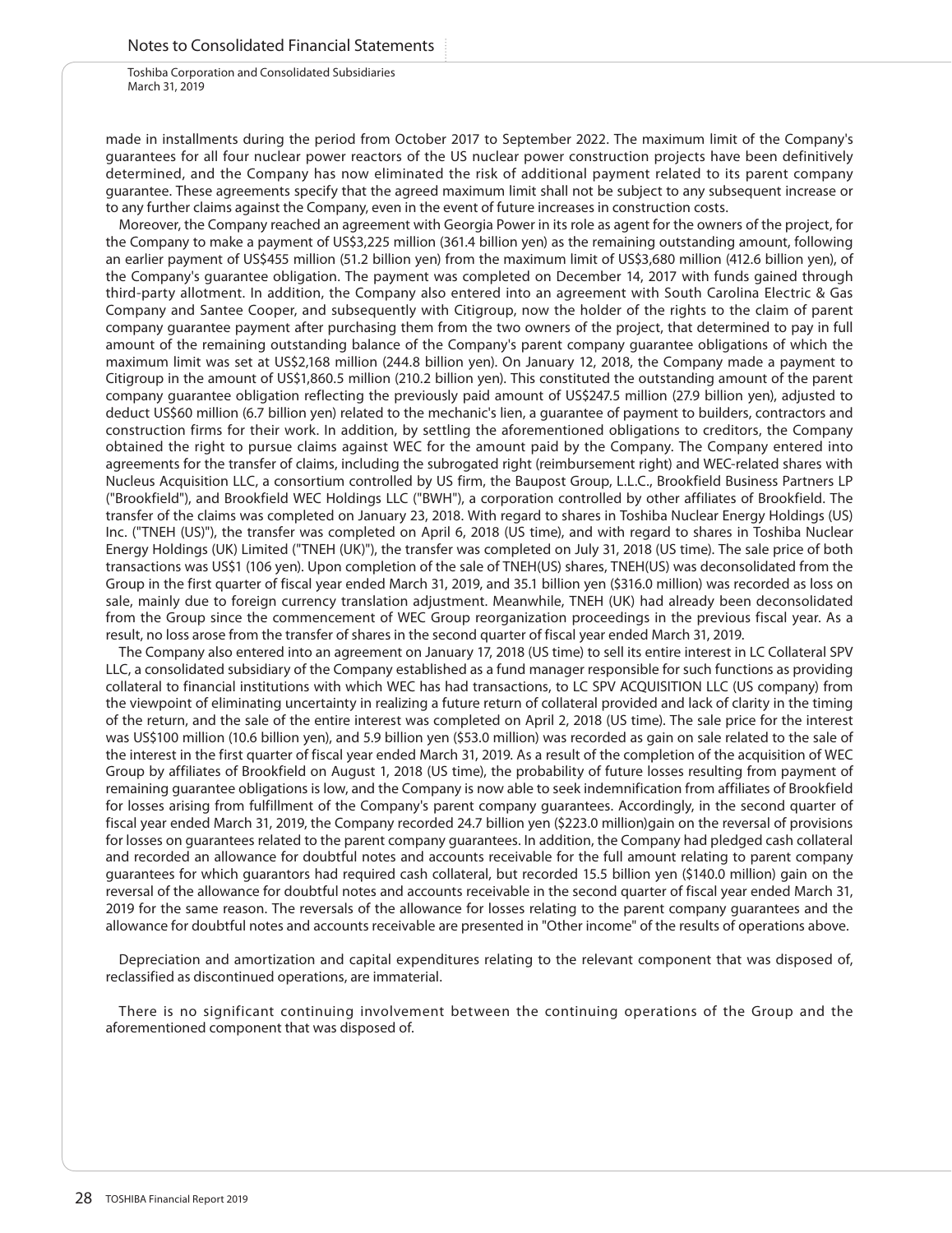#### Memory business

In order to secure the management resources necessary for further growth of the memory business (that was previously included in the Storage & Electronic Devices Solutions segment for reporting purposes) and to strengthen the Group's financial condition, the Company considered the introduction of third-party capital, and the transfer of a majority stake of the memory business. Toshiba Memory Corporation (TMC), a newly created subsidiary of the Company was established through a company split on April 1, 2017 to hold the memory business.

The Company resolved, at the Board of Directors meeting held on September 20, 2017, to transfer all shares of TMC to K.K. Pangea (the "Transferee Company"), a special purpose acquisition company formed by a consortium led by Bain Capital, and entered into a share transfer agreement with the Transferee Company (the "Share Transfer"), and concluded the share transfer agreement on September 28, 2017. These decisions to enter into share transfer agreement represented a strategic shift that had a major effect on the Group's business operations, financial position and results of operations, etc. Consequently, pursuant to ASC No.205-20, the financial position and results of operations up until the completion of the Share Transfer are presented separately in the consolidated balance sheets and consolidated statements of operations as those of discontinued operations.

The Company confirmed with the Transferee Company that all of the preconditions for the Share Transfer had been met, including obtaining the approval of the necessary competition law authorities, and completed the Share Transfer on June 1, 2018. The sale price was 2 trillion, 300 million yen (\$18,021 million), and the Group recorded a 965.5 billion yen (\$8,698.0 million) gain on disposal relating to the Share Transfer in the first quarter of fiscal year ended March 31 2019. In addition to the Share Transfer, the Company re-invested a total of 350.5 billion yen (\$3,158.0 million) in the Transferee Company: 109.6 billion yen (\$987.0 million) in common stock with voting rights; and 240.9 billion yen (\$2,171.0 million) in convertible preferred stock. As a result, while TMC was a wholly-owned subsidiary of the Company before the transfer, TMC was deconsolidated from the Group and the Group's remaining 40.2% common stock investment in TMC was accounted for under the equity method from June 1, 2018. These common stocks are classified as investments in affiliated companies accounted for under the equity method and these convertible preferred stocks are classified as the equity securities for which fair value cannot be readily determined. The above sale price was calculated by adjusting the differences between estimated net debt, working capital and accumulated capital expenditure of TMC as of May 31, 2018 that the Company had provided to the Transferee Company in accordance with the share purchase agreement and the estimated amount agreed within the parties in the share purchase agreement. In September 2018, the Company and the Transferee Company confirmed the differences between the estimated amounts and the actual amounts, calculated the final sale price, and made an adjustment for the difference with the sale price above, and an additional 4.7 billion yen (\$43.0 million) was recorded as gain on disposal relating to the Share Transfer in the second quarter of fiscal year ended March 31, 2019.The company received proceeds in the amount of the selling price of 2 trillion, 300 million yen, plus the additional consideration of 4.7 billion yen, less the amount of the re-investment of 350.5 billion yen. The Company spent 6.0 billion yen (\$54.0 million) for sale related expenditures, and cash and cash equivalents of 190.2 billion yen (\$1,714.0 million) were decreased due to the deconsolidation of TMC from the Group. Consequently, the cash inflows from this transaction were 1 trillion, 458.3 billion yen (\$13,138.0 million). Further, pursuant to ASC No. 323-10 "Investment – Equity Method and Joint Ventures" and ASC No. 810-10, the 350.5 billion yen re-investment in the Transferee Company was re-measured at fair value using the discounted cash flow method and comparable peer company multiple method, but there were no material differences.

The Group records the interests of earnings of the Transferee Company and TMC subsequent to the closing of the Share Transfer. The pretax income of the Transferee Company and TMC after the Share Transfer until March 31, 2019 was 226.5 billion yen (\$2,041.0 million) (before taking account of the impact of PPA described below), net income was 166.5 billion yen (\$1,500.0 million), and equity in earnings of affiliates attributable to the Group were 67.0 billion yen (\$604.0 million). The Transferee Company conducted Purchase Price Allocation ("PPA") procedures based on fair value as of the acquisition date (June 1, 2018), which it completed in the third quarter of fiscal year ended March 31, 2019. Until the second quarter, the Transferee Company recorded the assets acquired and the liabilities assumed from TMC provisionally at the carrying amount and recorded the full amount of the 784.1 billion yen (\$7,064.0 million) difference between the net carrying amount and the acquisition value of TMC shares as goodwill. However, as a result of PPA, adjustments to fair value of 138.8 billion (\$1,250.0 million) yen in inventories and 429.5 billion yen (\$3,869.0 million) in fixed assets were identified, and 172.0 billion yen (\$1,549.0 million) in deferred tax liabilities was recorded. Consequently, the Transferee Company's goodwill was adjusted to 387.8 billion yen (\$3,494.0 million). Pursuant to ASC No. 805-10-25-13 "Business Combinations", the Transferee Company recognized the cumulative impacts from the completion of PPA in the third quarter of fiscal year ended March 31, 2019. Accordingly, the Transferee Company recorded 201.1 billion yen (\$1,812.0 million) in expenses in relation to the recognized inventories and depreciable assets corresponding to the period from the date of acquisition of TMC up to the third quarter of fiscal year ended March 31, 2019 in the third quarter of fiscal year ended March 31, 2019, and a further 26.1 billion yen (\$235.0 million) in expenses in the fourth quarter of fiscal year ended March 31, 2019, bringing the total expenses recorded to 227.2 billion yen (\$2,047.0 million). On the other hand, after recording a reversal of deferred tax liabilities associated with the PPA of 68.8 billion yen (\$620.0 million), the net loss associated with the PPA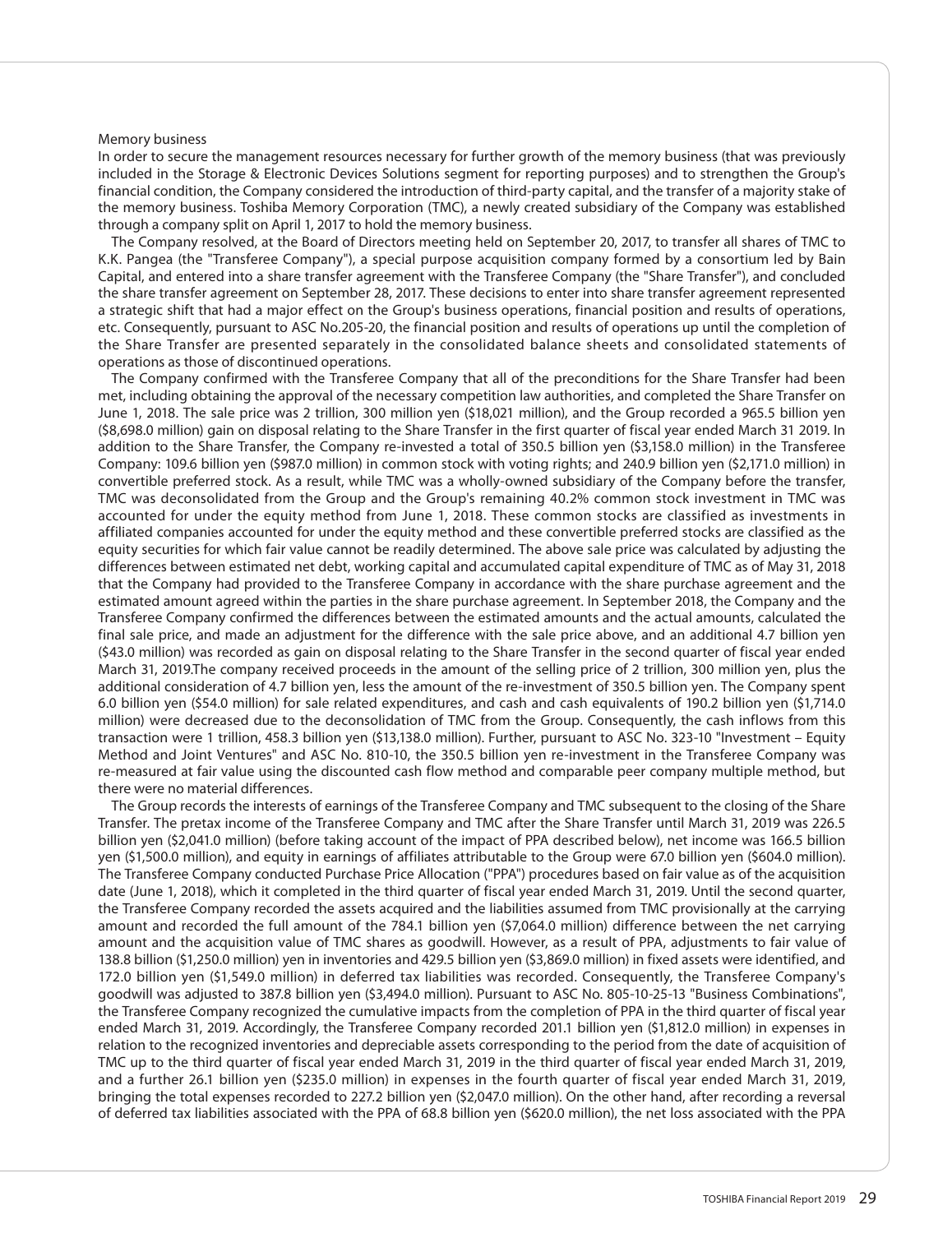became 158.4 billion yen (\$1,427.0 million), and the Group recorded an equity in loss of affiliates of 63.7 billion yen (\$574.0 million). The pretax income (loss) of the Transferee Company and TMC after the transfer until March 31, 2019 (after taking account of the impact of the PPA) was a loss of 0.7 billion yen (\$6.0 million); while net income (loss) (after taking account of the impact of the PPA) was 8.1 billion yen (\$73.0 million). As a result, the Group's equity in earnings of affiliates for the Transferee Company and TMC for the current fiscal year was 3.3 billion yen (\$30.0 million). Investments in and advances to affiliates on the consolidated balance sheet as of March 31, 2019 includes 353.8 billion yen (\$3,188.0 million), which is the 3.3 billion yen in equity in earnings of affiliates plus the 350.5 billion yen re-investment in the Transferee Company.

The Company has pledged all the shares that the Company owns in the Transferee Company to financial institutions as collateral for loan agreements that the Transferee Company concluded with financial institutions to procure the funds to purchase the shares of TMC. The financial position and results of operations of the relevant component that was disposed of, reclassified as discontinued operations (before elimination of transactions with continuing operations of the Group), are as follows. The results of operations include the cumulative results of operations for the memory business for the two months from April 1, 2018, the gain on sale relating to the transfer of the memory business, and 15.5 billion yen (\$140.0 million) in indemnification expenses for the indemnification from the Company to the Transferee Company and the TMC Group after the completion of the transfer on June 1, 2018 in accordance with the indemnity clause of the share purchase agreement. The indemnification clause in the share purchase agreement states that the Company has an obligation for the indemnification for any losses incurred as the result of any breach of representations and warranties, the determination of a United States International Trade Commission (USITC) investigation, specific litigations and other patent claims, and any patent license agreements with certain counterparties specified in advance. As of March 31, 2019, the assets and liabilities of the memory business are immaterial to the Group's consolidated balance sheets. The Transferee Company carried out an absorption-type merger through absorption TMC on August 1, 2018 and changed its name to Toshiba Memory Corporation. It also implemented a sole-share transfer making Toshiba Memory Corporation the wholly-owned subsidiary in the share transfer and establishing Toshiba Memory Holdings Corporation as the parent company on March 1, 2019.

#### Financial position

|                                              |   |      | Thousands of<br>US dollars |           |    |      |
|----------------------------------------------|---|------|----------------------------|-----------|----|------|
| March 31                                     |   | 2019 |                            | 2018      |    | 2019 |
| Assets:                                      |   |      |                            |           |    |      |
| Cash and cash equivalents                    | ¥ |      | ¥                          | 32,299    | \$ |      |
| Notes and accounts receivable, trade         |   |      |                            | 237,747   |    |      |
| Inventories                                  |   |      |                            | 160,726   |    |      |
| Short-term loans receivable                  |   |      |                            | 146,392   |    |      |
| Property, plant and equipment                |   |      |                            | 491,889   |    |      |
| Investments in and advances to affiliates    |   |      |                            | 268,493   |    |      |
| Other assets                                 |   |      |                            | 244,250   |    |      |
| Total assets of discontinued operations      | ¥ |      | ¥                          | 1,581,796 | \$ |      |
| Liabilities:                                 |   |      |                            |           |    |      |
| Notes and accounts payable, trade            | ¥ |      | ¥                          | 79,749    | Ś  |      |
| Accounts payable, other and accrued expenses |   |      |                            | 339,964   |    |      |
| Accrued income and other taxes               |   |      |                            | 90,252    |    |      |
| Accrued pension and severance costs          |   |      |                            | 43,633    |    |      |
| Other liabilities                            |   |      |                            | 83,791    |    |      |
| Total liabilities of discontinued operations | ¥ |      | ¥                          | 637,389   | \$ |      |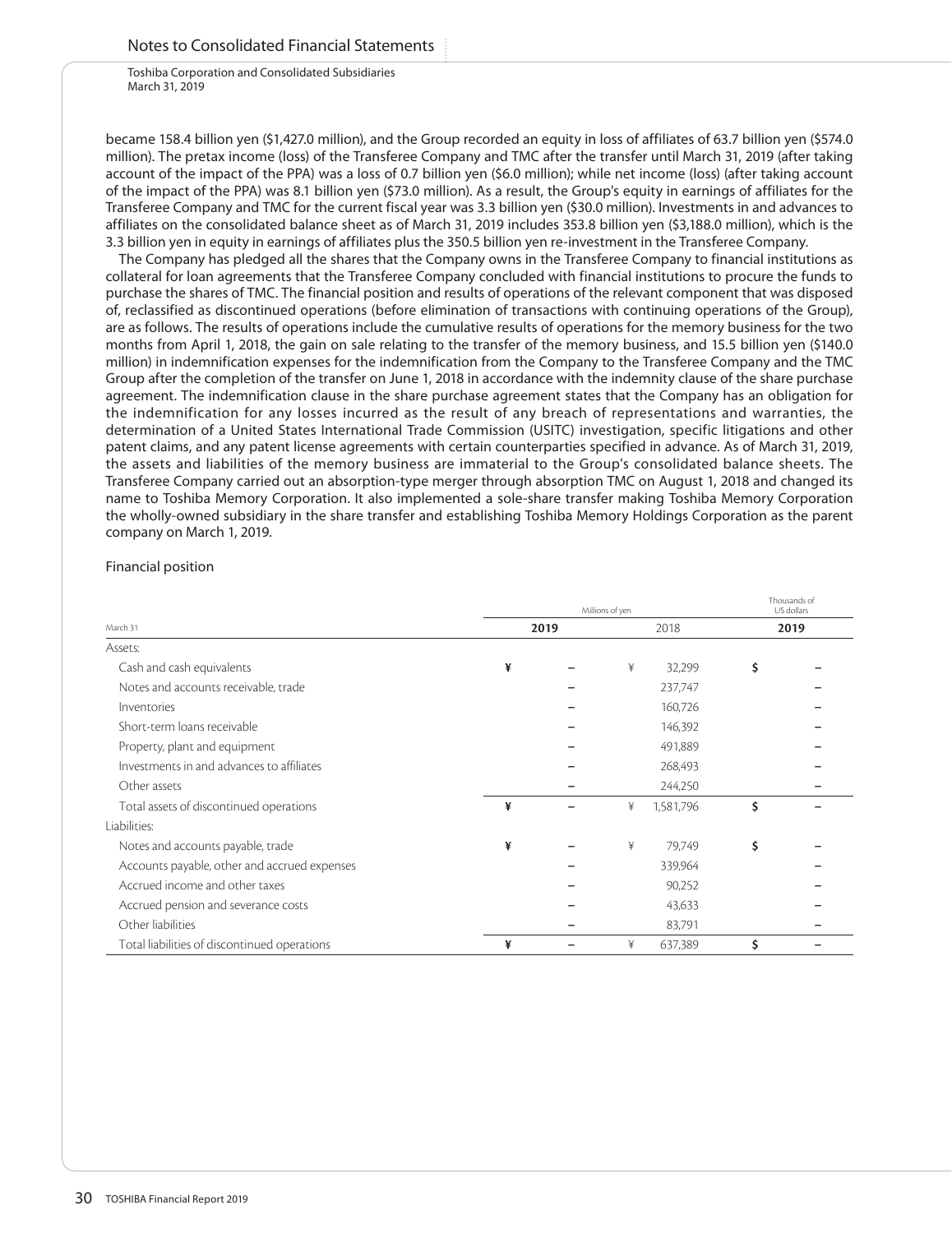# Results of operations

|                                                                                                        | Millions of yen | Thousands of<br>US dollars |                  |
|--------------------------------------------------------------------------------------------------------|-----------------|----------------------------|------------------|
| The Fiscal Year ended March 31                                                                         | 2019            | 2018                       | 2019             |
| Sales and other income                                                                                 | ¥<br>191,246    | ¥<br>1,265,075             | 1,722,937<br>\$. |
| Net sales                                                                                              | 189,387         | 1,249,996                  | 1,706,189        |
| Other income                                                                                           | 1,859           | 15,079                     | 16,748           |
| Costs and expenses                                                                                     | 122,695         | 795,209                    | 1,105,360        |
| Cost of sales                                                                                          | 92,613          | 676,371                    | 834,351          |
| Selling, general and administrative expenses                                                           | 9,830           | 104,941                    | 88,559           |
| Other expenses                                                                                         | 20,252          | 13,897                     | 182,450          |
| Income from discontinued operations,<br>before income taxes and noncontrolling interests               | 68,551          | 469,866                    | 617,577          |
| Gain on sale of shares of discontinued operations, before<br>income taxes and noncontrolling interests | 970,237         |                            | 8,740,874        |
| Income taxes                                                                                           | 11,092          | 26,012                     | 99,928           |
| Income from discontinued operations,<br>before noncontrolling interests                                | 1,027,696       | 443,854                    | 9,258,523        |
| Less: Net income (loss) from discontinued operations<br>attributable to noncontrolling interests       | (1)             |                            | (9)              |
| Net Income from discontinued operations<br>attributable to shareholders of the Company                 | 1,027,697<br>¥  | ¥<br>443,854               | 9,258,532<br>S   |

Notes: Because the company split related to the memory business of the Company on April 1, 2017 was implemented with a view to introducing third-party capital, and full controlling interest was not expected to be continued, the eligibility criteria for tax purposes was not met and the company split was to be treated as a non-qualified split. A non-qualified split was treated as if the transfer was conducted at the market value at the time of the split, and a difference between the market value and the carrying amount was taxable as gain or loss on the transfer. While the market values of assets and liabilities taken over in the company split were fixed in line with the conclusion of the share transfer agreement and tax expenses were recorded, a valuation allowance was recorded for deferred tax assets associated with the non-qualified split in fiscal year ended March 31, 2018. As a result, although the gain on sale was recognized in the current fiscal year for accounting purposes, a tax amount for the gain on the transfer for the difference between the market value and the carrying amount of the memory business at the time of the company split in fiscal year ended March 31, 2018 was already recognized for tax purposes. Consequently, a major disparity has arisen between the statutory effective tax rate of 30.6% in the current fiscal year and the income tax expense and income before income taxes and noncontrolling interests of the memory business.

 The discontinued operations results for the period ended March 31, 2018 have been revised to reflect the adoption of ASU No. 2017-07 effective from the first quarter of fiscal year beginning April 1, 2018.

Depreciation and amortization and capital expenditures relating to the relevant component that was disposed of, reclassified as discontinued operations, are as follows:

|                                | Millions of ven |                          |      |         |  |         |  |
|--------------------------------|-----------------|--------------------------|------|---------|--|---------|--|
| The Fiscal Year ended March 31 | 2019            |                          | 2018 |         |  | 2019    |  |
| Depreciation and amortization  |                 | $\overline{\phantom{m}}$ |      | 36.402  |  | -       |  |
| Capital expenditures           |                 | 37,579                   |      | 230.092 |  | 338,550 |  |

Subsequent to the completion of the share transfer (June 1, 2018), the continuing operations of the Group and the Transferee and TMC continue to sell and purchase the products to each other The Group also continues to provide its brand license to the Transferee and TMC. The continuing involvements after the disposal date is as follows.

|                                                            | Millions of yen |  | Thousands of<br>US dollars |           |
|------------------------------------------------------------|-----------------|--|----------------------------|-----------|
| The Fiscal Year ended March 31                             | 2019            |  | 2018                       | 2019      |
| Sales and other income                                     | 121.053         |  |                            | 1,090,568 |
| Costs and expenses                                         | 111.806         |  |                            | 1,007,261 |
| Proceeds from collection of accounts and other receivables | 173.711         |  |                            | 1,564,964 |
| Cash payments of notes and accounts payable                | 112,927         |  |                            | 1,017,360 |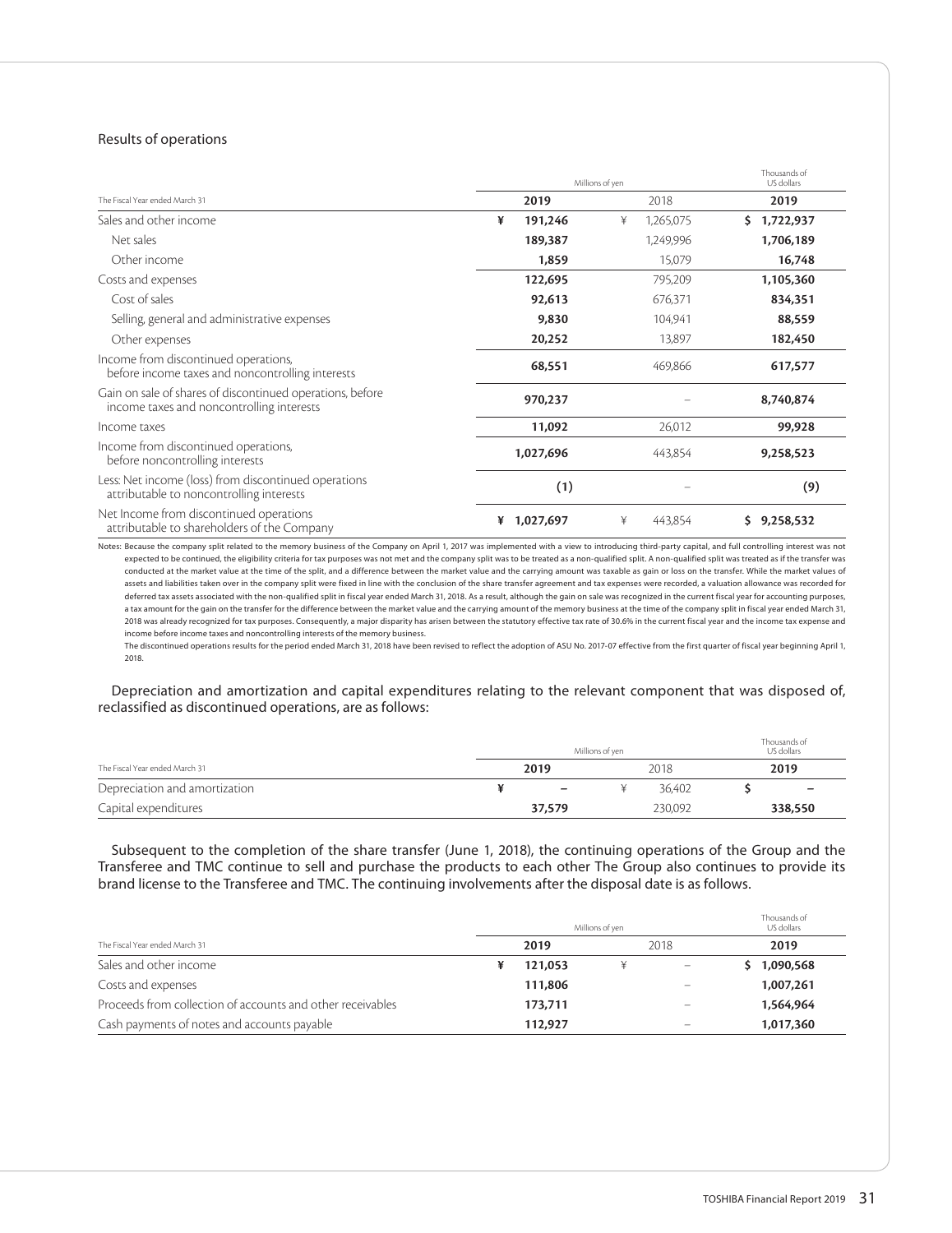# **4.FAIR VALUE MEASUREMENTS**

ASC No.820 "Fair Value Measurements" defines fair value as the price that would be received to sell an asset or paid to transfer a liability in an orderly transaction between market participants at the measurement date. The fair value hierarchy prioritizes the inputs to valuation techniques used to measure fair value into three broad levels as follows;

- Level 1 Quoted prices for identical assets or liabilities in active markets.
- Level 2 Quoted prices for similar assets or liabilities in active markets.
	- Quoted prices for identical or similar instruments in markets that are not active.
	- Inputs other than quoted prices that are observable.
	- Inputs that are derived principally from or corroborated by observable market data by correlation or other means.
- Level 3 Instruments whose significant inputs are unobservable.

# **Assets and liabilities measured at fair value on a recurring basis**

Assets and liabilities that are measured at fair value on a recurring basis at March 31, 2019 and 2018 are as follows:

|                               | Millions of yen |                          |   |          |                 |                          |   |          |  |  |
|-------------------------------|-----------------|--------------------------|---|----------|-----------------|--------------------------|---|----------|--|--|
| March 31, 2019                |                 | Level 1                  |   | Level 2  |                 | Level 3                  |   | Total    |  |  |
| Assets:                       |                 |                          |   |          |                 |                          |   |          |  |  |
| Marketable securities:        |                 |                          |   |          |                 |                          |   |          |  |  |
| Equity securities             | ¥               | 32,636                   | ¥ | 115      | ¥               |                          | ¥ | 32,751   |  |  |
| Debt securities               |                 |                          |   | 2,558    |                 | $\bf{0}$                 |   | 2,558    |  |  |
| Derivative assets:            |                 |                          |   |          |                 |                          |   |          |  |  |
| Forward exchange contracts    |                 |                          |   | 819      |                 |                          |   | 819      |  |  |
| Currency swap agreements      |                 |                          |   | $\bf{0}$ |                 |                          |   | $\bf{0}$ |  |  |
| Total assets                  | ¥               | 32,636                   | ¥ | 3,492    | ¥               | $\bf{0}$                 | ¥ | 36,128   |  |  |
| Liabilities:                  |                 |                          |   |          |                 |                          |   |          |  |  |
| Derivative liabilities:       |                 |                          |   |          |                 |                          |   |          |  |  |
| Forward exchange contracts    | ¥               |                          | ¥ | 1,015    | ¥               |                          | ¥ | 1,015    |  |  |
| Interest rate swap agreements |                 |                          |   | 590      |                 |                          |   | 590      |  |  |
| Total liabilities             | ¥               | $\overline{\phantom{0}}$ | ¥ | 1,605    | ¥               | $\overline{\phantom{0}}$ | ¥ | 1,605    |  |  |
|                               |                 |                          |   |          |                 |                          |   |          |  |  |
|                               |                 |                          |   |          | Millions of yen |                          |   |          |  |  |
| March 31, 2018                |                 | Level 1                  |   | Level 2  |                 | Level 3                  |   | Total    |  |  |
| Assets:                       |                 |                          |   |          |                 |                          |   |          |  |  |
| Marketable securities:        |                 |                          |   |          |                 |                          |   |          |  |  |
| Equity securities             | ¥               | 37,468                   | ¥ | 124      | ¥               |                          | ¥ | 37,592   |  |  |
| Debt securities               |                 |                          |   |          |                 | 1,201                    |   | 1,201    |  |  |
| Derivative assets:            |                 |                          |   |          |                 |                          |   |          |  |  |
| Forward exchange contracts    |                 |                          |   | 2,921    |                 |                          |   | 2,921    |  |  |
| Currency swap agreements      |                 |                          |   | 7        |                 |                          |   | 7        |  |  |
| Total assets                  | ¥               | 37,468                   | ¥ | 3,052    | ¥               | 1,201                    | ¥ | 41,721   |  |  |
| Liabilities:                  |                 |                          |   |          |                 |                          |   |          |  |  |
| Derivative liabilities:       |                 |                          |   |          |                 |                          |   |          |  |  |
| Forward exchange contracts    | ¥               |                          | ¥ | 1,853    | ¥               |                          | ¥ | 1,853    |  |  |
| Interest rate swap agreements |                 |                          |   | 1,473    |                 |                          |   | 1,473    |  |  |
| <b>Total liabilities</b>      | ¥               |                          | ¥ | 3,326    | ¥               | $\overline{\phantom{0}}$ | ¥ | 3,326    |  |  |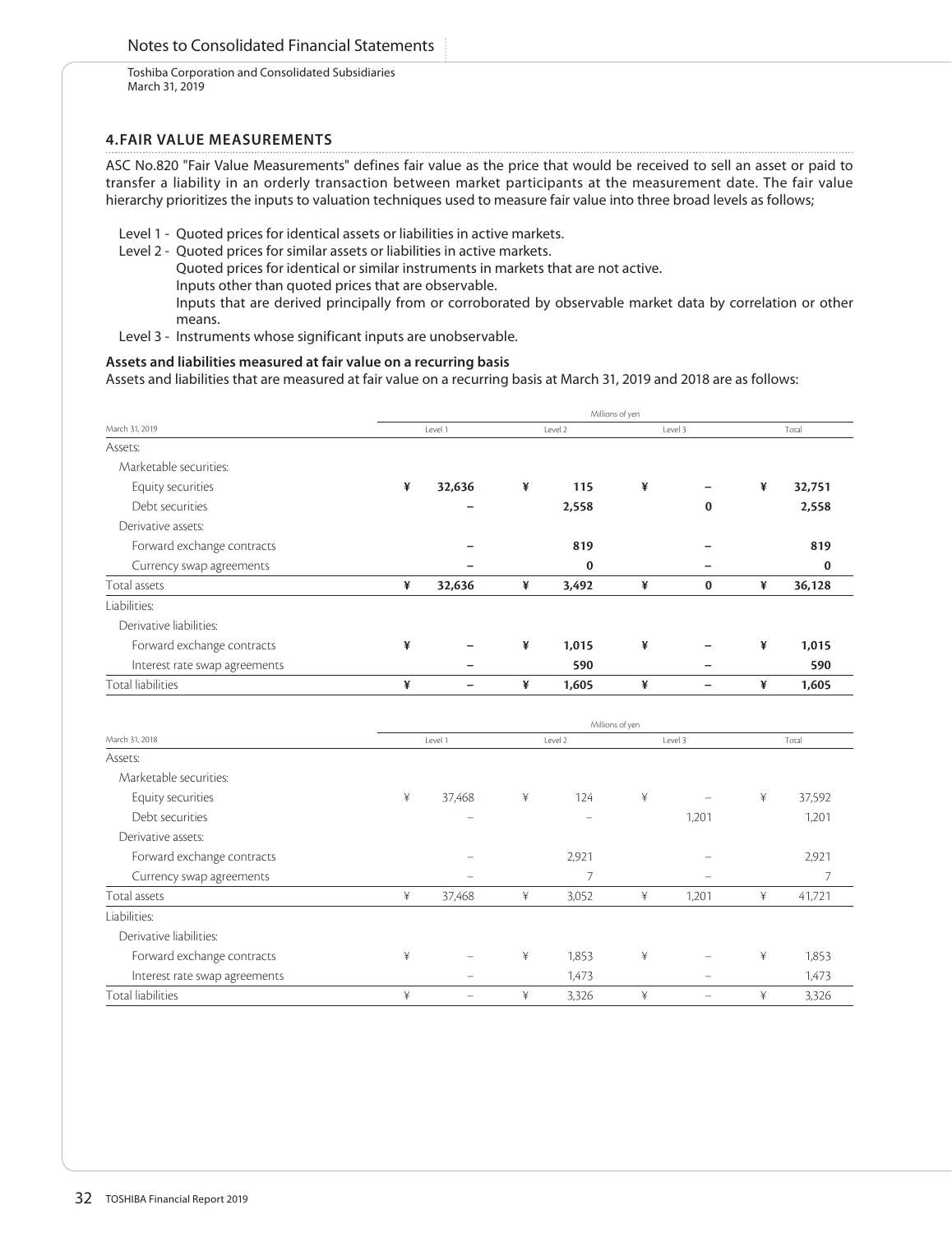|                               | Thousands of US dollars |         |         |        |         |          |       |         |  |  |
|-------------------------------|-------------------------|---------|---------|--------|---------|----------|-------|---------|--|--|
| March 31, 2019                | Level 1                 |         | Level 2 |        | Level 3 |          | Total |         |  |  |
| Assets:                       |                         |         |         |        |         |          |       |         |  |  |
| Marketable securities:        |                         |         |         |        |         |          |       |         |  |  |
| Equity securities             | S                       | 294,018 | \$      | 1,036  | \$      |          | \$    | 295,054 |  |  |
| Debt securities               |                         |         |         | 23,045 |         | 0        |       | 23,045  |  |  |
| Derivative assets:            |                         |         |         |        |         |          |       |         |  |  |
| Forward exchange contracts    |                         |         |         | 7,378  |         |          |       | 7,378   |  |  |
| Currency swap agreements      |                         |         |         | 0      |         |          |       | 0       |  |  |
| Total assets                  | \$                      | 294,018 | \$      | 31,459 | \$      | $\bf{0}$ | \$    | 325,477 |  |  |
| Liabilities:                  |                         |         |         |        |         |          |       |         |  |  |
| Derivative liabilities:       |                         |         |         |        |         |          |       |         |  |  |
| Forward exchange contracts    | \$                      |         | \$      | 9,144  | \$      |          | \$    | 9,144   |  |  |
| Interest rate swap agreements |                         |         |         | 5,315  |         |          |       | 5,315   |  |  |
| Total liabilities             | \$                      |         | \$      | 14,459 | \$      |          | \$    | 14,459  |  |  |

# **Marketable securities**

Level 1 securities represent marketable equity securities listed in active markets, which are valued based on quoted market prices in active markets with sufficient volume and frequency of transactions. Level 2 securities represent public bonds, investment trusts and marketable equity securities listed in less active markets, which are valued based on quoted market prices for identical assets in inactive markets. Level 3 securities represent corporate debt securities, and valued based on unobservable inputs as the markets for the assets are not active at the measurement date.

# **Derivative instruments**

Derivative instruments primarily represent forward currency exchange contracts and interest rate swap agreements, which are classified within Level 2. They are valued based on inputs that can be corroborated with the observable inputs such as foreign currency exchange rate, LIBOR and others.

Analyses of the changes in Level 3 assets measured at fair value on a recurring basis for the fiscal years ended March 31, 2019 and 2018 are as follows:

|                                                 |   | Millions of yen       |
|-------------------------------------------------|---|-----------------------|
| The Fiscal Year ended March 31, 2019            |   | Marketable securities |
| Balance at the beginning of the fiscal year     | ¥ | 1,201                 |
| Total gains or losses (realized or unrealized): |   |                       |
| Included in gains (losses):                     |   |                       |
| Other expenses                                  |   | (1)                   |
| Purchases                                       |   |                       |
| Sales                                           |   |                       |
| Issuances                                       |   |                       |
| Settlements                                     |   | (200)                 |
| Transferred out of Level 3                      |   | (1,000)               |
| Balance at the end of the fiscal year           | ¥ | 0                     |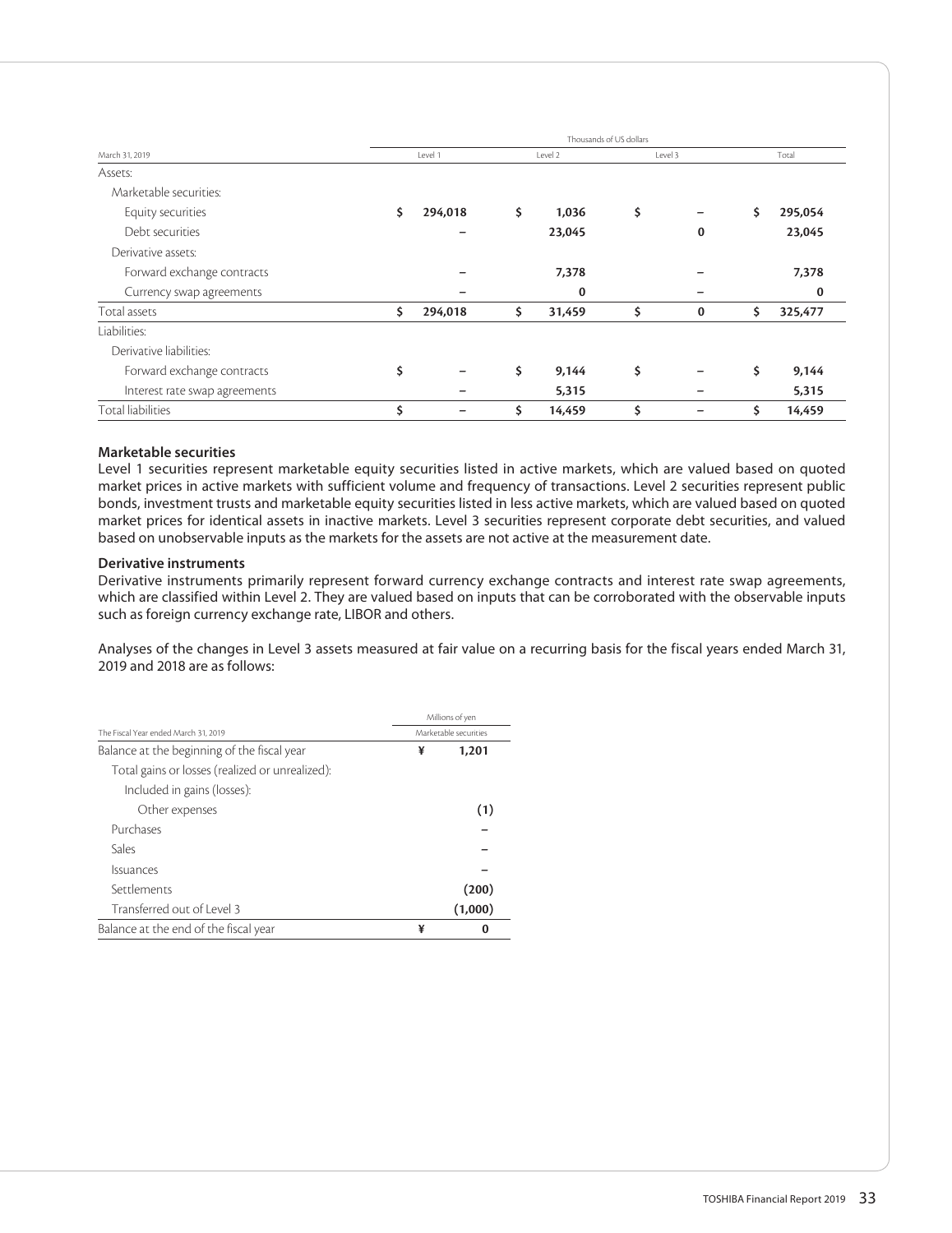# Notes to Consolidated Financial Statements

Toshiba Corporation and Consolidated Subsidiaries March 31, 2019

|                                                 |   | Millions of yen       |  |
|-------------------------------------------------|---|-----------------------|--|
| The Fiscal Year ended March 31, 2018            |   | Marketable securities |  |
| Balance at the beginning of the fiscal year     | ¥ | 200                   |  |
| Total gains or losses (realized or unrealized): |   |                       |  |
| Included in gains (losses):                     |   |                       |  |
| Other income                                    |   |                       |  |
| Purchases                                       |   | 1,000                 |  |
| Sales                                           |   |                       |  |
| Issuances                                       |   |                       |  |
| Settlements                                     |   |                       |  |
| Balance at the end of the fiscal year           | ¥ | 1.201                 |  |

|                                                 |   | Thousands of US dollars |
|-------------------------------------------------|---|-------------------------|
| The Fiscal Year ended March 31, 2019            |   | Marketable securities   |
| Balance at the beginning of the fiscal year     | Ś | 10,820                  |
| Total gains or losses (realized or unrealized): |   |                         |
| Included in gains (losses):                     |   |                         |
| Other expenses                                  |   | (9)                     |
| Purchases                                       |   |                         |
| Sales                                           |   |                         |
| <b>Issuances</b>                                |   |                         |
| Settlements                                     |   | (1,802)                 |
| Transferred out of Level 3                      |   | (9,009)                 |
| Balance at the end of the fiscal year           | Ś | ი                       |

At March 31, 2019, Level 3 assets measured at fair value on a recurring basis consisted of corporate debt securities. Also, as observable market data became available, some of the public bonds and corporate debt securities were transferred out of Level 3 for the fiscal year ended March 31, 2019. At March 31, 2018, Level 3 assets measured at fair value on a recurring basis consisted of public bonds and corporate debt securities.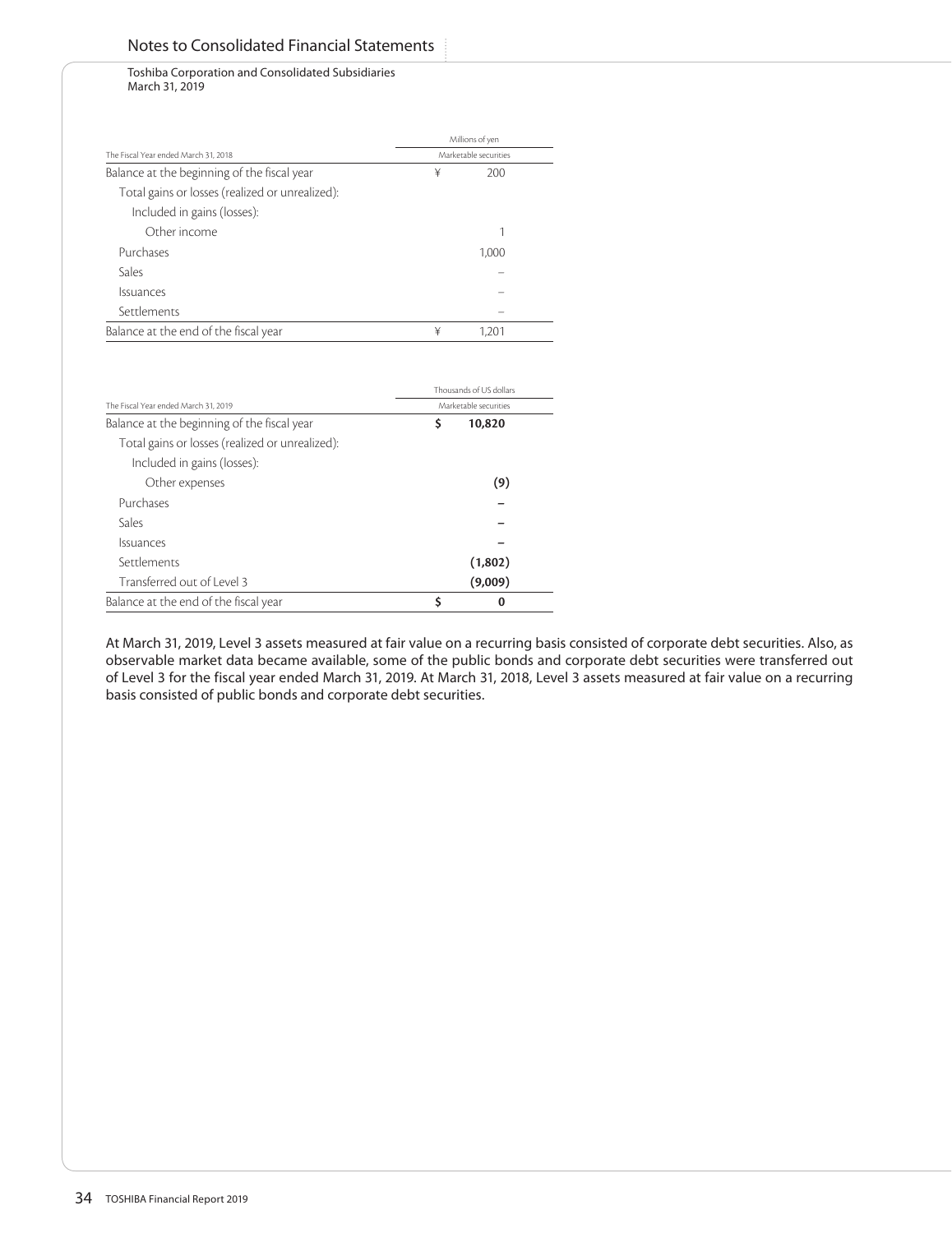# **Assets and liabilities measured at fair value on a non-recurring basis**

Assets that are measured at fair value on a non-recurring basis and the recognized losses at March 31, 2019 and 2018 are as follows:

|                                      | Millions of yen |                          |         |                          |         |          |       |          |                      |            |  |
|--------------------------------------|-----------------|--------------------------|---------|--------------------------|---------|----------|-------|----------|----------------------|------------|--|
|                                      | Fair value      |                          |         |                          |         |          |       |          |                      | Impairment |  |
| The Fiscal Year ended March 31, 2019 | Level 1         |                          | Level 2 |                          | Level 3 |          | Total |          | losses               |            |  |
| Assets:                              |                 |                          |         |                          |         |          |       |          |                      |            |  |
| Long-lived assets held for use       | ¥               |                          | ¥       |                          | ¥       | $\bf{0}$ | ¥     | $\bf{0}$ | ¥                    | 6,572      |  |
| Goodwill                             |                 |                          |         | 7,943                    |         |          |       | 7,943    |                      | 9,838      |  |
| Total assets                         | ¥               | -                        | ¥       | 7,943                    | ¥       | 0        | ¥     | 7,943    | ¥                    | 16,410     |  |
|                                      | Millions of yen |                          |         |                          |         |          |       |          |                      |            |  |
|                                      |                 | Fair value               |         |                          |         |          |       |          |                      |            |  |
| The Fiscal Year ended March 31, 2018 | Level 1         |                          | Level 2 |                          | Level 3 |          | Total |          | Impairment<br>losses |            |  |
| Assets:                              |                 |                          |         |                          |         |          |       |          |                      |            |  |
| Long-lived assets held for use       | ¥               | $\overline{\phantom{a}}$ | ¥       | $\overline{\phantom{0}}$ | ¥       | 142      | ¥     | 142      | ¥                    | 14,107     |  |
| Total assets                         | ¥               |                          | ¥       | $\overline{\phantom{0}}$ | ¥       | 142      | ¥     | 142      | ¥                    | 14,107     |  |
|                                      |                 | Thousands of US dollars  |         |                          |         |          |       |          |                      |            |  |
|                                      | Fair value      |                          |         |                          |         |          |       |          |                      | Impairment |  |
| The Fiscal Year ended March 31, 2019 |                 | Level 1<br>Level 2       |         | Level 3                  |         |          | Total |          | losses               |            |  |
| Assets:                              |                 |                          |         |                          |         |          |       |          |                      |            |  |
| Long-lived assets held for use       | \$              |                          | \$      |                          | \$      | 0        | \$    | 0        | \$                   | 59,207     |  |
| Goodwill                             |                 |                          |         | 71,559                   |         |          |       | 71,559   |                      | 88,631     |  |
| Total assets                         | \$              | -                        | \$      | 71,559                   | \$      | 0        | \$    | 71,559   | \$                   | 147,838    |  |

The impaired long-lived assets held for use were classified within Level 3 as they were valued based on future assumptions such as discounted cash flows expected to be generated by the related assets with unobservable inputs for the fiscal years ended March 31, 2019 and 2018. The impaired long-lived assets is described in Note 16.

The impaired goodwill was classified within Level 2 as it was valued based on the stock market price and an analysis of comparable peer companies analysis for the fiscal year ended March 31, 2019. The impaired goodwill is described in Note 9.

As a result, the recognized impairment losses for the fiscal years ended March 31, 2019 and 2018 are mainly included in cost of sales and impairment loss on goodwill in the consolidated statements of operations.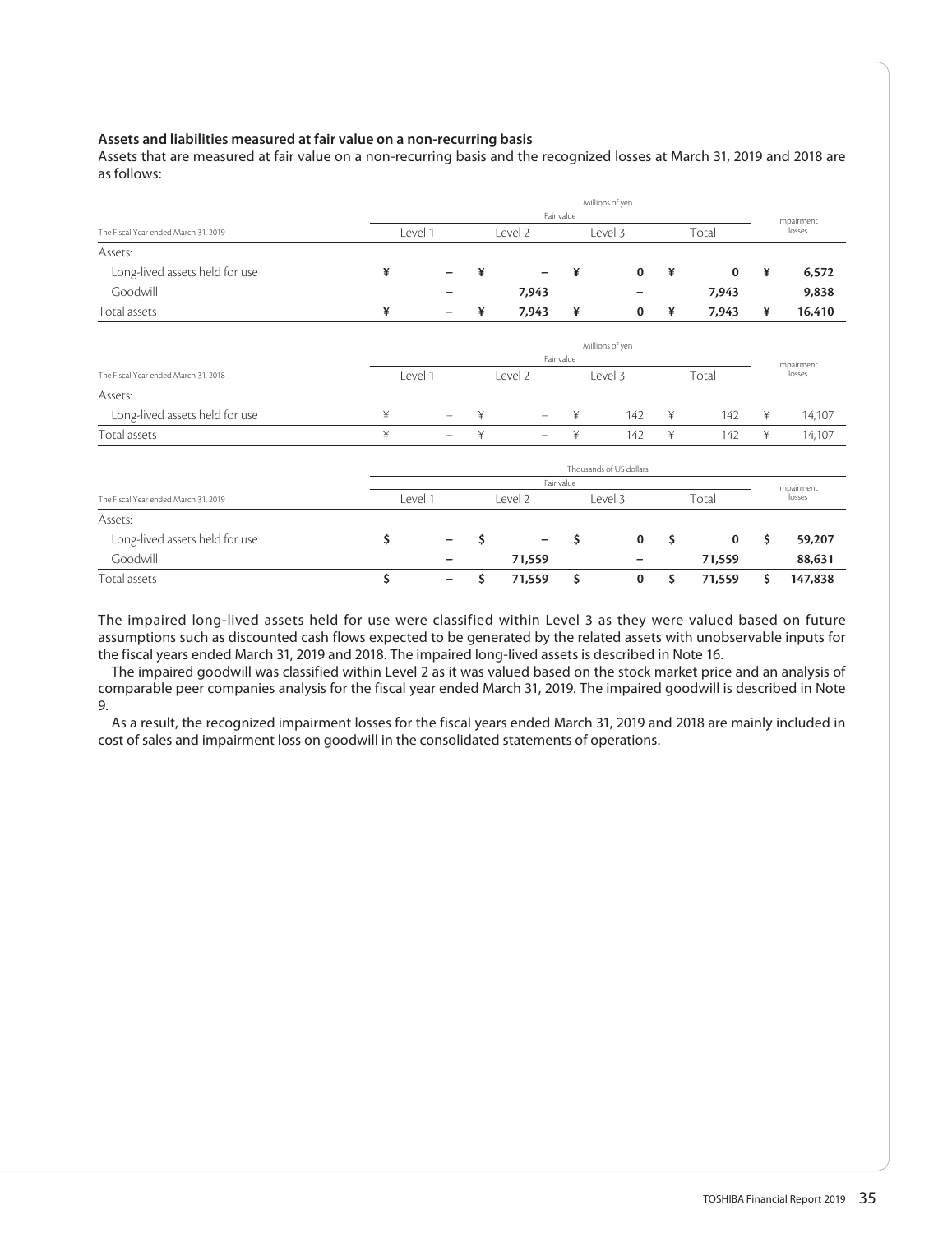# **5. MARKETABLE SECURITIES AND OTHER INVESTMENTS**

The aggregate cost, gross unrealized holding gains and losses, and aggregate fair value for marketable debt securities classified as available-for-sale securities by security type at March 31, 2019 and 2018 are as follows:

|                 |    | Millions of yen |                           |                           |                            |                            |    |            |  |  |
|-----------------|----|-----------------|---------------------------|---------------------------|----------------------------|----------------------------|----|------------|--|--|
|                 |    | Cost            | Gross unrealized<br>gains |                           | Gross unrealized<br>losses |                            |    | Fair value |  |  |
| March 31, 2019: |    |                 |                           |                           |                            |                            |    |            |  |  |
| Debt securities | ¥  | 2,500           | ¥                         | 58                        | ¥                          | $\overline{\phantom{m}}$   | ¥  | 2,558      |  |  |
|                 | ¥  | 2,500           | ¥                         | 58                        | ¥                          | -                          | ¥  | 2,558      |  |  |
| March 31, 2018: |    |                 |                           |                           |                            |                            |    |            |  |  |
| Debt securities | ¥  | 1,200           | ¥                         |                           | ¥                          | $\overline{\phantom{0}}$   | ¥  | 1,201      |  |  |
|                 | ¥  | 1,200           | ¥                         | и                         | ¥                          | $\qquad \qquad -$          | ¥  | 1,201      |  |  |
|                 |    |                 |                           |                           | Thousands of US dollars    |                            |    |            |  |  |
|                 |    | Cost            |                           | Gross unrealized<br>gains |                            | Gross unrealized<br>losses |    | Fair value |  |  |
| March 31, 2019: |    |                 |                           |                           |                            |                            |    |            |  |  |
| Debt securities | \$ | 22,523          | \$                        | 522                       | \$                         | -                          | \$ | 23,045     |  |  |
|                 | \$ | 22,523          | \$                        | 522                       | \$                         |                            | \$ | 23,045     |  |  |

At March 31, 2019, debt securities mainly consist of public bonds, corporate debt securities and investment trusts. At March 31, 2018, debt securities mainly consist of public bonds and corporate debt securities.

Contractual maturities of debt securities classified as available-for-sale at March 31, 2019 are as follows:

|                                        | Millions of yen |                          |            |                          |      | Thousands of US dollars |            |        |  |
|----------------------------------------|-----------------|--------------------------|------------|--------------------------|------|-------------------------|------------|--------|--|
| March 31, 2019                         | Cost            |                          | Fair value |                          | Cost |                         | Fair value |        |  |
| Due within one year                    |                 | $\overline{\phantom{0}}$ |            | $\overline{\phantom{0}}$ |      |                         |            |        |  |
| Due after one year through five years  |                 | -                        |            |                          |      |                         |            |        |  |
| Due after five years through ten years |                 | 1,500                    |            | 1,551                    |      | 13,514                  |            | 13,973 |  |
| Due after ten years                    |                 | 1.000                    |            | 1.007                    |      | 9,009                   |            | 9,072  |  |
|                                        |                 | 2,500                    |            | 2,558                    |      | 22,523                  |            | 23,045 |  |

The realized and unrealized gains and losses of equity securities on marketable securities and other investments in the consolidated balance sheets for the fiscal year ended March 31, 2019 are as follows:

|                                                                                                                    | Millions of yen |                         |  |
|--------------------------------------------------------------------------------------------------------------------|-----------------|-------------------------|--|
| The Fiscal Year ended March 31, 2019                                                                               |                 | 2019                    |  |
| Net gains (losses) recognized during the period on equity securities                                               | ¥               | (3,681)                 |  |
| Less: Net gains (losses) recognized during the period on equity securities sold during the period                  |                 | 816                     |  |
| Unrealized gains (losses) recognized during the reporting period on equity securities still held at March 31, 2019 | ¥               | (4, 497)                |  |
|                                                                                                                    |                 | Thousands of US dollars |  |
| The Fiscal Year ended March 31, 2019                                                                               |                 | 2019                    |  |
| Net gains (losses) recognized during the period on equity securities                                               |                 | (33, 162)               |  |
| Less: Net gains (losses) recognized during the period on equity securities sold during the period                  |                 | 7,352                   |  |
| Unrealized gains (losses) recognized during the reporting period on equity securities still held at March 31, 2019 |                 | (40, 514)               |  |

Equity securities that do not have readily determinable fair value are measured under the cost method. The aggregate cost of equity securities accounted for under the cost method totaled ¥36,500 million at March 31, 2018. The Group elect to measure an equity security that does not have a readily determinable fair value at that its cost minus impairment, if any, and recognizes positive and negative changes resulting from observable price changes in orderly transactions for the identical or a similar investment of the same issuer from the fiscal year ended March 31, 2019. Impairment or change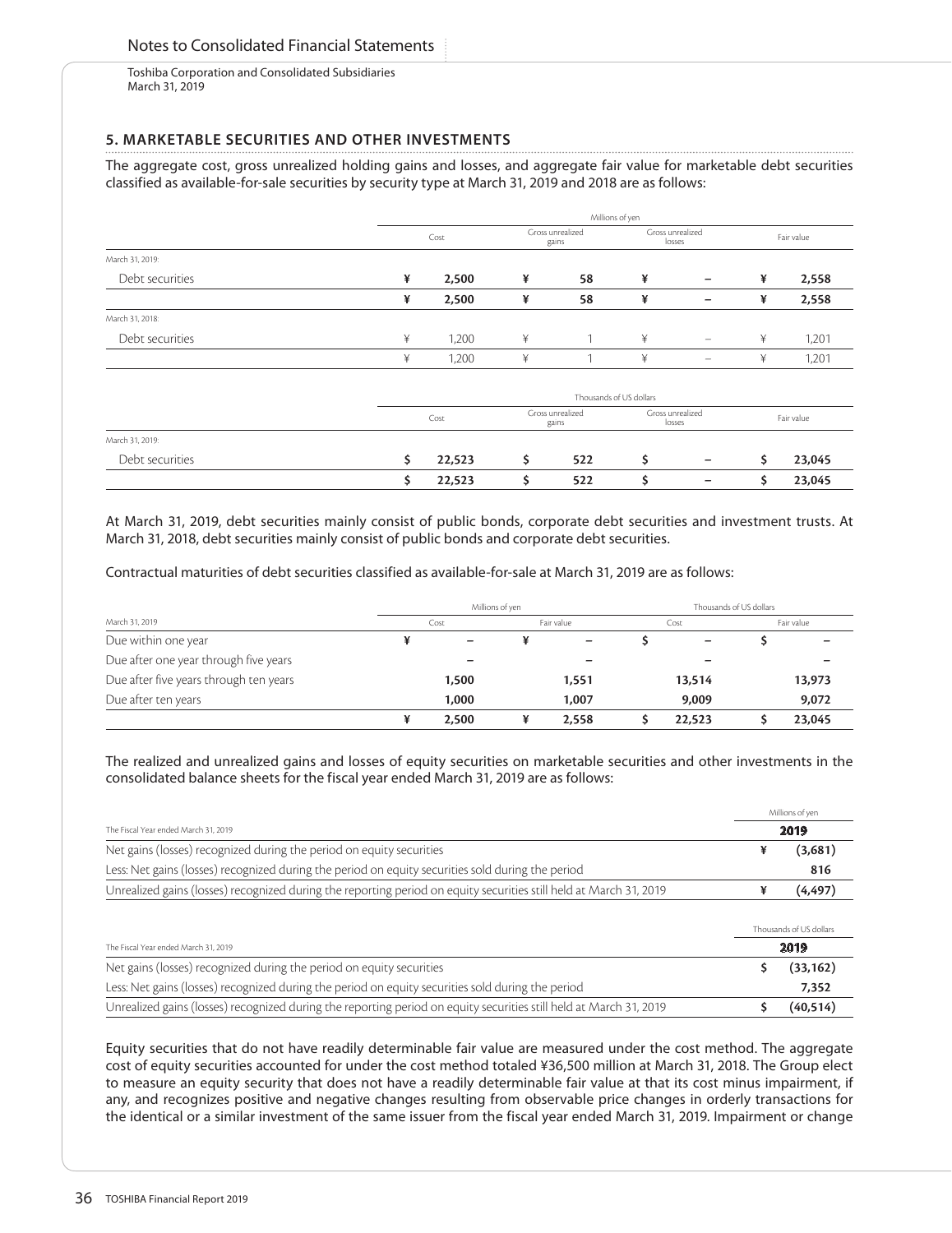in observable price is not material for the fiscal year ended March 31, 2019 and 2018. The carrying amount of these investments is ¥279,291 million (\$2,516,135 thousand) at March 31, 2019. These amounts include the investment amount of convertible preferred stock acquired through re-investment in Toshiba Memory Holdings Corporation.

### **6. SECURITIZATIONS**

The Group has transferred certain trade notes and accounts receivable under several securitization programs. These securitization transactions are accounted for as a sale in accordance with ASC No.860, because the Group has relinquished control of the receivables. Accordingly, the receivables transferred under these facilities are excluded from the accompanying consolidated balance sheets.

The Group recognized losses of ¥158 million (\$1,423 thousand) and ¥483 million on the transfers of receivables for the fiscal years ended March 31, 2019 and 2018, respectively.

Subsequent to the transfers, the Group retains collection and administrative responsibilities for the receivables transferred and retains a portion of the receivables for which proceeds are deferred. Related servicing assets and liabilities were immaterial to the Group's financial position. The fair value of deferred proceeds at the point of the transfer of the receivables is measured based on the economic assumptions including the estimation of uncollectible receivables, average collection period of receivables and discount rate, and it is classified within Level 3.

The table below summarizes certain cash flows received from and paid to banking institutions or special purpose entities ("SPEs") related to banking institutions on the above securitization transactions.

|                                                     |         | Millions of ven |         | Thousands of<br>US dollars |  |
|-----------------------------------------------------|---------|-----------------|---------|----------------------------|--|
| The Fiscal Year ended March 31                      | 2019    |                 | 2018    | 2019                       |  |
| Proceeds from new securitizations                   | 109.411 |                 | 189.339 | 985.685                    |  |
| Repurchase of delinguent or unqualified receivables |         |                 |         |                            |  |

Quantitative information about delinquencies, net credit losses, and components of securitized receivables as of and for the fiscal years ended March 31, 2019 and 2018 are as follows. Of these receivables, deferred proceeds for the receivables transferred as of March 31, 2019 and 2018 were ¥9,478 million (\$85,387 thousand) and ¥13,795 million, respectively and were recorded as notes receivable or other receivables.

|                                            |   | Millions of yen        |                |           |                                    |        |   |                   |   |                                |   |       |
|--------------------------------------------|---|------------------------|----------------|-----------|------------------------------------|--------|---|-------------------|---|--------------------------------|---|-------|
|                                            |   | Total principal amount | of receivables |           | Amount 90 days<br>or more past due |        |   | Net credit losses |   |                                |   |       |
|                                            |   |                        |                |           | March 31                           |        |   |                   |   | The Fiscal Year ended March 31 |   |       |
|                                            |   | 2019                   |                | 2018      |                                    | 2019   |   | 2018              |   | 2019                           |   | 2018  |
| Accounts receivable and<br>contract assets | ¥ | 974.290                | ¥              | 970.658   | ¥                                  | 29,651 | ¥ | 33,078            | ¥ | 240                            | ¥ | 7,985 |
| Notes receivable                           |   | 93,096                 |                | 69,237    |                                    |        |   |                   |   | 8                              |   | 8     |
| Total managed portfolio                    |   | 1,067,386              |                | 1,039,895 | ¥                                  | 29,651 | ¥ | 33,078            | ¥ | 248                            | ¥ | 7,993 |
| Securitized receivables                    |   | (24, 062)              |                | (41, 463) |                                    |        |   |                   |   |                                |   |       |
| Total receivables                          | ¥ | 1,043,324              | ¥              | 998,432   |                                    |        |   |                   |   |                                |   |       |

|                                         |                                                                                | Thousands of US dollars |                                      |                   |  |
|-----------------------------------------|--------------------------------------------------------------------------------|-------------------------|--------------------------------------|-------------------|--|
|                                         | Total principal amount<br>Amount 90 days<br>of receivables<br>or more past due |                         |                                      | Net credit losses |  |
|                                         | March 31, 2019                                                                 |                         | The Fiscal Year ended March 31, 2019 |                   |  |
| Accounts receivable and contract assets | \$8,777,387                                                                    | 267,126                 |                                      | 2,162             |  |
| Notes receivable                        | 838.703                                                                        | -                       |                                      | 72                |  |
| Total managed portfolio                 | 9,616,090                                                                      | 267.126                 |                                      | 2,234             |  |
| Securitized receivables                 | (216,775)                                                                      |                         |                                      |                   |  |
| Total receivables                       | 9,399,315                                                                      |                         |                                      |                   |  |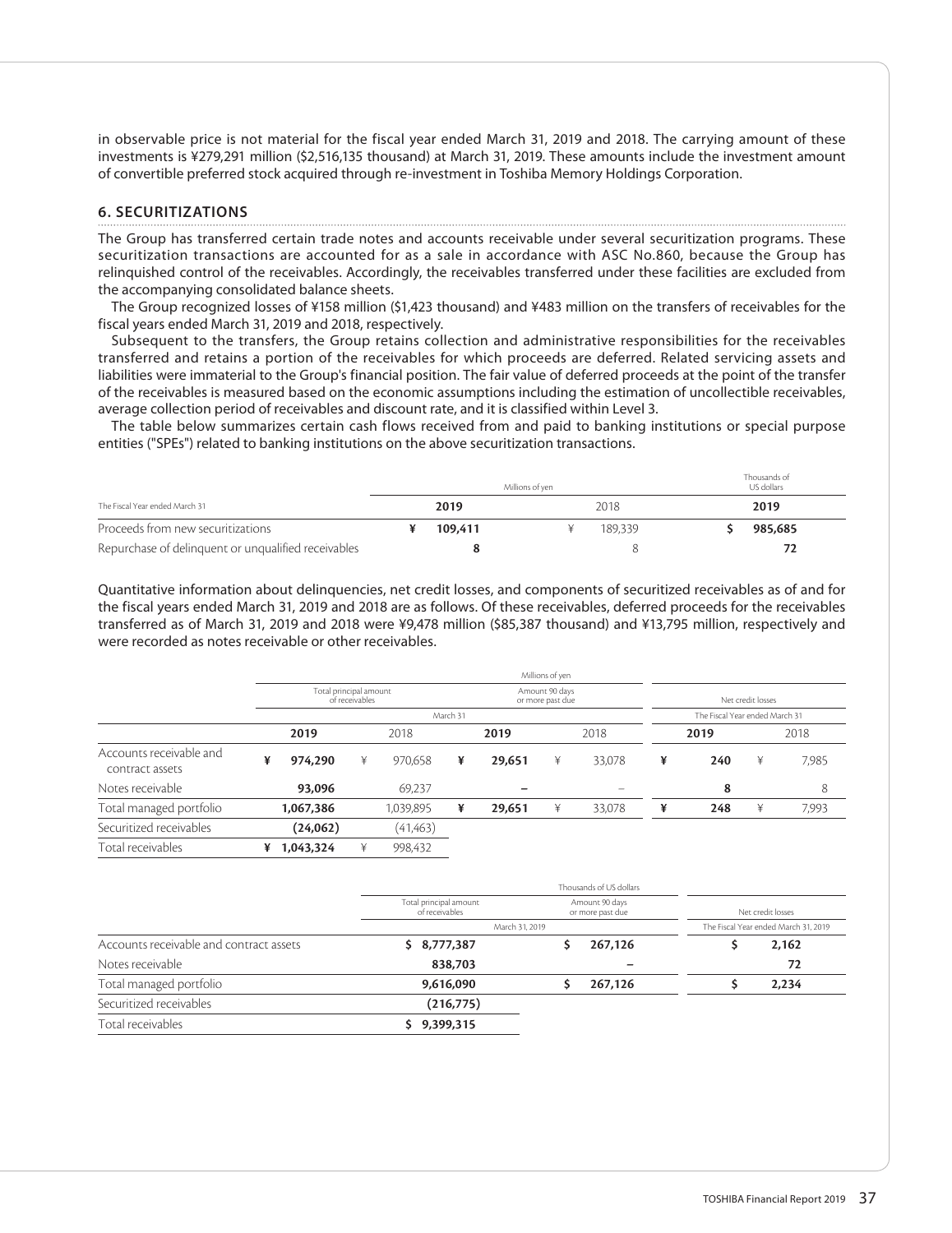# **7. INVENTORIES**

Inventories at March 31, 2019 and 2018 consist of the following:

|                     | Millions of yen | Thousands of<br>US dollars |             |
|---------------------|-----------------|----------------------------|-------------|
| March 31            | 2019            | 2018                       | 2019        |
| Finished products   | 168,888<br>¥    | 168,739<br>¥               | \$1,521,514 |
| Work in process:    |                 |                            |             |
| Long-term contracts | 78,407          | 85,447                     | 706,369     |
| Other               | 140,226         | 139,955                    | 1,263,297   |
| Raw materials       | 81,357          | 75,626                     | 732,946     |
|                     | 468,878<br>¥    | 469,767<br>¥               | 4,224,126   |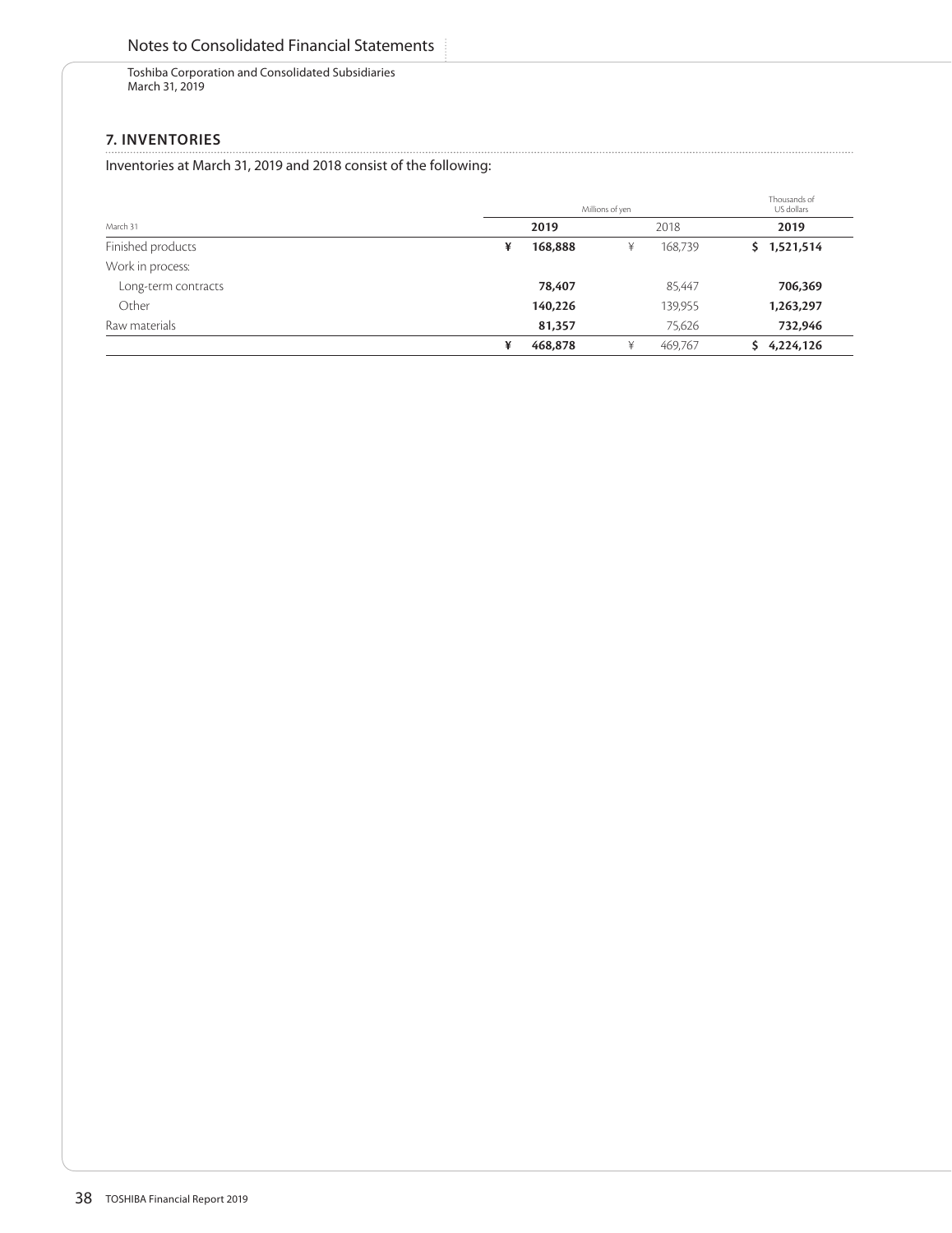## **8. INVESTMENTS IN AND ADVANCES TO AFFILIATES**

The Group's significant investments in affiliated companies accounted for under the equity method along with the percentage of the Group's ownership of voting shares at March 31, 2019 were: Toshiba Memory Holdings Corporation (40.2%); Toshiba Mitsubishi-Electric Industrial Systems Corporation (50.0%); Guangdong Midea Air-Conditioning Equipment Co., Ltd. (20.0%); Guangdong Meizhi Compressor Ltd. (40.0%); and Dalian Toshiba Locomotive Electric Equipment Co., Ltd. (50.0%).

Summarized financial information of the affiliates accounted for by the equity method is shown as follows:

|                                                      |   | Thousands of<br>US dollars |   |           |              |
|------------------------------------------------------|---|----------------------------|---|-----------|--------------|
| March 31                                             |   | 2019                       |   | 2018      | 2019         |
| Current assets                                       | ¥ | 2,194,432                  | ¥ | 1,482,597 | \$19,769,658 |
| Other assets including property, plant and equipment |   | 2,210,277                  |   | 280,259   | 19,912,405   |
| Total assets                                         | ¥ | 4,404,709                  | ¥ | 1,762,856 | \$39,682,063 |
| Current liabilities                                  | ¥ | 1,674,197                  | ¥ | 1,324,883 | \$15,082,856 |
| Long-term liabilities                                |   | 1,402,909                  |   | 35,816    | 12,638,820   |
| Equity                                               |   | 1,327,603                  |   | 402,157   | 11,960,387   |
| Total liabilities and equity                         | ¥ | 4,404,709                  | ¥ | 1,762,856 | \$39,682,063 |

|                                |             | Millions of yen |           |              |  |  |
|--------------------------------|-------------|-----------------|-----------|--------------|--|--|
| The Fiscal Year ended March 31 | 2019        |                 | 2018      | 2019         |  |  |
| Sales                          | ¥ 2,589,038 |                 | 1.403.094 | \$23,324,667 |  |  |
| Net income                     | 77,290      |                 | 32,002    | 696,306      |  |  |

TMC Group's assets and liabilities, ¥2,676,540 million(\$24,112,973 thousand) and ¥1,809,038 million(\$16,297,640 thousand) respectively, are included in the above summarized balance sheet as of March, 31, 2019. Also, TMC Group's net income, ¥8,106 million(\$73,027 thousand), is included in the net income for the fiscal year ended March 31, 2019.

A summary of transactions and balances with the affiliates accounted for by the equity method is presented as follows:

|                                | Millions of yen | Thousands of<br>US dollars |        |           |
|--------------------------------|-----------------|----------------------------|--------|-----------|
| The Fiscal Year ended March 31 | 2019            | 2018                       |        | 2019      |
| Sales                          | 182,026<br>¥    |                            | 62,972 | 1,639,874 |
| Purchases                      | 126,552         |                            | 52,526 | 1,140,108 |
| Dividends                      | 6,021           |                            | 2,871  | 54,243    |

|                                      | Millions of ven | Thousands of<br>US dollars |         |
|--------------------------------------|-----------------|----------------------------|---------|
| March 31                             | 2019            | 2018                       | 2019    |
| Notes and accounts receivable, trade | 64,333<br>¥     | 28,773<br>¥                | 579,577 |
| Other receivables                    | 3,746           | 923                        | 33,748  |
| Advance payments                     | 227             | 637                        | 2,045   |
| Notes and accounts payable, trade    | 35,190          | 14,637                     | 317,027 |
| Other payables                       | 7,711           | 1,502                      | 69,468  |
| Advance payments received            | 3,954           | 205                        | 35,622  |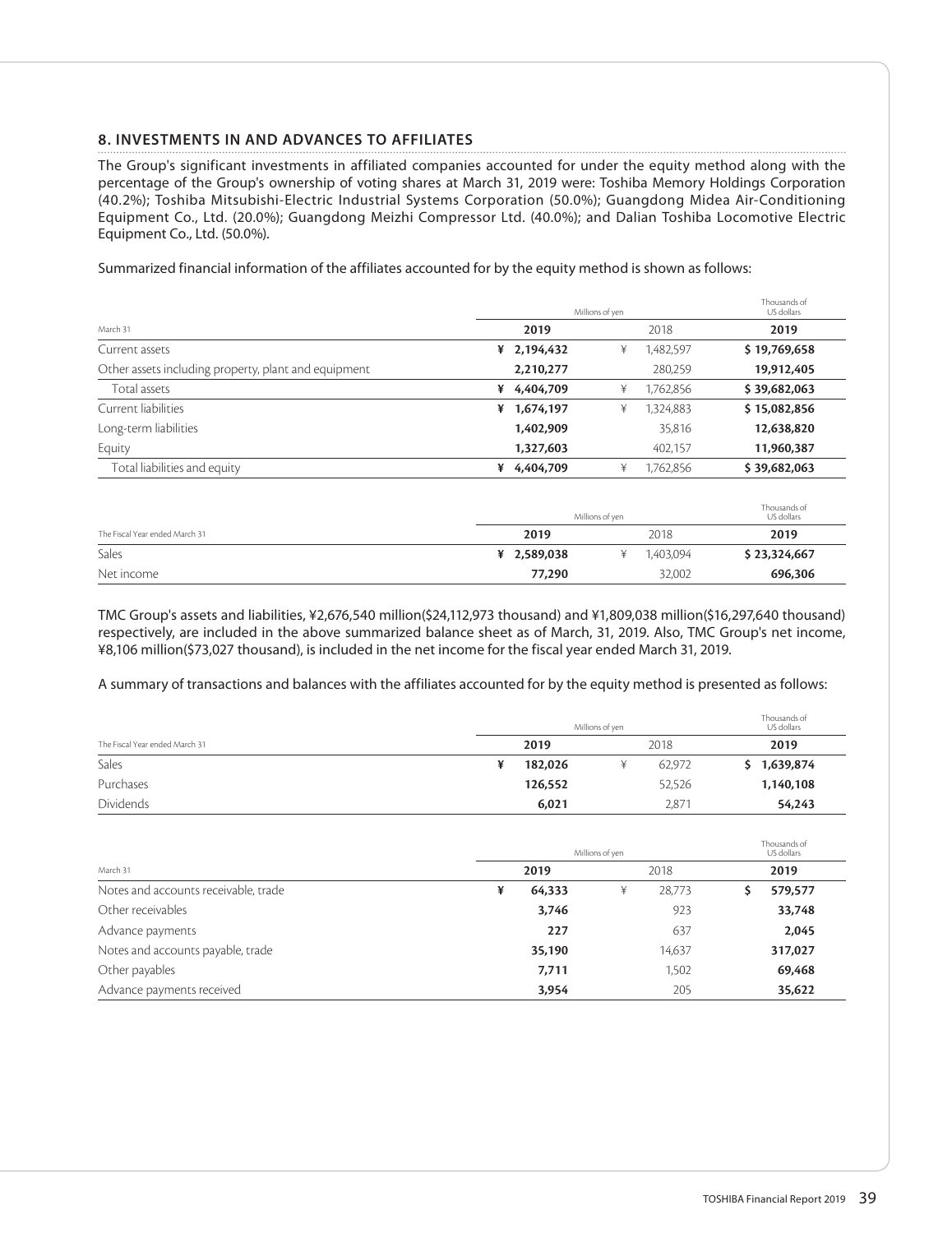## **9. GOODWILL AND OTHER INTANGIBLE ASSETS**

The Group tested goodwill for impairment in accordance with ASC No.350, applying a fair value based test and recorded impairment losses of ¥9,838 million(\$88,631 thousand) on goodwill attributable to the Storage & Electronic Devices Solutions segment in the fiscal year ended March 31, 2019. This was due to a decrease in fair value compared with book value of the reporting unit as a result of significant decline in stock prices of Nuflare Technology inc., a consolidated subsidiary. The fair value was measured using the stock market price method and comparable peer company analysis. The measurement date was December 31, 2018.

The Group tested goodwill for impairment applying a fair value based test and has concluded that there was no impairment for the fiscal year ended March 31, 2018.

The Group recorded impairment losses on intangible assets excluding goodwill in the fiscal years ended March 31, 2019 and 2018. Impairment losses on intangible assets excluding goodwill have been included in the amount disclosed in Note 16.

The components of acquired intangible assets excluding goodwill at March 31, 2019 and 2018 are as follows:

|                                                      | Millions of yen          |         |                             |         |                        |        |  |  |
|------------------------------------------------------|--------------------------|---------|-----------------------------|---------|------------------------|--------|--|--|
| March 31, 2019                                       | Gross carrying<br>amount |         | Accumulated<br>amortization |         | Net carrying<br>amount |        |  |  |
| Other intangible assets subject to amortization:     |                          |         |                             |         |                        |        |  |  |
| Software                                             | ¥                        | 192,714 | ¥                           | 165,413 | ¥                      | 27,301 |  |  |
| Technical license fees                               |                          | 179     |                             | 152     |                        | 27     |  |  |
| Core and current technology                          |                          | 31,474  |                             | 20,154  |                        | 11,320 |  |  |
| Customer relationship                                |                          | 18,650  |                             | 10,207  |                        | 8,443  |  |  |
| Other                                                |                          | 51,371  |                             | 42,277  |                        | 9,094  |  |  |
| Total                                                | ¥                        | 294,388 | ¥                           | 238,203 | ¥                      | 56,185 |  |  |
| Other intangible assets not subject to amortization: |                          |         |                             |         |                        |        |  |  |
| Brand name                                           |                          |         |                             |         | ¥                      | 1,528  |  |  |
| Other                                                |                          |         |                             |         |                        | 407    |  |  |
| Total                                                |                          |         |                             |         |                        | 1,935  |  |  |
|                                                      |                          |         |                             |         | ¥                      | 58,120 |  |  |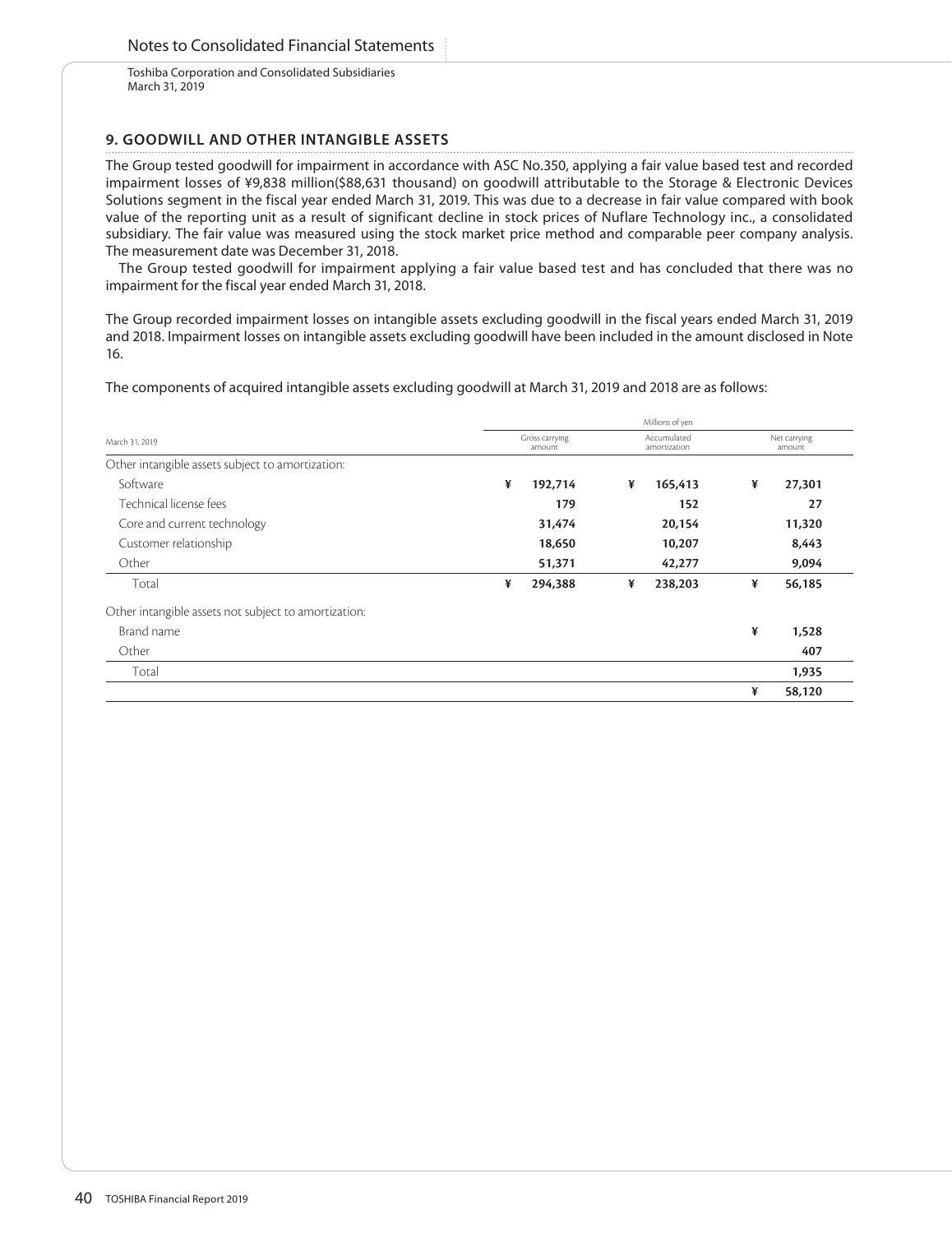|                                                                                                                                                                                         | Millions of yen          |         |   |                             |   |                        |  |  |
|-----------------------------------------------------------------------------------------------------------------------------------------------------------------------------------------|--------------------------|---------|---|-----------------------------|---|------------------------|--|--|
| March 31, 2018                                                                                                                                                                          | Gross carrying<br>amount |         |   | Accumulated<br>amortization |   | Net carrying<br>amount |  |  |
| Other intangible assets subject to amortization:<br>Software<br>Technical license fees<br>Core and current technology<br>Customer relationship<br>Other<br>Total<br>Brand name<br>Other |                          |         |   |                             |   |                        |  |  |
|                                                                                                                                                                                         | ¥                        | 196,867 | ¥ | 169.474                     | ¥ | 27,393                 |  |  |
|                                                                                                                                                                                         |                          | 33,833  |   | 31,663                      |   | 2,170                  |  |  |
|                                                                                                                                                                                         |                          | 28,389  |   | 17,490                      |   | 10,899                 |  |  |
|                                                                                                                                                                                         |                          | 17,903  |   | 8,962                       |   | 8,941                  |  |  |
|                                                                                                                                                                                         |                          | 43,873  |   | 35,965                      |   | 7,908                  |  |  |
|                                                                                                                                                                                         | ¥                        | 320,865 | ¥ | 263,554                     | ¥ | 57,311                 |  |  |
| Other intangible assets not subject to amortization:                                                                                                                                    |                          |         |   |                             |   |                        |  |  |
|                                                                                                                                                                                         |                          |         |   |                             | ¥ | 1,534                  |  |  |
|                                                                                                                                                                                         |                          |         |   |                             |   | 503                    |  |  |
| Total                                                                                                                                                                                   |                          |         |   |                             |   | 2,037                  |  |  |
|                                                                                                                                                                                         |                          |         |   |                             | ¥ | 59,348                 |  |  |

|                                                      | Thousands of US dollars  |                             |                        |         |  |  |  |
|------------------------------------------------------|--------------------------|-----------------------------|------------------------|---------|--|--|--|
| March 31, 2019                                       | Gross carrying<br>amount | Accumulated<br>amortization | Net carrying<br>amount |         |  |  |  |
| Other intangible assets subject to amortization:     |                          |                             |                        |         |  |  |  |
| Software                                             | Ś.<br>1,736,162          | 1,490,207<br>\$.            | \$                     | 245,955 |  |  |  |
| Technical license fees                               | 1,612                    | 1,369                       |                        | 243     |  |  |  |
| Core and current technology                          | 283,550                  | 181,568                     |                        | 101,982 |  |  |  |
| Customer relationship                                | 168,018                  | 91,955                      |                        | 76,063  |  |  |  |
| Other                                                | 462,802                  | 380,874                     |                        | 81,928  |  |  |  |
| Total                                                | 2,652,144<br>Ś.          | \$2,145,973                 | \$                     | 506,171 |  |  |  |
| Other intangible assets not subject to amortization: |                          |                             |                        |         |  |  |  |
| Brand name                                           |                          |                             | \$                     | 13,766  |  |  |  |
| Other                                                |                          |                             |                        | 3,666   |  |  |  |
| Total                                                |                          |                             |                        | 17,432  |  |  |  |
|                                                      |                          |                             | \$                     | 523,603 |  |  |  |

Other intangible assets acquired during the fiscal year ended March 31, 2019 primarily consisted of software of ¥12,682 million (\$114,252 thousand). The weighted-average amortization period of software for the fiscal year ended March 31, 2019 was approximately 5.1 years.

The weighted-average amortization periods for other intangible assets were approximately 6.6 years and 6.5 years for the fiscal years ended March 31, 2019 and 2018, respectively.

Amortization expenses of other intangible assets subject to amortization for the fiscal years ended March 31, 2019 and 2018 are ¥13,701 million (\$123,432 thousand) and ¥15,282 million, respectively. The future amortization expense for each of the next 5 years relating to other intangible assets currently recorded in the consolidated balance sheet at March 31, 2019 is estimated as follows:

| The Fiscal year ending March 31 | Millions of yen |        | Thousands of<br>US dollars |  |
|---------------------------------|-----------------|--------|----------------------------|--|
| 2020                            |                 | 12,937 | 116,550                    |  |
| 2021                            |                 | 10,546 | 95,009                     |  |
| 2022                            |                 | 7,602  | 68,486                     |  |
| 2023                            |                 | 4,295  | 38,694                     |  |
| 2024                            |                 | 2,929  | 26,387                     |  |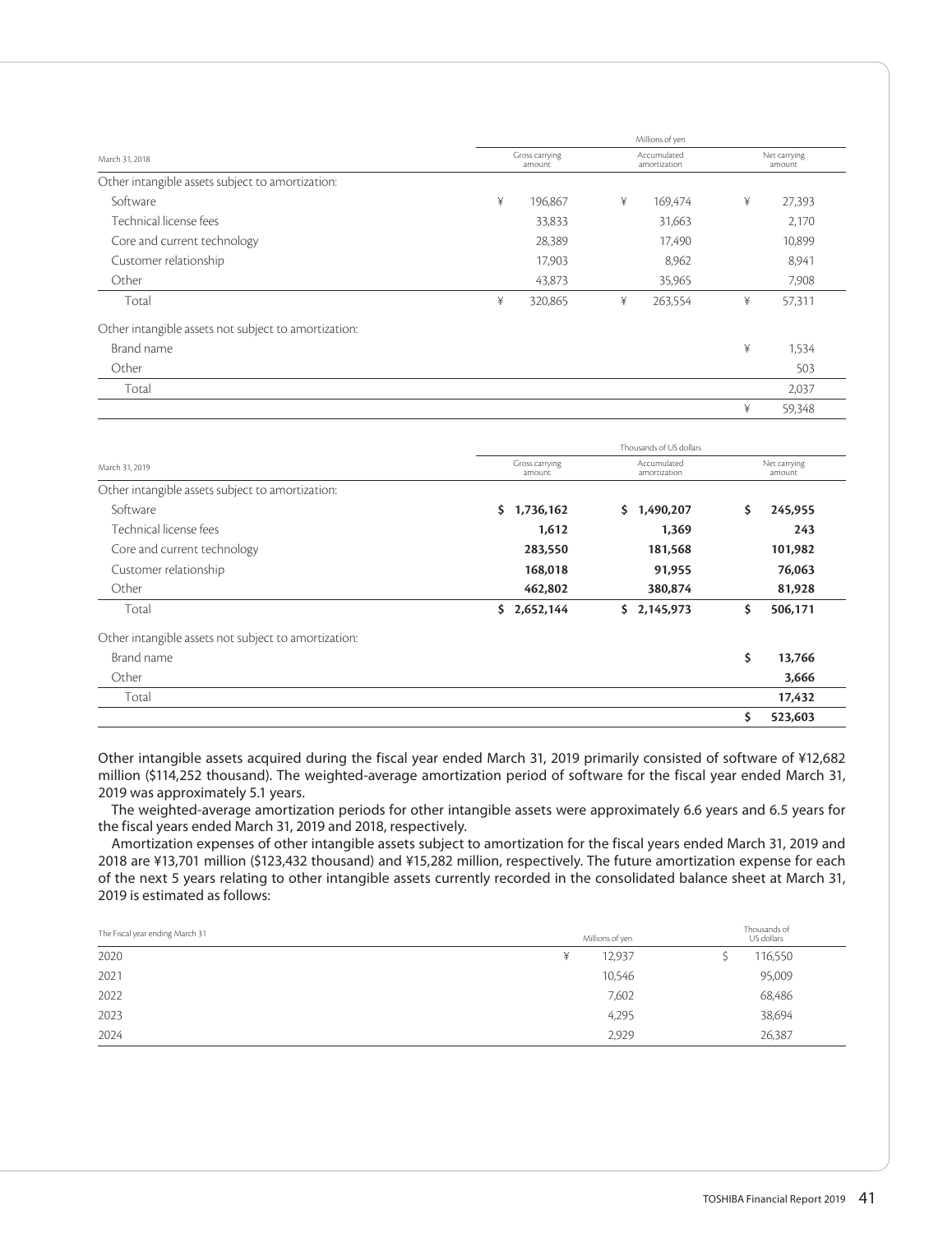Goodwill represents the excess of the purchase price over the fair value of the net assets acquired. The changes in the carrying amount of goodwill for the fiscal years ended March 31, 2019 and 2018 are as follows:

|                                               | Millions of yen |         |  |           | Thousands of<br>US dollars |
|-----------------------------------------------|-----------------|---------|--|-----------|----------------------------|
| The Fiscal Year ended March 31                |                 | 2019    |  | 2018      | 2019                       |
| Balance at the beginning of the fiscal year   |                 | 67,162  |  | 227.422   | 605,063                    |
| Impairment losses                             |                 | (9,838) |  |           | (88, 631)                  |
| Amounts of Landis+Gyr Group AG deconsolidated |                 |         |  | (159,200) |                            |
| Foreign currency translation adjustments      |                 | 1.151   |  | (1,060)   | 10,370                     |
| Balance at the end of the fiscal year         |                 | 58,475  |  | 67.162    | 526.802                    |

As of March 31, 2019 and 2018, goodwill allocated to Infrastructure Systems & Solutions is ¥14,087 million (\$126,910 thousand) and ¥13,920 million, Retail & Printing Solutions is ¥35,656 million (\$321,225 thousand) and ¥34,706 million, respectively. The rest was primarily allocated to Storage & Electronic Devices Solutions.

As of March 31, 2019 and 2018, accumulated impairment losses were ¥46,514 million (\$419,045 thousand) and ¥53,771 million, respectively.

## **10. SHORT-TERM BORROWINGS AND LONG-TERM DEBT**

Short-term borrowings at March 31, 2019 and 2018 consist of the following:

|                                                                                            | Millions of ven |        |   |        | Thousands of<br>US dollars |         |
|--------------------------------------------------------------------------------------------|-----------------|--------|---|--------|----------------------------|---------|
| March 31                                                                                   |                 | 2019   |   | 2018   |                            | 2019    |
| Loans and overdrafts, principally from banks, with                                         |                 |        |   |        |                            |         |
| weighted-average interest rate of 1.65% at March 31, 2019,<br>and 3.19% at March 31, 2018: |                 |        |   |        |                            |         |
| Secured                                                                                    | ¥               | 19,000 | ¥ | 80.000 |                            | 171,171 |
| Unsecured                                                                                  |                 | 7.991  |   | 9.891  |                            | 71,991  |
|                                                                                            | ¥               | 26,991 | ¥ | 89.891 |                            | 243.162 |

Substantially all of the short-term borrowings are with banks which have written basic agreements with the Group to the effect that, with respect to all present or future loans with such banks, the Group shall provide collateral (including sums on deposit with such banks) or guaranties immediately upon the bank's request, and that any collateral furnished pursuant to such agreements or otherwise shall be applicable to all indebtedness to such banks.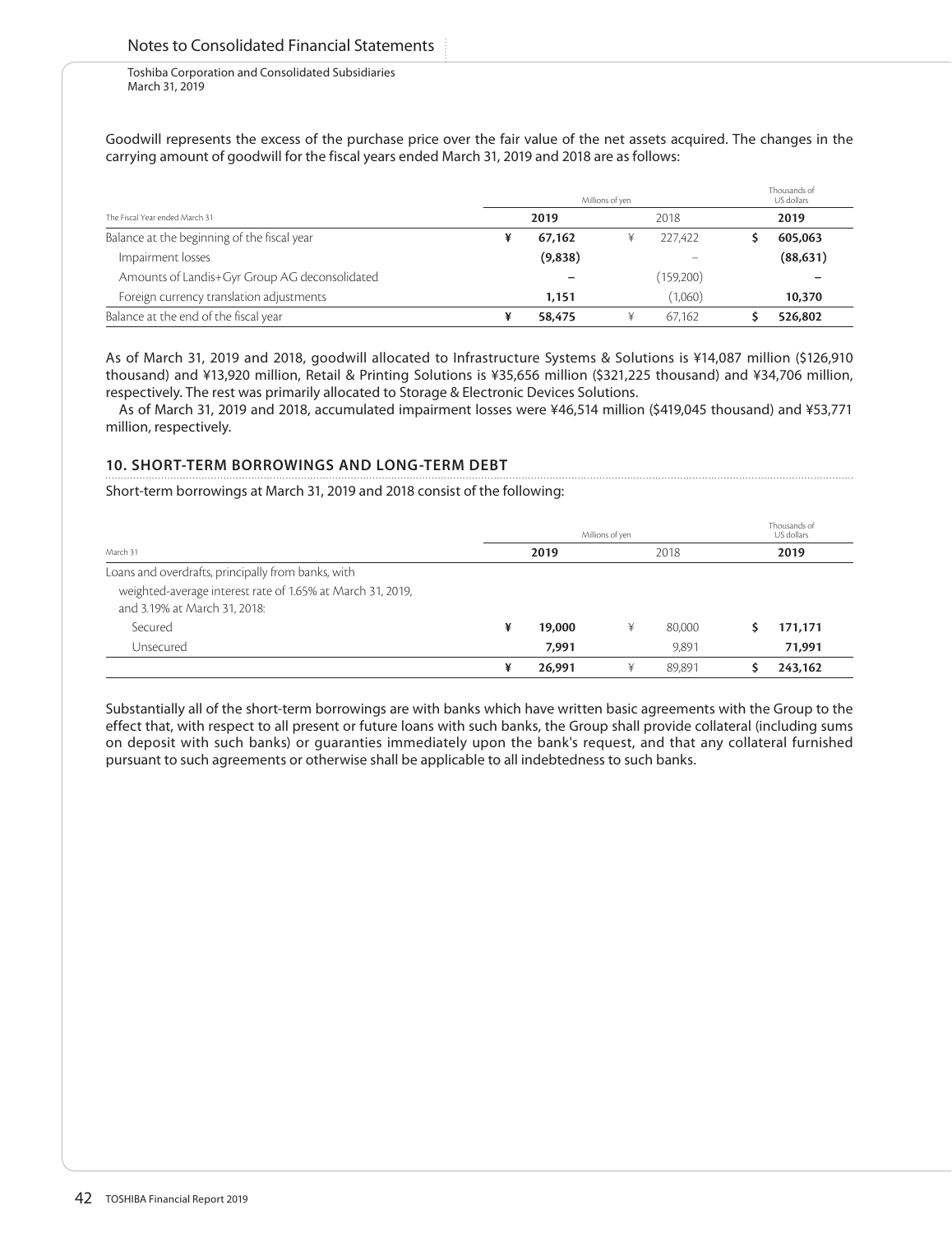### Long-term debt at March 31, 2019 and 2018 consist of the following:

|                                                                                                                                                                             | Millions of yen | Thousands of<br>US dollars |                 |
|-----------------------------------------------------------------------------------------------------------------------------------------------------------------------------|-----------------|----------------------------|-----------------|
| March 31                                                                                                                                                                    | 2019            | 2018                       | 2019            |
| Loans, principally from banks,                                                                                                                                              |                 |                            |                 |
| due 2019 to 2030 with weighted-average interest rate<br>of 0.98% at March 31, 2019, and due 2018 to 2030 with<br>weighted-average interest rate of 0.87% at March 31, 2018. |                 |                            |                 |
| Secured                                                                                                                                                                     | ¥<br>151,360    | ¥<br>243,680               | 1,363,604<br>S. |
| Unsecured                                                                                                                                                                   | 185,185         | 194,376                    | 1,668,333       |
| Yen bonds, due 2019 to 2020 with interest rates                                                                                                                             |                 |                            |                 |
| ranging from 0.57% to 1.68% at March 31, 2019, and due<br>2018 to 2020 with interest rates ranging from 0.40% to<br>1.68% at March 31, 2018                                 |                 |                            |                 |
| Secured                                                                                                                                                                     |                 | 29,991                     |                 |
| Unsecured                                                                                                                                                                   | 59,978          | 119,945                    | 540,342         |
| Capital lease obligations                                                                                                                                                   | 11,165          | 14,535                     | 100,586         |
|                                                                                                                                                                             | 407,688         | 602,527                    | 3,672,865       |
| Less-Portion due within one year                                                                                                                                            | (330,753)       | (211,667)                  | (2,979,757)     |
|                                                                                                                                                                             | ¥<br>76,935     | ¥<br>390,860               | \$<br>693,108   |

Long-term debt at March, 2019 includes ¥180,000 million (\$1,621,622 thousand) in subordinated loan. The subordinated loan has been paid ahead of its maturity date with an effective repayment date of June 25, 2019.

Long-term debt from syndicated loan agreements is included in Less-Portion due within one year at March 31, 2018, for the infringement of financial covenants.

The aggregate annual maturities of long-term debt, as of March 31, 2019 and 2018, excluding those of capital lease obligations, are as follows:

|            | Millions of yen               | Thousands of<br>US dollars      |                 |
|------------|-------------------------------|---------------------------------|-----------------|
| March 31   | 2019                          | 2018                            | 2019            |
| 2019       | ¥<br>$\overline{\phantom{m}}$ | 163,566<br>¥                    | \$<br>-         |
| 2020       | 325,485                       | 353,556                         | 2,932,297       |
| 2021       | 37,579                        | 33,502                          | 338,550         |
| 2022       | -                             | $\hspace{0.1mm}-\hspace{0.1mm}$ |                 |
| 2023       | 5,000                         | 5,005                           | 45,045          |
| Thereafter | -                             | 32,427                          |                 |
| 2024       | 6,000                         | $\overline{\phantom{0}}$        | 54,054          |
| Thereafter | 22,481                        | $\overline{\phantom{0}}$        | 202,531         |
|            | ¥<br>396,545                  | ¥<br>588,056                    | 3,572,477<br>\$ |

The Group pledged stock held by the Group as collateral, for certain borrowings of ¥170,689 million (\$1,537,739 thousand) from Mizuho Bank, Ltd., Sumitomo Mitsui Banking Corporation, Sumitomo Mitsui Trust Bank, Limited and other respective financial institutions(total of 28), in accordance with the collateral pledge agreement which was signed on April 28th, 2017. The carrying amount of the pledged assets was ¥25,374 million (\$228,595 thousand) of Marketable securities and other investments, and ¥76,025 million (\$684,910 thousand) of Security investments in subsidiaries which were eliminated in the consolidated financial statements.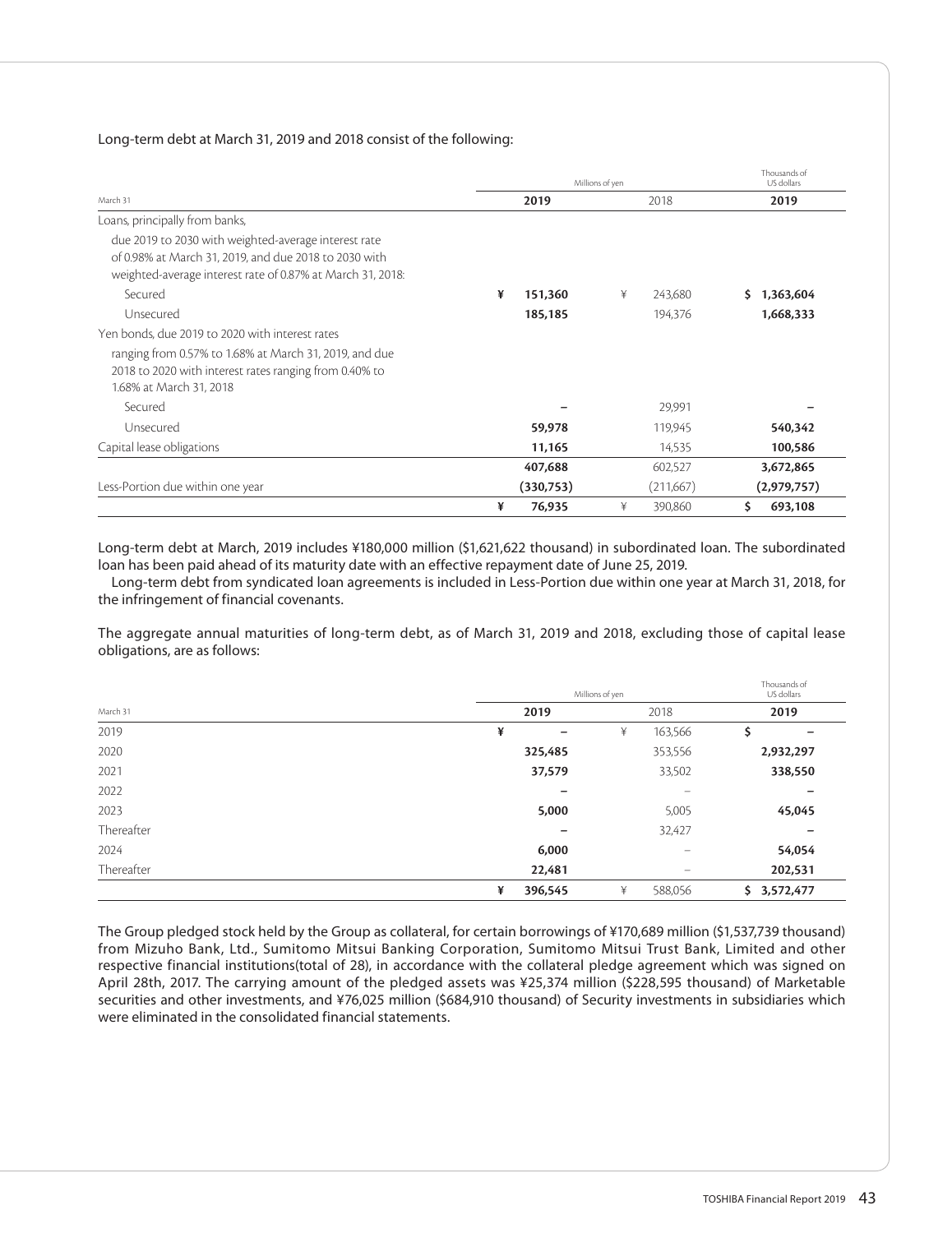## **11. ACCRUED PENSION AND SEVERANCE COSTS**

All employees who retire or are terminated from the Company and certain subsidiaries are usually entitled to lump-sum severance indemnities or pension benefits determined by reference to service credits allocated to employees each year according to the regulation of retirement benefit, length of service and conditions under which their employment terminates. The obligation for the severance indemnity benefit is provided for through accruals and funding of the defined benefit corporate pension plan.

The Company and certain subsidiaries in Japan have amended their pension plan under the agreement between employees and managements in January 2011, and introduced a cash balance plan from April 2011. This plan is designed that each plan participant has a notional account, which is accumulated based on salary standards, interest rates in financial markets and others.

The funding policy for the plans is to contribute amounts required to maintain sufficient plan assets to provide for accrued benefits, subject to the limitation on deductibility imposed by Japanese income tax laws.

In addition, for the purpose of supporting post-retirement life plans of employees and responding to diverse needs for retirement benefits, a defined contribution pension plan was introduced by the Company and some of its subsidiaries in Japan on October 1, 2015. Under this plan, a portion of the contribution to lump-sum retirement benefits was replaced by defined contribution pension plan and individual employees take control of their own fund management and direct investments.

The following figures include the effects of discontinued operations relating to the Memory business.

The changes in the benefit obligation and plan assets for the fiscal years ended March 31, 2019 and 2018 and the funded status at March 31, 2019 and 2018 are as follows:

|                                                               | Millions of yen | Thousands of<br>US dollars |                |
|---------------------------------------------------------------|-----------------|----------------------------|----------------|
| March 31                                                      | 2019            | 2018                       | 2019           |
| Change in benefit obligation:                                 |                 |                            |                |
| Benefit obligation at the beginning of the fiscal year        | 1,435,536<br>¥  | 1,510,530<br>¥             | \$12,932,757   |
| Service cost                                                  | 40.947          | 46.431                     | 368,892        |
| Interest cost                                                 | 7,924           | 10,469                     | 71,387         |
| Plan participants' contributions                              | 179             | 200                        | 1,613          |
| Actuarial loss                                                | 20,406          | 9.087                      | 183,837        |
| Benefits paid                                                 | (74, 634)       | (83,573)                   | (672, 378)     |
| Acquisitions and divestitures                                 | (92, 182)       | (40,872)                   | (830, 468)     |
| Curtailments and settlements                                  | (303)           | (16, 111)                  | (2,730)        |
| Foreign currency exchange impact                              | 491             | (625)                      | 4,423          |
| Benefit obligation at the end of the fiscal year              | ¥ 1,338,364     | 1,435,536<br>¥             | \$12,057,333   |
| Change in plan assets:                                        |                 |                            |                |
| Fair value of plan assets at the beginning of the fiscal year | 948,811<br>¥    | ¥<br>985,787               | \$8,547,847    |
| Actual return on plan assets                                  | 11,421          | 41,968                     | 102,891        |
| Employer contributions                                        | 31,822          | 31,800                     | 286,685        |
| Plan participants' contributions                              | 179             | 200                        | 1,613          |
| Benefits paid                                                 | (46, 859)       | (56, 402)                  | (422, 153)     |
| Acquisitions and divestitures                                 | (41, 968)       | (29, 645)                  | (378,090)      |
| Curtailments and settlements                                  |                 | (24, 295)                  |                |
| Foreign currency exchange impact                              | 471             | (602)                      | 4,243          |
| Fair value of plan assets at the end of the fiscal year       | 903,877<br>¥    | 948,811<br>¥               | \$8,143,036    |
| Funded status                                                 | (434, 487)<br>¥ | ¥<br>(486, 725)            | \$ (3,914,297) |

Notes: 1) Major acquisitions and divestitures for the fiscal year ended March 31, 2018 represent the effects of the sale of the Landis+Gyr Group and Visual Product business.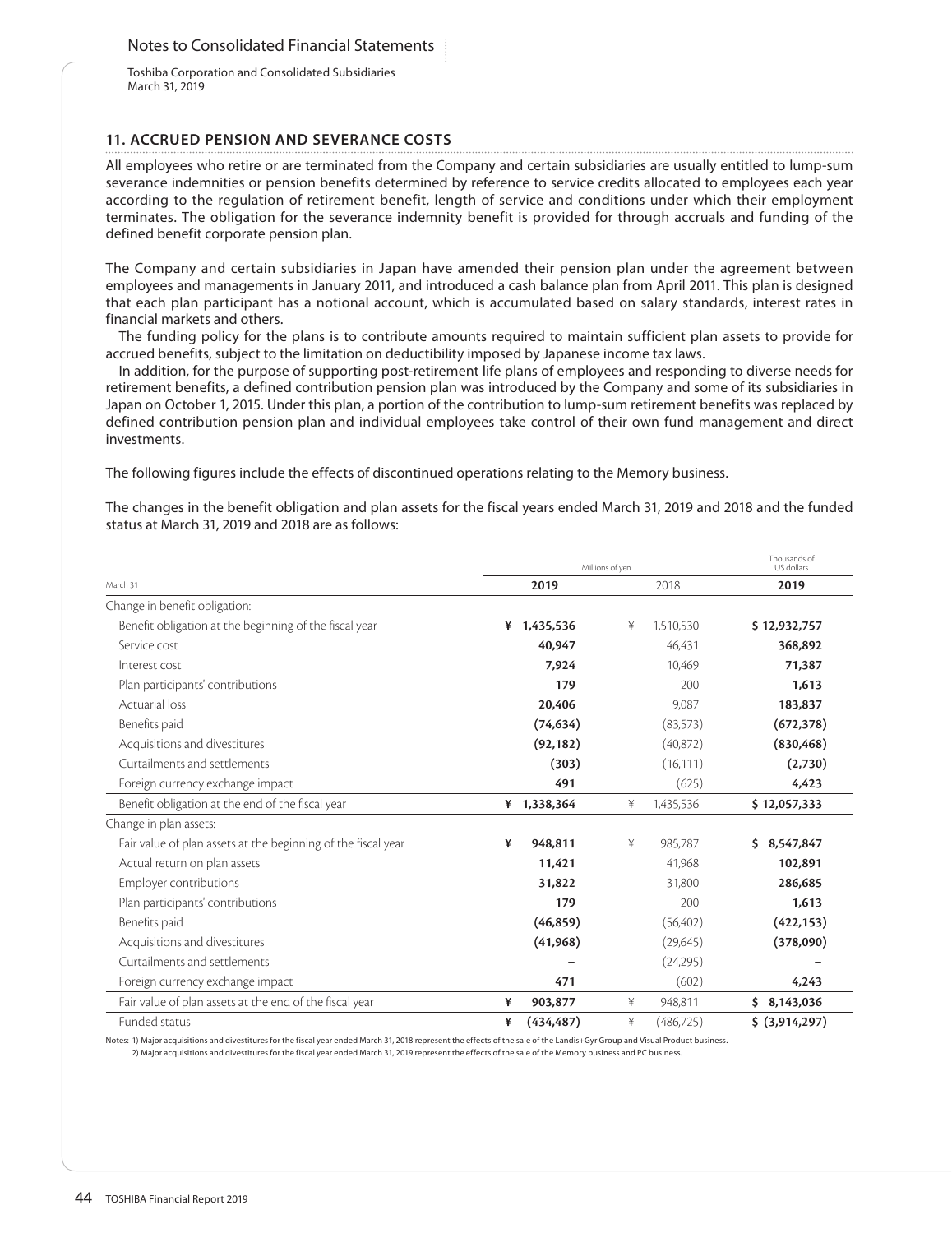### Amounts recognized in the consolidated balance sheets at March 31, 2019 and 2018 are as follows:

|                                                | Millions of yen |                          |  |            |  | Thousands of<br>US dollars |  |
|------------------------------------------------|-----------------|--------------------------|--|------------|--|----------------------------|--|
| March 31                                       |                 | 2019                     |  | 2018       |  | 2019                       |  |
| Current liabilities of discontinued operations |                 | $\overline{\phantom{0}}$ |  | (43, 633)  |  | -                          |  |
| Accrued pension and severance costs            |                 | (434, 487)               |  | (443,092)  |  | (3,914,297)                |  |
|                                                |                 | (434, 487)               |  | (486, 725) |  | \$ (3,914,297)             |  |

## Amounts recognized in accumulated other comprehensive loss at March 31, 2019 and 2018 are as follows:

|                                 |           | Millions of ven |          | Thousands of<br>US dollars |
|---------------------------------|-----------|-----------------|----------|----------------------------|
| March 31                        | 2019      |                 | 2018     | 2019                       |
| Unrecognized actuarial loss     | 424.465   |                 | 436.709  | \$3,824,009                |
| Unrecognized prior service cost | (10, 394) |                 | (13,891) | (93, 640)                  |
|                                 | 414.071   |                 | 422.818  | \$3,730,369                |

### The accumulated benefit obligation at March 31, 2019 and 2018 are as follows:

|                                | Millions of ven | Thousands of<br>US dollars |              |
|--------------------------------|-----------------|----------------------------|--------------|
| March 31                       | 2019            | 2018                       | 2019         |
| Accumulated benefit obligation | ¥ 1,307,001     | 1.413.879                  | \$11,774,784 |

### The components of the net periodic pension and severance cost for the fiscal years ended March 31, 2019 and 2018 are as follows:

|                                                       | Millions of yen | Thousands of<br>US dollars |            |
|-------------------------------------------------------|-----------------|----------------------------|------------|
| The Fiscal Year ended March 31                        | 2019            | 2018                       | 2019       |
| Service cost                                          | 40.947<br>¥     | 46,431<br>¥                | 368,891    |
| Interest cost on projected benefit obligation         | 7.924           | 10.469                     | 71,387     |
| Expected return on plan assets                        | (21, 243)       | (22, 423)                  | (191, 378) |
| Amortization of prior service cost                    | (3,005)         | (3,280)                    | (27,072)   |
| Recognized actuarial loss                             | 20,965          | 23,418                     | 188,874    |
| Curtailment and settlement loss recognized and others | 303             | 14.183                     | 2,730      |
| Net periodic pension and severance cost               | 45,891<br>¥     | ¥<br>68.798                | 413,432    |

Notes: 1) Net periodic pension and severance cost for the fiscal year ended March 31, 2019 includes pension cost related to the income (loss) from discontinued operations of the Memory business in the amounts of ¥720 million (\$6,486 thousand). Net periodic pension and severance cost for the fiscal year ended March 31, 2018 includes pension cost related to the income (loss) from discontinued operations of the Memory business in the amounts of ¥4,967 million.

2) In March 2018, the Company decided that Toshiba Europe GmbH, the Company's consolidated subsidiary, would execute a pension buy-out in respect of its defined benefit pension scheme held under UK trust law, and the buy-out transaction was completed within the month. Curtailment and settlement loss recognized and others for the fiscal year ended March 31, 2018 includes settlement loss recognized upon completion of the transaction in the amount of ¥13,863 million.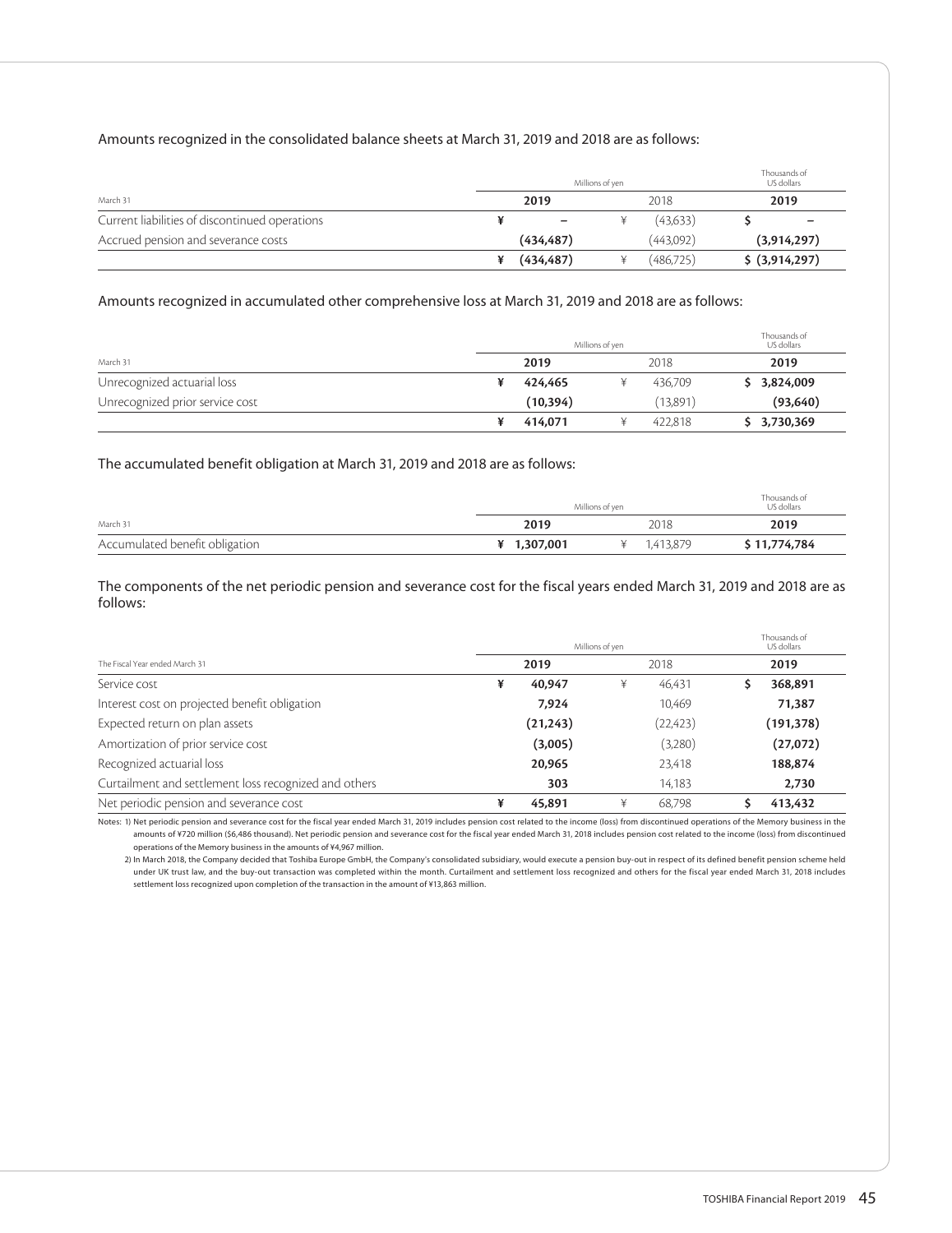Other changes in plan assets and benefit obligation recognized in the other comprehensive income (loss) for the fiscal years ended March 31, 2019 and 2018 are as follows:

|                                    | Millions of yen |  |           |  | Thousands of<br>US dollars |  |  |
|------------------------------------|-----------------|--|-----------|--|----------------------------|--|--|
| The Fiscal Year ended March 31     | 2019            |  | 2018      |  | 2019                       |  |  |
| Current year actuarial loss        | 30,228          |  | 10.458    |  | 272,324                    |  |  |
| Recognized actuarial loss          | (20, 965)       |  | (23, 418) |  | (188, 873)                 |  |  |
| Amortization of prior service cost | 3.005           |  | 3,280     |  | 27,072                     |  |  |
|                                    | 12,268          |  | (9,680)   |  | 110.523                    |  |  |

The estimated prior service cost and actuarial loss that will be amortized from accumulated other comprehensive loss into net periodic pension and severance cost over the next year are summarized as follows:

|                                 | Millions of ven |         | Thousands of<br>US dollars |          |  |
|---------------------------------|-----------------|---------|----------------------------|----------|--|
| The Fiscal Year ending March 31 |                 | 2020    |                            | 2020     |  |
| Prior service cost              |                 | (2,196) |                            | (19,784) |  |
| Actuarial loss                  |                 | 23,438  |                            | 211,153  |  |

The Group expects to contribute ¥38,531 million (\$347,126 thousand) to its defined benefit plans, which includes the cash balance plan, in the fiscal year ending March 31, 2020.

The following benefit payments are expected to be paid:

| The Fiscal Year ending March 31 |         | Thousands of<br>Millions of yen<br>US dollars |
|---------------------------------|---------|-----------------------------------------------|
| 2020                            | ¥       | 633,378<br>70,305                             |
| 2021                            |         | 642,180<br>71,282                             |
| 2022                            |         | 78,179<br>704,315                             |
| 2023                            |         | 733,838<br>81,456                             |
| 2024                            |         | 84,036<br>757,081                             |
| $2025 - 2029$                   | 426,524 | 3,842,559                                     |

Weighted-average assumptions used to determine benefit obligations as of March 31, 2019 and 2018 and net periodic pension and severance cost for the fiscal years then ended are as follows:

| March 31                                         | 2019 | 2018 |
|--------------------------------------------------|------|------|
| Discount rate                                    | 0.5% | 0.6% |
| Rate of compensation increase                    | 3.2% | 3.5% |
|                                                  |      |      |
| The Fiscal Year ended March 31                   | 2019 | 2018 |
| Discount rate                                    | 0.6% | 0.7% |
| Expected long-term rate of return on plan assets | 2.4% | 2.3% |
| Rate of compensation increase                    | 3.5% | 3.1% |

The Group determines the expected long-term rate of return in consideration of the target allocation of the plan assets, the current expectation of long-term returns on the assets and actual returns on plan assets.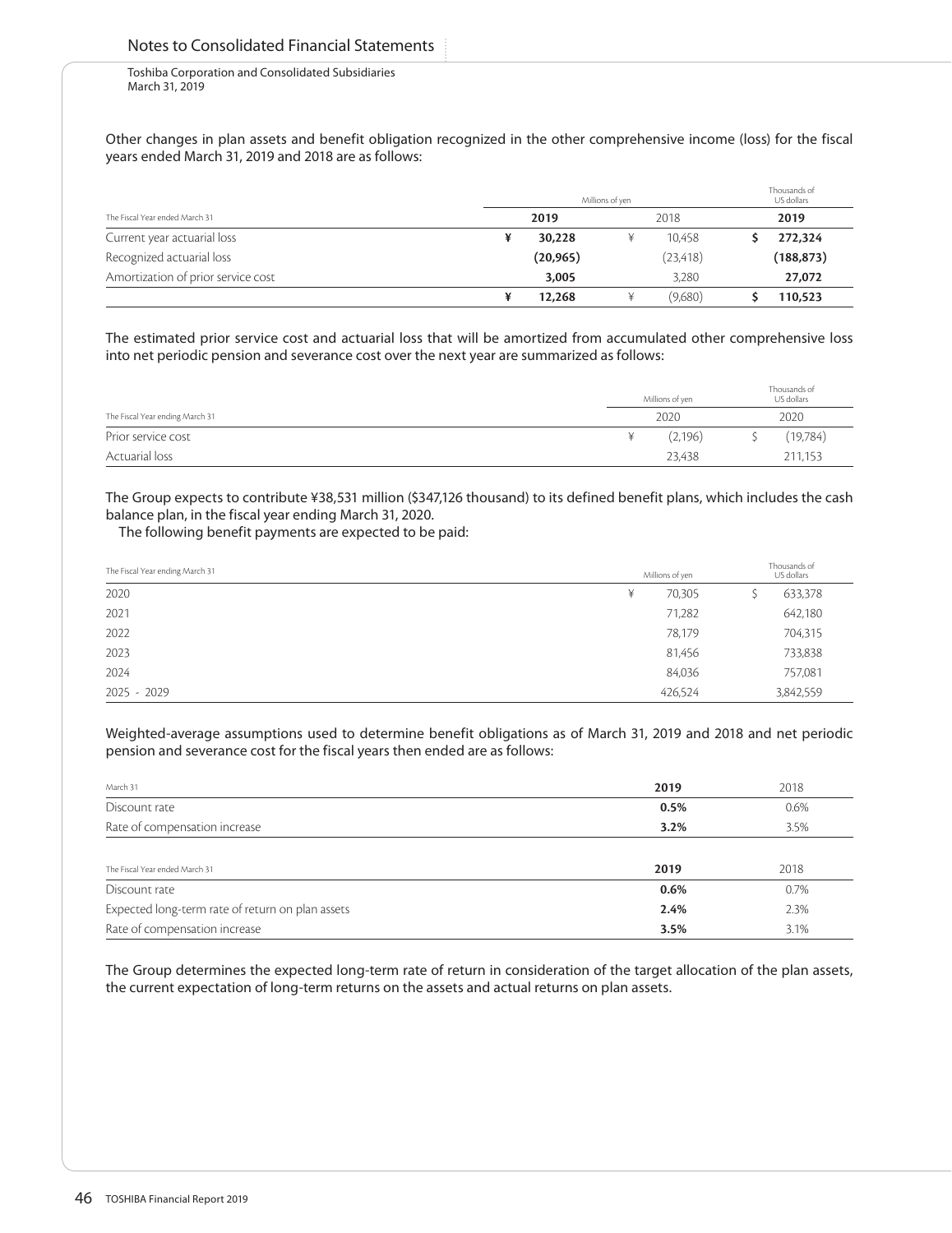The Group's investment policies and strategies are to assure adequate plan assets to provide for future payments of pension and severance benefits to participants, with reasonable risks. The Group designs the basic target allocation of the plan assets to mirror the best portfolio based on estimation of mid-term and long-term return on the investments.

The Group periodically reviews the actual return on the investments and adjusts the portfolio to achieve the assumed long-term rate of return on the investments. The Group targets its investments in equity securities at 25% or more of total investments, and investments in equity securities, debt securities and life insurance company general accounts at 70% or more of total investments.

The equity securities are selected primarily from stocks that are listed on the securities exchanges. Prior to investing, the Group has investigated the business condition of the investee companies, and appropriately diversified investments by type of industry and other relevant factors. The debt securities are selected primarily from government bonds, municipal bonds and corporate bonds. Prior to investing, the Group has investigated the quality of the issue, including rating, interest rate, and repayment dates and has appropriately diversified the investments. Pooled funds are selected using strategies consistent with the equity securities and debt securities described above. Hedge funds are selected following a variety of strategies and fund managers, and the Group has appropriately diversified the investments. Real estate is selected for the eligibility of investment and expected return and other relevant factors, and the Group has appropriately diversified the investments. As for investments in life insurance company general accounts, the contracts with the insurance companies include a guaranteed interest and return of capital.

The three levels of input used to measure fair value are more fully described in Note 4. The plan assets that are measured at fair value at March 31, 2019 and 2018 by asset category are as follows:

|                                         | Millions of yen |         |   |          |   |         |   |          |  |  |
|-----------------------------------------|-----------------|---------|---|----------|---|---------|---|----------|--|--|
| March 31, 2019                          |                 | Level 1 |   | Level 2  |   | Level 3 |   | Total    |  |  |
| Cash and cash equivalents               | ¥               | 20,820  | ¥ |          | ¥ | ¥<br>-  |   | 20,820   |  |  |
| Equity securities:                      |                 |         |   |          |   |         |   |          |  |  |
| Japanese companies                      |                 | 117,287 |   |          |   |         |   | 117,287  |  |  |
| Foreign companies                       |                 | 74,036  |   |          |   |         |   | 74,036   |  |  |
| Pooled funds                            |                 |         |   | 95,465   |   |         |   | 95,465   |  |  |
| Debt securities:                        |                 |         |   |          |   |         |   |          |  |  |
| Government bonds                        |                 | 114,171 |   |          |   |         |   | 114,171  |  |  |
| Municipal bonds                         |                 |         |   | 976      |   |         |   | 976      |  |  |
| Corporate bonds                         |                 |         |   | 10,541   |   |         |   | 10,541   |  |  |
| Pooled funds                            |                 |         |   | 167,862  |   |         |   | 167,862  |  |  |
| Other assets:                           |                 |         |   |          |   |         |   |          |  |  |
| Hedge funds                             |                 |         |   |          |   | 151,229 |   | 151,229  |  |  |
| Real estate                             |                 |         |   |          |   | 74,099  |   | 74,099   |  |  |
| Life insurance company general accounts |                 |         |   | 78,828   |   |         |   | 78,828   |  |  |
| Other assets                            |                 |         |   | (1, 437) |   |         |   | (1, 437) |  |  |
| Total                                   | ¥               | 326,314 | ¥ | 352,235  | ¥ | 225,328 | ¥ | 903,877  |  |  |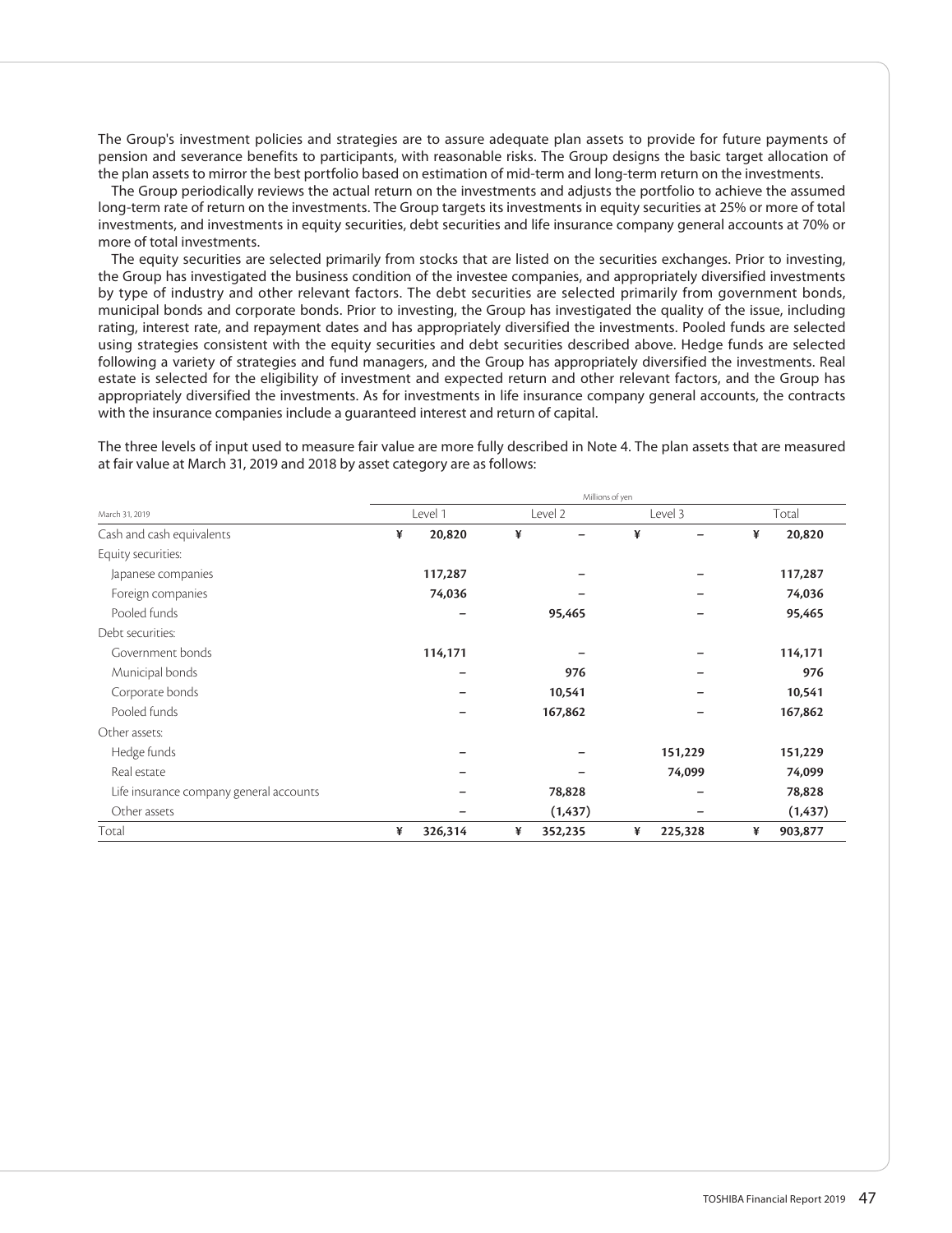## Notes to Consolidated Financial Statements

#### Toshiba Corporation and Consolidated Subsidiaries March 31, 2019

|                                         | Thousands of US dollars |             |                  |                 |  |  |  |  |  |  |  |
|-----------------------------------------|-------------------------|-------------|------------------|-----------------|--|--|--|--|--|--|--|
| March 31, 2019                          | Level 1                 | Level 2     | Level 3          | Total           |  |  |  |  |  |  |  |
| Cash and cash equivalents               | \$<br>187,568           | \$          | \$               | 187,568<br>\$   |  |  |  |  |  |  |  |
| Equity securities:                      |                         |             |                  |                 |  |  |  |  |  |  |  |
| Japanese companies                      | 1,056,639               |             |                  | 1,056,639       |  |  |  |  |  |  |  |
| Foreign companies                       | 666,991                 |             |                  | 666,991         |  |  |  |  |  |  |  |
| Pooled funds                            |                         | 860,045     |                  | 860,045         |  |  |  |  |  |  |  |
| Debt securities:                        |                         |             |                  |                 |  |  |  |  |  |  |  |
| Government bonds                        | 1,028,568               |             |                  | 1,028,568       |  |  |  |  |  |  |  |
| Municipal bonds                         |                         | 8,793       |                  | 8,793           |  |  |  |  |  |  |  |
| Corporate bonds                         |                         | 94,964      |                  | 94,964          |  |  |  |  |  |  |  |
| Pooled funds                            |                         | 1,512,270   |                  | 1,512,270       |  |  |  |  |  |  |  |
| Other assets:                           |                         |             |                  |                 |  |  |  |  |  |  |  |
| Hedge funds                             |                         |             | 1,362,423        | 1,362,423       |  |  |  |  |  |  |  |
| Real estate                             |                         |             | 667,559          | 667,559         |  |  |  |  |  |  |  |
| Life insurance company general accounts |                         | 710,162     |                  | 710,162         |  |  |  |  |  |  |  |
| Other assets                            |                         | (12, 946)   |                  | (12, 946)       |  |  |  |  |  |  |  |
| Total                                   | 2,939,766<br>\$.        | \$3,173,288 | \$.<br>2,029,982 | 8,143,036<br>\$ |  |  |  |  |  |  |  |

Notes: 1) Pooled funds in equity securities invest in listed equity securities consisting of approximately 11% Japanese companies and 89% foreign companies.

2) Government bonds include approximately 87% for Japanese government bonds, and 13% for foreign government bonds.

3) Pooled funds in debt securities invest in approximately 25% for Japanese government bonds, 39% for foreign government bonds, and 36% for municipal bonds and corporate bonds.

|                                         | Millions of yen |                                 |   |         |   |                          |        |         |  |  |  |
|-----------------------------------------|-----------------|---------------------------------|---|---------|---|--------------------------|--------|---------|--|--|--|
| March 31, 2018                          |                 | Level 1                         |   | Level 2 |   | Level 3                  |        | Total   |  |  |  |
| Cash and cash equivalents               | ¥               | 41,387                          | ¥ |         | ¥ |                          | ¥      | 41,387  |  |  |  |
| Equity securities:                      |                 |                                 |   |         |   |                          |        |         |  |  |  |
| Japanese companies                      |                 | 124,175                         |   |         |   |                          |        | 124,175 |  |  |  |
| Foreign companies                       |                 | 75,367                          |   | -       |   |                          |        | 75,367  |  |  |  |
| Pooled funds                            |                 | $\qquad \qquad$                 |   | 86,711  |   |                          | 86,711 |         |  |  |  |
| Debt securities:                        |                 |                                 |   |         |   |                          |        |         |  |  |  |
| Government bonds                        |                 | 118,878                         |   |         |   |                          |        | 118,878 |  |  |  |
| Municipal bonds                         |                 | $\hspace{0.1mm}-\hspace{0.1mm}$ |   | 242     |   |                          |        | 242     |  |  |  |
| Corporate bonds                         |                 | $\overline{\phantom{0}}$        |   | 7,408   |   |                          |        | 7,408   |  |  |  |
| Pooled funds                            |                 |                                 |   | 186,744 |   |                          |        | 186,744 |  |  |  |
| Other assets:                           |                 |                                 |   |         |   |                          |        |         |  |  |  |
| Hedge funds                             |                 |                                 |   |         |   | 171,624                  |        | 171,624 |  |  |  |
| Real estate                             |                 |                                 |   |         |   | 59,615                   |        | 59,615  |  |  |  |
| Life insurance company general accounts |                 |                                 |   | 75,522  |   | $\overline{\phantom{0}}$ |        | 75,522  |  |  |  |
| Other assets                            |                 |                                 |   | 1,138   |   |                          |        | 1,138   |  |  |  |
| Total                                   | ¥               | 359,807                         | ¥ | 357,765 | ¥ | 231,239                  | ¥      | 948,811 |  |  |  |

Notes: 1) Pooled funds in equity securities invest in listed equity securities consisting of approximately 9% Japanese companies and 91% foreign companies.

2) Government bonds include approximately 84% for Japanese government bonds, and 16% for foreign government bonds.

3) Pooled funds in debt securities invest in approximately 32% for Japanese government bonds, 35% for foreign government bonds, and 33% for municipal bonds and corporate bond. 4) The table above includes the effect related with discontinued operation of the Memory business in the amount of ¥54,101 million.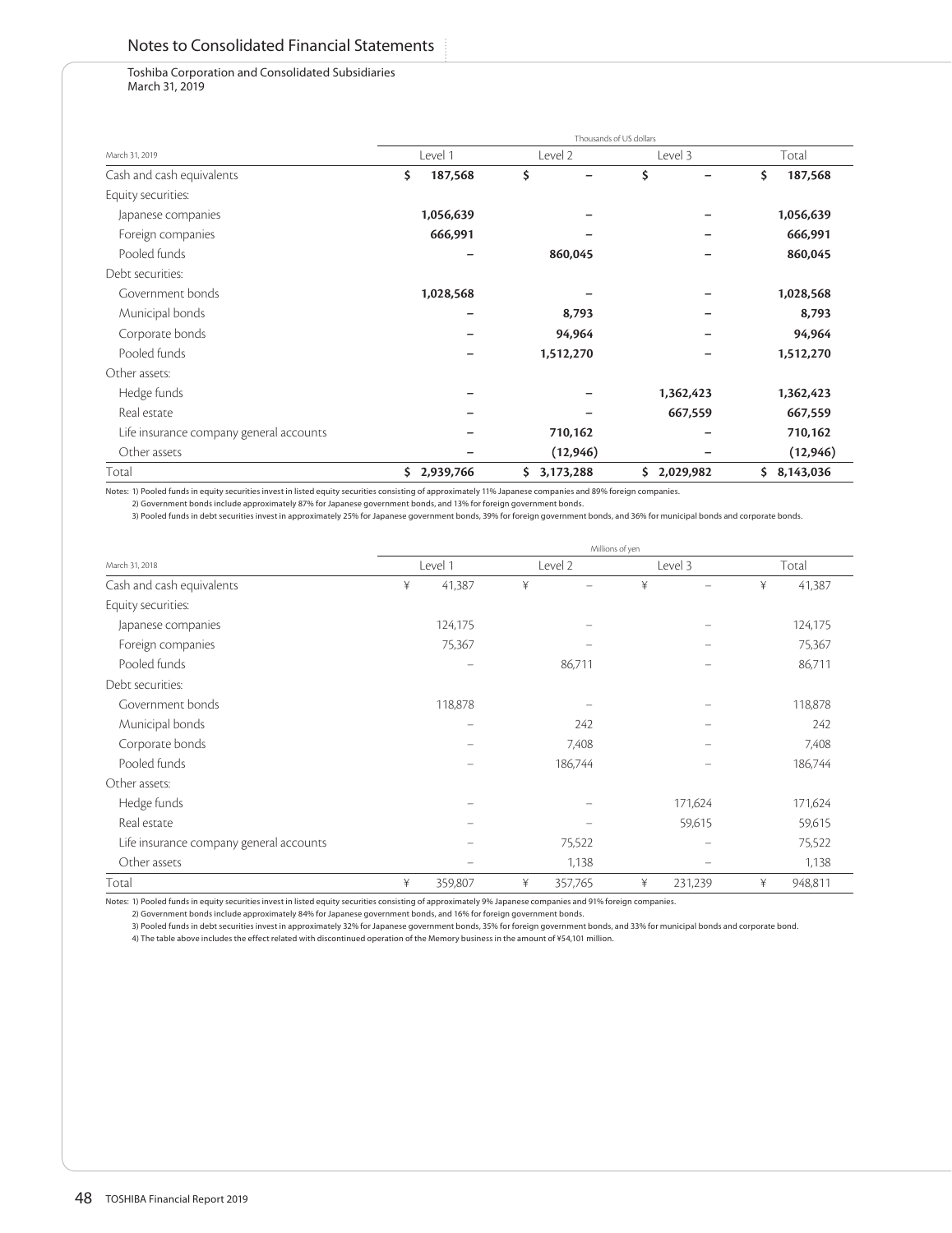Each level into which assets are categorized is based on inputs used to measure the fair value of the assets, and does not necessarily indicate the risks or ratings of the assets.

Level 1 plan assets represent marketable equity securities, and government bonds, which are valued based on quoted market prices in active markets with sufficient volume and frequency of transactions. Level 2 plan assets represent pooled funds that invest in equity securities and debt securities, corporate bonds and life insurance company general accounts. Pooled funds, which are classified as Level 2 asset, are valued at their net asset values that are calculated by the sponsor of the fund. Corporate bonds are valued based on quoted market prices for identical assets in inactive markets. Life insurance company general accounts are valued based on contracts. Level 3 plan assets represent pooled funds that invest in debt securities, hedge funds and real estate, which are valued based on unobservable inputs as the markets for the assets are not active at the measurement date.

An analysis of the changes in Level 3 plan assets measured at fair value for the fiscal years ended March 31, 2019 and 2018 are as follows:

|                                             | Millions of ven |  |   |             |  |             |       |          |  |  |
|---------------------------------------------|-----------------|--|---|-------------|--|-------------|-------|----------|--|--|
| The Fiscal Year ended March 31, 2019        | Pooled funds    |  |   | Hedge funds |  | Real estate | Total |          |  |  |
| Balance at the beginning of the fiscal year | ¥               |  |   | 171.624     |  | 59,615      |       | 231,239  |  |  |
| Actual return:                              |                 |  |   |             |  |             |       |          |  |  |
| Relating to assets sold                     |                 |  |   | 4,790       |  | (4)         |       | 4,786    |  |  |
| Relating to assets still held               |                 |  |   | (342)       |  | 621         |       | 279      |  |  |
| Purchases, issuances and settlements        |                 |  |   | (24, 843)   |  | 13,867      |       | (10,976) |  |  |
| Balance at the end of the fiscal year       |                 |  | ¥ | 151,229     |  | 74,099      |       | 225,328  |  |  |

|                                                                                     | Millions of yen |                          |  |             |   |             |       |         |  |  |
|-------------------------------------------------------------------------------------|-----------------|--------------------------|--|-------------|---|-------------|-------|---------|--|--|
| The Fiscal Year ended March 31, 2018<br>Balance at the beginning of the fiscal year | Pooled funds    |                          |  | Hedge funds |   | Real estate | Total |         |  |  |
|                                                                                     |                 | $\overline{\phantom{0}}$ |  | 180.146     | ¥ | 55.272      | ¥     | 235.418 |  |  |
| Actual return:                                                                      |                 |                          |  |             |   |             |       |         |  |  |
| Relating to assets sold                                                             |                 |                          |  | 1.446       |   | 107         |       | 1,553   |  |  |
| Relating to assets still held                                                       |                 |                          |  | 761         |   | (471)       |       | 290     |  |  |
| Purchases, issuances and settlements                                                |                 |                          |  | (10,729)    |   | 4.707       |       | (6,022) |  |  |
| Balance at the end of the fiscal year                                               |                 |                          |  | 171.624     |   | 59.615      |       | 231.239 |  |  |

|                                             | Thousands of US dollars |                          |             |  |             |  |             |  |  |  |
|---------------------------------------------|-------------------------|--------------------------|-------------|--|-------------|--|-------------|--|--|--|
| The Fiscal Year ended March 31, 2019        | Pooled funds            |                          | Hedge funds |  | Real estate |  | Total       |  |  |  |
| Balance at the beginning of the fiscal year |                         | $\overline{\phantom{0}}$ | \$1,546,162 |  | 537.072     |  | \$2,083,234 |  |  |  |
| Actual return:                              |                         |                          |             |  |             |  |             |  |  |  |
| Relating to assets sold                     |                         |                          | 43,153      |  | (36)        |  | 43,117      |  |  |  |
| Relating to assets still held               |                         |                          | (3,081)     |  | 5.595       |  | 2.514       |  |  |  |
| Purchases, issuances and settlements        |                         |                          | (223,811)   |  | 124,928     |  | (98, 883)   |  |  |  |
| Balance at the end of the fiscal year       |                         |                          | 1,362,423   |  | 667,559     |  | \$2,029,982 |  |  |  |

Some of the Company's subsidiaries provide certain health care and life insurance benefits to retired employees. Such benefits were immaterial for the consolidated financial statements of the Company.

Defined contribution pension cost for the fiscal years ended March 31, 2019 and 2018 were ¥8,972 million (\$80,829 thousand) and ¥8,323 million, respectively. These figures does not include effects of the discontinued operations relating to the Memory business.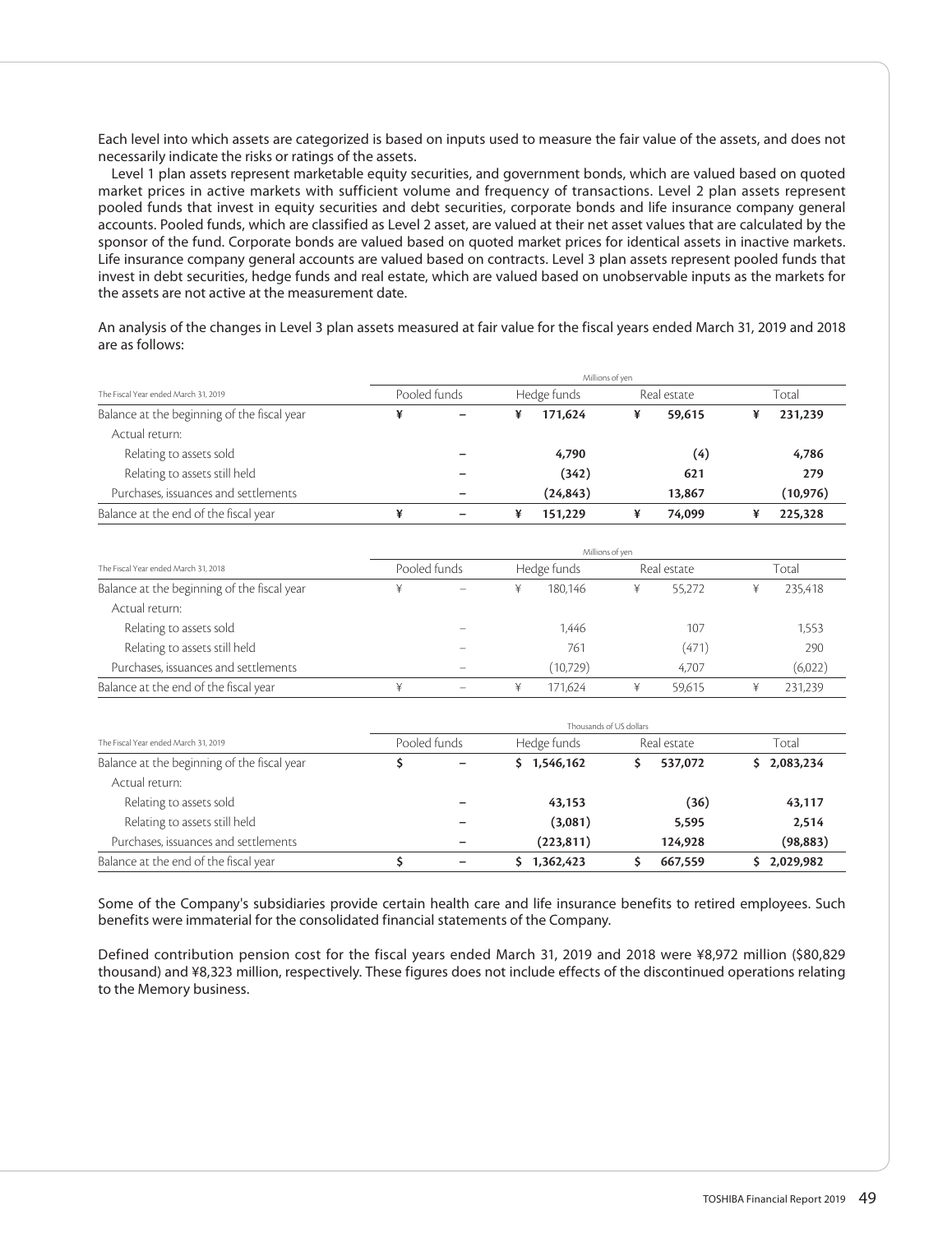### **12. REVENUE**

The key goods and services of the Group include the following products and related maintenance services: nuclear power generation systems; thermal power generation systems; elevators; light fixtures; commercial air-conditioners; building & facility solutions; Point of Sale (POS) systems; multi-function peripherals; semiconductors; hard disk drives; and cloud solutions. The Group recognizes revenue when (or as) the promised goods or services are transferred to customers, which occurs when (or as) the customers obtain control of the promised goods or services.

Revenue from sales of mass-produced standard products (e.g., semiconductors, multi-function peripherals, and POS systems) is recognized at the transaction price when control of the products has transferred to customers, namely, when the delivery of the products has been completed.

Revenue from made-to-order products under a construction-type or production-type contract with specifications unique to a customer (e.g., nuclear power generation systems, thermal power generation systems, and building & facility solutions), is recognized for the amount of the transaction price in relation to the progress of the work. However, if reliable estimates of the costs to completion or progress of work cannot be reasonably made, revenue is recognized only to the extent of costs incurred that are expected to be collectable until the transfer of ownership is completed.

Sales of equipment that require both production and installation services, are generally identified as a single performance obligation, and the Group recognizes revenue over the period from the completion of the installation of the equipment to the acceptance after operation test by a customer.

Revenue from the provision of services, such as maintenance services, is generally identified as a performance obligation separate from the sale of equipment, and revenue is recognized on a straight-line basis over the term of the contract, or when the provision of services has been completed.

Certain products, primarily mass-produced standard products, are sold to customers with rebates (e.g., cash-back) depending on the circumstances of the transaction (e.g. volumes, amounts, etc.). In those cases, the transaction price is calculated by deducting expected rebates from the promised consideration under the agreement with a customer. The variable consideration related to sales with rebates is included in the transaction price when the uncertainty associated with rebates is resolved to the extent that it is highly probable that there will not be a significant reversal of cumulative revenue.

For contracts containing more than one performance obligation, such as the sale of equipment and related maintenance services, the transaction price is allocated to each performance obligation based on a relative standalone selling price. When the observable price of the good or service is available, such price is determined as the standalone selling price of that good or service. If an observable price is not available, the transaction price is allocated to each performance obligation based on an estimated standalone selling price.

The Group applies the practical expedients as prescribed in ASC 606: Revenue from Contracts with Customers and does not adjust significant financing components for the effects of the time value of money when the expected length of time between revenue recognition and collection of all contractual payments is one year or less.

The Group principally recognizes unbilled amounts due from customers related to made-to-order products under a construction-type or production-type contract with specifications unique to a customer as contract assets that are included in "Notes, accounts receivable and contract assets" and "Long-term receivables" in the consolidated balance sheets. The contract assets as of April 1, 2018 and March 31, 2019 are ¥238,710 million (\$2,150,541 thousand) and ¥281,334 million (\$2,534,541 thousand), respectively. The Group also recognizes the amount of consideration received from customers before control of goods or services transfers to customers as contract liabilities that are included in "Advance payments received" and "Other current liabilities" in the consolidated balance sheets. The contract liabilities as of April 1, 2018 and March 31, 2019 are ¥298,319 million (\$2,687,559 thousand) and ¥314,746 million (\$2,835,550 thousand), respectively. The contract liabilities related to business combinations amounted to ¥16,568 million (\$149,261 thousand) for the fiscal year ended March 31, 2019. The amount of ¥170,576 million (\$1,536,721 thousand) included in the contract liabilities as of April 1, 2018 is recognized as revenue for the fiscal year ended March 31, 2019.

The total amount of the transaction price allocated to the unsatisfied (or partially unsatisfied) performance obligations as of March 31, 2019 is ¥1,591,998 million (\$14,342,324 thousand), and approximately 40% of which is expected to be recognized as revenue within one year.

The amount of remaining performance obligations of contracts that have original expected duration of one year or less is not included in the amount above.

Revenue by good or service and by region is described in Note 29.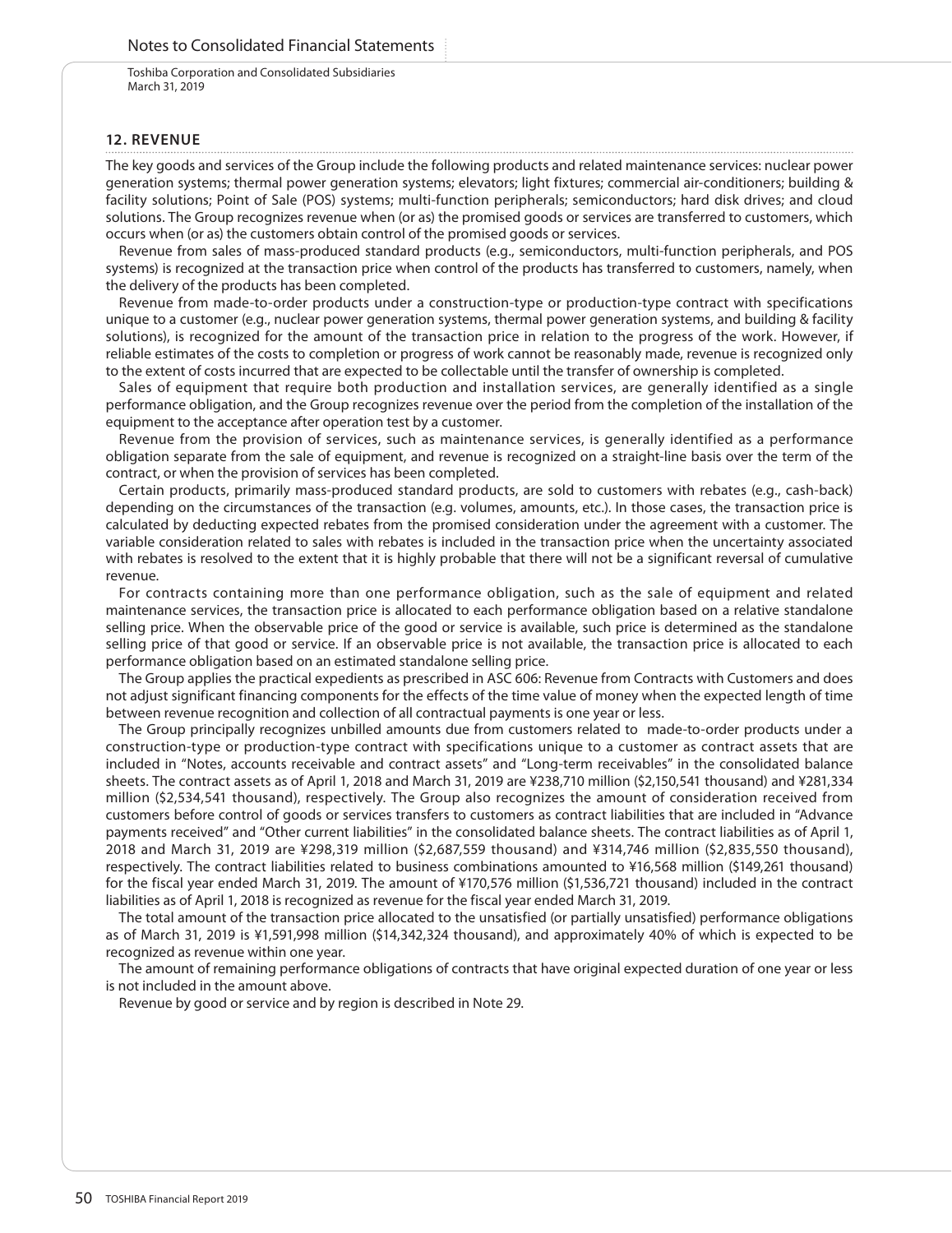## **13. RESEARCH AND DEVELOPMENT COSTS**

Research and development costs are expensed as incurred and amounted to ¥167,481 million (\$1,508,838 thousand) and ¥178,653 million for the fiscal years ended March 31, 2019 and 2018, respectively.

## **14. ADVERTISING COSTS**

Advertising costs are expensed as incurred and amounted to ¥8,517 million (\$76,730 thousand) and ¥10,154 million for the fiscal years ended March 31, 2019 and 2018, respectively.

## **15. OTHER INCOME AND OTHER EXPENSES**

### **FOREIGN EXCHANGE LOSSES**

Foreign exchange losses for the fiscal year ended March 31, 2019, were immaterial. Foreign exchange losses for the fiscal year ended March 31, 2018, were ¥11,214 million.

### **GAINS ON SALES OF SECURITIES**

The gains on sales of securities for the fiscal year ended March 31, 2019, were immaterial. The gains on sales of securities for the fiscal year ended March 31, 2018, were ¥104,124 million. These gains included the sales of Landis+Gyr Group AG of ¥66,770 million and Toshiba Visual Solutions Corporation of ¥30,261 million.

## **LOSSES ON SALES OF SECURITIES**

The losses on sales of securities for the fiscal year ended March 31, 2019, were ¥8,000 million (\$72,072 thousand). These losses included the sales of Toshiba Client Solutions Co., Ltd of ¥6,008 million (\$54,126 thousand).In addition, the losses recognized may subsequently change due to a transfer pricing adjustment based on changes to net working capital. The losses on sale of securities for the fiscal year ended March 31, 2018, were ¥35,011 million. These losses included the sales of Toshiba South America Ltda. of ¥32,359 million.

### **GAINS ON SALES OF FIXED ASSETS**

The gains on sales of fixed assets for the fiscal year ended March 31, 2019 were immaterial.

The gains on sales of fixed assets for the fiscal year ended March 31, 2018, were ¥25,223 million. These gains were mainly related to the sale of the Ibaraki warehouse land.

### **THE GAIN ON THE TRANSFER OF BUSINESS OF TOSHIBA GENERAL HOSPITAL**

The gain on the transfer of business of Toshiba General Hospital of ¥23,882 million (\$215,153 thousand) was recorded for the fiscal year ended March 31, 2019.

### **THE LOSS ON WITHDRAW FROM THE NUCLEAR POWER PLANT CONSTRUCTION PROJECT IN THE UK**

The loss on the withdraw from the Nuclear Power Plant Construction Project in the UK of ¥11,027 million (\$99,342 thousand) was recorded for the fiscal year ended March 31, 2019

## **16. IMPAIRMENT OF LONG-LIVED ASSETS**

Due to a decrease in profitability of the following business, the Group recorded impairment losses to the related assets.

Impairment losses recorded in the fiscal year ended March 31, 2019 consisted of ¥5,375 million (\$48,423 thousand) in the System LSI business, and ¥1,197 million (\$10,784 thousand) in the Hydrogen Energy business. Impairment losses recorded in the fiscal year ended March 31, 2018 consisted of ¥11,982 million in the System LSI business, ¥1,521 million in the PC business, ¥442 million in the Visual Products business, and ¥162 million in the Electric Power Sales business.

These impairment losses are included in cost of sales in the consolidated statements of operations.

Impairment losses in the Electric Power Sales business and Hydrogen Energy business are included in Energy Systems & Solutions, those in the System LSI business are included in Storage & Electronic Devices Solutions, and those in the PC business and the Visual Products business are included in Others.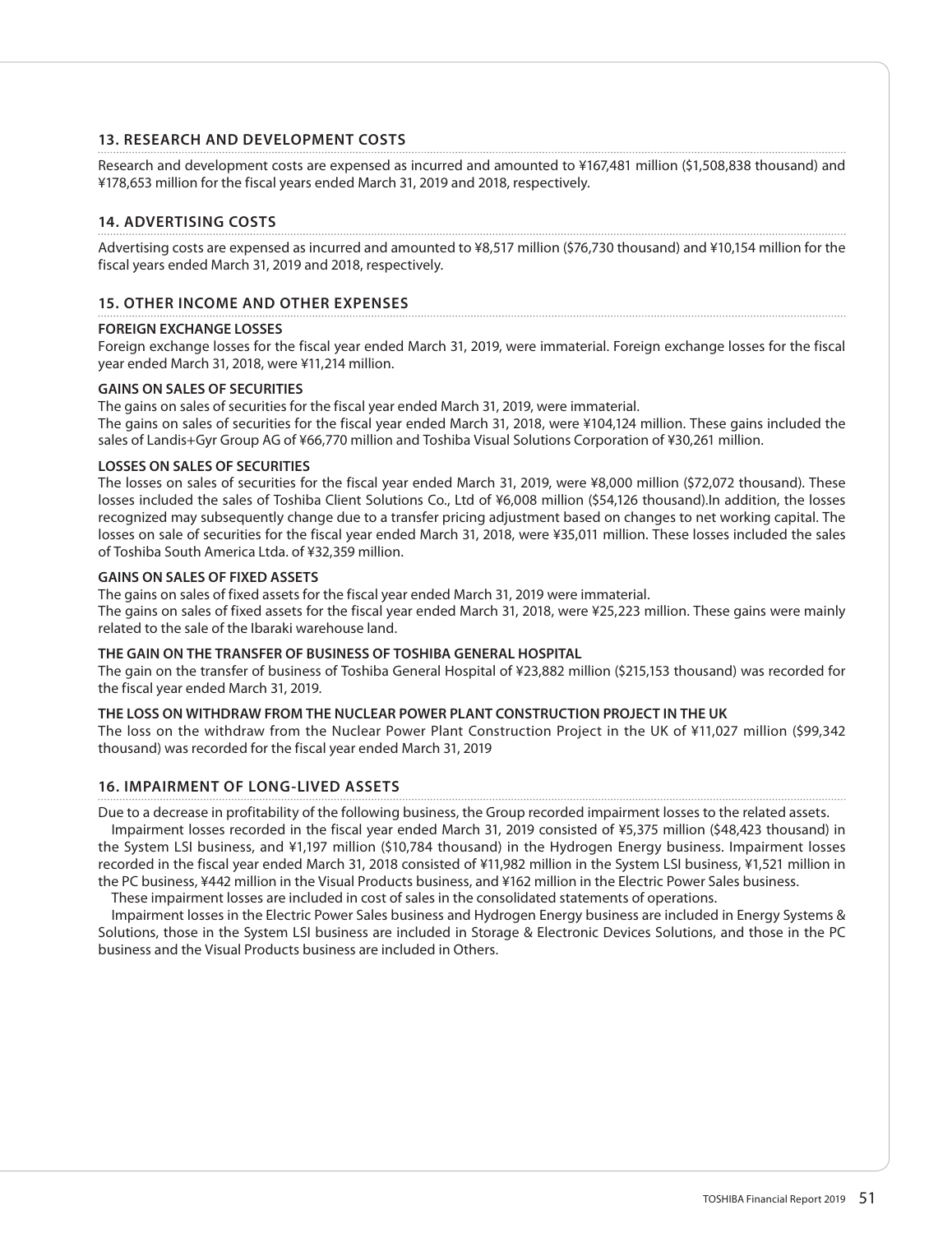## **17. INCOME TAXES**

The Group is subject to a number of different income taxes which, in the aggregate, result in an effective statutory tax rate in Japan of approximately 30.6% and 30.9% for the fiscal years ended March 31, 2019 and 2018, respectively.

The components of income tax expense allocated to continuing operations and discontinued operations for the fiscal years ended March 31, 2019 and 2018 are as follows:

|                                |   |           | Thousands of<br>US dollars |           |     |            |
|--------------------------------|---|-----------|----------------------------|-----------|-----|------------|
| The Fiscal Year ended March 31 |   | 2019      |                            |           |     | 2019       |
| Continuing operations:         |   |           |                            |           |     |            |
| Current                        | ¥ | 30,793    | ¥                          | (21,709)  | \$. | 277,414    |
| Deferred                       |   | (15, 241) |                            | (40,229)  |     | (137, 306) |
|                                | ¥ | 15,552    | ¥                          | (61,938)  | \$  | 140,108    |
| Discontinued operations:       |   |           |                            |           |     |            |
| Current                        | ¥ | 8,314     | ¥                          | 85,346    | \$  | 74,901     |
| Deferred                       |   | 2,600     |                            | (59, 547) |     | 23,423     |
|                                |   | 10.914    |                            | 25,799    |     | 98,324     |
|                                | ¥ | 26,466    | ¥                          | (36, 139) | \$  | 238,432    |

A reconciliation table between the reported income tax expense and the amount computed by multiplying the income from continuing operations, before income taxes and noncontrolling interests by the applicable statutory tax rate is as follows:

|                                                                                              |   |          | Thousands of<br>US dollars |          |    |           |
|----------------------------------------------------------------------------------------------|---|----------|----------------------------|----------|----|-----------|
| The Fiscal Year ended March 31                                                               |   |          | 2018                       | 2019     |    |           |
| Expected income tax expense                                                                  | ¥ | 3,339    | ¥                          | 25.422   | \$ | 30,081    |
| Increase (decrease) in taxes resulting from:                                                 |   |          |                            |          |    |           |
| Tax credits                                                                                  |   | (2, 562) |                            | (2,608)  |    | (23,081)  |
| Non-deductible expenses for tax purposes                                                     |   | 9,622    |                            | 4.602    |    | 86.684    |
| Net change in valuation allowance                                                            |   | 9,208    |                            | (83,705) |    | 82,955    |
| Tax rate difference relating to foreign subsidiaries                                         |   | (8, 241) |                            | (5,528)  |    | (74, 243) |
| Deferred tax liabilities on undistributed earnings of<br>foreign subsidiaries and affiliates |   | (3,008)  |                            | (4,240)  |    | (27,099)  |
| Impairment of goodwill                                                                       |   | 2,541    |                            |          |    | 22,892    |
| Other                                                                                        |   | 4,653    |                            | 4,119    |    | 41,919    |
| Income tax expense                                                                           | ¥ | 15,552   | ¥                          | (61,938) |    | 140,108   |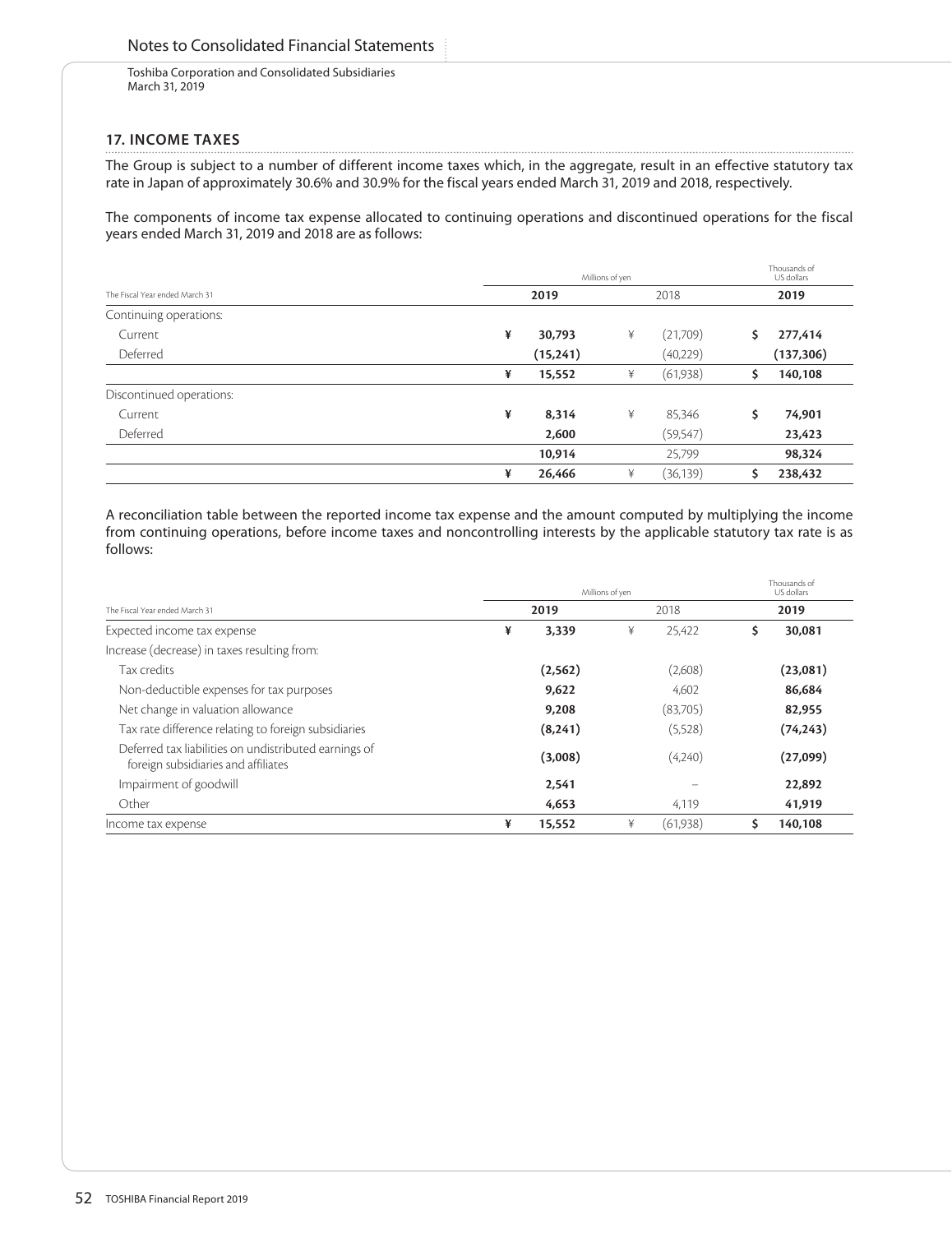|                                                               |   | Millions of yen | Thousands of<br>US dollars |            |                 |
|---------------------------------------------------------------|---|-----------------|----------------------------|------------|-----------------|
| March 31                                                      |   | 2019            |                            | 2018       | 2019            |
| Deferred tax assets:                                          |   |                 |                            |            |                 |
| Inventories                                                   | ¥ | 16.671          | ¥                          | 13,343     | \$<br>150,189   |
| Accrued pension and severance costs                           |   | 34,282          |                            | 45,372     | 308,847         |
| Tax loss carryforwards                                        |   | 151,933         |                            | 94,592     | 1,368,766       |
| Pension liability adjustment                                  |   | 115,020         |                            | 130,425    | 1,036,216       |
| Accrued expenses                                              |   | 116,621         |                            | 89,092     | 1,050,640       |
| Depreciation and amortization                                 |   | 60,123          |                            | 71,961     | 541,649         |
| Loss from valuation of securities                             |   | 51,567          |                            | 49,672     | 464,567         |
| Loss on guarantees                                            |   |                 |                            | 7,157      |                 |
| Other                                                         |   | 73,770          |                            | 80,342     | 664,594         |
| Gross deferred tax assets                                     |   | 619,987         |                            | 581,956    | 5,585,468       |
| Valuation allowance for deferred tax assets                   |   | (518, 209)      |                            | (499, 526) | (4,668,549)     |
| Deferred tax assets                                           | ¥ | 101,778         | ¥                          | 82,430     | \$<br>916,919   |
| Deferred tax liabilities:                                     |   |                 |                            |            |                 |
| Property, plant and equipment                                 | ¥ | (2,466)         | ¥                          | (2,573)    | \$<br>(22, 216) |
| Unrealized gains on securities                                |   | (5,629)         |                            | (6,041)    | (50,712)        |
| Undistributed earnings of foreign subsidiaries and affiliates |   | (21, 171)       |                            | (20,723)   | (190, 730)      |
| Goodwill and other intangible assets                          |   | (10, 866)       |                            | (10,831)   | (97, 892)       |
| Other                                                         |   | (20, 158)       |                            | (21,718)   | (181, 603)      |
| Gross deferred tax liabilities                                |   | (60, 290)       |                            | (61,886)   | (543, 153)      |
| Net deferred tax assets                                       | ¥ | 41,488          | ¥                          | 20,544     | \$<br>373,766   |

The significant components of deferred tax assets and deferred tax liabilities as of March 31, 2019 and 2018 are as follows:

The net change in the total valuation allowance for the fiscal years ended March 31, 2019 and 2018 was an increase of ¥18,683 million (\$168,315 thousand) and a decrease of ¥364,037 million, respectively.

The decrease of ¥24,834 million (\$223,730 thousand) at beginning-of-the-fiscal-year balance of the valuation allowance was due to a change in judgment about the realizability of the related deferred tax assets in future years for the fiscal year ended March 31, 2019. The decrease of ¥37,153 million at the beginning-of-the-fiscal-year balance of the valuation allowance was due to a change in judgment about the realizability of the related deferred tax assets in future years for the fiscal year ended March 31, 2018.

The Group's tax loss carryforwards for the corporate and local taxes at March 31, 2019 amounted to ¥428,203 million (\$3,857,685 thousand) and ¥825,970 million (\$7,441,171 thousand), respectively, the majority of which will expire during the period from the fiscal year ending March 2020 through 2029. The Group utilized tax loss carryforwards of ¥7,268 million (\$65,477 thousand) and ¥21,671 million to reduce current corporate taxes and ¥4,764 million (\$42,919 thousand) and ¥4,482 million to reduce current local taxes during the fiscal years ended March 31, 2019 and 2018, respectively.

The amount of benefits due to use of tax loss carryforwards included in income tax expense for the fiscal years ended March 31, 2019 and 2018 were ¥2,469 million (\$22,243 thousand) and ¥7,758 million, respectively.

Realization of tax loss carryforwards and other deferred tax assets is dependent on the Group generating sufficient taxable income prior to their expiration or the Group exercising certain available tax strategies. Although realization is not assured, management believes it is more likely than not that all of the deferred tax assets, less the valuation allowance, will be realized. The amount of such net deferred tax assets considered realizable, however, could be reduced in the near term if estimates of future taxable income during the carryforward period are reduced.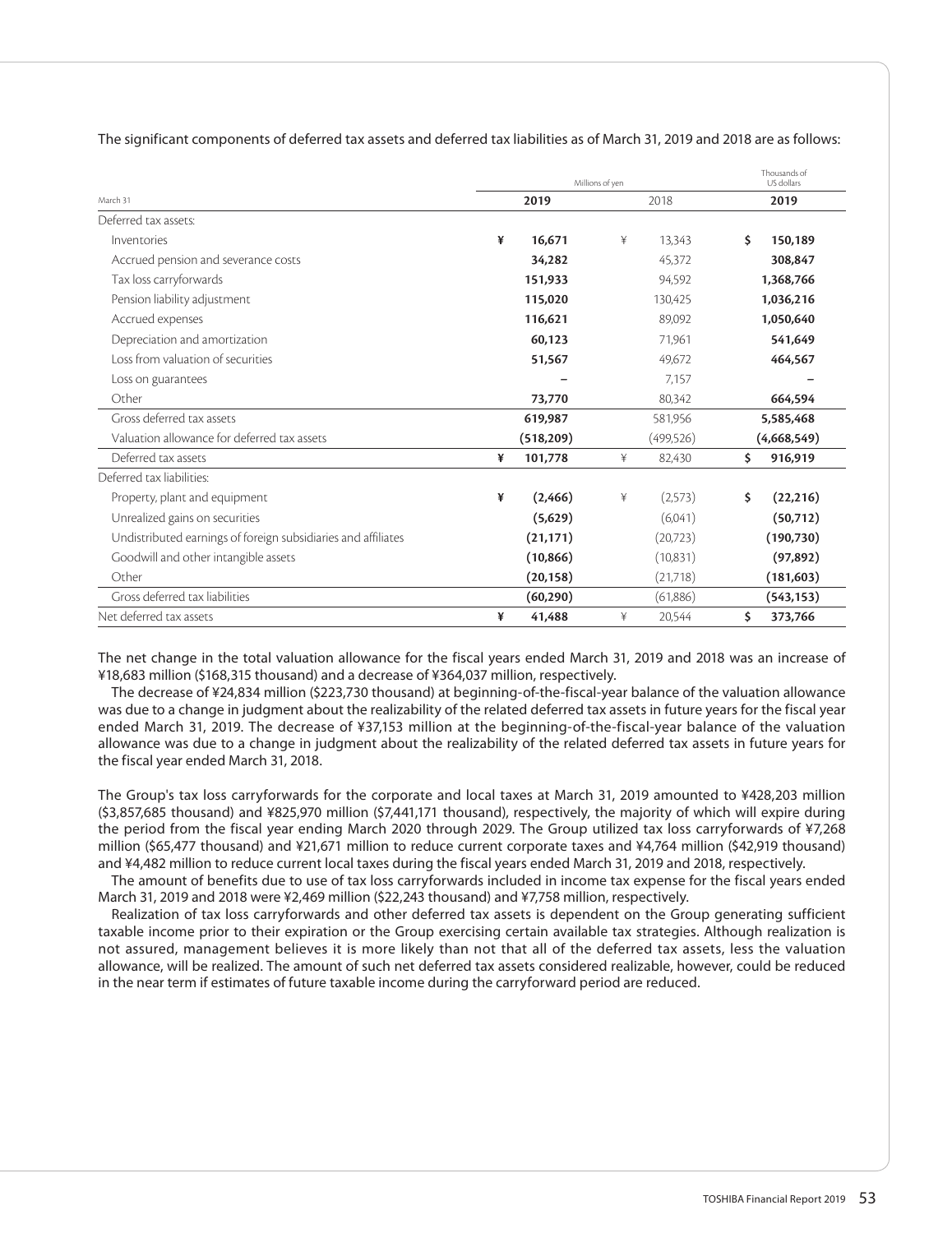|                                                         |   | Thousands of<br>US dollars |      |         |          |
|---------------------------------------------------------|---|----------------------------|------|---------|----------|
| The Fiscal Year ended March 31                          |   |                            | 2018 | 2019    |          |
| Balance at the beginning of the fiscal year             | ¥ | 4,308                      | ¥    | 7.525   | 38,811   |
| Additions for tax positions of the current fiscal year  |   | 14                         |      | 396     | 126      |
| Additions for tax positions of prior fiscal years       |   | 263                        |      | 91      | 2,369    |
| Reductions for tax positions of the current fiscal year |   |                            |      | (44)    |          |
| Reductions for tax positions of prior fiscal years      |   | (243)                      |      | (555)   | (2, 189) |
| Lapse of statute of limitations or closed audits        |   | (19)                       |      | (459)   | (171)    |
| Reductions due to the sales of securities               |   |                            |      | (3,060) |          |
| Foreign currency translation adjustments                |   | (198)                      |      | 414     | (1,784)  |
| Balance at the end of the fiscal year                   | ¥ | 4,125                      | ¥    | 4.308   | 37.162   |

A reconciliation table of the beginning and ending amount of unrecognized tax benefits is as follows:

The total amounts of unrecognized tax benefits that would reduce the effective tax rate, if recognized, are ¥3,073 million (\$27,685 thousand) and ¥4,097 million at March 31, 2019 and 2018, respectively.

The Group recognizes interest and penalties accrued related to unrecognized tax benefits in income taxes in the consolidated statements of operations. Both interest and penalties accrued in the consolidated balance sheets as of March 31, 2019 and 2018, and interest and penalties included in income taxes in the consolidated statements of operations for the fiscal years ended March 31, 2019 and 2018 were immaterial.

The Group believes its estimates and assumptions of unrecognized tax benefits are reasonable and based on each of the items of which the Group is aware of at March 31, 2019, no significant changes to the unrecognized tax benefits are expected within the next twelve months.

The Group files income tax returns in Japan and various foreign tax jurisdictions. In Japan, the Group is no longer subject to regular income tax examinations by the tax authority for years before the fiscal year ended March 31, 2014 with a few exceptions. In other major foreign subsidiaries, they are no longer subject to regular income tax examinations by tax authorities for years before the fiscal year ended March 31, 2014 with a few exceptions.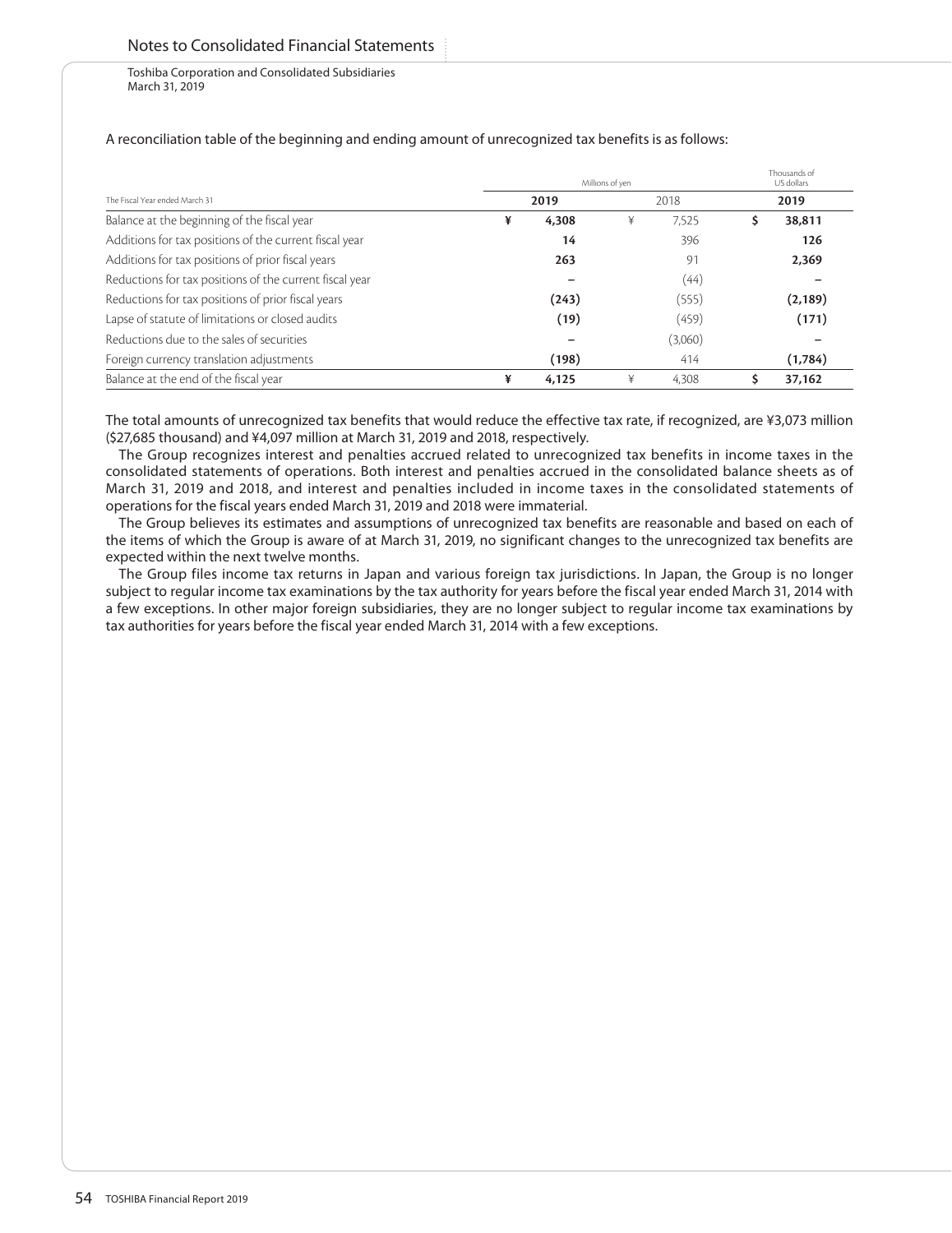### **18. EQUITY**

#### **COMMON STOCK**

The total number of authorized shares of the Company is 1,000,000,000. The total number of shares issued for the fiscal years ended March 31, 2019 and 2018 are 544,000,000 and 652,070,702, respectively. On October 10, 2018, the Company executed a share consolidation in a ratio of 10 shares to 1. Accordingly, the total number of authorized shares of the Company are disclosed as if assumed to have been consolidated at the beginning of the previous fiscal year.

#### **RETAINED EARNINGS (ACCUMULATED DEFICIT)**

Retained earnings (accumulated deficit) as at March 31, 2019 and 2018 include a legal reserve. The Company's and its Japanese subsidiaries' legal reserve are ¥21,448 million (\$193,225 thousand) and ¥21,386 million, respectively. The Corporation Law of Japan requires that an amount equal to 10% of the distributions from retained earnings paid by the Company and its Japanese subsidiaries be appropriated as a legal reserve. No further appropriations are required when the total amount of the additional paid-in capital and the legal reserve equals 25% of their respective stated capital. The Corporation Law of Japan also requires that additional paid-in capital and the legal reserve are available for transfer to retained earnings for distributions by the resolution of the shareholders.

The amount of retained earnings available for distributions is based on the Company's retained earnings determined in accordance with generally accepted accounting principles in Japan and the Corporation Law of Japan. Retained earnings at March 31, 2019 do not reflect current year-end distribution of ¥5,412 million (\$48,757 thousand) which will be paid from June 4, 2019.

Retained earnings (accumulated deficit) at March 31, 2019 included the Group's share in undistributed earnings of equity method investees in the amount of ¥338,219 million (\$3,047,018 thousand).

### **ACCUMULATED OTHER COMPREHENSIVE LOSS**

The changes in accumulated other comprehensive loss for the fiscal year ended March 31, 2019 are as follows:

|                                                                                                 |   |           |                                  |           |                                                                 | Millions of yen |       |          |   |            |
|-------------------------------------------------------------------------------------------------|---|-----------|----------------------------------|-----------|-----------------------------------------------------------------|-----------------|-------|----------|---|------------|
| Net unrealized gains and<br>Foreign currency<br>translation adjustments<br>losses on securities |   |           | Pension liability<br>adjustments |           | Net unrealized gains and<br>losses on derivative<br>instruments |                 | Total |          |   |            |
| Balance at the beginning of the fiscal year                                                     | ¥ | 37.147    | ¥                                | (82, 514) | ¥                                                               | (248, 874)      | ¥     | (1, 331) | ¥ | (295,572)  |
| Cumulative effect of application of ASU<br>2016-01 (Note)                                       |   | (37, 147) |                                  |           |                                                                 |                 |       |          |   | (37, 147)  |
| Other comprehensive income (loss)<br>arising during year                                        |   | 20        |                                  | 6.689     |                                                                 | (5,614)         |       | (86)     |   | 1.009      |
| Amounts reclassified from accumulated<br>other comprehensive loss                               |   |           |                                  | 55.740    |                                                                 | 12,716          |       | 943      |   | 69.399     |
| Net current year change                                                                         |   | (37,127)  |                                  | 62.429    |                                                                 | 7.102           |       | 857      |   | 33.261     |
| Balance at the end of the fiscal year                                                           | ¥ | 20        | ¥                                | (20,085)  | ¥                                                               | (241,772)       | ¥     | (474)    | ¥ | (262, 311) |

|                                                                   |    |                                                  |    |                                             | Thousands of US dollars          |   |                                                                 |                |
|-------------------------------------------------------------------|----|--------------------------------------------------|----|---------------------------------------------|----------------------------------|---|-----------------------------------------------------------------|----------------|
|                                                                   |    | Net unrealized gains and<br>losses on securities |    | Foreign currency<br>translation adjustments | Pension liability<br>adjustments |   | Net unrealized gains and<br>losses on derivative<br>instruments | Total          |
| Balance at the beginning of the fiscal year                       | Ś  | 334.658                                          | Ś  | (743,370)                                   | \$ (2, 242, 108)                 | S | (11, 991)                                                       | \$ (2,662,811) |
| Cumulative effect of application of ASU<br>2016-01 (Note)         |    | (334,658)                                        |    |                                             |                                  |   |                                                                 | (334, 658)     |
| Other comprehensive income (loss)<br>arising during year          |    | 180                                              |    | 60.262                                      | (50, 577)                        |   | (775)                                                           | 9,090          |
| Amounts reclassified from accumulated<br>other comprehensive loss |    |                                                  |    | 502.162                                     | 114.559                          |   | 8.496                                                           | 625.217        |
| Net current year change                                           |    | (334,478)                                        |    | 562,424                                     | 63.982                           |   | 7.721                                                           | 299,649        |
| Balance at the end of the fiscal year                             | \$ | 180                                              | \$ | (180, 946)                                  | \$ (2,178,126)                   |   | (4,270)                                                         | \$ (2,363,162) |

(Note) Cumulative effect of application of ASU 2016-01 "Financial Instruments overall Recognition and Measurement of Financial Assets and Financial Liabilities" is disclosed. Details of this accounting standard change are disclosed in Note 2.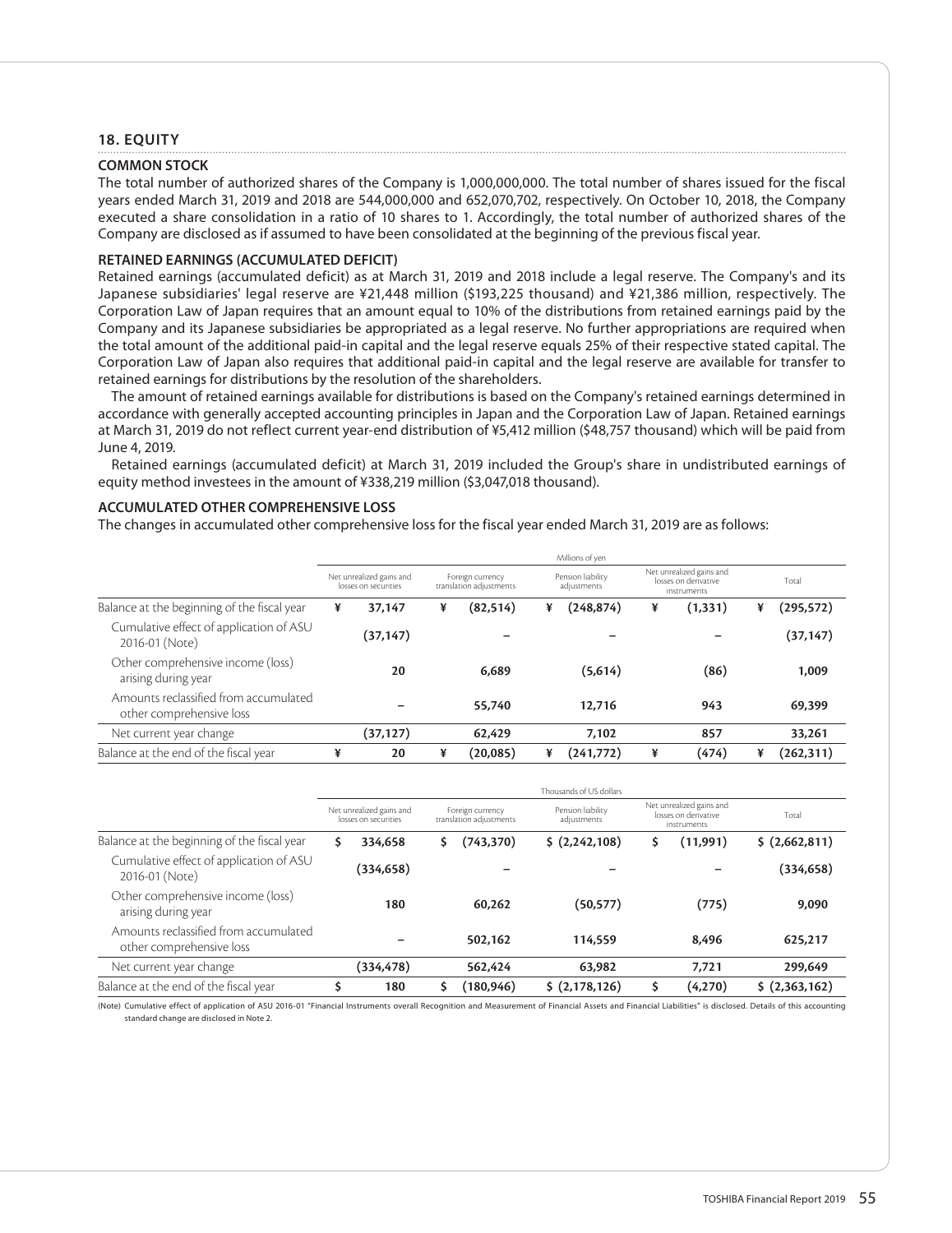# Notes to Consolidated Financial Statements

Toshiba Corporation and Consolidated Subsidiaries March 31, 2019

## The changes in accumulated other comprehensive loss for the fiscal year ended March 31, 2018 are as follows:

|                                                                   |   |                                                  |   |                                             |   | Millions of yen                  |   |                                                                 |   |            |
|-------------------------------------------------------------------|---|--------------------------------------------------|---|---------------------------------------------|---|----------------------------------|---|-----------------------------------------------------------------|---|------------|
|                                                                   |   | Net unrealized gains and<br>losses on securities |   | Foreign currency<br>translation adjustments |   | Pension liability<br>adjustments |   | Net unrealized gains and<br>losses on derivative<br>instruments |   | Total      |
| Balance at the beginning of the fiscal year                       | ¥ | 24.537                                           | ¥ | (55, 468)                                   | ¥ | (277,002)                        | ¥ | (2,817)                                                         | ¥ | (310,750)  |
| Other comprehensive income (loss)<br>arising during year          |   | 13.534                                           |   | (8,728)                                     |   | 4,306                            |   | 481                                                             |   | 9,593      |
| Amounts reclassified from accumulated<br>other comprehensive loss |   | (924)                                            |   | (18,318)                                    |   | 23.822                           |   | 1.005                                                           |   | 5.585      |
| Net current year change                                           |   | 12.610                                           |   | (27,046)                                    |   | 28.128                           |   | 1.486                                                           |   | 15,178     |
| Balance at the end of the fiscal year                             | ¥ | 37.147                                           | ¥ | (82,514)                                    |   | (248,874)                        | ¥ | (1, 331)                                                        | ¥ | (295, 572) |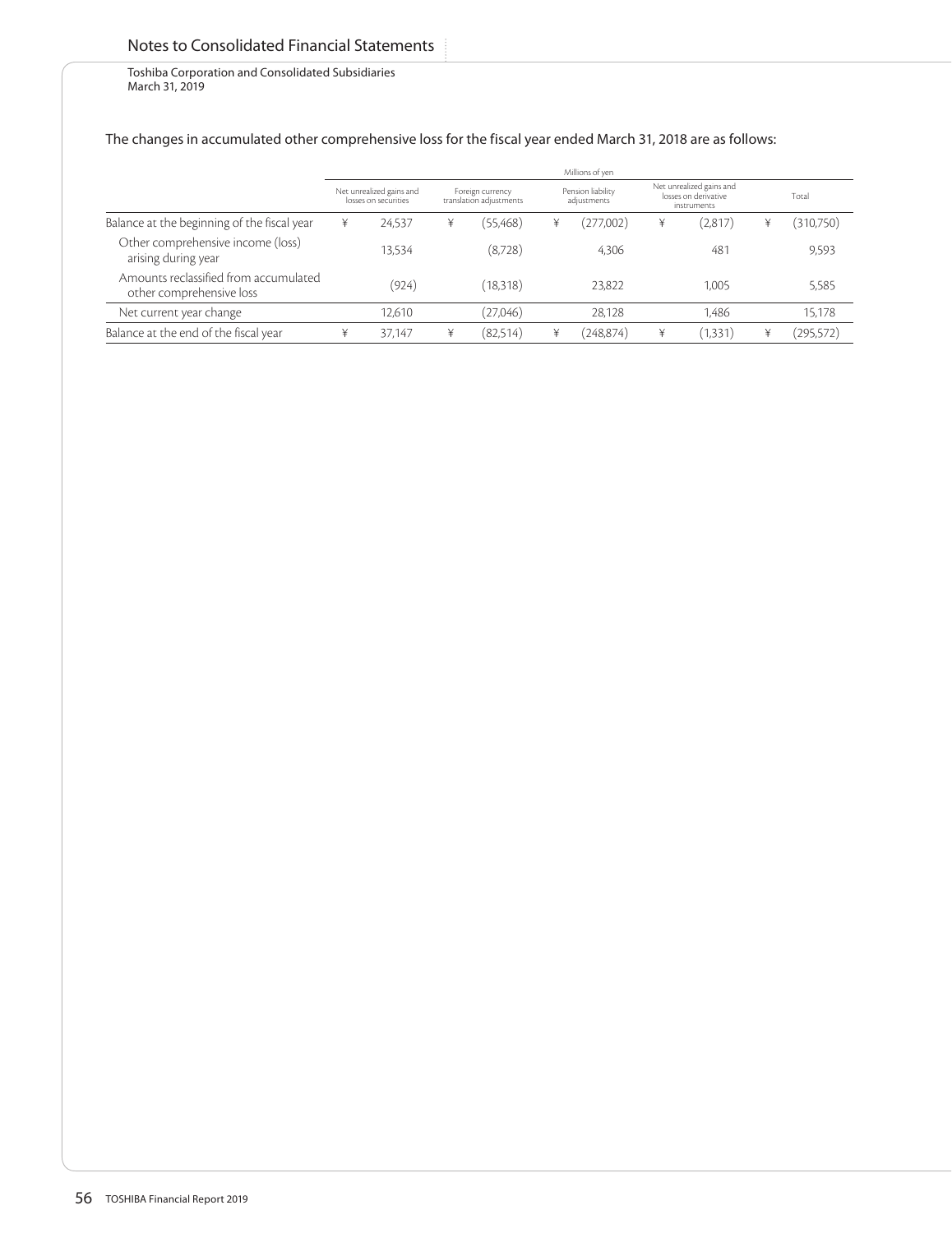Amounts reclassified from accumulated other comprehensive loss for the fiscal years ended March 31, 2019 and 2018 are as follows:

|                                                                    | Millions of yen |                                                                   | Thousands of<br>US dollars |                                                                         |
|--------------------------------------------------------------------|-----------------|-------------------------------------------------------------------|----------------------------|-------------------------------------------------------------------------|
|                                                                    |                 | Amounts reclassified from accumulated<br>other comprehensive loss |                            | Affected line item in Consolidated<br>Statements of Operations          |
|                                                                    | 2019            | 2018                                                              | 2019                       |                                                                         |
| Net unrealized gains and<br>losses on securities                   |                 |                                                                   |                            |                                                                         |
|                                                                    | ¥               | (1, 312)<br>¥                                                     | \$                         | Other income and other expenses                                         |
|                                                                    |                 | 389                                                               |                            | Income taxes                                                            |
|                                                                    |                 | (1)                                                               |                            | Income from discontinued operations,<br>before noncontrolling interests |
|                                                                    |                 | (924)                                                             | $\overline{\phantom{0}}$   | Net income before noncontrolling interests                              |
|                                                                    |                 |                                                                   |                            | Less: Net income (loss) attributable to<br>noncontrolling interests     |
|                                                                    |                 | (924)                                                             |                            | Net income attributable to shareholders<br>of the Company               |
| Foreign currency<br>translation adjustments                        |                 |                                                                   |                            |                                                                         |
|                                                                    | 10,809          | (18, 318)                                                         | 97,378                     | Other income and other expenses                                         |
|                                                                    |                 |                                                                   |                            | Income taxes                                                            |
|                                                                    | 44,931          |                                                                   | 404,784                    | Income from discontinued operations,<br>before noncontrolling interests |
|                                                                    | 55,740          | (18, 318)                                                         | 502,162                    | Net income before noncontrolling interests                              |
|                                                                    |                 |                                                                   |                            | Less: Net income (loss) attributable to<br>noncontrolling interests     |
|                                                                    | 55,740          | (18, 318)                                                         | 502,162                    | Net income attributable to shareholders<br>of the Company               |
| Pension liability adjustments                                      | 18,246          | 33,606                                                            | 164,378                    | Net periodic pension and severance cost (Note 1)                        |
|                                                                    | (5, 583)        | (10, 283)                                                         | (50, 297)                  | Income taxes                                                            |
|                                                                    | 12              | 496                                                               | 108                        | Income from discontinued operations,<br>before noncontrolling interests |
|                                                                    | 12,675          | 23,819                                                            | 114,189                    | Net income before noncontrolling interests                              |
|                                                                    | (41)            | (3)                                                               | (370)                      | Less: Net income (loss) attributable to<br>noncontrolling interests     |
|                                                                    | 12,716          | 23,822                                                            | 114,559                    | Net income attributable to shareholders<br>of the Company               |
| Net unrealized gains and<br>losses on derivative instruments       |                 |                                                                   |                            |                                                                         |
|                                                                    | 1,504           | 1,635                                                             | 13,550                     | Interest, other income and other expenses                               |
|                                                                    | (460)           | (501)                                                             | (4, 144)                   | Income taxes                                                            |
|                                                                    | 1,044           | 1,134                                                             | 9,406                      | Net income before noncontrolling interests                              |
|                                                                    | 101             | 129                                                               | 910                        | Less: Net income (loss) attributable to<br>noncontrolling interests     |
|                                                                    | 943             | 1,005                                                             | 8,496                      | Net income attributable to shareholders<br>of the Company               |
| Total reclassifications-net of tax<br>and noncontrolling interests | ¥<br>69,399     | ¥<br>5,585                                                        | \$<br>625,217              |                                                                         |

Notes: 1) Details of the computation of net periodic pension and severance cost are disclosed in Note 11.

2) Increase (decrease) of amounts reclassified from accumulated other comprehensive loss indicates decrease (increase) of income in Consolidated Statements of Operations.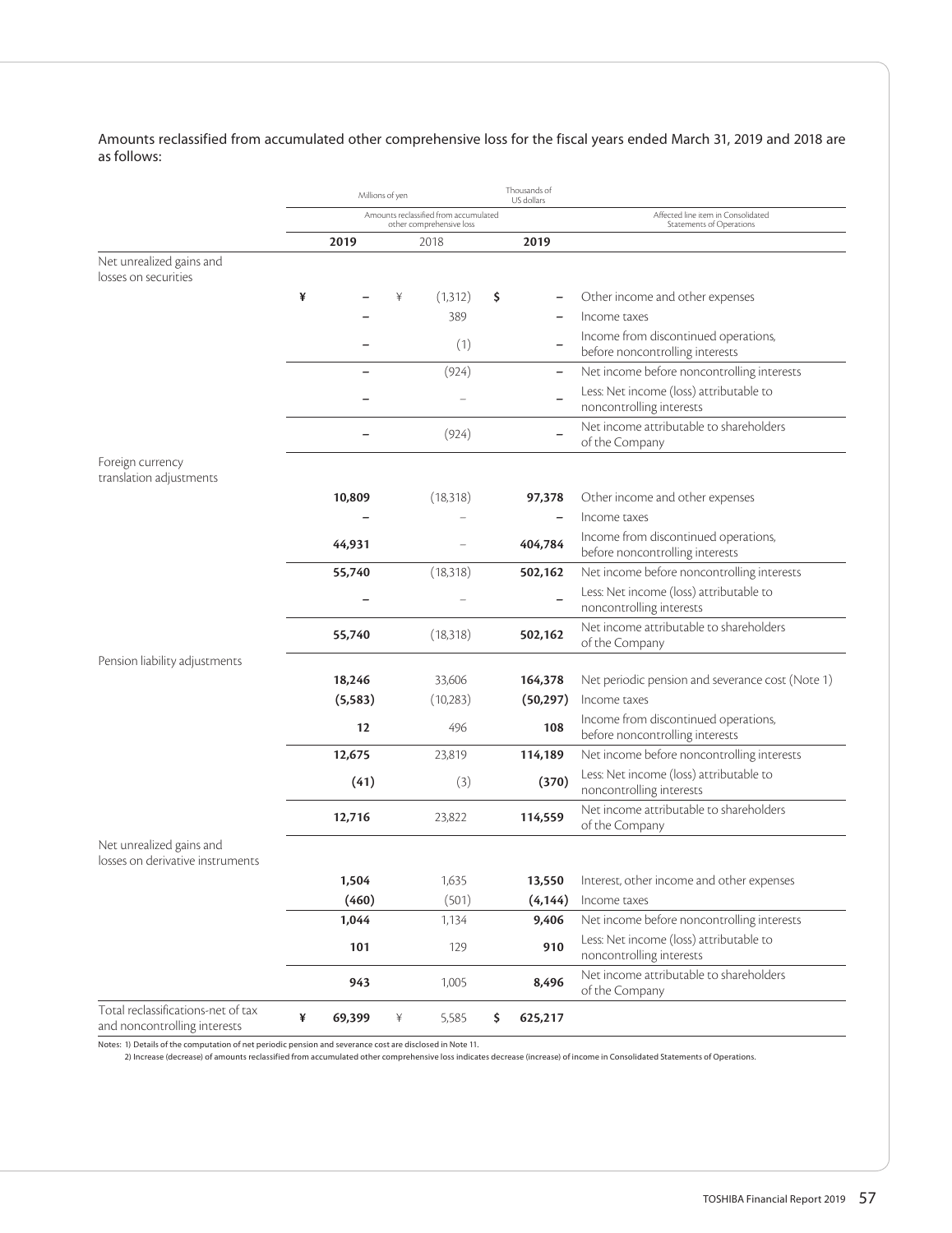# Notes to Consolidated Financial Statements

Toshiba Corporation and Consolidated Subsidiaries March 31, 2019

Tax effect allocated to each component of other comprehensive income (loss) for the fiscal years ended March 31, 2019 and 2018 are shown as follows:

|                                                                                                                   |   |                   |   | Millions of yen          |   |                      |  |
|-------------------------------------------------------------------------------------------------------------------|---|-------------------|---|--------------------------|---|----------------------|--|
|                                                                                                                   |   | Pre-tax<br>amount |   | Tax benefit<br>(expense) |   | Net-of-tax<br>amount |  |
| For the year ended March 31, 2019:                                                                                |   |                   |   |                          |   |                      |  |
| Net unrealized gains and losses on securities:                                                                    |   |                   |   |                          |   |                      |  |
| Cumulative effect of application of ASU 2016-01                                                                   | ¥ | (45, 164)         | ¥ | 8.017                    | ¥ | (37, 147)            |  |
| Unrealized gains arising during year                                                                              |   | 29                |   | (9)                      |   | 20                   |  |
| Less: reclassification adjustment for gains included in net income<br>attributable to shareholders of the Company |   |                   |   |                          |   |                      |  |
| Foreign currency translation adjustments:                                                                         |   |                   |   |                          |   |                      |  |
| Currency translation adjustments arising during year                                                              |   | 5,455             |   | 1,234                    |   | 6,689                |  |
| Less: reclassification adjustment for gains included in net income<br>attributable to shareholders of the Company |   | 55.649            |   | 91                       |   | 55,740               |  |
| Pension liability adjustments:                                                                                    |   |                   |   |                          |   |                      |  |
| Pension liability adjustments arising during year                                                                 |   | (9, 194)          |   | 3,580                    |   | (5,614)              |  |
| Less: reclassification adjustment for gains included in net income<br>attributable to shareholders of the Company |   | 18,322            |   | (5,606)                  |   | 12,716               |  |
| Net unrealized gains and losses on derivative instruments:                                                        |   |                   |   |                          |   |                      |  |
| Unrealized gains arising during year                                                                              |   | (237)             |   | 151                      |   | (86)                 |  |
| Less: reclassification adjustment for gains included in net income<br>attributable to shareholders of the Company |   | 1,359             |   | (416)                    |   | 943                  |  |
| Other comprehensive loss                                                                                          | ¥ | 26,219            | ¥ | 7,042                    | ¥ | 33,261               |  |
| For the year ended March 31, 2018:                                                                                |   |                   |   |                          |   |                      |  |
| Net unrealized gains and losses on securities:                                                                    |   |                   |   |                          |   |                      |  |
| Unrealized gains arising during year                                                                              | ¥ | 18.776            | ¥ | (5,242)                  | ¥ | 13,534               |  |
| Less: reclassification adjustment for gains included in net loss<br>attributable to shareholders of the Company   |   | (1, 314)          |   | 390                      |   | (924)                |  |
| Foreign currency translation adjustments:                                                                         |   |                   |   |                          |   |                      |  |
| Currency translation adjustments arising during year                                                              |   | (7,991)           |   | (737)                    |   | (8,728)              |  |
| Less: reclassification adjustment for gains included in net loss<br>attributable to shareholders of the Company   |   | (18, 405)         |   | 87                       |   | (18, 318)            |  |
| Pension liability adjustments:                                                                                    |   |                   |   |                          |   |                      |  |
| Pension liability adjustments arising during year                                                                 |   | 4,162             |   | 144                      |   | 4,306                |  |
| Less: reclassification adjustment for gains included in net loss<br>attributable to shareholders of the Company   |   | 34,334            |   | (10,512)                 |   | 23,822               |  |
| Net unrealized gains and losses on derivative instruments:                                                        |   |                   |   |                          |   |                      |  |
| Unrealized gains arising during year                                                                              |   | 783               |   | (302)                    |   | 481                  |  |
| Less: reclassification adjustment for gains included in net loss<br>attributable to shareholders of the Company   |   | 1,449             |   | (444)                    |   | 1,005                |  |
| Other comprehensive loss                                                                                          | ¥ | 31,794            | ¥ | (16,616)                 | ¥ | 15.178               |  |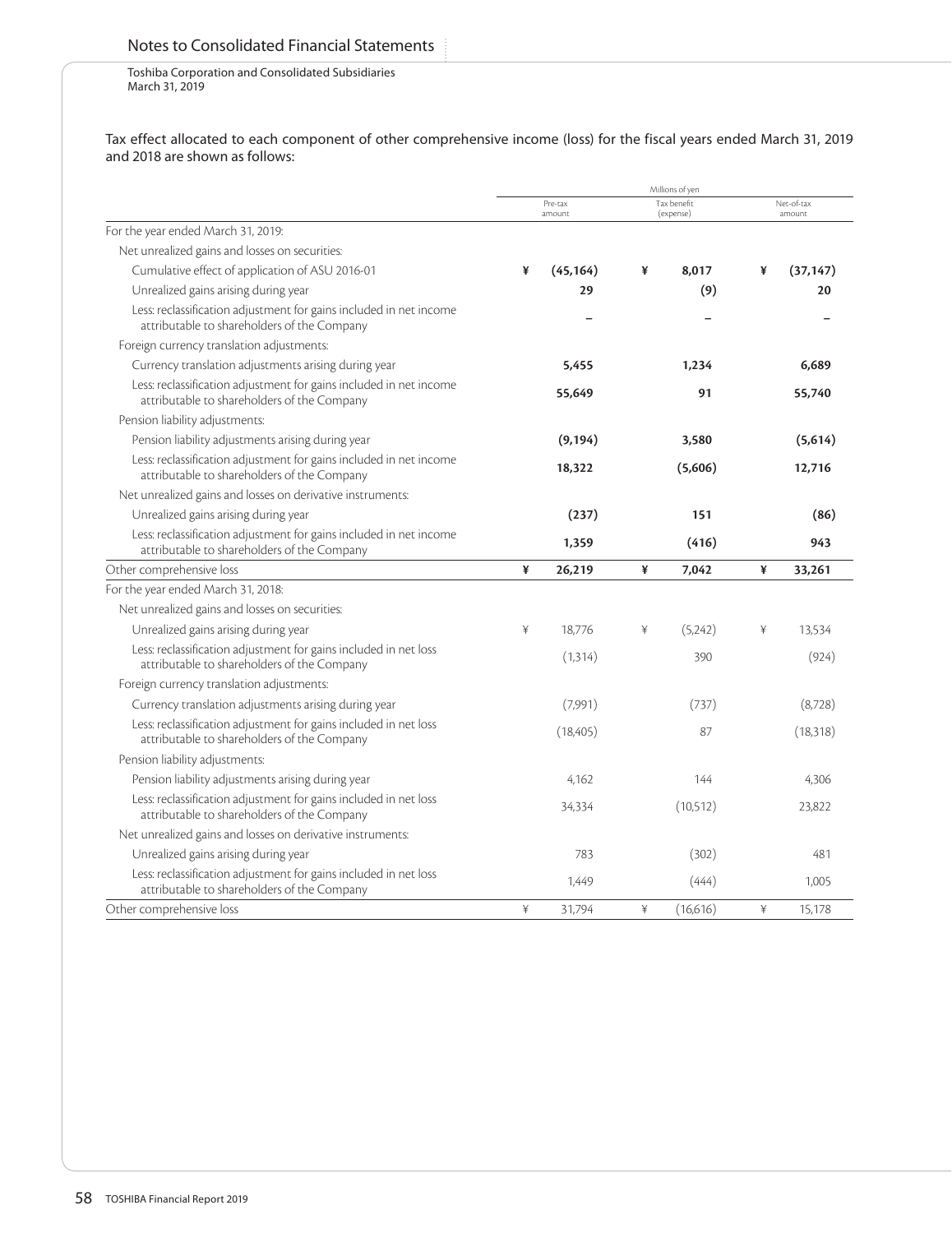|                                                                                                                   | Thousands of US dollars |    |                          |    |                      |
|-------------------------------------------------------------------------------------------------------------------|-------------------------|----|--------------------------|----|----------------------|
|                                                                                                                   | Pre-tax<br>amount       |    | Tax benefit<br>(expense) |    | Net-of-tax<br>amount |
| For the year ended March 31, 2019:                                                                                |                         |    |                          |    |                      |
| Net unrealized gains and losses on securities:                                                                    |                         |    |                          |    |                      |
| Cumulative effect of application of ASU 2016-01                                                                   | Ś.<br>(406, 883)        | \$ | 72,225                   | \$ | (334, 658)           |
| Unrealized gains arising during year                                                                              | 261                     |    | (81)                     |    | 180                  |
| Less: reclassification adjustment for gains included in net income<br>attributable to shareholders of the Company |                         |    |                          |    |                      |
| Foreign currency translation adjustments:                                                                         |                         |    |                          |    |                      |
| Currency translation adjustments arising during year                                                              | 49.144                  |    | 11.118                   |    | 60.262               |
| Less: reclassification adjustment for gains included in net income<br>attributable to shareholders of the Company | 501,342                 |    | 820                      |    | 502,162              |
| Pension liability adjustments:                                                                                    |                         |    |                          |    |                      |
| Pension liability adjustments arising during year                                                                 | (82, 828)               |    | 32,251                   |    | (50, 577)            |
| Less: reclassification adjustment for gains included in net income<br>attributable to shareholders of the Company | 165.063                 |    | (50, 504)                |    | 114.559              |
| Net unrealized gains and losses on derivative instruments:                                                        |                         |    |                          |    |                      |
| Unrealized gains arising during year                                                                              | (2, 135)                |    | 1.360                    |    | (775)                |
| Less: reclassification adjustment for gains included in net income<br>attributable to shareholders of the Company | 12,243                  |    | (3,747)                  |    | 8,496                |
| Other comprehensive loss                                                                                          | \$<br>236,207           | \$ | 63,442                   | \$ | 299.649              |

## **DEFICIT DISPOSITION**

The Board of Directors Meeting held on May 15, 2018 resolved to reduce the amount of capital legal reserve on the Company's standalone balance sheet by (¥299,999 million) (\$2,702,694 thousand) and to appropriate the other capital surplus totaling (¥758,687 million) (\$6,835,018 thousand) (which includes the increase due to the reduction in capital legal reserve and common stock) in order to fund the accumulated deficit, pursuant to the Corporation Law of Japan. The reduction in common stock on the Company's standalone balance sheet (¥299,999 million) (\$2,702,694 thousand) was also approved at the Ordinary General Meeting of shareholders for the 179th fiscal year held on June 27, 2018. Subsequently, the reduction in common stock and capital legal reserve and the appropriation of other capital surplus became effective on July 31, 2018, following creditor protection proceedings. As there are no corresponding laws and regulations in the US, the disposition of the deficit in the Company's standalone balance sheet reflects without alteration on the consolidated financial statements.

As a result of the above, additional paid-in capital on the consolidated balance sheet became negative and the negative value within additional paid-in capital was transferred to retained earnings.

## **REPURCHASE AND RETIREMENT OF TREASURY STOCK**

The Company resolved, at its Board of Directors Meeting held on November 8, 2018, matters related to the purchase of treasury stock of the Company (acquired ¥399,777 million (\$3,601,595 thousand) of treasury stock, pursuant to such resolution, in the fiscal year ended March 31, 2019), pursuant to the Corporation Law of Japan. In addition, the Company retired the acquired shares of treasury stock on December 25, 2018 and March 28, 2019 (retired ¥392,449 million (\$3,535,577 thousand) in the fiscal year ended March 31, 2019). With regards to the retirement of treasury stock, the acquisition cost of the treasury stock is subtracted from retained earnings.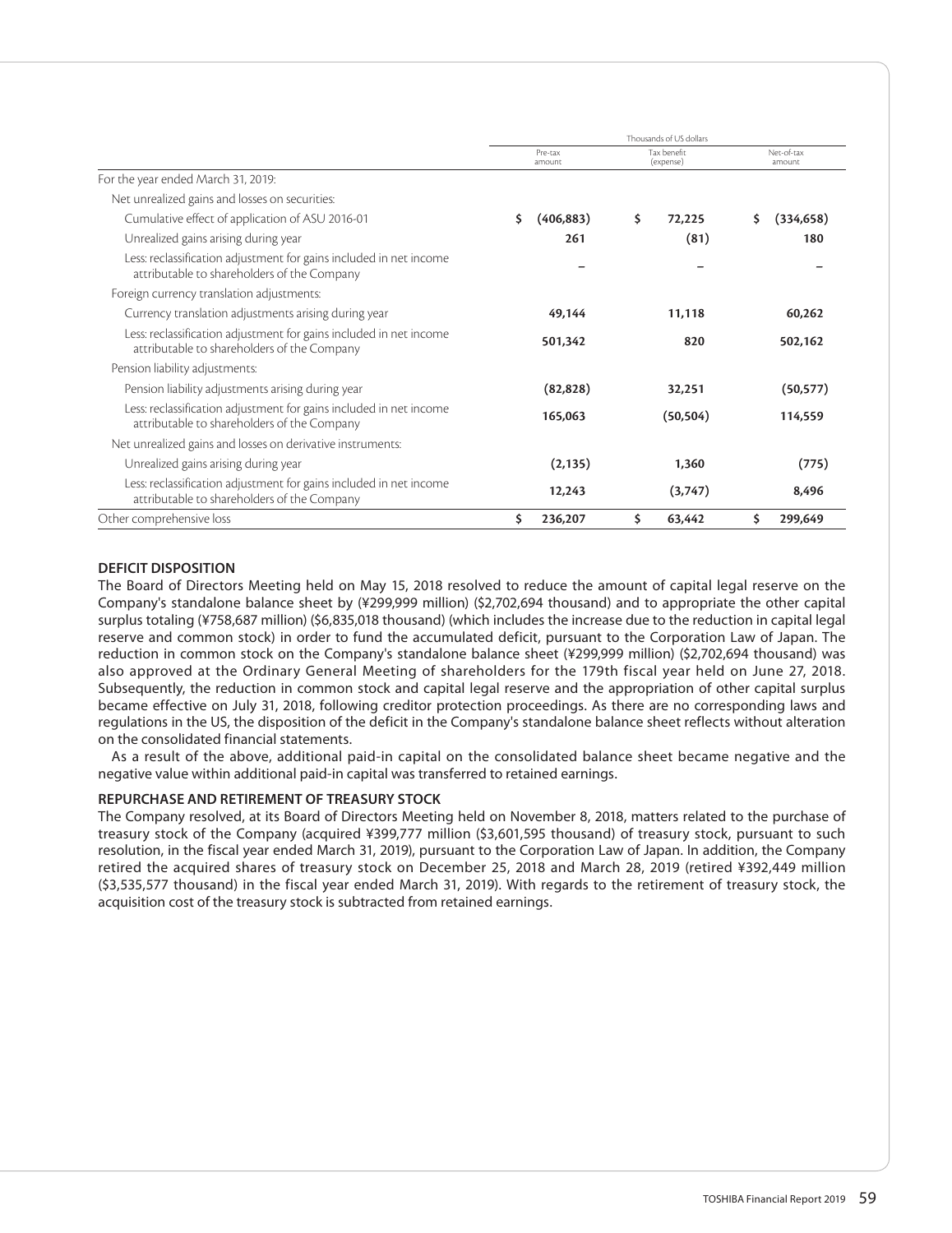## **19. NET EARNINGS PER SHARE ATTRIBUTABLE TO SHAREHOLDERS OF THE COMPANY**

The following reconciliation table of the numerators and denominators sets forth the computation of basic net earnings (loss) per share attributable to shareholders of the Company for the fiscal years ended March 31, 2019 and 2018.

In addition, as a result of approval of the proposal for consolidation of shares at the 179th Ordinary General Meeting of Shareholders held on June 27, 2018, 10 shares of the Company were converted into 1 share effective as of October 1, 2018. Accordingly, the weighted-average number of shares of common stock in the calculation is assumed to have been consolidated at the beginning of the fiscal year ended March 31, 2018.

|                                                                                                      |      | Millions of yen     |   |          |    | Thousands of<br>US dollars |
|------------------------------------------------------------------------------------------------------|------|---------------------|---|----------|----|----------------------------|
| The Fiscal Year ended March 31                                                                       | 2019 |                     |   | 2018     |    | 2019                       |
| Income (loss) from continuing operations attributable to<br>shareholders of the Company              | ¥    | (26, 984)           | ¥ | 107,259  | \$ | (243,099)                  |
| Income from discontinued operations attributable to<br>shareholders of the Company                   |      | 1,040,240           |   | 696,752  |    | 9,371,531                  |
| Net income attributable to shareholders of the Company                                               |      | ¥ 1,013,256         | ¥ | 804,011  |    | \$9,128,432                |
|                                                                                                      |      | Thousands of shares |   |          |    |                            |
| The Fiscal Year ended March 31                                                                       |      | 2019                |   | 2018     |    |                            |
| Weighted-average number of shares of common stock<br>outstanding for the year                        |      | 617,142             |   | 493,598  |    |                            |
|                                                                                                      |      | Yen                 |   |          |    | US dollars                 |
| The Fiscal Year ended March 31                                                                       |      | 2019                |   | 2018     |    | 2019                       |
| Earnings (loss) from continuing operations per share attributable to<br>shareholders of the Company: |      |                     |   |          |    |                            |
| -Basic                                                                                               | ¥    | (43.72)             | ¥ | 217.30   | \$ | (0.39)                     |
| Earnings from discontinued operations per share attributable to<br>shareholders of the Company:      |      |                     |   |          |    |                            |
| -Basic                                                                                               | ¥    | 1,685.57            | ¥ | 1,411.58 | \$ | 15.18                      |
| Net earnings per share attributable to shareholders of the Company:                                  |      |                     |   |          |    |                            |
| -Basic                                                                                               | ¥    | 1,641.85            | ¥ | 1,628.88 | \$ | 14.79                      |

Diluted net earnings per share attributable to shareholders of the Company for the fiscal years ended March 31, 2019 and 2018 have been omitted because the Company did not have common stock outstanding with potential dilutive effects.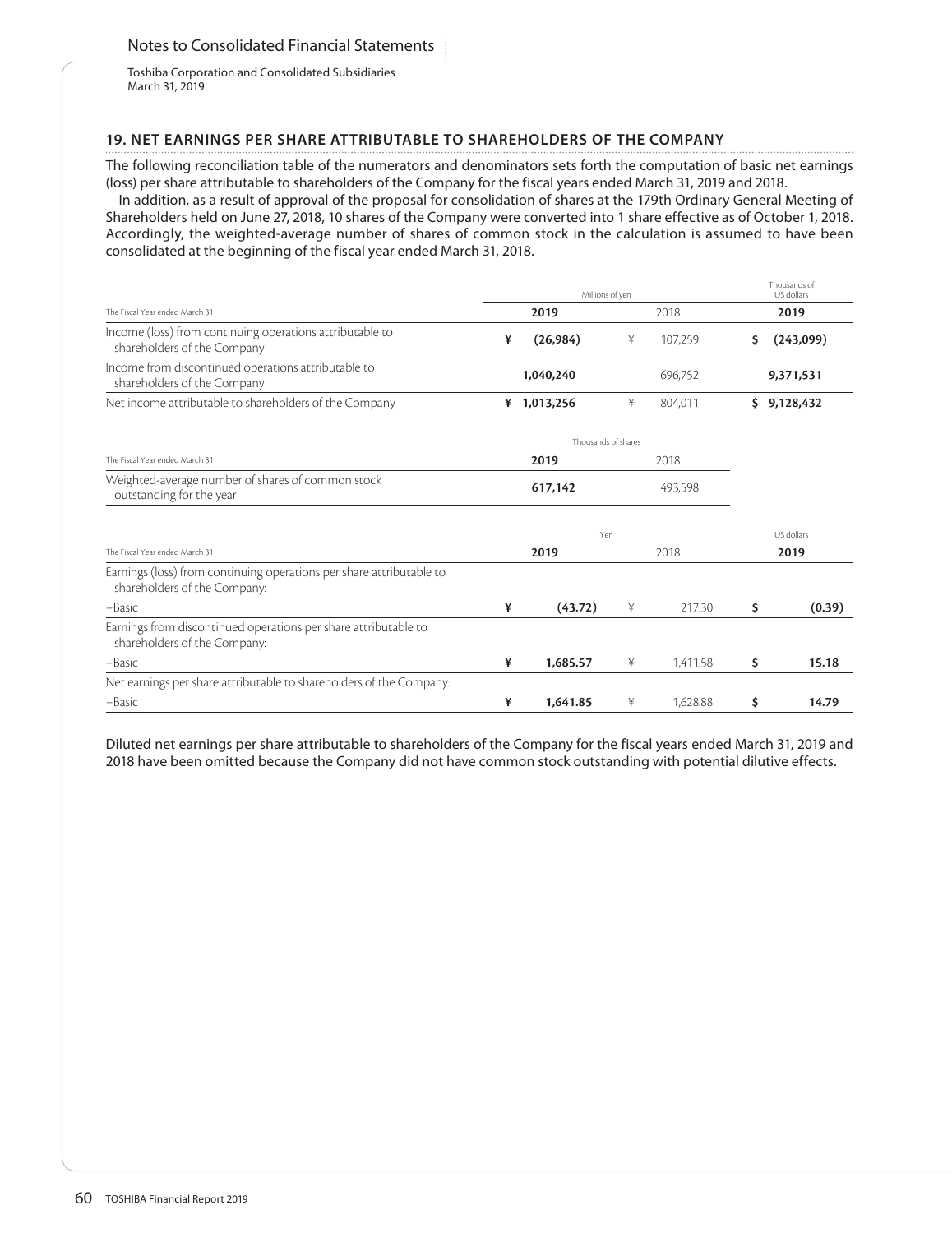### **20. FINANCIAL INSTRUMENTS**

#### **(1) DERIVATIVE FINANCIAL INSTRUMENTS**

The Group operates internationally, giving rise to exposure to market risks from fluctuations in foreign currency exchange and interest rates. In the normal course of its risk management efforts, the Group employs a variety of derivative financial instruments, which are consisted primarily of forward exchange contracts, interest rate swap agreements, currency swap agreements and currency options to reduce its exposures. The Group has policies and procedures for risk management and the approval, reporting and monitoring of derivative financial instruments. The Group's policies prohibit holding or issuing derivative financial instruments for speculative or trading purposes.

The Group is exposed to credit-related losses in the event of nonperformance by counterparties to derivative financial instruments, but the Group does not anticipate any credit-related loss from nonperformance by the counterparties because the counterparties are financial institutions of high credit standing and contracts are diversified across a number of major financial institutions.

The Group has entered into forward exchange contracts with financial institutions as hedges against fluctuations in foreign currency exchange rates on monetary assets and liabilities denominated in foreign currencies. The forward exchange contracts related to accounts receivable and payable, and commitments on future trade transactions denominated in foreign currencies, mature primarily within a few years of the balance sheet date.

Interest rate swap agreements and currency swap agreements are used to limit the Group's exposure to losses in relation to underlying debt instruments and accounts receivable and payable denominated in foreign currencies resulting from adverse fluctuations in foreign currency exchange and interest rates. These agreements mature between 2019 and 2021.

The Group employs forward exchange contracts and foreign-currency-denominated debt, which reduce fluctuations in foreign currency exchange rate on investments in foreign subsidiaries.

Most forward exchange contracts, interest rate swap agreements, currency swap agreements and currency options are designated as either cash flow hedges or net investment hedges as discussed below, depending on its characteristic such as: accounts receivable and payable denominated in foreign currencies, investments in foreign subsidiaries or commitments on future trade transactions and the interest rate characteristics of the underlying debt.

#### **Cash Flow Hedge**

The forward exchange contracts utilized by the Group effectively reduce fluctuation in cash flow from commitments on future trade transactions denominated in foreign currencies.

The interest rate swap agreements utilized by the Group effectively convert a portion of its floating-rate debt to a fixed-rate basis.

The Group expects to reclassify ¥336 million (\$3,027 thousand) of net loss on derivative financial instruments from accumulated other comprehensive loss to net income (loss) attributable to shareholders of the Company during the next 12 months due to the collection of accounts receivable denominated in foreign currencies and the payments of accounts payable denominated in foreign currencies and variable interest associated with the floating-rate debts.

#### **Net Investment Hedge**

The forward exchange contracts and foreign-currency-denominated debt utilized by the Group effectively reduce fluctuation in foreign exchange rate on investments in foreign subsidiaries.

The change in fair value of these contracts are recorded in accumulated other comprehensive income (loss) as a part of foreign currency translation adjustments.

There was no foreign-currency-denominated debt for hedging investments in foreign subsidiaries at March 31, 2019.

#### **Derivatives Not Designated as Hedging Instruments**

The Group has entered into certain forward exchange contracts and currency swap agreements to offset the earnings impact related to fluctuations in foreign currency exchange rates on monetary assets and liabilities denominated in foreign currencies and in interest rates on debt instruments. Although some of these contracts have not been designated as hedges as required in order to apply hedge accounting, the contracts are effective from an economic perspective. The changes in the fair value of those contracts are recorded in earnings immediately.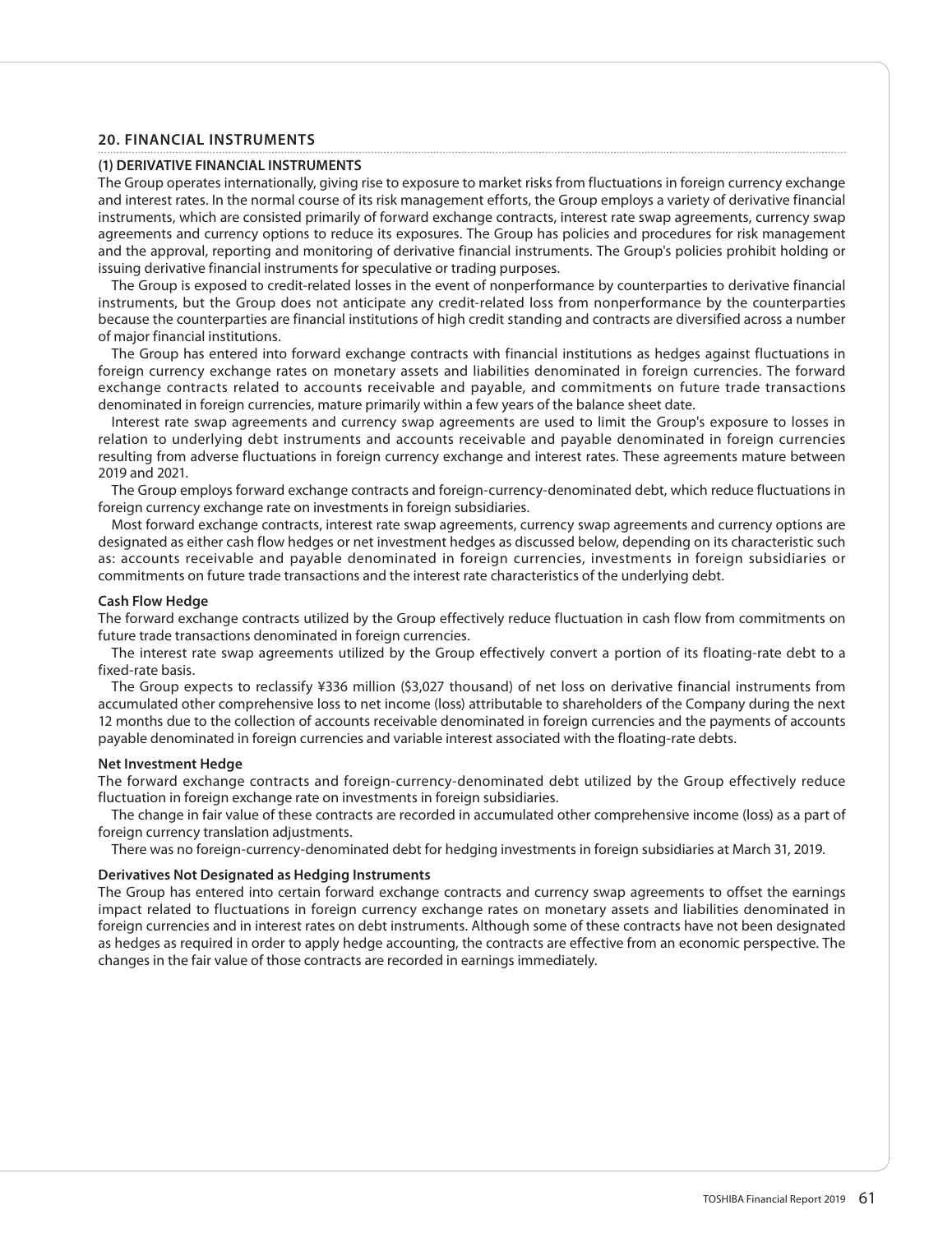The Group's forward exchange contract amounts, the aggregate notional principal amounts of interest rate swap agreements, currency swap agreements and foreign-currency-denominated debt for net investment hedge outstanding at March 31, 2019 and 2018 are summarized as follows:

|                               | Millions of yen | Thousands of<br>US dollars |           |
|-------------------------------|-----------------|----------------------------|-----------|
| March 31                      | 2019            | 2018                       | 2019      |
| Forward exchange contracts:   |                 |                            |           |
| To sell foreign currencies    | 142,150<br>¥    | 179.756<br>¥               | 1,280,631 |
| To buy foreign currencies     | 32,668          | 148,901                    | 294,306   |
| Interest rate swap agreements | 282,000         | 342,000                    | 2,540,541 |
| Currency swap agreements      | 47              | 243                        | 423       |

## **(2) FAIR VALUE OF FINANCIAL INSTRUMENTS**

The fair value of the Group's financial instruments and the location in the consolidated balance sheets at March 31, 2019 and 2018 are summarized as follows:

|                                                    |                                              |                    |                | Millions of yen |                    |      | Thousands of<br>US dollars |  |
|----------------------------------------------------|----------------------------------------------|--------------------|----------------|-----------------|--------------------|------|----------------------------|--|
| March 31                                           | Location at balance sheet                    |                    | 2019           |                 | 2018               |      | 2019                       |  |
| Derivatives designated as hedging instruments:     |                                              |                    |                |                 |                    |      |                            |  |
| Assets:                                            |                                              |                    |                |                 |                    |      |                            |  |
| Forward exchange contracts                         | Prepaid expenses and<br>other current assets | ¥                  | 99             | ¥               | 65                 | \$   | 892                        |  |
|                                                    | Other assets                                 |                    |                |                 | 10                 |      |                            |  |
| Liabilities:                                       |                                              |                    |                |                 |                    |      |                            |  |
| Forward exchange contracts                         | Other current liabilities                    |                    |                |                 | (430)              |      |                            |  |
|                                                    | Other Liabilities                            |                    | (2)            |                 | (41)               |      | (18)                       |  |
| Interest rate swap agreements                      | Other current liabilities                    |                    | (418)          |                 | (156)              |      | (3,766)                    |  |
|                                                    | Other liabilities                            |                    | (172)          |                 | (1, 317)           |      | (1,550)                    |  |
| Derivatives not designated as hedging instruments: |                                              |                    |                |                 |                    |      |                            |  |
| Assets:                                            |                                              |                    |                |                 |                    |      |                            |  |
| Forward exchange contracts                         | Prepaid expenses and<br>other current assets |                    | 720            |                 | 2,846              |      | 6,486                      |  |
| Currency swap agreements                           | Prepaid expenses and<br>other current assets |                    | $\bf{0}$       |                 | 7                  |      | 0                          |  |
| Liabilities:                                       |                                              |                    |                |                 |                    |      |                            |  |
| Forward exchange contracts                         | Other current liabilities                    |                    | (1,010)        |                 | (1, 382)           |      | (9,099)                    |  |
|                                                    | Other liabilities                            |                    | (3)            |                 |                    |      | (27)                       |  |
|                                                    |                                              |                    |                | Millions of yen |                    |      |                            |  |
|                                                    |                                              | 2019               |                |                 |                    | 2018 |                            |  |
| March 31                                           |                                              | Carrying<br>amount | Fair value     |                 | Carrying<br>amount |      | Fair value                 |  |
| Nonderivative financial instruments:               |                                              |                    |                |                 |                    |      |                            |  |
| Liabilities:                                       |                                              |                    |                |                 |                    |      |                            |  |
| Long-term debt, including current portion          | ¥                                            | (396, 523)         | (394,068)<br>¥ | ¥               | (587, 992)         | ¥    | (576, 938)                 |  |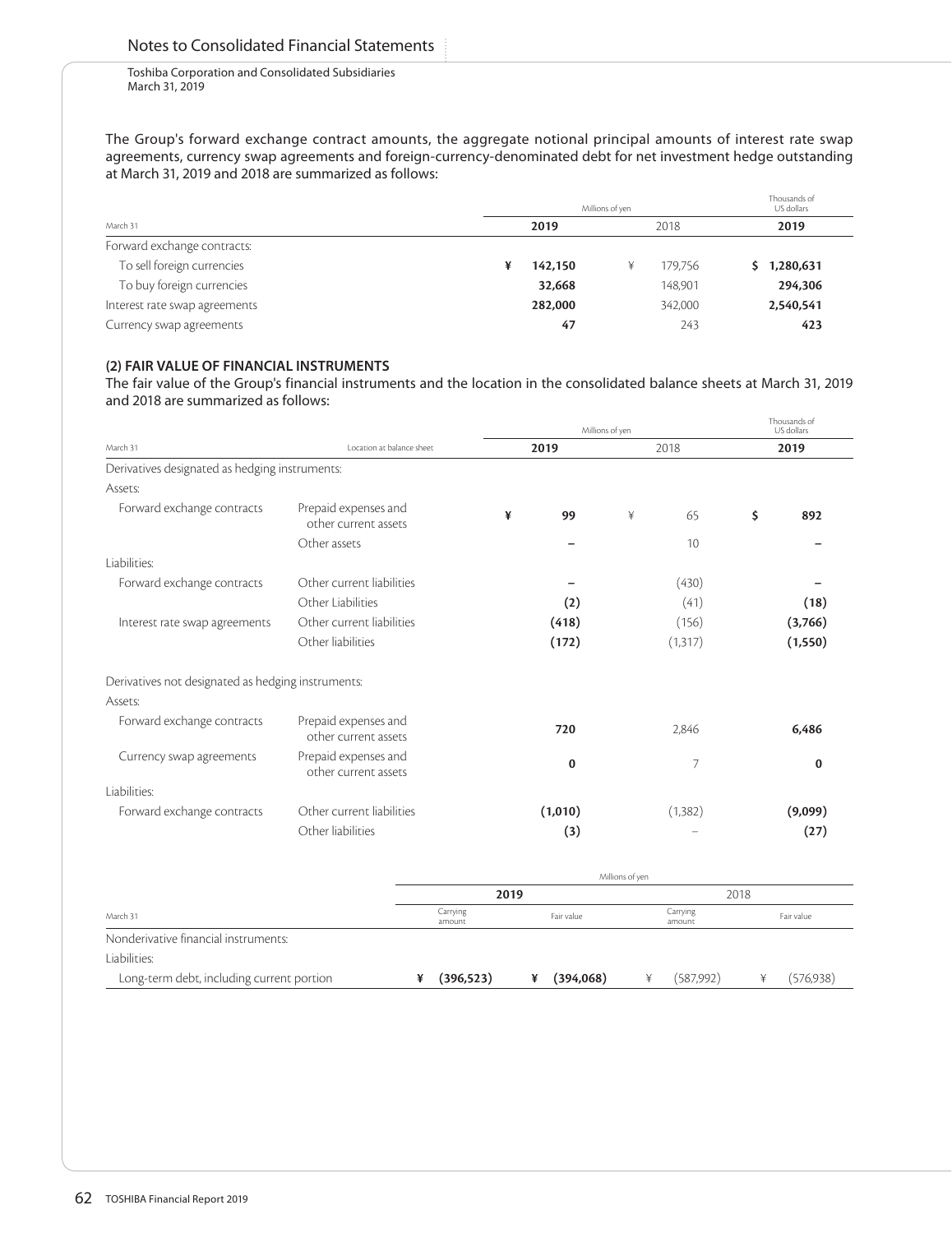|                                           |                    | Thousands of US dollars |
|-------------------------------------------|--------------------|-------------------------|
|                                           |                    | 2019                    |
| March 31                                  | Carrying<br>amount | Fair value              |
| Nonderivative financial instruments:      |                    |                         |
| Liabilities:                              |                    |                         |
| Long-term debt, including current portion | \$ (3,572,279)     | \$ (3,550,162)          |

The above table excludes the financial instruments for which fair value approximate their carrying amounts and those related to leasing activities. The table also excludes marketable securities and other investments which are disclosed in Note 4.

In assessing the fair value of these financial instruments, the Group uses a variety of methods and assumptions, which are based on estimates of market conditions and risks existing at that time. For certain instruments, including cash and cash equivalents, notes and accounts receivable-trade, short-term borrowings, notes and accounts payable-trade and accounts payable-other and accrued expenses, it is assumed that the carrying amount approximated fair value for the majority of these instruments because of their short maturities. Quoted market prices are used for a number of marketable securities and other investments. For long-term debt, fair value is estimated using market quotes or discounted value of future cash flows when market quotes are not available, and is classified within Level 2 or Level 3. Other techniques, such as estimated discounted value of future cash flows, and replacement cost, are used to determine fair value for the remaining financial instruments. These fair values are not necessarily the amounts that could be realized in a current market exchange.

The effect of derivative instruments on the consolidated statements of operations for the fiscal year ended March 31, 2019 is as follows:

#### Cash flow hedge:

|                               |                                                  |                                       |                                                                      | Millions of yen      |                                              |                                                                                                                                      |                      |  |
|-------------------------------|--------------------------------------------------|---------------------------------------|----------------------------------------------------------------------|----------------------|----------------------------------------------|--------------------------------------------------------------------------------------------------------------------------------------|----------------------|--|
|                               | Amount of<br>gain (loss)<br>recognized in<br>OCI |                                       | Amount of gain (loss)<br>reclassified from<br>OCI into income (loss) |                      |                                              | Amount of gain (loss)<br>recognized in income (loss)<br>(Ineffective portion and<br>amount excluded<br>due to effectiveness testing) |                      |  |
|                               | Amount<br>recognized                             | Financial Statement<br>Classification |                                                                      | Amount<br>recognized | <b>Financial Statement</b><br>Classification |                                                                                                                                      | Amount<br>recognized |  |
| Forward exchange contracts    | (26)                                             | Other expenses                        |                                                                      | (108)                | Other income                                 | ¥                                                                                                                                    | 579                  |  |
| Interest rate swap agreements | 111                                              | Interest expenses                     |                                                                      | (834)                | $\overline{\phantom{a}}$                     |                                                                                                                                      |                      |  |

#### Net investment hedge:

|                                   |                                                  | Millions of yen                       |                                                                      |                                                                                                                                      |                      |  |  |  |  |
|-----------------------------------|--------------------------------------------------|---------------------------------------|----------------------------------------------------------------------|--------------------------------------------------------------------------------------------------------------------------------------|----------------------|--|--|--|--|
|                                   | Amount of<br>gain (loss)<br>recognized in<br>OCI |                                       | Amount of gain (loss)<br>reclassified from<br>OCI into income (loss) | Amount of gain (loss)<br>recognized in income (loss)<br>(Ineffective portion and<br>amount excluded<br>due to effectiveness testing) |                      |  |  |  |  |
|                                   | Amount<br>recognized                             | Financial Statement<br>Classification | Amount<br>recognized                                                 | <b>Financial Statement</b><br>Classification                                                                                         | Amount<br>recognized |  |  |  |  |
| Forward exchange contracts        | -                                                | Other expenses                        | (130)                                                                |                                                                                                                                      |                      |  |  |  |  |
| Foreign-currency-denominated debt |                                                  | Other income                          | 35                                                                   | $\hspace{0.05cm}$                                                                                                                    |                      |  |  |  |  |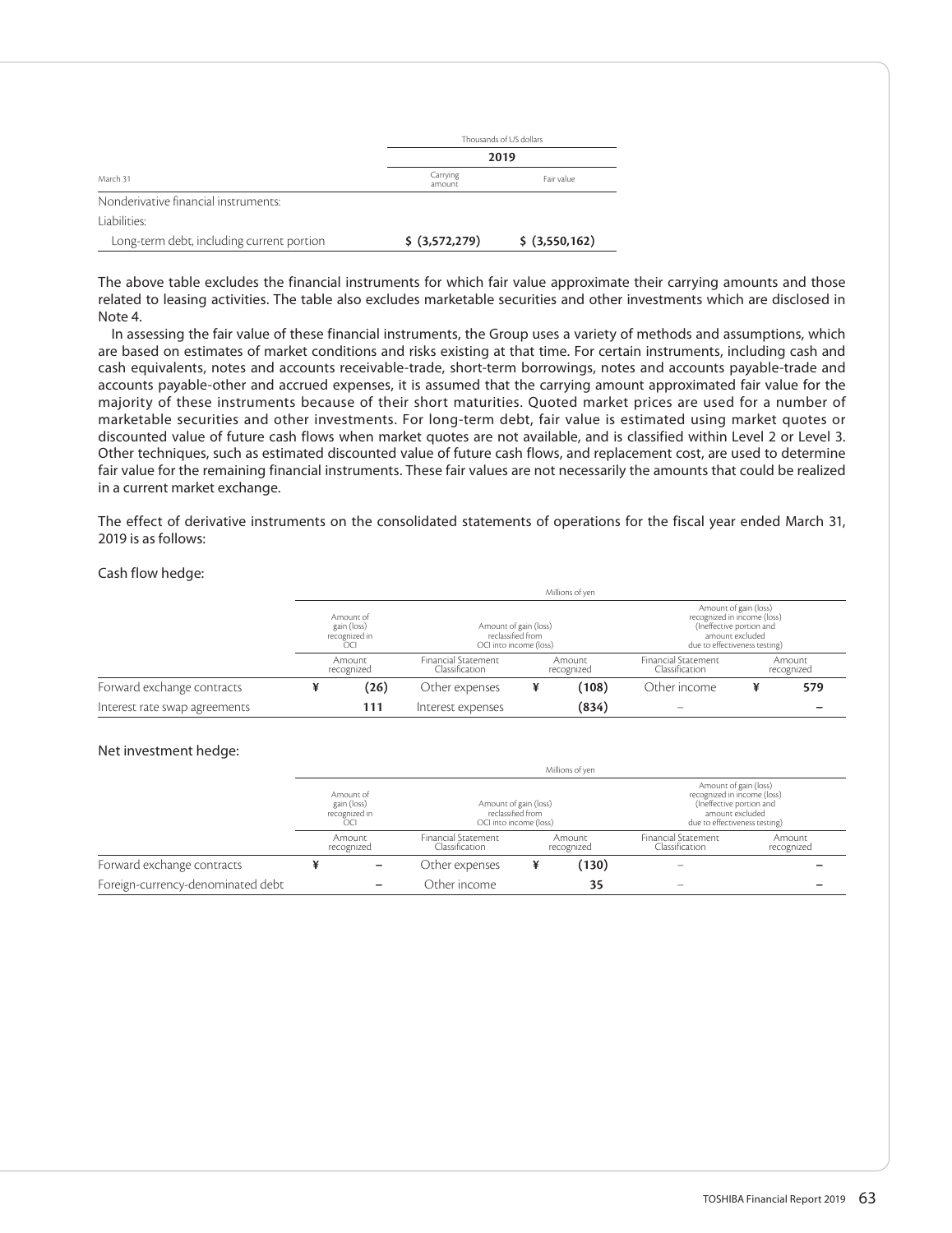# Notes to Consolidated Financial Statements

Toshiba Corporation and Consolidated Subsidiaries March 31, 2019

## Derivatives not designated as hedging instruments:

|                            | Millions of yen                                                                  |                      |          |  |  |  |
|----------------------------|----------------------------------------------------------------------------------|----------------------|----------|--|--|--|
|                            | Amount of gain (loss)<br>recognized in income (loss)                             |                      |          |  |  |  |
|                            | <b>Financial Statement</b><br>Classification                                     | Amount<br>recognized |          |  |  |  |
| Forward exchange contracts | Other expenses                                                                   | ¥                    | (2, 152) |  |  |  |
|                            | Income from<br>discontinued<br>operations, before<br>noncontrolling<br>interests |                      | (4, 331) |  |  |  |

## Cash flow hedge:

|                               | Thousands of US dollars                          |                                                                      |  |                                                                                                                                    |                          |                      |       |  |  |  |
|-------------------------------|--------------------------------------------------|----------------------------------------------------------------------|--|------------------------------------------------------------------------------------------------------------------------------------|--------------------------|----------------------|-------|--|--|--|
|                               | Amount of<br>gain (loss)<br>recognized in<br>OCI | Amount of gain (loss)<br>reclassified from<br>OCI into income (loss) |  | Amount of gain (loss)<br>recognized in income (loss)<br>(Ineffective portion and<br>amount excluded<br>from effectiveness testing) |                          |                      |       |  |  |  |
|                               | Amount<br>recognized                             | Financial Statement<br>Amount<br>Classification<br>recognized        |  | Financial Statement<br>Classification                                                                                              |                          | Amount<br>recognized |       |  |  |  |
| Forward exchange contracts    | (234)                                            | Other expenses                                                       |  | (973)                                                                                                                              | Other income             |                      | 5,216 |  |  |  |
| Interest rate swap agreements | 1.000                                            | Interest expenses                                                    |  | (7,514)                                                                                                                            | $\overline{\phantom{a}}$ |                      |       |  |  |  |

## Net investment hedge:

|                                   |                                                  | Thousands of US dollars               |                                            |                                                                                                                                    |                      |  |  |  |  |  |  |
|-----------------------------------|--------------------------------------------------|---------------------------------------|--------------------------------------------|------------------------------------------------------------------------------------------------------------------------------------|----------------------|--|--|--|--|--|--|
|                                   | Amount of<br>gain (loss)<br>recognized in<br>OСI | OCI into income (loss)                | Amount of gain (loss)<br>reclassified from | Amount of gain (loss)<br>recognized in income (loss)<br>(Ineffective portion and<br>amount excluded<br>from effectiveness testing) |                      |  |  |  |  |  |  |
|                                   | Amount<br>recognized                             | Financial Statement<br>Classification | Amount<br>recognized                       | <b>Financial Statement</b><br>Classification                                                                                       | Amount<br>recognized |  |  |  |  |  |  |
| Forward exchange contracts        | -                                                | Other expenses                        | (1, 171)                                   | $\overline{\phantom{a}}$                                                                                                           |                      |  |  |  |  |  |  |
| Foreign-currency-denominated debt | -                                                | Other income                          | 315                                        | $\overline{\phantom{a}}$                                                                                                           |                      |  |  |  |  |  |  |

## Derivatives not designated as hedging instruments:

|                            | Thousands of US dollars                                                          |  |                      |  |  |  |
|----------------------------|----------------------------------------------------------------------------------|--|----------------------|--|--|--|
|                            | Amount of gain (loss)<br>recognized in income (loss)                             |  |                      |  |  |  |
|                            | <b>Financial Statement</b><br>Classification                                     |  | Amount<br>recognized |  |  |  |
| Forward exchange contracts | Other expenses                                                                   |  | (19, 387)            |  |  |  |
|                            | Income from<br>discontinued<br>operations, before<br>noncontrolling<br>interests |  | (39,018)             |  |  |  |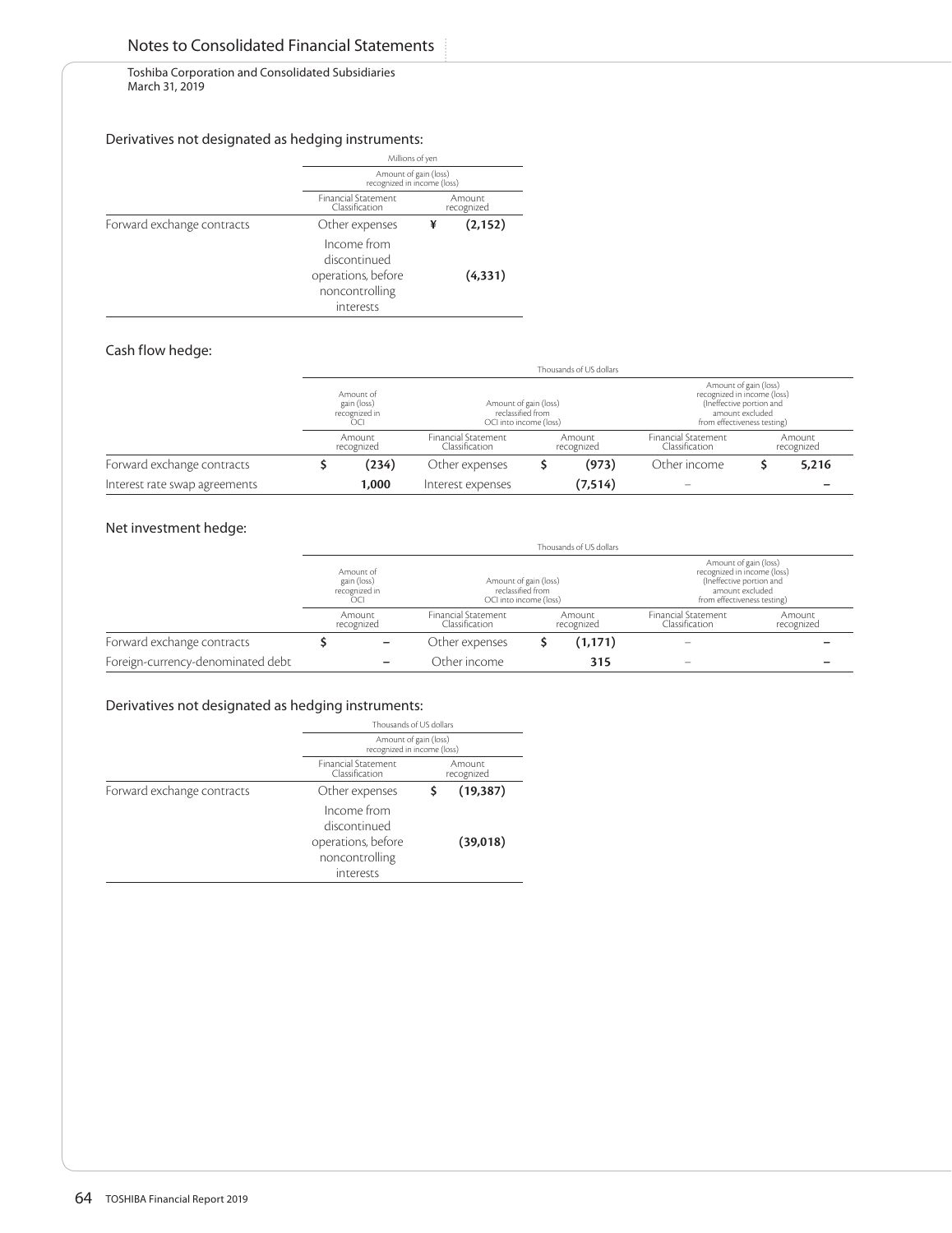The effect of derivative instruments on the consolidated statements of operations for the fiscal year ended March 31, 2018 is as follows:

### Cash flow hedge:

|                               |                      | Millions of ven                                       |                                                                      |                      |       |                                                                                                                                      |  |                      |  |  |
|-------------------------------|----------------------|-------------------------------------------------------|----------------------------------------------------------------------|----------------------|-------|--------------------------------------------------------------------------------------------------------------------------------------|--|----------------------|--|--|
|                               |                      | Amount of<br>gain (loss)<br>recognized in<br>$\Omega$ | Amount of gain (loss)<br>reclassified from<br>OCI into income (loss) |                      |       | Amount of gain (loss)<br>recognized in income (loss)<br>(Ineffective portion and<br>amount excluded<br>due to effectiveness testing) |  |                      |  |  |
|                               | Amount<br>recognized |                                                       | Financial Statement<br>Classification                                | Amount<br>recognized |       | <b>Financial Statement</b><br>Classification                                                                                         |  | Amount<br>recognized |  |  |
| Forward exchange contracts    |                      | 363                                                   | Other expenses                                                       | ¥                    | (38)  | Other income                                                                                                                         |  |                      |  |  |
| Interest rate swap agreements |                      | 118                                                   | Interest expenses                                                    |                      | (967) |                                                                                                                                      |  |                      |  |  |

## Net investment hedge:

|                                   |  | Millions of yen                                  |                                                                      |  |                      |                                                                                                                                    |                      |  |  |  |  |
|-----------------------------------|--|--------------------------------------------------|----------------------------------------------------------------------|--|----------------------|------------------------------------------------------------------------------------------------------------------------------------|----------------------|--|--|--|--|
|                                   |  | Amount of<br>gain (loss)<br>recognized in<br>OCI | Amount of gain (loss)<br>reclassified from<br>OCI into income (loss) |  |                      | Amount of gain (loss)<br>recognized in income (loss)<br>(Ineffective portion and<br>amount excluded<br>from effectiveness testing) |                      |  |  |  |  |
|                                   |  | Amount<br>recognized                             | <b>Financial Statement</b><br>Classification                         |  | Amount<br>recognized | <b>Financial Statement</b><br>Classification                                                                                       | Amount<br>recognized |  |  |  |  |
| Forward exchange contracts        |  | $\hspace{0.05cm}$                                | Other expenses                                                       |  | (9,071)              |                                                                                                                                    |                      |  |  |  |  |
| Foreign-currency-denominated debt |  | 2,852                                            | Other income                                                         |  | 2,239                | $\overline{\phantom{a}}$                                                                                                           |                      |  |  |  |  |

# Derivatives not designated as hedging instruments:

|                            | Millions of yen                                                                  |                                                      |                      |  |  |  |
|----------------------------|----------------------------------------------------------------------------------|------------------------------------------------------|----------------------|--|--|--|
|                            |                                                                                  | Amount of gain (loss)<br>recognized in income (loss) |                      |  |  |  |
|                            | <b>Financial Statement</b><br>Classification                                     |                                                      | Amount<br>recognized |  |  |  |
| Forward exchange contracts | Other income                                                                     | ¥                                                    | 1,460                |  |  |  |
|                            | Income from<br>discontinued<br>operations, before<br>noncontrolling<br>interests |                                                      | (679)                |  |  |  |
| Currency swap agreements   | Other income                                                                     |                                                      | 0                    |  |  |  |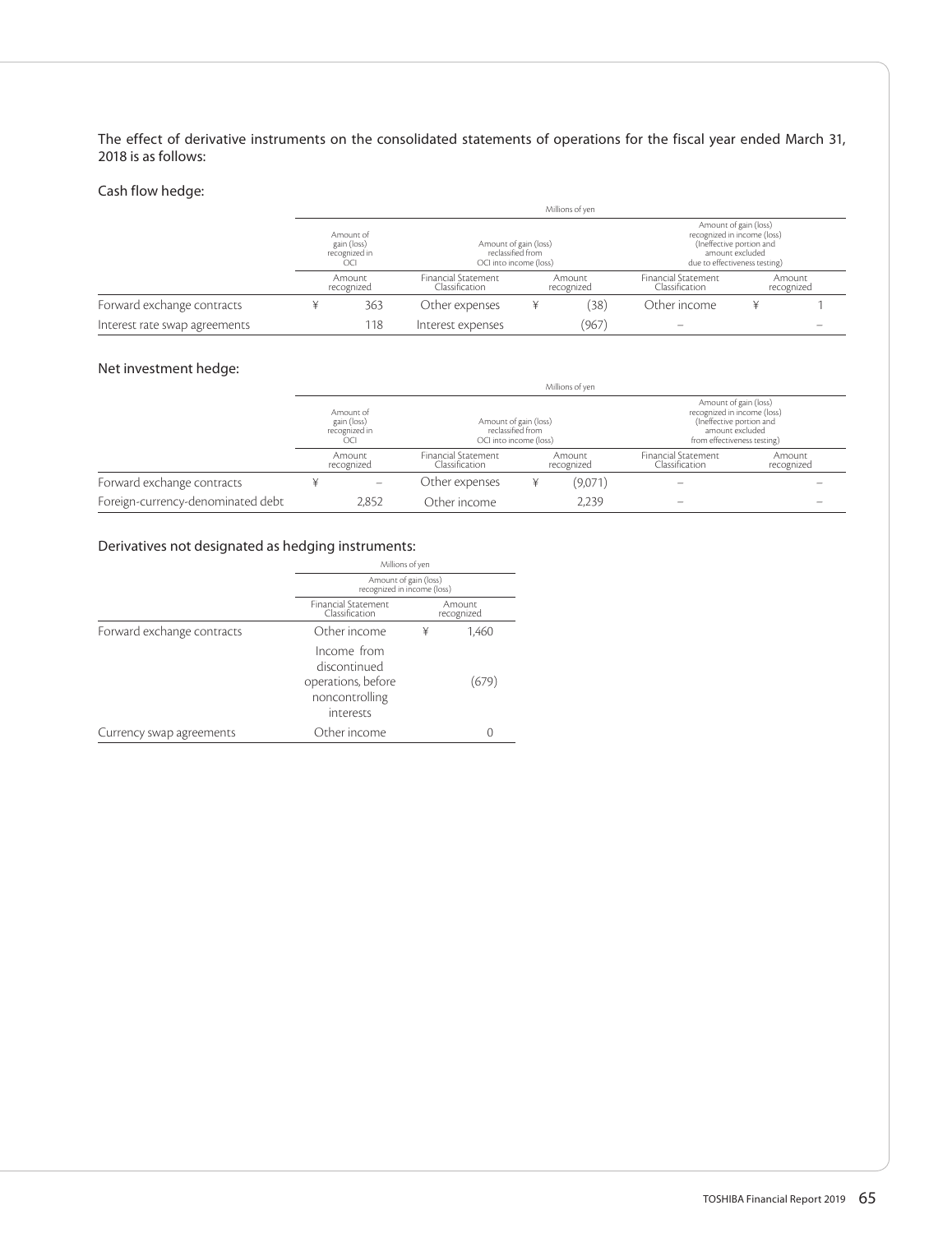### **21. LEASES**

The Group leases manufacturing equipment, office and warehouse space, and certain other assets under operating leases.

Rent expenses under such leases for the fiscal years ended March 31, 2019 and 2018 were ¥60,144 million (\$541,838 thousand) and ¥63,034 million, respectively.

The Group also leases certain machinery and equipment which are accounted for as capital leases. As of March 31, 2019 and 2018, the costs of machinery and equipment under capital leases were approximately ¥27,242 million (\$245,423 thousand) and ¥30,365 million, and the related accumulated amortization were approximately ¥18,008 million (\$162,234 thousand) and ¥18,534 million, respectively.

The costs of machinery and equipment under capital leases from affiliates of the Company and the related accumulated amortization as of March 31, 2019 and 2018 were immaterial.

Minimum lease payments for the Group's capital and non-cancelable operating leases as of March 31, 2019 are as follows:

|                                             | Millions of yen   |        |                     |         |                   | Thousands of US dollars |                     |           |  |
|---------------------------------------------|-------------------|--------|---------------------|---------|-------------------|-------------------------|---------------------|-----------|--|
| The Fiscal Year ending March 31             | Capital<br>leases |        | Operating<br>leases |         | Capital<br>leases |                         | Operating<br>leases |           |  |
| 2020                                        | ¥                 | 5,511  | ¥                   | 27.740  | \$                | 49,649                  | \$                  | 249,910   |  |
| 2021                                        |                   | 3,222  |                     | 23,501  |                   | 29,027                  |                     | 211,721   |  |
| 2022                                        |                   | 1,619  |                     | 19,890  |                   | 14,586                  |                     | 179,189   |  |
| 2023                                        |                   | 760    |                     | 17,893  |                   | 6,847                   |                     | 161,198   |  |
| 2024                                        |                   | 266    |                     | 15,557  |                   | 2,396                   |                     | 140,153   |  |
| Thereafter                                  |                   | 291    |                     | 31,650  |                   | 2,621                   |                     | 285,135   |  |
| Total minimum lease payments                |                   | 11,669 | ¥                   | 136,231 |                   | 105,126                 |                     | 1,227,306 |  |
| Executory costs                             |                   | (139)  |                     |         |                   | (1,252)                 |                     |           |  |
| Amounts representing interest               |                   | (365)  |                     |         |                   | (3,288)                 |                     |           |  |
| Present value of net minimum lease payments |                   | 11,165 |                     |         |                   | 100,586                 |                     |           |  |
| Less-current portion                        |                   | 5,287  |                     |         |                   | 47,631                  |                     |           |  |
|                                             | ¥                 | 5,878  |                     |         | S.                | 52,955                  |                     |           |  |

## **22. COMMITMENTS AND CONTINGENT LIABILITIES**

Commitments for the purchase of property, plant and equipment, and long-term service at fixed and variable prices outstanding at March 31, 2019 and 2018, totaled approximately ¥1,063,710 million(\$9,582,973 thousand) and ¥994,291 million, respectively.

Most of the above-mentioned commitments relate to the agreement to purchase liquid natural gas in the US. On May 31, 2019, the Group signed a contract with Total Gas & Power Asia Private Limited, the Singaporean arm of Total S.A., the French major energy company, which transfers all the issued shares of the Toshiba America LNG Corporation, a consolidated subsidiary of the Group, to Total Gas & Power Asia Private Limited. For more details, please refer to Note 31.

The amount of commitments expected to be paid in each year of the following five fiscal years and thereafter is as follows:

| The Fiscal Year ending March 31 |   | Millions of yen | Thousands of<br>US dollars |  |  |
|---------------------------------|---|-----------------|----------------------------|--|--|
| 2020                            | ¥ | 19,310          | 173,964                    |  |  |
| 2021                            |   | 47,349          | 426,568                    |  |  |
| 2022                            |   | 46,751          | 421,180                    |  |  |
| 2023                            |   | 46,926          | 422,757                    |  |  |
| 2024                            |   | 47,101          | 424,333                    |  |  |
| Thereafter                      |   | 856,273         | 7,714,171                  |  |  |
| Total of commitments            | ¥ | 1,063,710       | 9,582,973                  |  |  |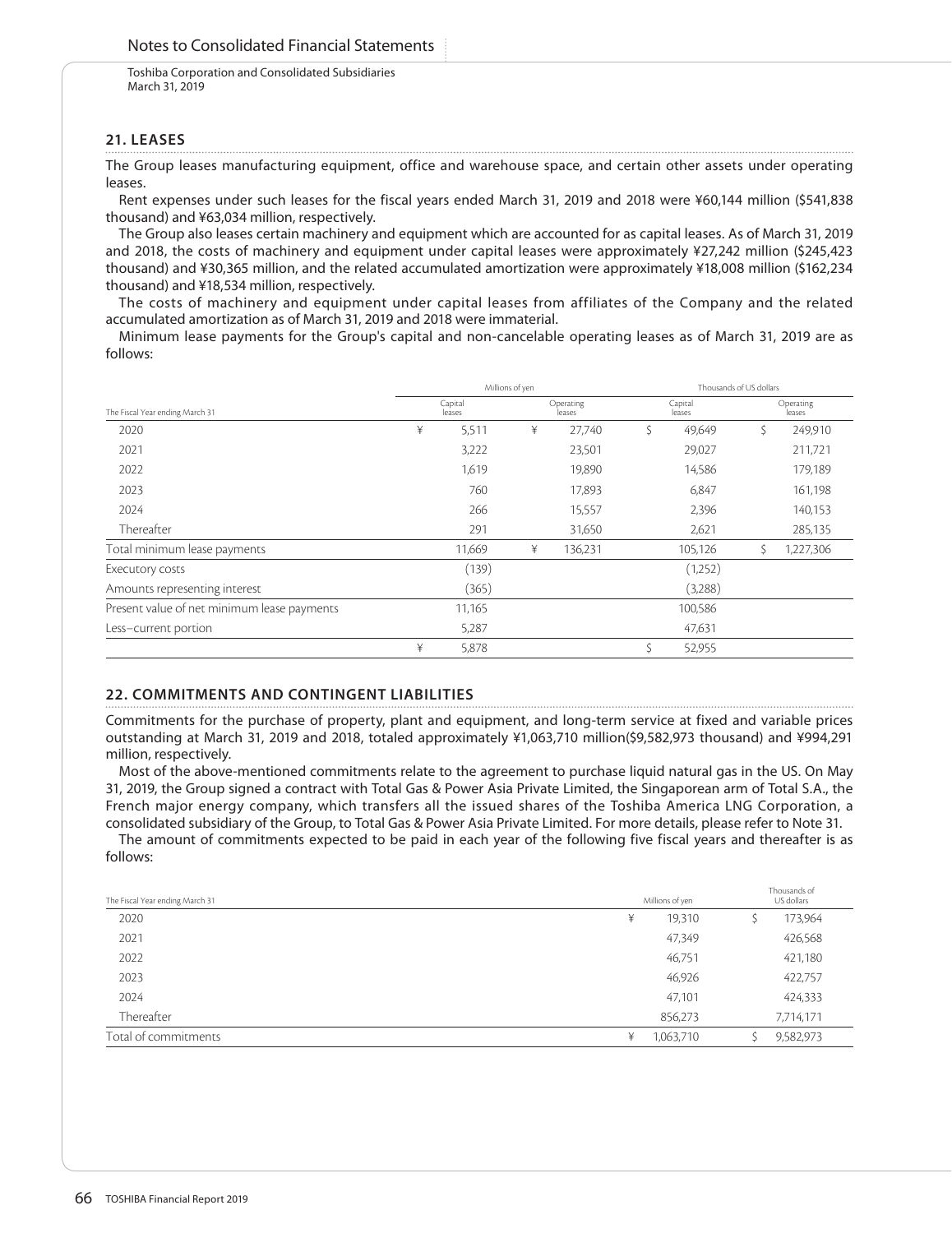## **23. GUARANTEES**

### **GUARANTEES OF UNCONSOLIDATED AFFILIATES AND THIRD PARTY DEBT**

The Group guarantees debt as well as certain financial obligations of unconsolidated affiliates and third parties to support the sale of the Group's products and services. Expiration dates vary from 2019 to 2037 and from 2018 to 2037 as of March 31, 2019 and 2018, respectively or the guarantees terminate on payment and/or cancellation of the obligation. A payment by the Group would be triggered by the failure of the guaranteed party to fulfill its obligation under the guarantee. The maximum potential payments under these guarantees were ¥6,525 million (\$58,784 thousand) and ¥92,482 million as of March 31, 2019 and 2018, respectively. Decrease in guarantees is mainly due to the derecognition of lease guarantees for Flash Alliance Ltd, Flash Forward Ltd, and Flash Partners Ltd.

#### **RESIDUAL VALUE GUARANTEES UNDER SALE AND LEASEBACK TRANSACTIONS**

The Group has entered into several sale and leaseback transactions in which certain machinery and equipment was sold and leased back. The Group may be required to make payments for residual value guarantees in connection with these transactions. The operating lease contracts will expire on various dates through April 2027. The maximum potential payments by the Group for such residual value guarantees were ¥1,515 million (\$13,649 thousand) and ¥1,774 million as of March 31, 2019 and 2018, respectively.

The carrying amounts of the liabilities for the Group's obligations under the guarantees described above as of March 31, 2019 and 2018 were immaterial.

### **WARRANTY**

Estimated warranty costs are accrued for at the time a product is sold to a customer. Estimates for warranty costs are made based primarily on historical warranty claim experience.

The following is a reconciliation table of the product warranty accrual for the fiscal years ended March 31, 2019 and 2018:

|                                               | Millions of yen | Thousands of<br>US dollars |            |
|-----------------------------------------------|-----------------|----------------------------|------------|
| The Fiscal Year ended March 31                | 2019            | 2018                       | 2019       |
| Balance at the beginning of the fiscal year   | 32,979<br>¥     | ¥<br>47.088                | 297,108    |
| Warranties issued                             | 12,889          | 15,592                     | 116,117    |
| Settlements made                              | (17,715)        | (23,857)                   | (159, 594) |
| Amounts of Landis+Gyr Group AG deconsolidated |                 | (5,521)                    |            |
| Amounts of PC Business deconsolidated         | (2, 942)        |                            | (26, 505)  |
| Foreign currency translation adjustments      | 168             | (323)                      | 1,514      |
| Balance at the end of the fiscal year         | ¥<br>25,379     | 32.979<br>¥                | 228,640    |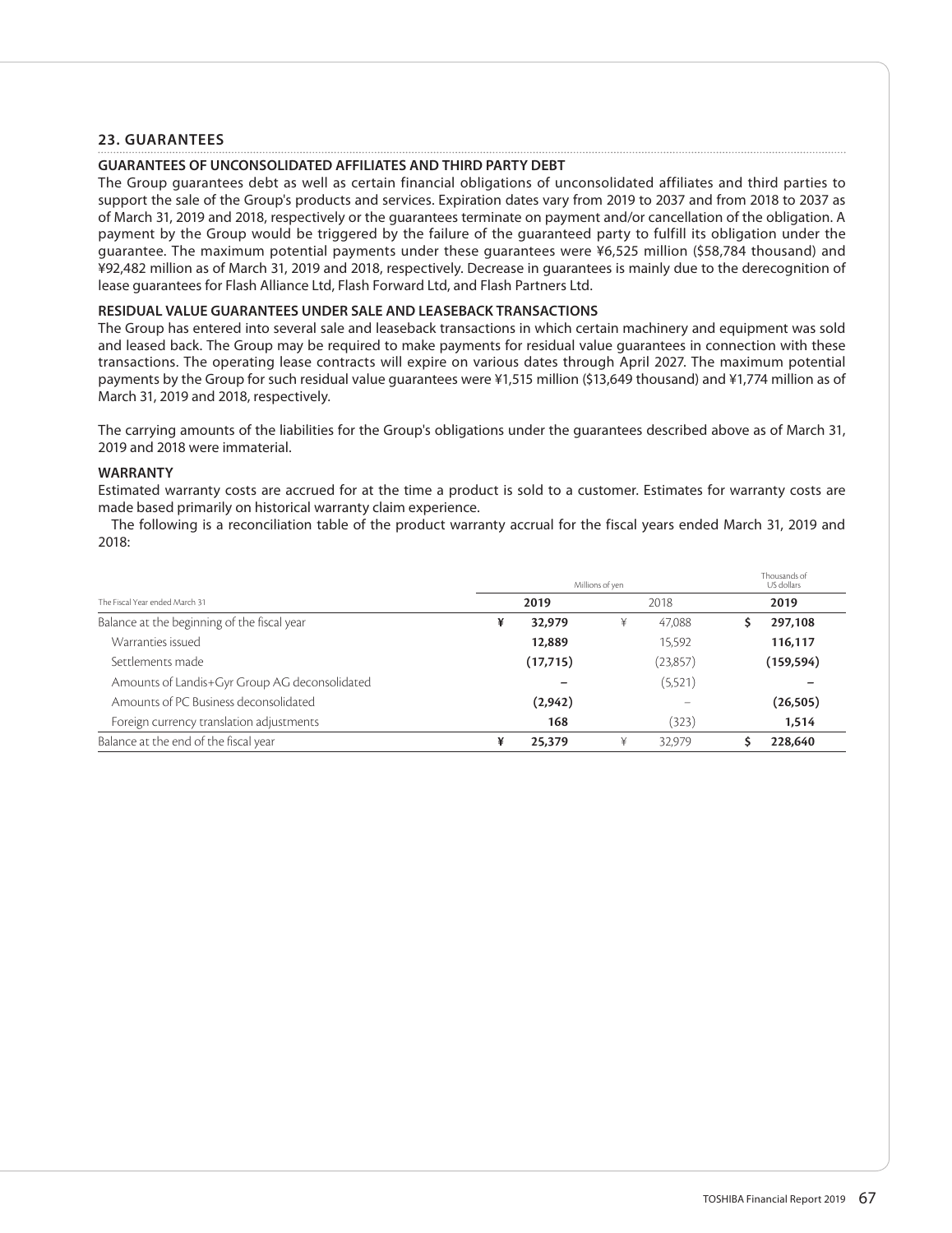## **24. LEGAL PROCEEDINGS**

In February 2015, the Company received an order from the Securities and Exchange Surveillance Commission, based on Article 26 of the Financial Instruments and Exchange Act, requiring submission of a report. The Company was then subject to inspection regarding projects that used percentage-of-completion accounting. Later, after establishing the Independent Investigation Committee and conducting the investigation, it was found that the Company had continuously carried out inappropriate accounting and, therefore, the Company filed amendments of the past Annual Securities Reports and other reports. Holders of American Depositary Receipts ("ADRs") filed a class action lawsuit against the Company in the State of California, in the US in relation to the inappropriate financial reporting by the Company. The Company filed a petition with the court for rejection of the lawsuit on the grounds that securities laws of the US do not apply to the above-mentioned securities, among other reasons, and the decision to reject the lawsuit was made as of May 20, 2016 (US time). The plaintiffs lodged an appeal against the judgement on July 25, 2016 (US time), and the appellate instance reversed the judgement of the district court on July 17, 2018 (US time) and issued a judgement to remand the case to the district court to enable the plaintiffs to submit a revised complaint. However, the Company filed an appeal against the judgement with the US Supreme Court on October 15, 2018 (US time).

Damage compensation claims have been demanded against the Company in Japan as well with the plaintiffs claiming to have suffered damage due to inappropriate financial reporting by the Company. The Company accrued the reasonably estimated amount expected to be paid for the damage compensation. Certain of these claims have been pending with several courts including seeking payment by (1) foreign institutional investors of approximately ¥14,220 million (\$128,108 thousand) in June 2016, ¥21,759 million (\$196,027 thousand) and ¥44,741 million (\$403,072 thousand) in April 2017, ¥9,227 million (\$83,126 thousand) in June 2017, ¥33,000 million (\$297,297 thousand) and ¥837 million (\$7,541 thousand) in September 2017, ¥414 million (\$3,730 thousand) in October 2017, and, ¥4,051 million (\$36,495 thousand) in April 2018, (2) Japan Trustee Services Bank, Ltd., of approximately ¥1,262 million (\$11,369 thousand) in May 2016, ¥11,993 million (\$108,045 thousand) in August 2016 and, ¥572 million (\$5,153 thousand) in September 2017, (3) the Master Trust Bank of Japan, Ltd., of approximately ¥5,105 million (\$45,991 thousand) and ¥13,114 million (\$118,144 thousand) in March 2017, (4) Trust & Custody Services Bank, Ltd., of approximately ¥14,026 million (\$126,360 thousand) in March 2017.

The Group has global business operations and is involved from time to time in disputes, including lawsuits and other legal proceedings and investigations by relevant authorities. Due to differences in judicial systems and the uncertainties inherent in such proceedings, the Group may be subject to a ruling requiring payment of amounts far exceeding its expectations. Any judgment or decision unfavorable to the Group could have a materially adverse effect on the Group's business, results of operations or financial condition. However based on the information currently available to the Group, Management believes that such legal procedures would not have a material adverse effect on the financial position or the results of operations of the Group.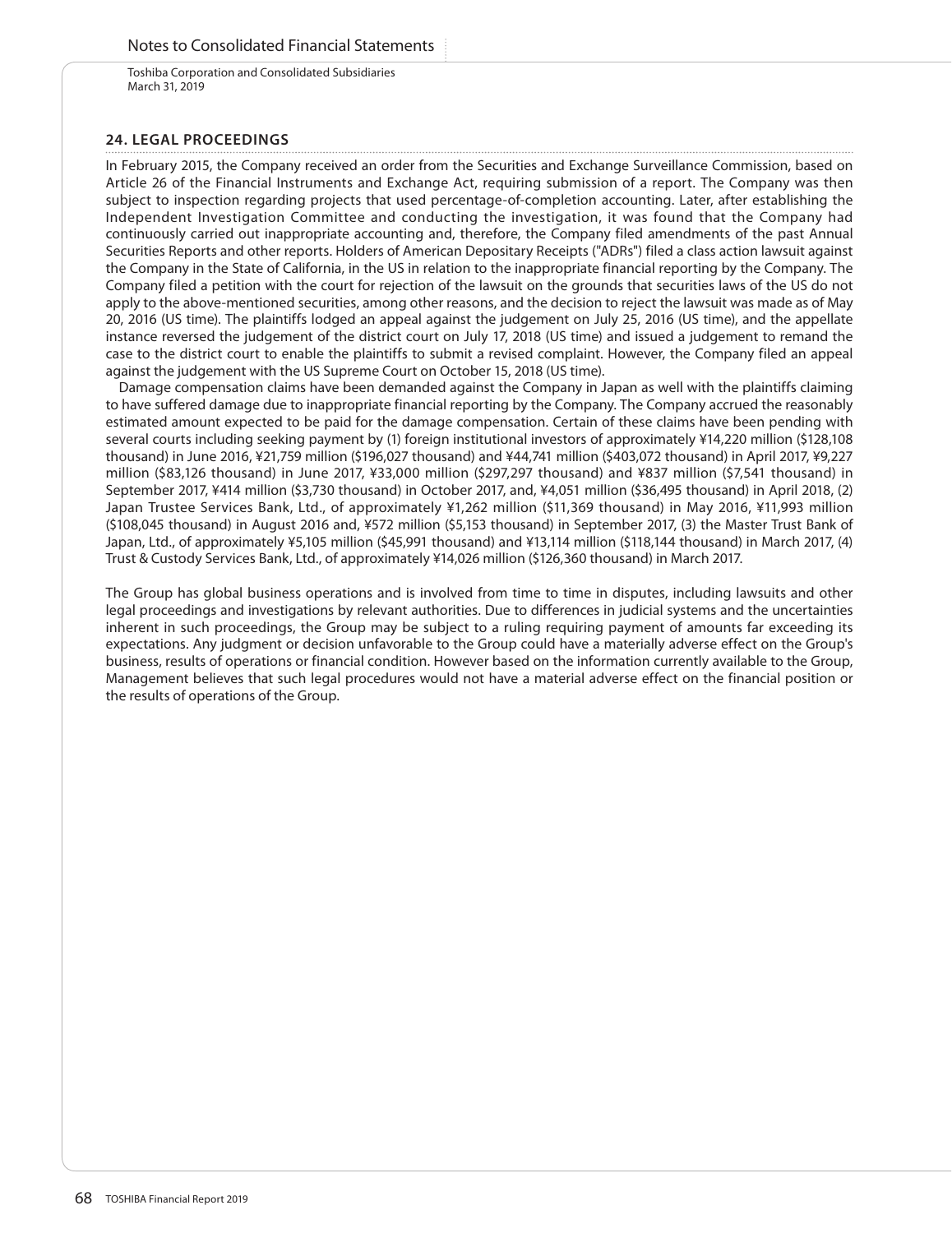## **25. BUSINESS STRUCTURAL REFORM**

### **The Fiscal Year ended March 31, 2019**

Based on the presentation announced on November 8,2018, "Toshiba Next Plan", the Group has implemented four measures to improve core earning power, which are: structural reform, procurement reform, sales reform and process reform. As part of the structural reformation activities, the Group announced on the same day "Toshiba Group to implement Early Retirement Incentive Programs as part of Structural Reform", As such, the Company and some of its consolidated subsidiaries in Japan have implemented an early voluntary retirement incentive program, which provided a special severance payment on top of a standard retirement payment on the condition that applicants will leave by the end of March 2019 ("early retirement incentive program").

### **Energy Systems & Solutions**

Toshiba Energy Systems & Solutions Corporation ("ESS") has implemented the early retirement incentive program aimed at building the appropriate allocation of personnel. These activities also cover some of ESS's subsidiaries, as ESS responds to the global trend of decarbonization by strengthening its service business in the coal-fired thermal power plant business, and shifting to the renewable energy business from the coal-fired thermal power plant construction business as new coal-fired thermal power plant construction activities are shrinking.

### **Other Segments**

The Group has implemented the early incentive program to create a staff organization appropriate for the level of sales generated, in response to a reduction in the Group's sales, a downsized business scale and changes in the business portfolio.

Changes in the liability balance related to exit and disposal activities for the fiscal year ended March 31, 2019 are shown in the table below.

These expenses are short term in nature, being completed within one year from the initiation of activities.

The exit and disposal activities were mostly completed as of March 31, 2019, and there is no significant amount of expenses expected to be incurred in the following year except for the activities disclosed in Note 31.

|                                               | Millions of Yen                |           |                               |          |        |       |       |           |  |  |
|-----------------------------------------------|--------------------------------|-----------|-------------------------------|----------|--------|-------|-------|-----------|--|--|
|                                               | Retirement-related<br>expenses |           | Contract<br>termination costs |          | Others |       | Total |           |  |  |
| Liability balance as of March 31, 2018        |                                | 4,111     | ¥                             | 417      | ¥      | 1,011 | ¥     | 5,539     |  |  |
| Restructuring charge incurred during the year |                                | 12,517    |                               | 2,223    |        | 601   |       | 15,341    |  |  |
| Non-cash expenditures                         |                                | (176)     |                               | (69)     |        | (188) |       | (433)     |  |  |
| Payments and settlements with cash payout     |                                | (11, 975) |                               | (2, 180) |        | (614) |       | (14, 769) |  |  |
| Foreign currency translation adjustments      |                                | (20)      |                               | (6)      |        | (28)  |       | (54)      |  |  |
| Liability balance as of March 31, 2019        |                                | 4.457     | ¥                             | 385      | ¥      | 782   |       | 5,624     |  |  |

|                                               | Thousands of US dollars        |            |                               |           |        |          |       |            |  |
|-----------------------------------------------|--------------------------------|------------|-------------------------------|-----------|--------|----------|-------|------------|--|
| Liability balance as of March 31, 2018        | Retirement-related<br>expenses |            | Contract<br>termination costs |           | Others |          | Total |            |  |
|                                               |                                | 37,036     |                               | 3,757     |        | 9,108    |       | 49,901     |  |
| Restructuring charge incurred during the year |                                | 112,766    |                               | 20,027    |        | 5,414    |       | 138,207    |  |
| Non-cash expenditures                         |                                | (1,586)    |                               | (621)     |        | (1,694)  |       | (3,901)    |  |
| Payments and settlements with cash payout     |                                | (107, 883) |                               | (19, 640) |        | (5, 531) |       | (133, 054) |  |
| Foreign currency translation adjustments      |                                | (180)      |                               | (54)      |        | (252)    |       | (486)      |  |
| Liability balance as of March 31, 2019        |                                | 40.153     |                               | 3.469     |        | 7.045    |       | 50,667     |  |

Expenses for exit and disposal activities by major segments for the fiscal year ended March 31, 2019 are as follows. These expenses were recorded at ¥683 million (\$6,153 thousand) in cost of sales, and at ¥14,658 million (\$132,054 thousand) in selling, general and administrative expenses in the Consolidated Statements of Operations.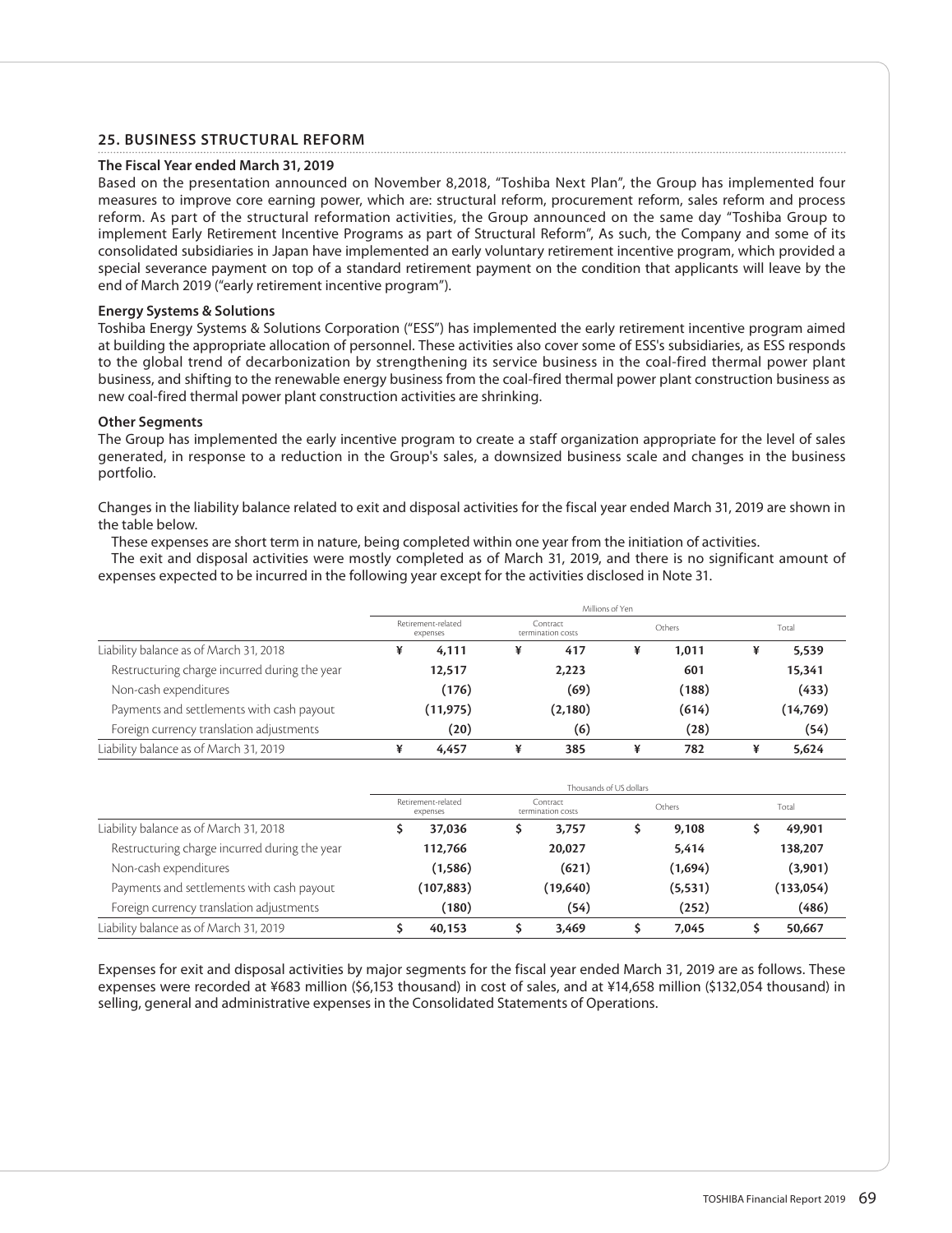## Notes to Consolidated Financial Statements

Toshiba Corporation and Consolidated Subsidiaries March 31, 2019

| Segments                   |                                | Millions of Yen |                               |       |        |     |       |        |  |  |
|----------------------------|--------------------------------|-----------------|-------------------------------|-------|--------|-----|-------|--------|--|--|
|                            | Retirement-related<br>expenses |                 | Contract<br>termination costs |       | Others |     | Total |        |  |  |
| Energy Systems & Solutions |                                | 4,706           |                               | 1,886 |        | 229 |       | 6,821  |  |  |
| Others(Note)               |                                | 7.811           |                               | 337   |        | 372 |       | 8,520  |  |  |
| Total                      |                                | 12,517          |                               | 2,223 |        | 601 |       | 15,341 |  |  |

Note: Others include Infrastructure Systems & Solutions, Storage & Electronic Devices Solutions, Retail & Printing Solutions, and Industrial ICT Solutions.

| Segments                   |                                | Thousands of US dollars |                               |        |        |       |       |         |  |  |  |
|----------------------------|--------------------------------|-------------------------|-------------------------------|--------|--------|-------|-------|---------|--|--|--|
|                            | Retirement-related<br>expenses |                         | Contract<br>termination costs |        | Others |       | Total |         |  |  |  |
| Energy Systems & Solutions |                                | 42,396                  |                               | 16.991 |        | 2,063 |       | 61,450  |  |  |  |
| Others(Note)               |                                | 70,370                  |                               | 3,036  |        | 3,351 |       | 76,757  |  |  |  |
| Total                      |                                | 112,766                 |                               | 20,027 |        | 5.414 |       | 138,207 |  |  |  |

#### The Fiscal Year ended March 31, 2018

The liability balance related to exit and disposal activities for the fiscal year ended March 31, 2018 was immaterial. Expenses for exit and disposal activities by major segments for the fiscal year ended March 31, 2018 were immaterial.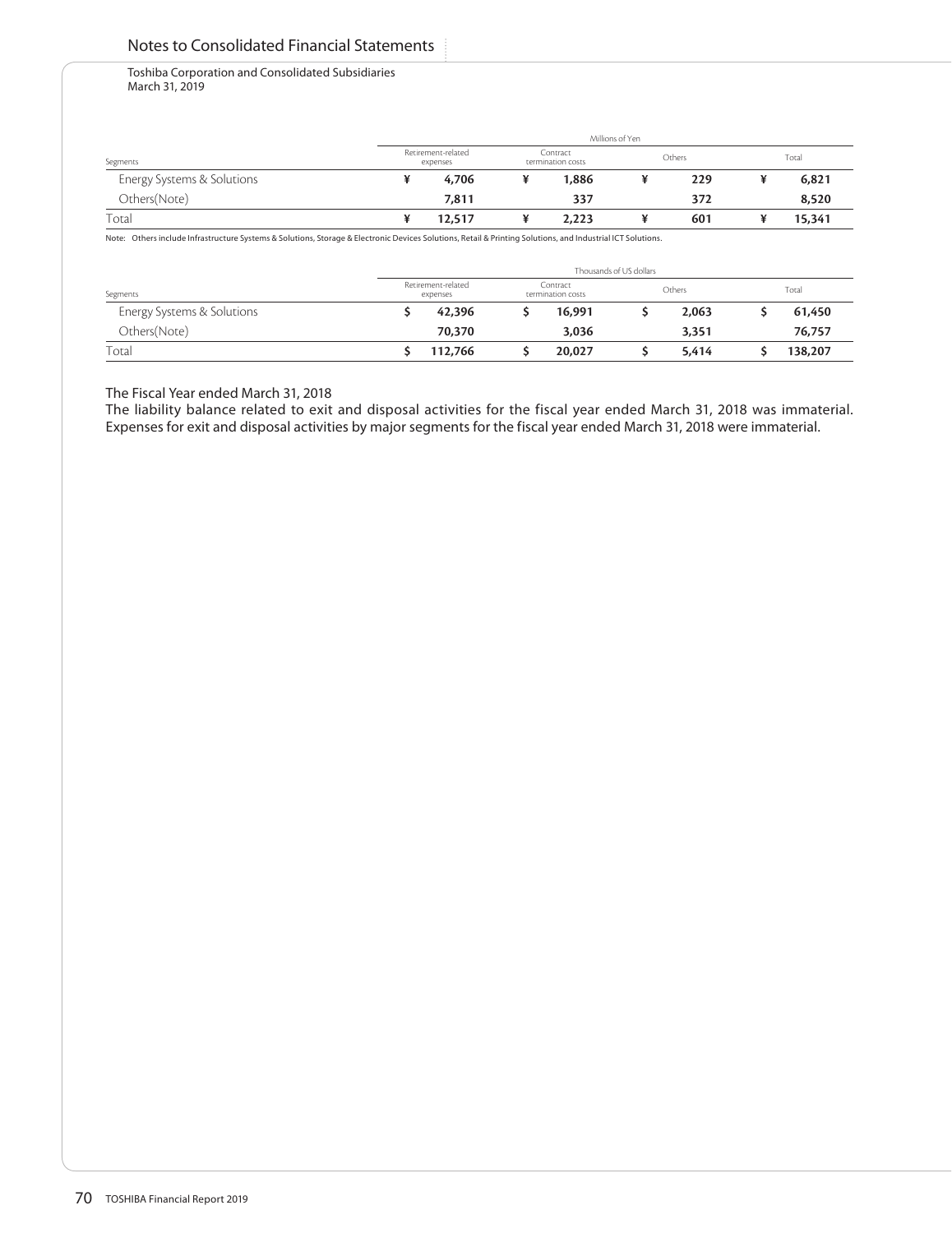## **26. ENVIRONMENTAL LIABILITIES**

The Japanese environmental regulation, "Law Concerning Special Measure against poly chlorinated biphenyl ("PCB") waste" requires PCB waste holders to dispose of all PCB waste by March 2027. The Group accrued ¥10,985 million (\$98,964 thousand) and ¥11,743 million at March 31, 2019 and 2018, respectively, for environmental remediation and restoration costs for products or equipment with PCB which some Group's operations in Japan have retained.

## **27. ASSET RETIREMENT OBLIGATIONS**

The Group records asset retirement obligations in accordance with ASC No. 410 "Asset Retirement and Environmental Obligations."

Asset retirement obligation was related primarily to the restoration obligations associated with the real estate lease agreement.

The changes in the carrying amount of asset retirement obligations for the fiscal years ended March 31, 2019 and 2018 are as follows:

|                                             |      | Thousands of<br>US dollars |      |       |      |          |
|---------------------------------------------|------|----------------------------|------|-------|------|----------|
| The Fiscal Year ended March 31              | 2019 |                            | 2018 |       | 2019 |          |
| Balance at the beginning of the fiscal year | ¥    | 6,210                      | ¥    | 6.492 |      | 55,946   |
| Accretion expense                           |      | 95                         |      | 92    |      | 856      |
| Liabilities settled                         |      | (216)                      |      | (286) |      | (1, 946) |
| Liabilities incurred                        |      | 3,171                      |      | 158   |      | 28,567   |
| Revisions in estimated cash flows           |      | (108)                      |      | (253) |      | (973)    |
| Foreign currency translation adjustments    |      | (44)                       |      |       |      | (396)    |
| Balance at the end of the fiscal year       | ¥    | 9,108                      | ¥    | 6.210 |      | 82,054   |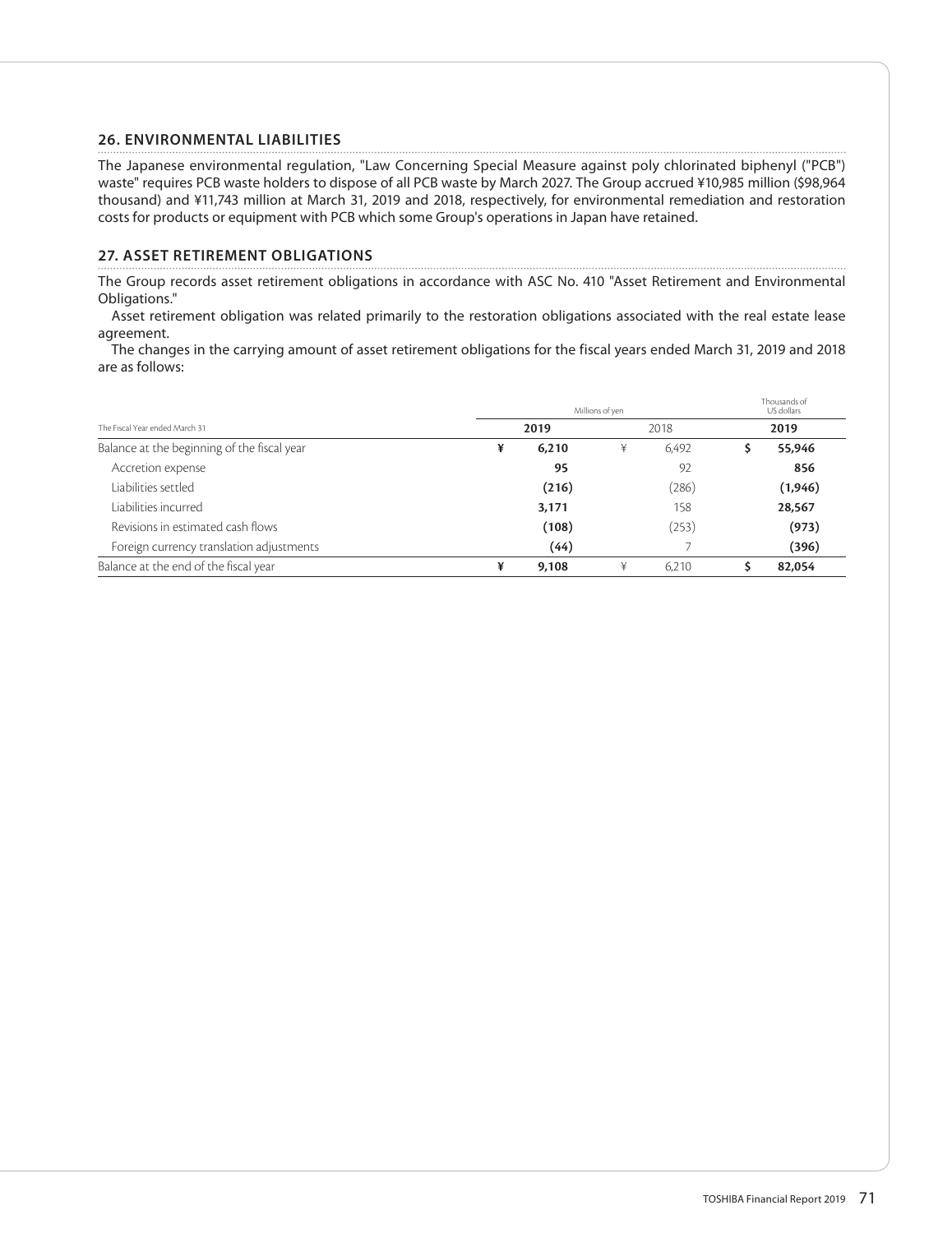### **28. VARIABLE INTEREST ENTITIES**

The Group recognizes entities, in accordance with ASC No.810, as VIEs that have either (a) equity investors whose voting right is limited and not having an ability to control it effectively or (b) insufficient equity to permit the entity to finance its activities without additional subordinated financial support. The Group retains variable interests through equity investments, loans and guarantees. In evaluating whether the Group is the primary beneficiary of a VIE, the Group assesses if the Group has both (a) the power to direct the activities of the VIE that most significantly impact the VIE's economic performance and (b) the obligation to absorb losses or the right to receive benefits that could potentially be significant to the VIE, and if so consolidate the VIE.

#### **Consolidated Variable Interest Entities**

VIEs, of which the Group is the primary beneficiary, are involved in Energy Systems & Solutions, and most of those are entities involved in the Nuclear Power Systems Business Unit. The Group has both the power to direct the activities that most significantly affect those VIEs' economic performance and the obligation to absorb losses or the right to receive benefits from the VIEs.

As of March 31, 2019, the total assets of VIE on the consolidated balance sheets was ¥2,029 million (\$18,279 thousand), and the total liabilities of VIE on the consolidated balance sheets was ¥3,084 million (\$27,784 thousand). The assets consisted primarily of cash and cash equivalents. The liabilities consisted primarily of Other liabilities. As of March 31, 2018, the total assets and liabilities of VIEs on the consolidated balance sheets were ¥2,772 million and ¥2,965 million, respectively. The assets consisted primarily of cash and cash equivalents. The liabilities consisted primarily of other liabilities.

### **Unconsolidated Variable Interest Entities**

VIEs, of which the Group is not the primary beneficiary but retains significant variable interests, are involved in Energy Systems & Solutions and Others.

Unconsolidated VIEs are established for the purpose of developing nuclear power plants, supplying stable electric power systems, and providing electric services and equipment to electric power operators. The Group is not the primary beneficiary of these VIEs because the Group does not have the power to direct the activities that most significantly affect those VIEs' economic performance and accounts for them under the equity method. And these VIEs has been liquidated for the fiscal years ended March 31, 2019.

The Group entered into an agreement for natural gas liquefaction, Liquefaction Tolling Agreement ("LTA") with a US company, FLNG Liquefaction 3, LLC ("FLIQ3"), which is an entity involved in Energy Systems & Solutions. This agreement became effective April, 2015. Under the LTA, the Group has secured a commitment for the liquefaction of 2.2 million tons of natural gas produced in the US per annum over a 20 year period commencing in 2019. Procurement of natural gas and transportation of liquefied natural gas are not included in this agreement. Because the Group is obliged to purchase the service for liquefying natural gas of 2.2 million tons per annum and holds variable interests in FLIQ3, FLIQ3 was evaluated as a VIE. The Group concluded that it is not the primary beneficiary of this VIE because the Group does not have the power to direct the activities that most significantly affect the VIE's economic performance. As a result, the Group has not incorporated operating results of FLIQ3 into the consolidated financial statements.

For Other VIEs, the Group still retains significant variable interests in a business entity since the Group owns the common stock and convertible preferred stock in Toshiba Memory Holdings Corporation. The Group concluded that it is not the primary beneficiary of the VIE because the Group does not have the power to direct the activities that most significantly affect the VIE's economic performance. The Group accounts for the VIE under the equity method.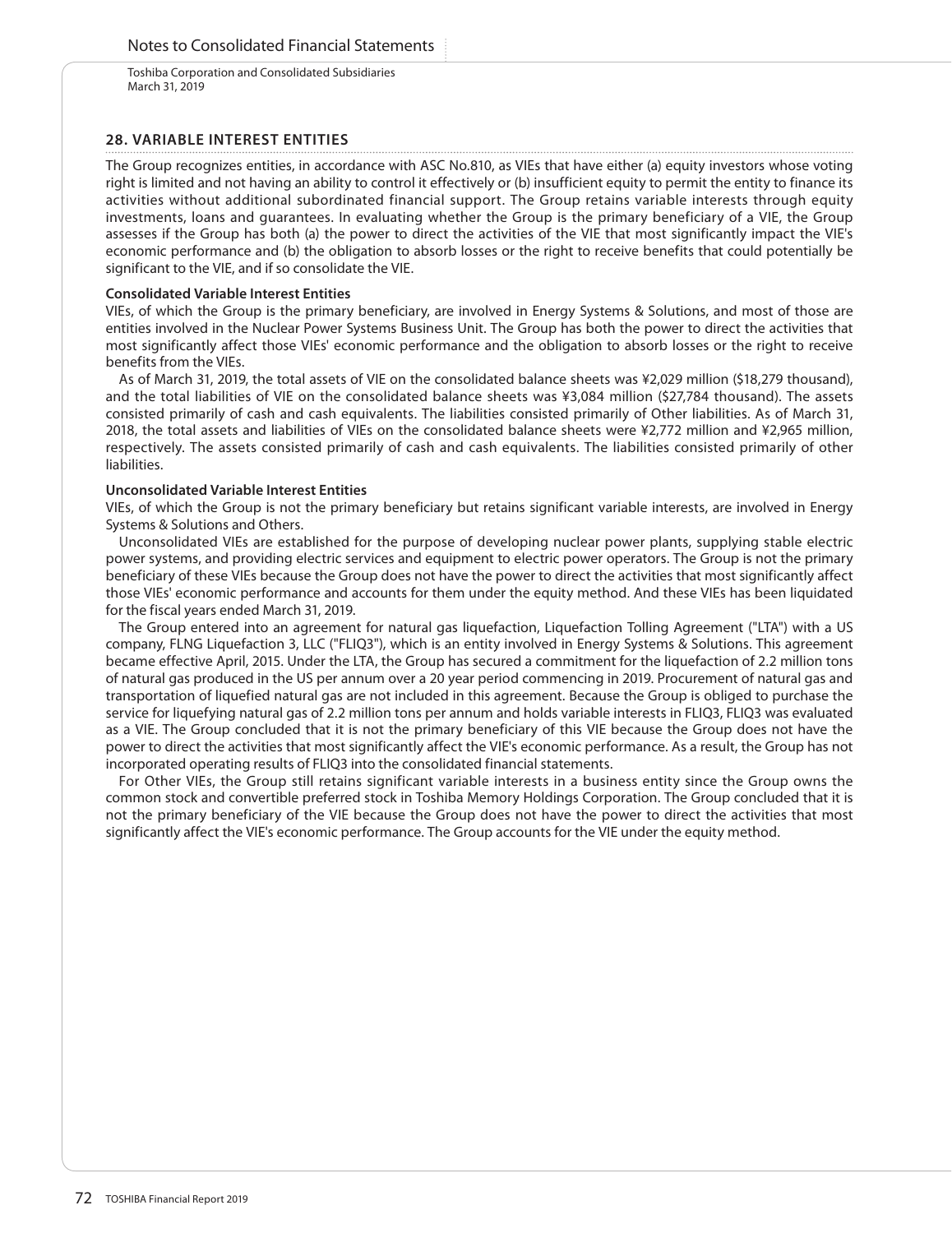As of March 31, 2019 and 2018, the total assets of those VIEs, carrying amounts of assets and liabilities that relate to the Group's variable interests in the VIEs and the Group's maximum exposures to losses as a result of the Group's involvement with the VIEs are summarized as follows:

With regards to FLIQ3, since the Group is only a party to the LTA and does not have the access to the financial information about the VIE, only maximum exposures to losses are included in the following summary table. The maximum exposures to losses are included in commitments and the unconditional purchase obligation disclosed in Note 22.

|                                                                                           | Millions of yen                                |             |  |  |  |  |  |
|-------------------------------------------------------------------------------------------|------------------------------------------------|-------------|--|--|--|--|--|
| March 31, 2019                                                                            | VIEs involved in<br>Energy Systems & Solutions | Other VIEs  |  |  |  |  |  |
| Total assets of VIEs                                                                      |                                                | ¥ 2,676,540 |  |  |  |  |  |
| Carrying amounts of assets that relate to the Group's variable interests in the VIEs      |                                                | 380,267     |  |  |  |  |  |
| Carrying amounts of liabilities that relate to the Group's variable interests in the VIEs |                                                | 13,415      |  |  |  |  |  |
| Maximum exposures to losses                                                               | 1,041,474                                      | 366,852     |  |  |  |  |  |

|                                                                                           | Millions of yen                                |         |
|-------------------------------------------------------------------------------------------|------------------------------------------------|---------|
| March 31, 2018                                                                            | VIEs involved in<br>Energy Systems & Solutions |         |
| Total assets of VIEs                                                                      |                                                | 39,403  |
| Carrying amounts of assets that relate to the Group's variable interests in the VIEs      |                                                | 8,139   |
| Carrying amounts of liabilities that relate to the Group's variable interests in the VIEs |                                                | 8,139   |
| Maximum exposures to losses                                                               |                                                | 973.962 |

|                                                                                           | Thousands of US dollars    |                  |              |  |  |  |  |
|-------------------------------------------------------------------------------------------|----------------------------|------------------|--------------|--|--|--|--|
| March 31, 2019                                                                            | Energy Systems & Solutions | VIEs involved in | Other VIEs   |  |  |  |  |
| Total assets of VIEs                                                                      |                            |                  | \$24,112,973 |  |  |  |  |
| Carrying amounts of assets that relate to the Group's variable interests in the VIEs      |                            |                  | 3,425,829    |  |  |  |  |
| Carrying amounts of liabilities that relate to the Group's variable interests in the VIEs |                            | -                | 120,856      |  |  |  |  |
| Maximum exposures to losses                                                               |                            | 9,382,649        | 3,304,973    |  |  |  |  |

Carrying amounts of assets that relate to the Group's variable interests in the VIEs consisted primarily of investments in affiliates. The Group's maximum exposures to losses, which primarily include equity investments and commitments, are generally not the losses anticipated to be incurred as the result of the Group's involvement with the VIEs normal course of business, and are considered to significantly exceed these anticipated losses. With regards to FLIQ3, the portion corresponding to the purchase commitments for 20 years is deemed as the maximum exposure to losses at the moment, and represents the amount of the losses that may arise if the Company fails to entrust any natural gas liquefaction service to FLIQ3 for the entire 20 year commitment period. However, the amount of loss will decrease as the Group secures customers.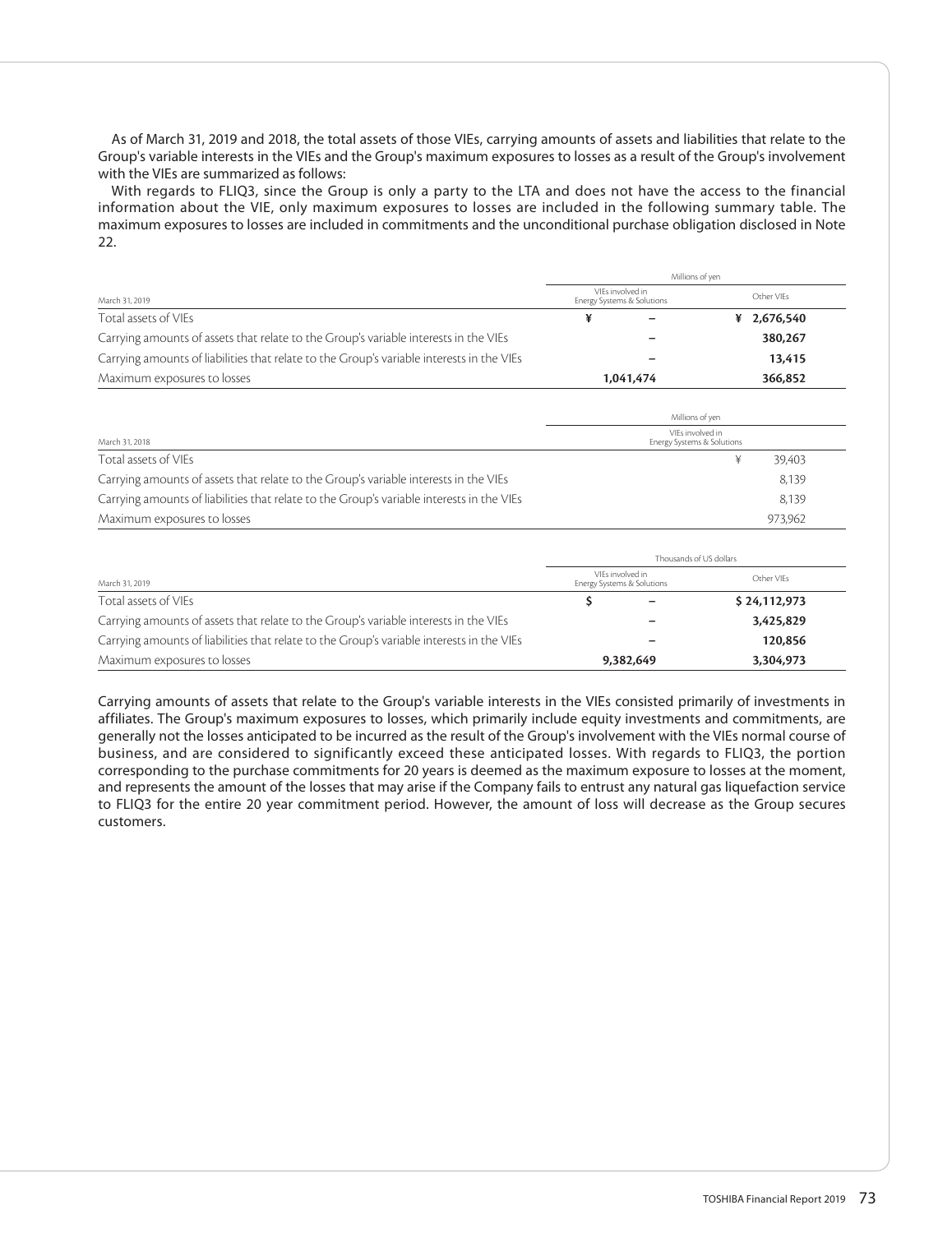Toshiba Corporation and Consolidated Subsidiaries March 31, 2019

## **29. SEGMENT INFORMATION**

The segments reported below are the components of the Group for which discrete financial information is available and whose results are regularly reviewed by the management of the Group to make decisions about allocation of resources and assess performance.

The Group evaluates the performance of its business segments based on segment operating income (loss). The Group's segment operating income (loss) is derived by deducting the segment's cost of sales, selling, general and administrative expenses and impairment loss on goodwill from net sales. Legal settlement costs etc. are not included in calculating segment operating income (loss).

The Group has 6 business segments, (1) Energy Systems & Solutions, (2) Infrastructure Systems & Solutions, (3) Retail & Printing Solutions, (4) Storage & Electronic Devices Solutions, (5) Industrial ICT Solutions and (6) Others, identified in accordance with the similarities of the nature of the products, the production processes and markets, etc.

Principal products that belong to each segment are as follows.

| (1) Energy Systems & Solutions:             | Nuclear power generation systems, Thermal power generation           |
|---------------------------------------------|----------------------------------------------------------------------|
|                                             | systems, etc.                                                        |
| (2) Infrastructure Systems & Solutions:     | Elevators, Light fixtures, Air-conditioners, and Building & facility |
|                                             | solutions, etc.                                                      |
| (3) Retail & Printing Solutions:            | POS systems, Multi-function peripherals, etc.                        |
| (4) Storage & Electronic Devices Solutions: | Semiconductors, Hard disk drives, etc.                               |
| (5) Industrial ICT Solutions:               | Cloud Solutions, etc.                                                |
| (6) Others:                                 | Personal computers, etc.                                             |

In line with the review of the business group structure due to the reorganization as of April 1, 2019, the business segments have been changed to 7 segments, "Energy Systems & Solutions," "Infrastructure Systems & Solutions," "Building Solutions," "Retail & Printing Solutions," "Electronic Devices & Storage Solutions," "Digital Solutions" and "Others" from the fiscal year ending March 31, 2020.

## **BUSINESS SEGMENTS**

Financial information by segments as of and for the fiscal years ended March 31, 2019 and 2018 are as follows:

| As of and for the fiscal year ended March 31, 2019<br>Millions of yen |                               |                                       |                                |                                           |                             |               |             |                               |              |
|-----------------------------------------------------------------------|-------------------------------|---------------------------------------|--------------------------------|-------------------------------------------|-----------------------------|---------------|-------------|-------------------------------|--------------|
|                                                                       | Energy Systems &<br>Solutions | Infrastructure<br>Systems & Solutions | Retail & Printing<br>Solutions | Storage & Electronic<br>Devices Solutions | Industrial ICT<br>Solutions | Others        | Total       | Corporate and<br>Eliminations | Consolidated |
| Net sales                                                             |                               |                                       |                                |                                           |                             |               |             |                               |              |
| (1) Unaffiliated customers                                            | 635,382<br>¥                  | ¥1,256,399                            | 482,853<br>¥                   | ¥ 886,166                                 | 202,054<br>¥                | 230.685<br>¥  | ¥3,693,539  | ¥<br>-                        | ¥3,693,539   |
| (2) Intersegment                                                      | 17,336                        | 35,532                                | 2,543                          | 14.776                                    | 51,005                      | 189,686       | 310,878     | (310, 878)                    |              |
| Total                                                                 | 652,718<br>¥                  | ¥1,291,931                            | 485,396<br>¥                   | ¥ 900,942                                 | 253,059<br>¥                | 420,371<br>¥  | ¥4,004,417  | $*(310,878)$                  | ¥3,693,539   |
| Segment operating income<br>(loss)                                    | (24,012)<br>¥                 | ¥<br>39,917                           | 20,242<br>¥                    | 11,375<br>¥                               | 8,099<br>¥                  | (25,031)<br>¥ | 30,590<br>¥ | 4,857<br>¥                    | 35,447<br>¥  |
| Identifiable assets                                                   | 782,892<br>¥                  | ¥1,080,222                            | 309,195<br>¥                   | ¥ 461,702                                 | 126,276<br>¥                | ¥1,597,546    | ¥4,357,833  | (60, 489)<br>¥                | ¥4,297,344   |
| Depreciation and amortization                                         | 10,447                        | 24,805                                | 12,827                         | 16,838                                    | 3,464                       | 10,137        | 78,518      |                               | 78,518       |
| Capital expenditures                                                  | 12,251                        | 30,398                                | 13,315                         | 38,007                                    | 3,861                       | 9,528         | 107,360     |                               | 107,360      |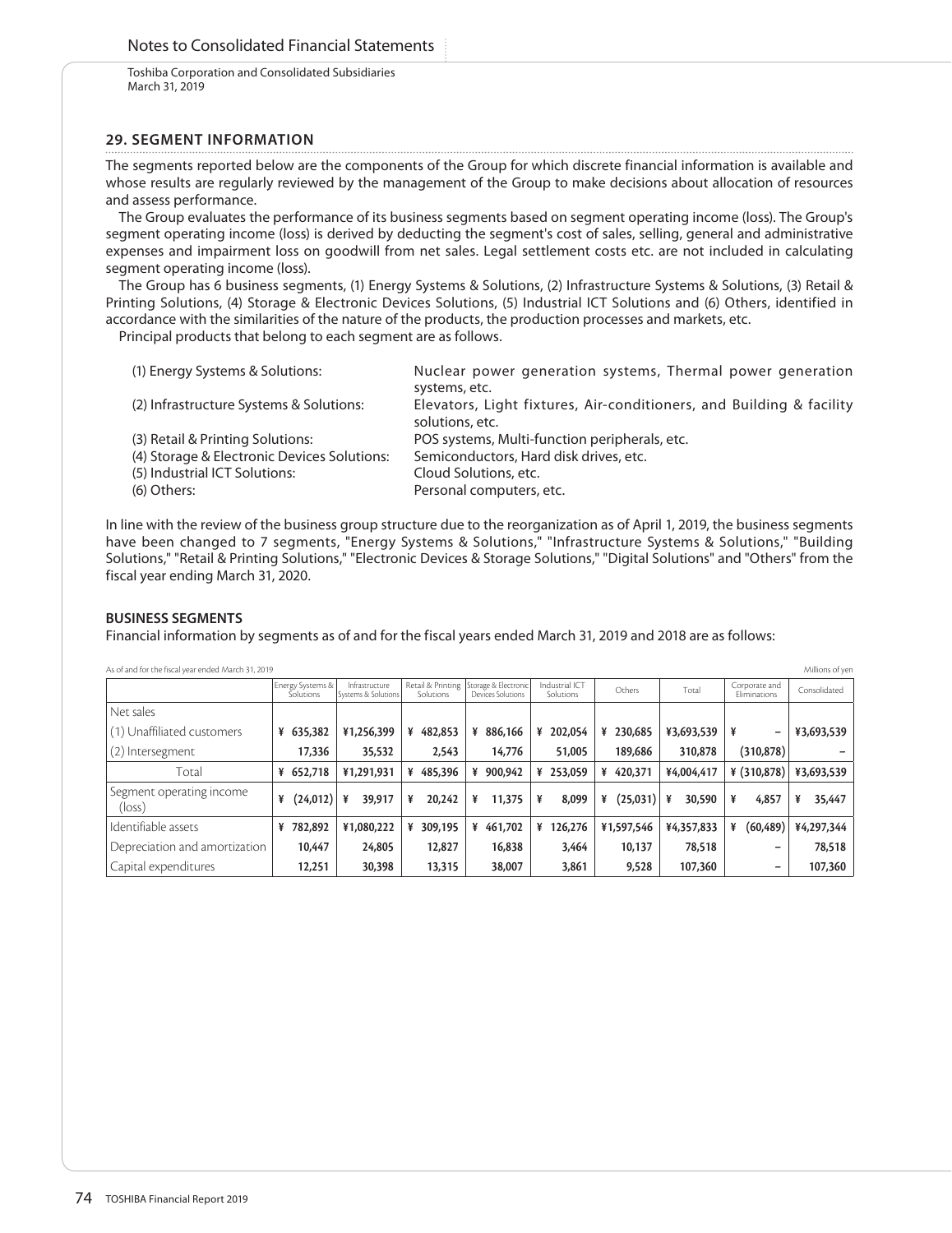| As of and for the fiscal year ended March 31, 2018 |   |                               |   |                                       |   |           |   |                                                             |   | Millions of yen             |   |          |   |             |   |                               |   |              |
|----------------------------------------------------|---|-------------------------------|---|---------------------------------------|---|-----------|---|-------------------------------------------------------------|---|-----------------------------|---|----------|---|-------------|---|-------------------------------|---|--------------|
|                                                    |   | Energy Systems &<br>Solutions |   | Infrastructure<br>Systems & Solutions |   | Solutions |   | Retail & Printing Storage & Electronic<br>Devices Solutions |   | Industrial ICT<br>Solutions |   | Others   |   | Total       |   | Corporate and<br>Eliminations |   | Consolidated |
| Net sales                                          |   |                               |   |                                       |   |           |   |                                                             |   |                             |   |          |   |             |   |                               |   |              |
| (1) Unaffiliated customers                         | ¥ | 790,092                       |   | ¥ 1,209,038                           | ¥ | 519.424   | ¥ | 859,290                                                     | ¥ | 207,277                     | ¥ | 362,475  |   | ¥ 3.947.596 |   | $\overline{\phantom{0}}$      |   | ¥ 3,947,596  |
| (2) Intersegment                                   |   | 50,989                        |   | 37,738                                |   | 3,338     |   | 20,312                                                      |   | 51,593                      |   | 166,804  |   | 330,774     |   | (330,774)                     |   |              |
| Total                                              | ¥ | 841.081                       |   | ¥ 1,246,776                           | ¥ | 522,762   | ¥ | 879,602                                                     | ¥ | 258,870                     | ¥ | 529,279  |   | ¥ 4,278,370 | ¥ | (330,774)                     |   | ¥ 3,947,596  |
| Segment operating income<br>(loss)                 | ¥ | (9,696)                       | ¥ | 48.001                                | ¥ | 27.009    | ¥ | 47,323                                                      | ¥ | 1,311                       | ¥ | (31,679) | ¥ | 82,269      | ¥ | 3,915                         | ¥ | 86,184       |
| Identifiable assets                                | ¥ | 674.144                       | ¥ | 970.299                               | ¥ | 325,764   | ¥ | 409,020                                                     | ¥ | 121.461                     | ¥ | 728.440  |   | ¥ 3.229.128 | ¥ | (67, 398)                     |   | ¥ 3,161,730  |
| Depreciation and amortization                      |   | 13,651                        |   | 23,427                                |   | 12,239    |   | 17,172                                                      |   | 5,145                       |   | 10,034   |   | 81,668      |   | $\overline{\phantom{a}}$      |   | 81,668       |
| Capital expenditures                               |   | 12,636                        |   | 24,255                                |   | 11,330    |   | 29.006                                                      |   | 2,806                       |   | 5,915    |   | 85,948      |   | $\hspace{0.05cm}$             |   | 85,948       |

| Consolidated |
|--------------|
|              |
| \$33,275,126 |
|              |
| \$33,275,126 |
| 319,342      |
| \$38,714,811 |
| 707.369      |
| 967,207      |
|              |

Notes: 1) Transfer prices between segments are determined by mutual agreement of both segments taking into consideration the market price in reference to the general terms and conditions.

2) Business results in the segment information are presented on the basis of the organizational structure as of March 31, 2019.

3) Corporate assets, included in Corporate and Eliminations of Identifiable assets, are mainly marketable securities of the Company.

4) Assets related to discontinued operations for the fiscal year ended March 31, 2018 was ¥1,296,481 million, and is not included in the above assets.

5) In October 2018, the Company transferred 80.1% of its shares in Toshiba Client Solutions Co., Ltd("TCS") to Sharp Corporation. TCS was deconsolidated from the Group. With this, PC business was excluded from the list of the Group's businesses.

A reconciliation table between the total of the segment operating income (loss) and the income from continuing operations, before income taxes and noncontrolling interests for the fiscal years ended March 31, 2019 and 2018 are as follows:

|                                                                                        |   |           | Thousands of<br>US dollars |           |      |            |  |
|----------------------------------------------------------------------------------------|---|-----------|----------------------------|-----------|------|------------|--|
| The Fiscal Year ended March 31                                                         |   | 2019      |                            | 2018      | 2019 |            |  |
| The total of the segment operating income (loss)                                       | ¥ | 30,590    | ¥                          | 82.269    | S    | 275,586    |  |
| Corporate and Eliminations                                                             |   | 4,857     |                            | 3,915     |      | 43,756     |  |
| Sub Total                                                                              | ¥ | 35,447    | ¥                          | 86.184    | \$   | 319,342    |  |
| Interest and dividend income                                                           |   | 6,249     |                            | 7.799     |      | 56,297     |  |
| Equity in earnings of affiliates                                                       |   | 12,901    |                            | 10,250    |      | 116,225    |  |
| Other income                                                                           |   | 49.487    |                            | 184.599   |      | 445,829    |  |
| Interest expenses                                                                      |   | (10, 563) |                            | (29, 364) |      | (95, 162)  |  |
| Other expenses                                                                         |   | (82, 612) |                            | (177,090) |      | (744, 252) |  |
| Income from continuing operations, before income taxes and<br>noncontrolling interests | ¥ | 10,909    | ¥                          | 82,378    | Ś    | 98,279     |  |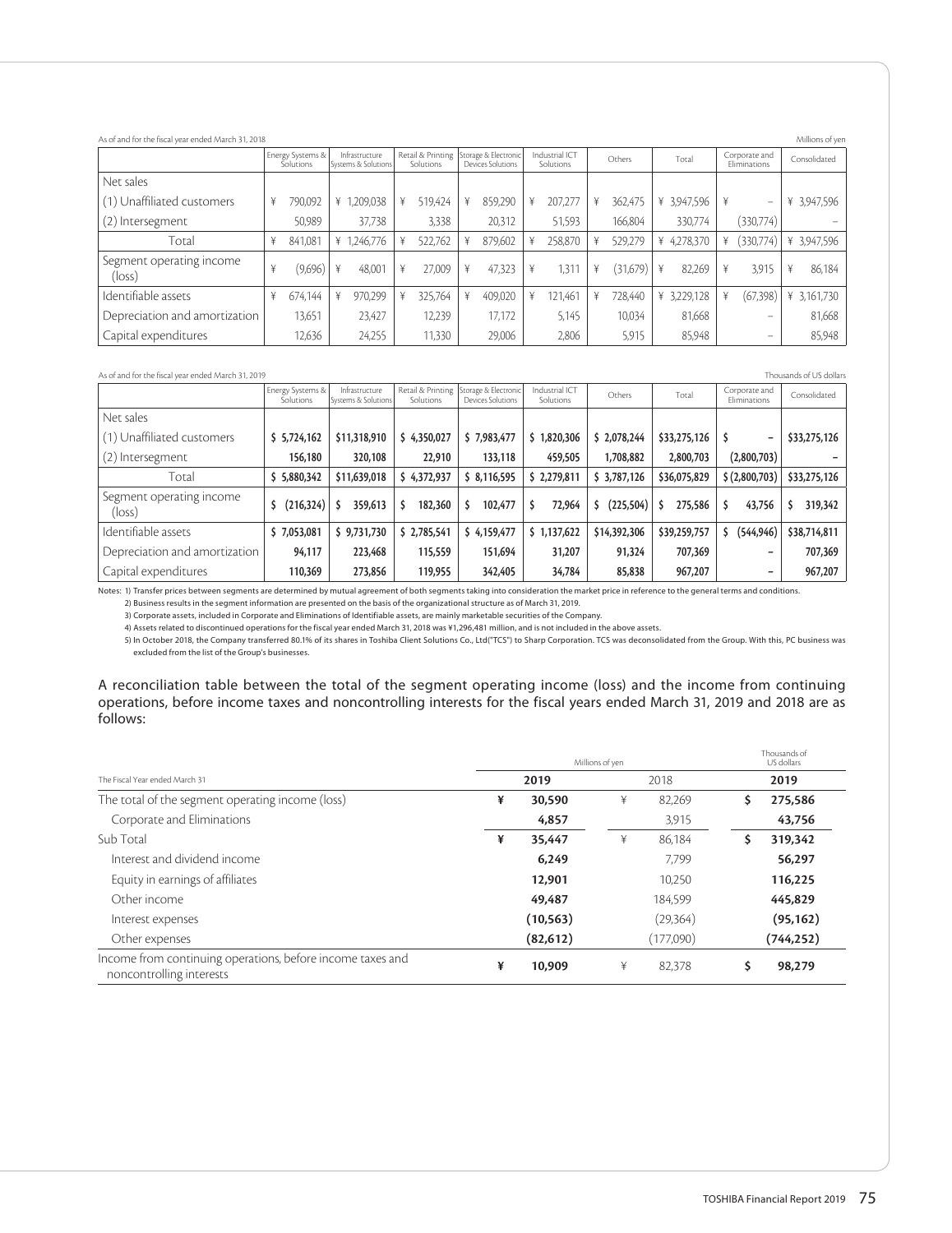## Notes to Consolidated Financial Statements

Toshiba Corporation and Consolidated Subsidiaries March 31, 2019

# Net sales by goods or services for the fiscal year ended March 31, 2019 is as follows;

|                                               | Millions of yen | Thousands of<br>US dollars |
|-----------------------------------------------|-----------------|----------------------------|
| The Fiscal Year ended March 31                | 2019            | 2019                       |
| Energy Systems & Solutions                    |                 |                            |
| Nuclear Power Systems                         | ¥<br>169,069    | \$1,523,144                |
| Thermal & Hydro Power Systems                 | 279,734         | 2,520,126                  |
| Transmission & Distribution Systems           | 213,133         | 1,920,117                  |
| Others (Notes)                                | (9,218)         | (83,045)                   |
| Total                                         | 652,718         | 5,880,342                  |
| Infrastructure Systems & Solutions            |                 |                            |
| Public Infrastructure                         | 411,425         | 3,706,532                  |
| <b>Building and Facilities</b>                | 560,782         | 5,052,090                  |
| Railways and Industrial Systems               | 388,214         | 3,497,423                  |
| Others (Notes)                                | (68, 490)       | (617, 027)                 |
| Total                                         | 1,291,931       | 11,639,018                 |
| Retail & Printing Solutions                   |                 |                            |
| POS systems, Multi-function peripherals, etc. | 485,396         | 4,372,937                  |
| Storage & Electronic Devices Solutions        |                 |                            |
| Semiconductor                                 | 354,801         | 3,196,406                  |
| <b>HDDs &amp; Others</b>                      | 546,141         | 4,920,189                  |
| Total                                         | 900,942         | 8,116,595                  |
| Industrial ICT Solutions                      |                 |                            |
| Cloud Solutions, etc.                         | 253,059         | 2,279,811                  |
| Others                                        | 420,371         | 3,787,126                  |
| Eliminations                                  | (310, 878)      | (2,800,703)                |
| Consolidated                                  | ¥<br>3,693,539  | \$33,275,126               |

Notes: Eliminations related to internal sales are included.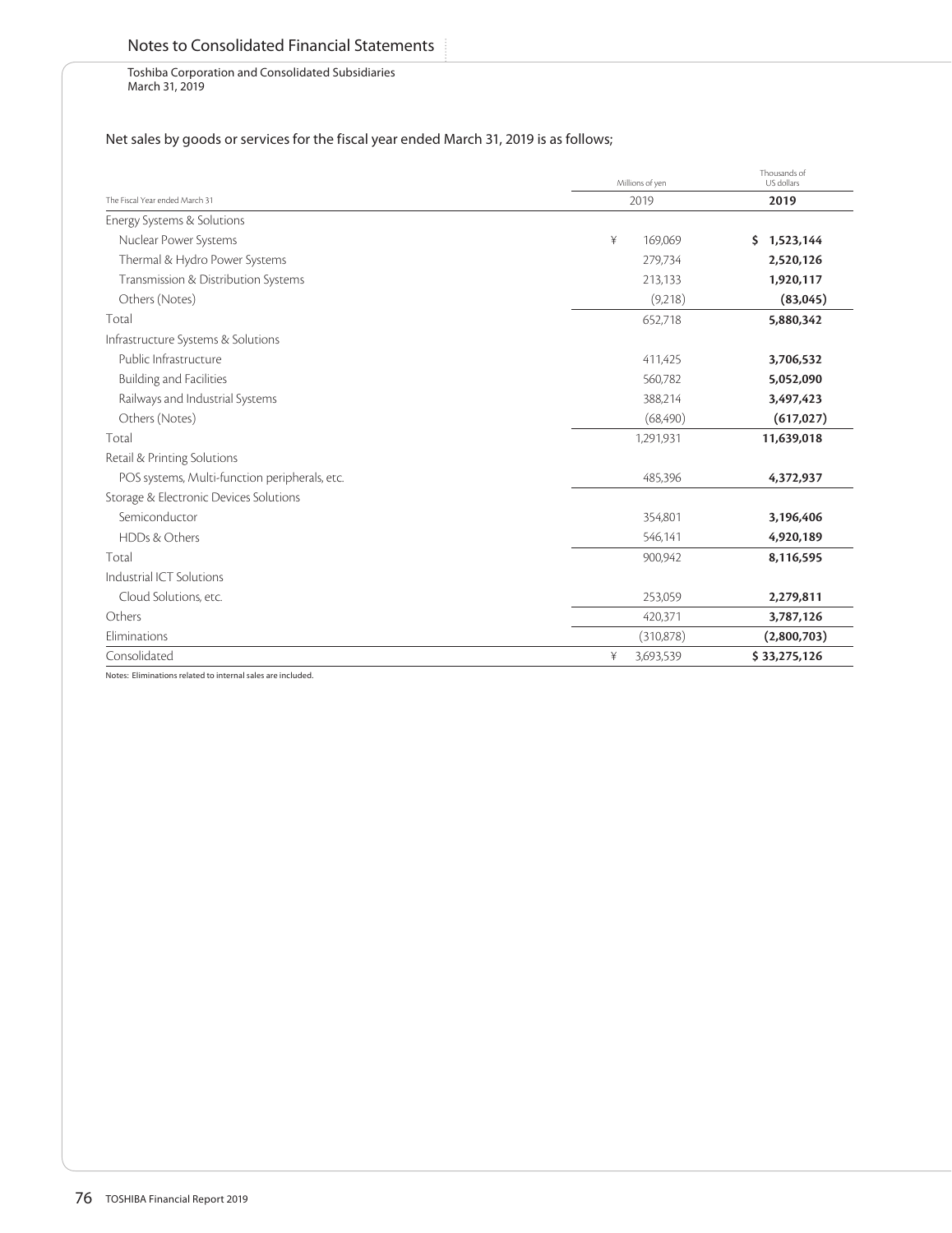## **GEOGRAPHIC INFORMATION**

## Net sales

Net sales by region based on the location of the customer for the fiscal years ended March 31, 2019 and 2018 are as follows:

|                                | Millions of yen | Thousands of<br>US dollars |              |
|--------------------------------|-----------------|----------------------------|--------------|
| The Fiscal Year ended March 31 | 2019            | 2018                       | 2019         |
| Japan                          | 2,091,625<br>¥  | 2,257,242<br>¥             | \$18,843,468 |
| Overseas                       | 1,601,914<br>¥  | 1,690,354<br>¥             | \$14,431,658 |
| Asia                           | 937,850         | 898,420                    | 8,449,099    |
| North America                  | 328,637         | 375,732                    | 2,960,694    |
| Europe                         | 229,179         | 268,139                    | 2,064,676    |
| Others                         | 106,248         | 148,063                    | 957,189      |
| Total                          | 3,693,539<br>¥  | 3,947,596<br>¥             | \$33,275,126 |

## Property, plant and equipment

Property, plant and equipment by region at March 31, 2019 and 2018 are as follows:

|               | Millions of yen |         |   |         |     |             |
|---------------|-----------------|---------|---|---------|-----|-------------|
| March 31      |                 | 2019    |   | 2018    |     | 2019        |
| Japan         | ¥               | 284,459 | ¥ | 265,694 |     | \$2,562,694 |
| Overseas      | ¥               | 101,261 | ¥ | 99,941  | \$. | 912,261     |
| Asia          |                 | 73,507  |   | 72,718  |     | 662,225     |
| North America |                 | 17,824  |   | 16,964  |     | 160,577     |
| Europe        |                 | 9,376   |   | 9,671   |     | 84,468      |
| Others        |                 | 554     |   | 588     |     | 4,991       |
| Total         | ¥               | 385,720 | ¥ | 365,635 |     | \$3,474,955 |

Notes: 1) There are no individually material countries which should be separately disclosed.

2) There are no material sales to a single unaffiliated customer.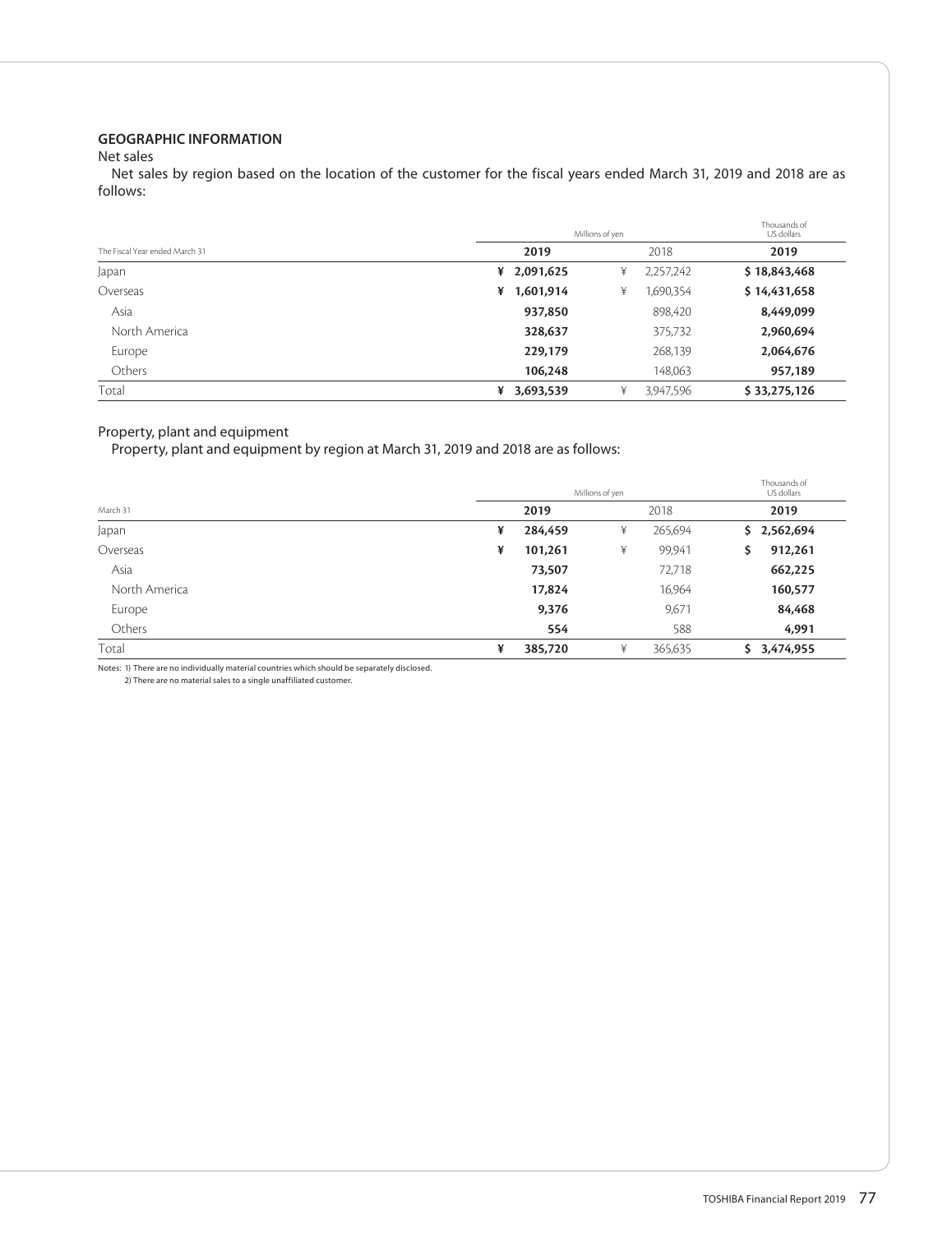Toshiba Corporation and Consolidated Subsidiaries March 31, 2019

## **30. TRANSACTIONS WITH RELATED PARTIES**

Transactions between the Group's consolidated subsidiaries and related parties

## Transactions between the Group's consolidated subsidiaries and related parties as of and for the fiscal years ended March 31, 2019 and 2018 are as follows.

As of and for the fiscal year ended March 31, 2019

| Type               | Name or name of Company                | Location        | Capital or investments in capital<br>(Millions of yen) | <b>Business description</b>                         | Holding ratio of voting rights<br>(Owned) |
|--------------------|----------------------------------------|-----------------|--------------------------------------------------------|-----------------------------------------------------|-------------------------------------------|
| Affiliated company | Toshiba Memory<br>Corporation          | Minato-Ku,Tokyo | ¥473,400                                               | Manufacturing<br>industry                           | 40.20%<br>(Indirect ownership)            |
|                    | Toshiba Memory<br>Holdings Corporation | Minato-Ku,Tokyo | ¥ $10,000$                                             | Holding company of<br>Toshiba Memory<br>Corporation | 40.20%                                    |

| Type               | Name or name of Company                          | Relationship               | Transaction                                                                  | Amounts<br>(Millions of yen) | Accounts                                           | Ending balance<br>(Millions of yen) |
|--------------------|--------------------------------------------------|----------------------------|------------------------------------------------------------------------------|------------------------------|----------------------------------------------------|-------------------------------------|
| Affiliated company | Toshiba Memory<br>Corporation                    | Payment for<br>indemnity   | Payment for<br>indemnity based<br>on share purchase<br>agreement<br>(Note 3) | ¥ 15,519                     | Accounts payable,<br>other and<br>accrued expenses | 4,989                               |
|                    | Toshiba Memory<br><b>Holdings</b><br>Corporation | Provision of<br>collateral | Provision of<br>collateral<br>(Note 4)                                       |                              | $\overline{\phantom{a}}$                           |                                     |

| As of and for the fiscal year ended March 31, 2018 |                          |                    |                                                        |    |                             |                                           |
|----------------------------------------------------|--------------------------|--------------------|--------------------------------------------------------|----|-----------------------------|-------------------------------------------|
| Type                                               | Name or name of Company  | Location           | Capital or investments in capital<br>(Millions of yen) |    | <b>Business description</b> | Holding ratio of voting rights<br>(Owned) |
| Affiliated company                                 | Flash Partners,<br>Ltd.  | Yokkaichi-Shi.Mie  |                                                        | 50 | Manufacturing<br>industry   | 50.10%                                    |
|                                                    | Flash Forward<br>Limited | Yokkaichi-Shi, Mie |                                                        | 10 | Manufacturing<br>industry   | 50.10%                                    |
|                                                    | Flash Forward<br>Limited | Yokkaichi-Shi, Mie |                                                        | 10 | Manufacturing<br>industry   | 50.10%                                    |

| Type               | Name or name of Company  | Relationship                   | Transaction                     | Amounts<br>(Millions of yen) | Accounts                                        | Ending balance<br>(Millions of yen) |
|--------------------|--------------------------|--------------------------------|---------------------------------|------------------------------|-------------------------------------------------|-------------------------------------|
| Affiliated company | Flash Partners, Ltd.     | Product sales and<br>purchases | Funding<br>(Note 1)             | $\qquad \qquad -$            | Current assets of<br>discontinued<br>operations | ¥122,533                            |
|                    |                          |                                | Receipt of interest<br>(Note 2) | ¥<br>161                     | Current assets of<br>discontinued<br>operations | ¥<br>7                              |
|                    | Flash Forward<br>Limited | Product sales and<br>purchases | Funding<br>(Note 1)             |                              | Current assets of<br>discontinued<br>operations | ¥<br>67,250                         |
|                    |                          |                                | Receipt of interest<br>(Note 2) | ¥<br>88                      | Current assets of<br>discontinued<br>operations | ¥<br>4                              |
|                    | Flash Forward<br>Limited | Product sales and<br>purchases | Loan guarantee                  | 48,303<br>¥                  | $\overline{\phantom{0}}$                        |                                     |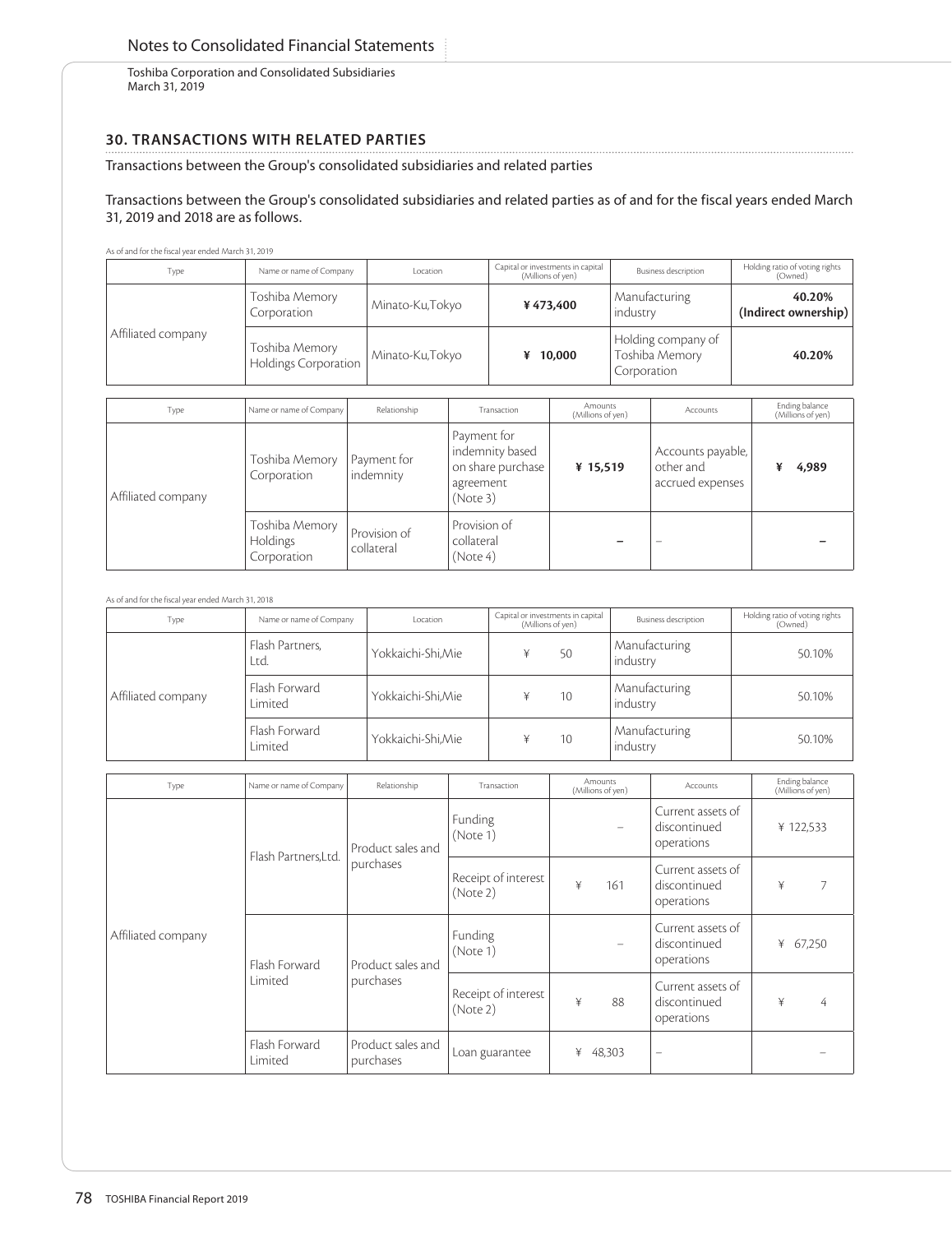#### As of and for the fiscal year ended March 31, 2019

| Type               | Name or name of Company                       | Location        | Capital or investments in capital<br>(Thousands of US dollars) |                                                     | Holding ratio of voting rights<br>(Owned) |
|--------------------|-----------------------------------------------|-----------------|----------------------------------------------------------------|-----------------------------------------------------|-------------------------------------------|
| Affiliated company | Toshiba Memory<br>Corporation                 | Minato-Ku,Tokyo | \$4,264,865                                                    | Manufacturing<br>industry                           | 40.20%<br>(Indirect ownership)            |
|                    | Toshiba Memory<br><b>Holdings Corporation</b> | Minato-Ku,Tokyo | 90,090                                                         | Holding company of<br>Toshiba Memory<br>Corporation | 40.20%                                    |

| Type               | Name or name of Company                          | Relationship               | Transaction                                                                 | Amounts<br>(Thousands of US dollars) | Accounts                                           | Ending balance<br>(Thousands of US dollars) |
|--------------------|--------------------------------------------------|----------------------------|-----------------------------------------------------------------------------|--------------------------------------|----------------------------------------------------|---------------------------------------------|
| Affiliated company | Toshiba Memory<br>Corporation                    | Payment for<br>indemnity   | Payment for<br>indemnity based<br>on share purchase<br>agreement<br>(Note3) | \$139,811                            | Accounts payable,<br>other and<br>accrued expenses | 44,946                                      |
|                    | Toshiba Memory<br><b>Holdings</b><br>Corporation | Provision of<br>collateral | Provision of<br>collateral<br>(Note 4)                                      |                                      |                                                    |                                             |

Notes: 1) Because the businesses consistently fund and repay their debt, no amount is listed.

2) The funding, debt and interest rate is decided through discussions by both parties after consideration of the general terms and conditions.

3) The indemnification clause in the share purchase agreement of Toshiba Memory Corporation states that the Company has an obligation for the indemnification for any losses incurred as the result of any breach of representations and warranties, the determination of a United States International Trade Commission (USITC) investigation, specific litigations and other patent claims, and any patent license agreements with certain counterparties specified in advance.

4) All the shares of Toshiba Memory Holdings Corporation owned by the Company amounting to 83,956 million yen are provided to financial institutions as collateral for loan agreements that Toshiba Memory Holdings Corporation concludes with financial institutions. Note that Toshiba Memory Holdings Corporation was incorporated on March 1, 2019 as the parent company of Toshiba Memory Corporation through a share transfer agreement.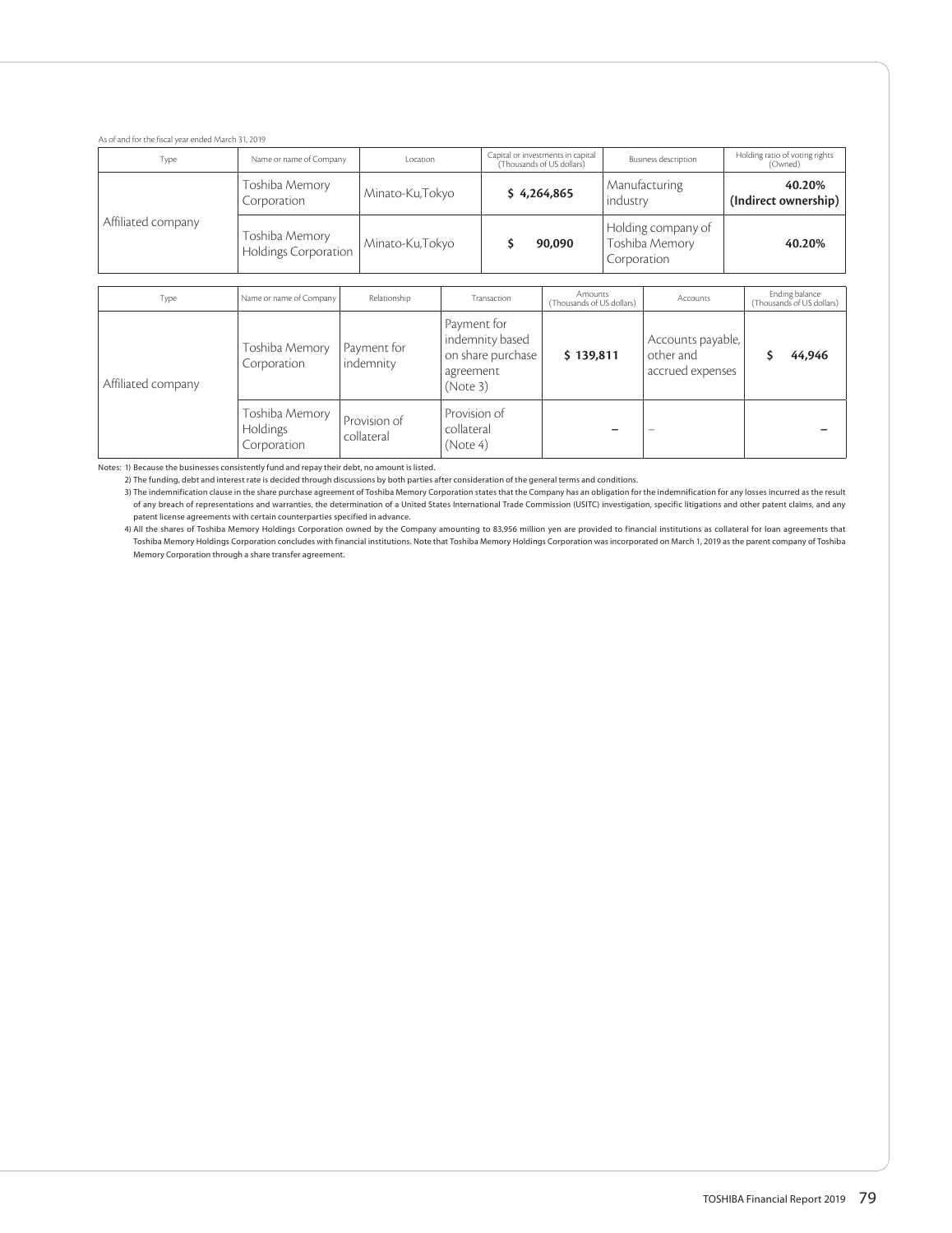Toshiba Corporation and Consolidated Subsidiaries March 31, 2019

## **31. SUBSEQUENT EVENTS**

The Group has evaluated subsequent events up to June 25, 2019 in accordance with ASC No.855 "Subsequent Events."

#### **Withdrawal from the agreement concerning liquid natural gas (LNG) produced in the US and transfer of the shares of Toshiba America LNG Corporation**

The Group resolved to sell for the agreement related to LNG in the US (the "agreement") to Total Gas & Power Asia Private Limited ("Total"), the Singaporean arm of Total S.A., the French major energy company. On May 31, 2019, the Group entered into a share transfer agreement (the "Transfer") with Total to transfer all of the issued shares of Toshiba America LNG Corporation ("TAL"), a consolidated subsidiary of the Group.

With the intent of selling LNG to customers in Japan and overseas, the Group has been preparing for the start of a liquefaction service in 2020 by executing series of agreements required for the agreement related to LNG in the US (the "LNG agreement"), including signing a 20-year liquefaction tolling agreement with FLNG Liquefaction 3, LLC ("FLIQ3"), a US LNG service provider, (the "Liquefaction Agreement") in 2013, followed by a pipeline capacity agreement (the "LNG Related Agreement"), and the transfer of those rights to TAL, which was established in 2017. In parallel, Toshiba Energy Systems & Solutions Corporation ("ESS"), which is responsible for the LNG agreement, entered into an agreement with TAL to receive the entire LNG capacity produced by TAL, through the Liquefaction Agreement and has subsequently promoted negotiations with multiple potential customers for LNG, in order to sell the entire annual capacity of 2.2 million tons of LNG, the volume that TAL has the right to liquefy.

The LNG Related Agreement is based on the premise that TAL will utilize the liquefaction capacity of FLIQ3 and pipeline capacity for the stipulated annual amount for 20 years, and that TAL has an obligation to pay fixed amounts for services and operations to FLIQ3 and the pipeline company, regardless of whether or not it sells LNG to customers through ESS. The Company provides a parent company guarantee for TAL in respect of its obligations under the liquefaction contract with  $F1103$ .

On November 8, 2018, the Group entered into an agreement with China's ENN Ecological Holdings Co., Ltd. ("ENN") to transfer all of the issued shares of TAL to ENN, and also agreed that all contracts related to the LNG agreement entered into by the Group, including trading agreements between the Group and customers would either be transferred to ENN and its affiliates or canceled upon the completion of the share transfer agreement. However, the Group decided to terminate the agreement on April 17, 2019 and at the same time, the Group decided to restart the bidding process to transfer the LNG agreement to a third party.

On examining multiple proposals from potential buyers, the Group selected Total. The decision was made on the basis of the maximization of the Group's corporate value, and from the comprehensive perspectives of overall clarity, minimization of loss, and securing a full release from further risk of loss related to the LNG agreement.

Upon the completion of all the necessary procedures required for closing, including obtaining FLIQ3's approval, the Group will transfer to Total all outstanding shares of TAL held by Toshiba America Inc., a wholly owned subsidiary in the US, at a price of US\$15 million (approx. 1.7 billion yen). ESS will also transfer to Total its agreement with TAL requiring it to receive the entire amount of LNG, securing full dismissal of the responsibility to receive LNG from TAL under that agreement. In return, ESS will pay a one-time payment of US\$815 million (approx. 91.2 billion yen) to Total. LNG sales contracts that ESS has concluded to date will be transferred to Total, with the agreement of the customers. The economic value of these contracts is reflected in the one-time payment. The Total agreement also provides that Total will provide a substitute guarantee over the obligations of TAL under the Liquefaction Agreement with FLIQ3. Upon approval by FLIQ3, Toshiba will be released from its guarantee over TAL. Once all of these transactions are concluded, TAL will be deconsolidated from the Group. In addition, ESS will be fully relieved from all obligations based on the contracts between the Group companies in relation to the LNG agreement and the Group will complete its full withdrawal from the LNG agreement.

With the conclusion of the Transfer, the Group anticipates that losses due to one-time payment and related expenses will be approximately 93.0 billion yen (US\$ 838 million), and it plans to recognize this amount in the fiscal year 2019.

#### **Implementation of early retirement incentive program at Toshiba Electronic Devices & Storage Corporation**

The Board of Directors meeting held on November 8, 2018 resolved to implement the "Toshiba Next Plan." In view of the deterioration in the business environment that will follow, on May 13, 2019, it was decided to implement structural reform at Toshiba Electronic Devices & Storage Corporation ("TDSC") to realize a personnel structure commensurate with the Group's sales and business scale with the aim of further strengthening the business operations framework. These will include implementation of an early retirement incentive program in TDSC's System Devices Division, its corporate staff and sales staff, and at certain of its subsidiaries. Working on the assumption that the selected personnel will leave the company by the end of September 2019, TDSC will start accepting applications for the program once the preparation is in place. As incentive measures for early retirement, the Group will pay a special severance payment on top of a standard retirement payment, and those who request will receive outplacement support. Personnel measures affecting approximately 350 total employees are planned at TDSC as a result of the early retirement incentive program.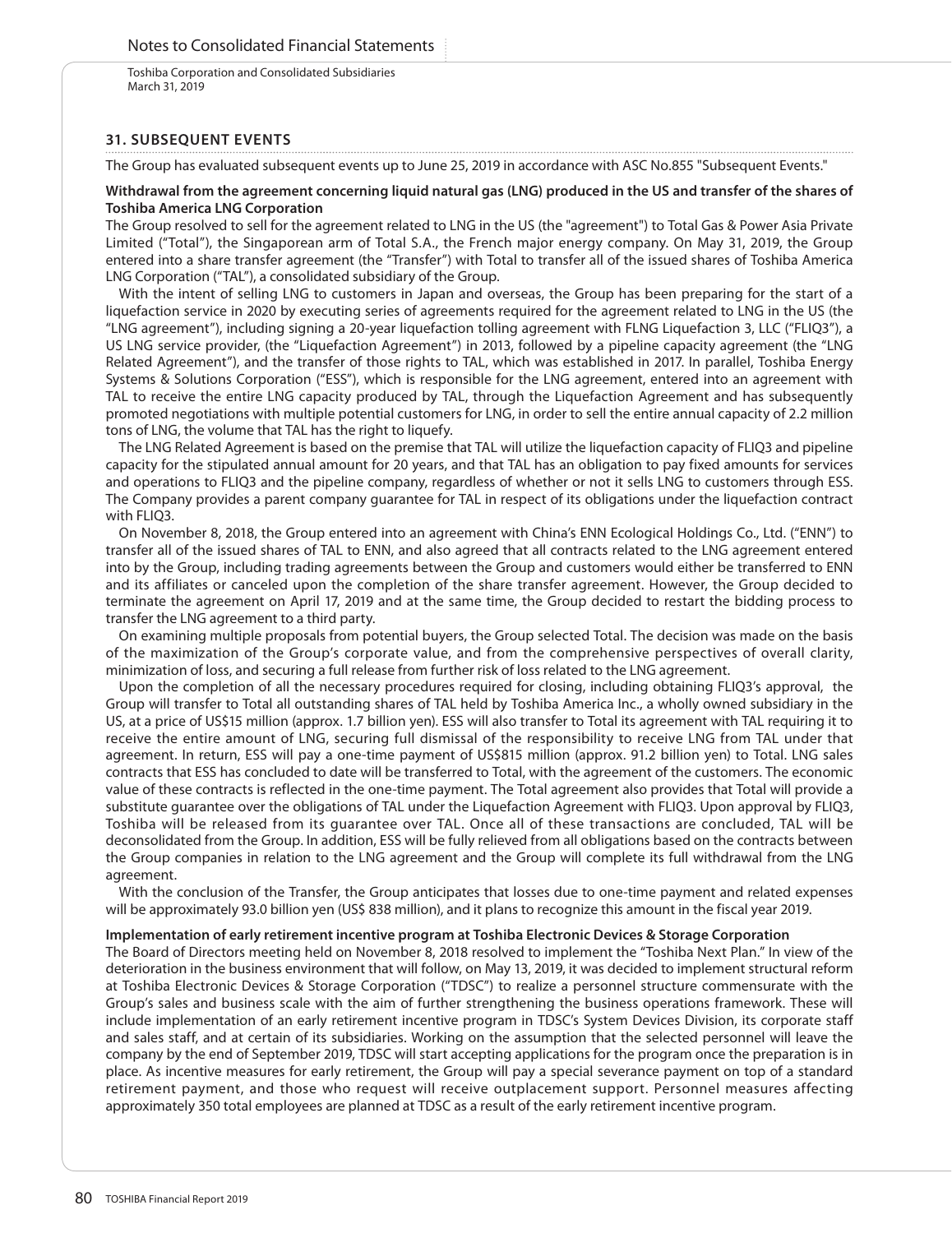The Group anticipates losses due to the special severance payment resulting from the implementation of the early retirement incentive program will be approximately 6.4 billion yen (\$58 million), and it plans to mostly record this amount in the second quarter of fiscal year 2019.

## **Cancellation of treasury shares**

The Board of Directors meeting held on November 8, 2018 resolved its policy on the cancellation of treasury shares. Based on the resolution, the Company decided to cancel its treasury shares on June 17, 2019 as follows:

- 1. Type of shares to be canceled Common shares<br>2. Number of shares to be canceled 23.000.000 shares
- 2. Number of shares to be canceled 23,000,000 sh<br>3. Date of cancellation June 24, 2019
- 3. Date of cancellation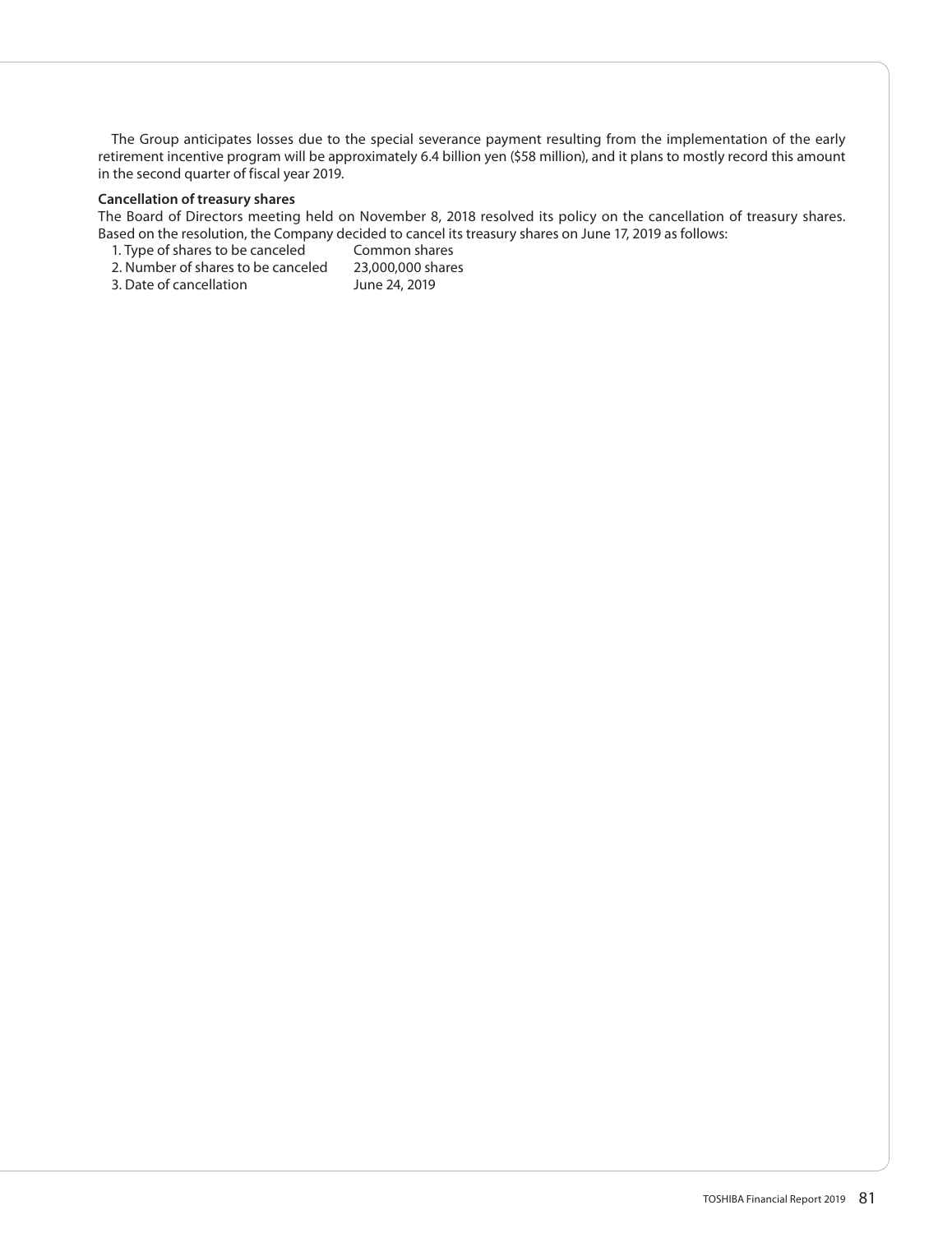

# Independent Auditor's Report

Toshiba Corporation Representative Executive Officer Chairman and Chief Executive Officer Nobuaki Kurumatani

We have audited the accompanying consolidated financial statements of Toshiba Corporation ("the Company") and its consolidated subsidiaries, which comprise the consolidated balance sheets as at March 31, 2019, and the consolidated statements of operations, comprehensive income, equity, and cash flows for the year then ended, and notes to the consolidated financial statements.

## Management's Responsibility for the Consolidated Financial Statements

Management is responsible for the preparation and fair presentation of these consolidated financial statements in accordance with accounting principles generally accepted in the United States of America, and for such internal control as management determines is necessary to enable the preparation of consolidated financial statements that are free from material misstatement, whether due to fraud or error.

## Auditor's Responsibility

Our responsibility is to express an opinion on these consolidated financial statements based on our audit. We conducted our audit in accordance with auditing standards generally accepted in Japan. Those standards require that we comply with ethical requirements and plan and perform the audit to obtain reasonable assurance about whether the consolidated financial statements are free from material misstatement.

An audit involves performing procedures to obtain audit evidence about the amounts and disclosures in the consolidated financial statements. The procedures selected depend on the auditor's judgment, including the assessment of the risks of material misstatement of the consolidated financial statements, whether due to fraud or error. In making those risk assessments, the auditor considers internal control relevant to the entity's preparation and fair presentation of the consolidated financial statements in order to design audit procedures that are appropriate in the circumstances, while the purpose of the financial statement audit is not to express an opinion on the effectiveness of the entity's internal control. An audit also includes evaluating the appropriateness of accounting policies used and the reasonableness of accounting estimates made by management, as well as evaluating the overall presentation of the consolidated financial statements.

We believe that the audit evidence we have obtained is sufficient and appropriate to provide a basis for our audit opinion.

## Opinion

In our opinion, the consolidated financial statements present fairly, in all material respects, the financial position of the Company and its consolidated subsidiaries as at March 31, 2019, and their financial performance and cash flows for the year then ended in accordance with accounting principles generally accepted in the United States of America.

### Emphasis of matter

As discussed in Note 31 to the consolidated financial statements, the Company terminated the share transfer agreement to transfer all outstanding shares of Toshiba America LNG Corporation to China's ENN Ecological Holdings Co., Ltd. on April 17, 2019, and the Company entered into a share transfer agreement with Total Gas & Power Asia Private Limited on May 31, 2019.

Our opinion is not modified in respect of this matter.

### Convenience translation

The U.S. dollar amounts in the accompanying consolidated financial statements with respect to the year ended March 31, 2019 are presented solely for convenience. Our audit also included the translation of Japanese yen amounts into U.S. dollar amounts and, in our opinion, such translation has been made on the basis described in "US Dollar Amounts" within the notes to the consolidated financial statements.

sematerhouse Cooper Aanoter LLC

June 25, 2019

 $\vdots$ 

*PricewaterhouseCoopers Aarata LLC Otemachi Park Building,1-1-1 Otemachi, Chiyoda-ku, Tokyo 100-0004, Japan T:+81(3)6212 6800, F:+81(3)6212 6801, www.pwc.com/jp/assurance*